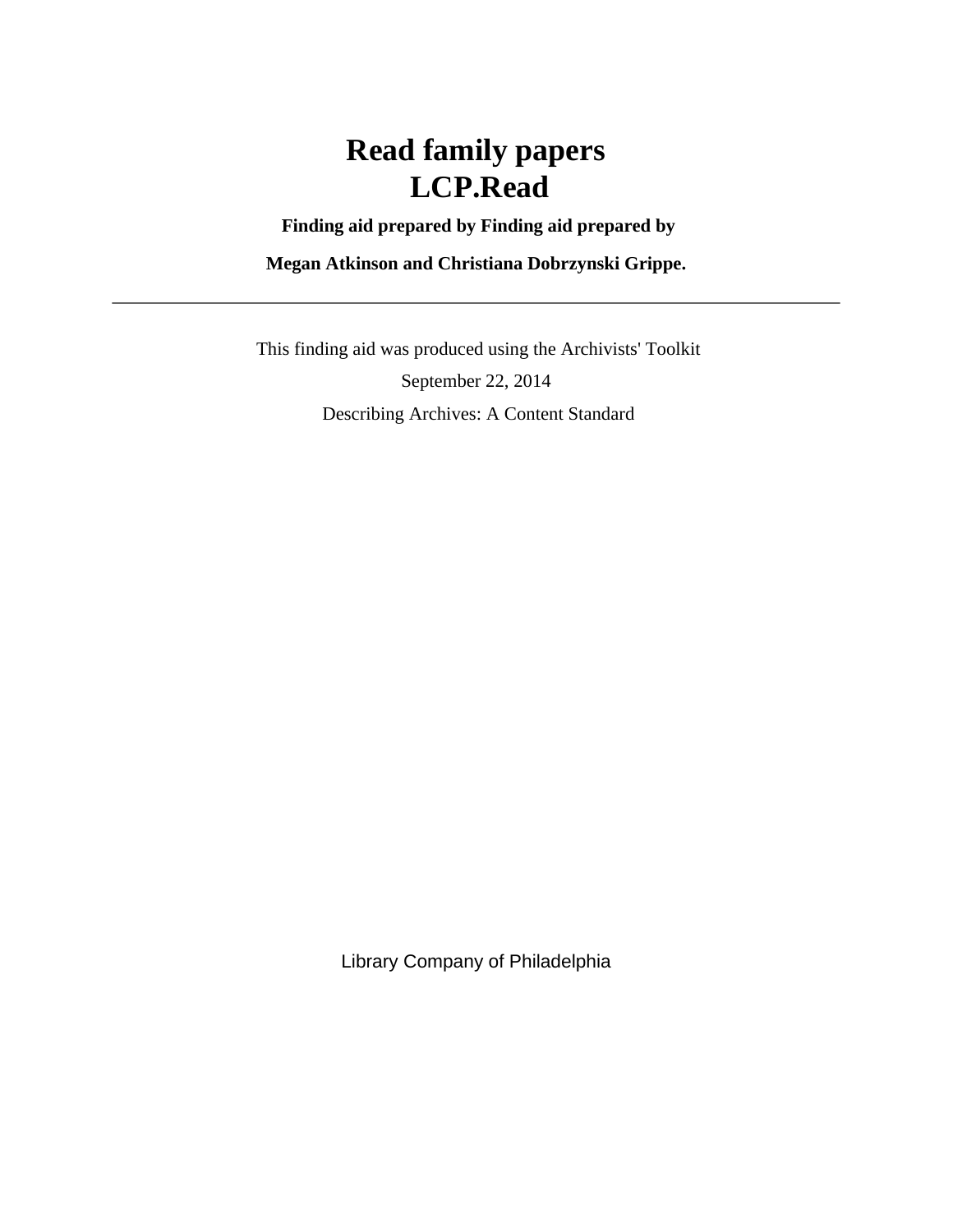# **Table of Contents**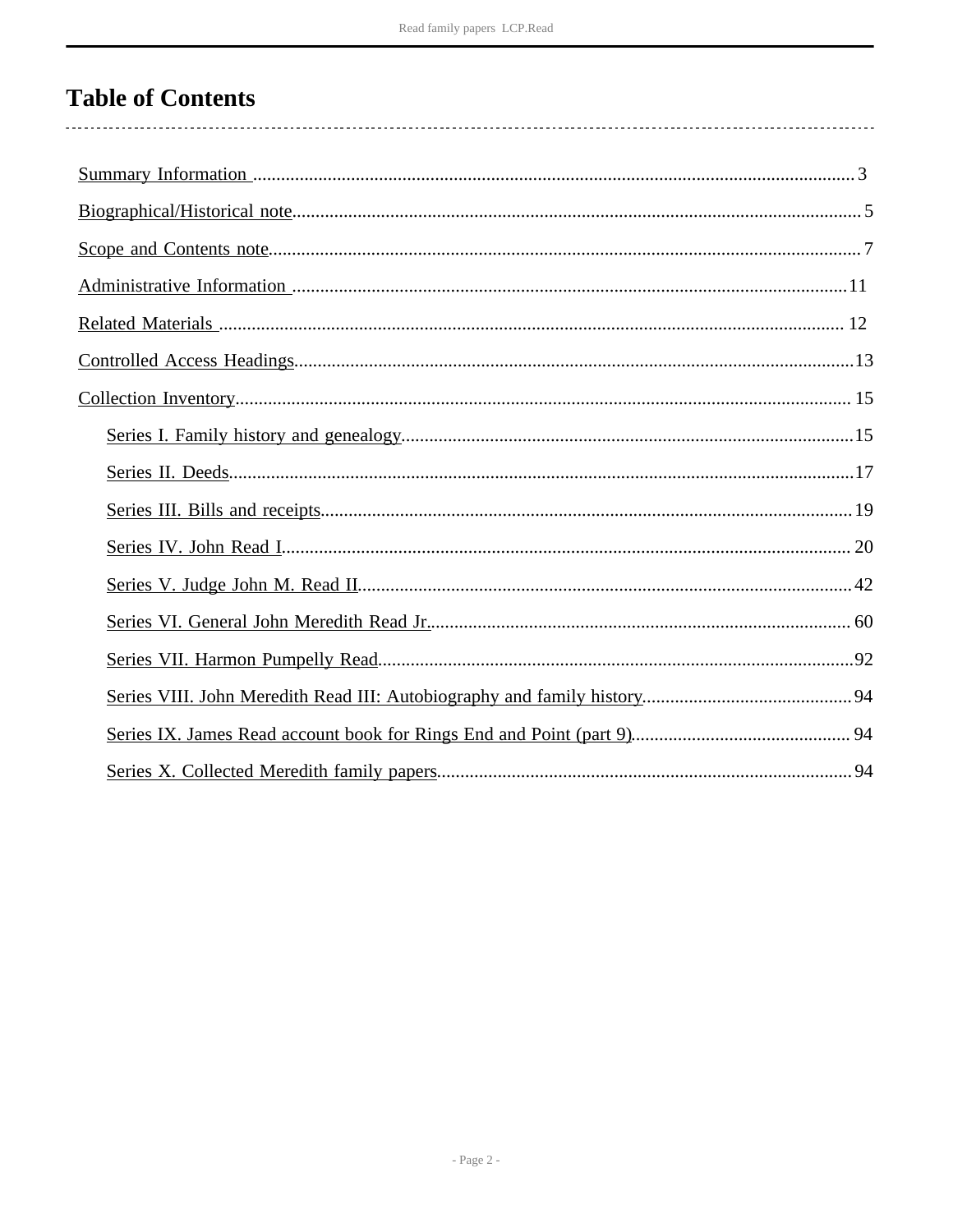# <span id="page-2-0"></span>**Summary Information**

| <b>Repository</b>                                  | Library Company of Philadelphia                                                                                                                                                                                                                                                                                                                                                                                                                                                                                                                                                                                                                                              |
|----------------------------------------------------|------------------------------------------------------------------------------------------------------------------------------------------------------------------------------------------------------------------------------------------------------------------------------------------------------------------------------------------------------------------------------------------------------------------------------------------------------------------------------------------------------------------------------------------------------------------------------------------------------------------------------------------------------------------------------|
| <b>Creator</b>                                     | Read, John Meredith, 1797-1874                                                                                                                                                                                                                                                                                                                                                                                                                                                                                                                                                                                                                                               |
| <b>Creator</b>                                     | Read, John Meredith, 1837-1896                                                                                                                                                                                                                                                                                                                                                                                                                                                                                                                                                                                                                                               |
| <b>Creator</b>                                     | Read, John, 1769-1854                                                                                                                                                                                                                                                                                                                                                                                                                                                                                                                                                                                                                                                        |
| <b>Creator</b>                                     | Read                                                                                                                                                                                                                                                                                                                                                                                                                                                                                                                                                                                                                                                                         |
| <b>Title</b>                                       | Read family papers                                                                                                                                                                                                                                                                                                                                                                                                                                                                                                                                                                                                                                                           |
| Date [bulk]                                        | Bulk, 1792-1896                                                                                                                                                                                                                                                                                                                                                                                                                                                                                                                                                                                                                                                              |
| Date [inclusive]                                   | 1736-1896                                                                                                                                                                                                                                                                                                                                                                                                                                                                                                                                                                                                                                                                    |
| <b>Extent</b>                                      | 70.0 Linear feet                                                                                                                                                                                                                                                                                                                                                                                                                                                                                                                                                                                                                                                             |
| <b>General Physical</b><br><b>Description note</b> |                                                                                                                                                                                                                                                                                                                                                                                                                                                                                                                                                                                                                                                                              |
| Language                                           | English                                                                                                                                                                                                                                                                                                                                                                                                                                                                                                                                                                                                                                                                      |
| Abstract                                           | The Read family consistently played an important role in American<br>government and politics from the time that George Read, a Delaware<br>resident, signed the Declaration of Independence and the Constitution.<br>Throughout the 17th to 19th centuries, the Reads served as lawyers,<br>judges, politicians, generals, consul-generals and foreign ministers. This<br>collection contains the papers of four generations of the Read family of<br>Philadelphia, consisting of John Read, Judge John Meredith Read, General<br>John Meredith Read, and Harmon Pumpelly Read. The materials date<br>from 1736 to 1896, with the bulk dating from 1792 to 1896, and include |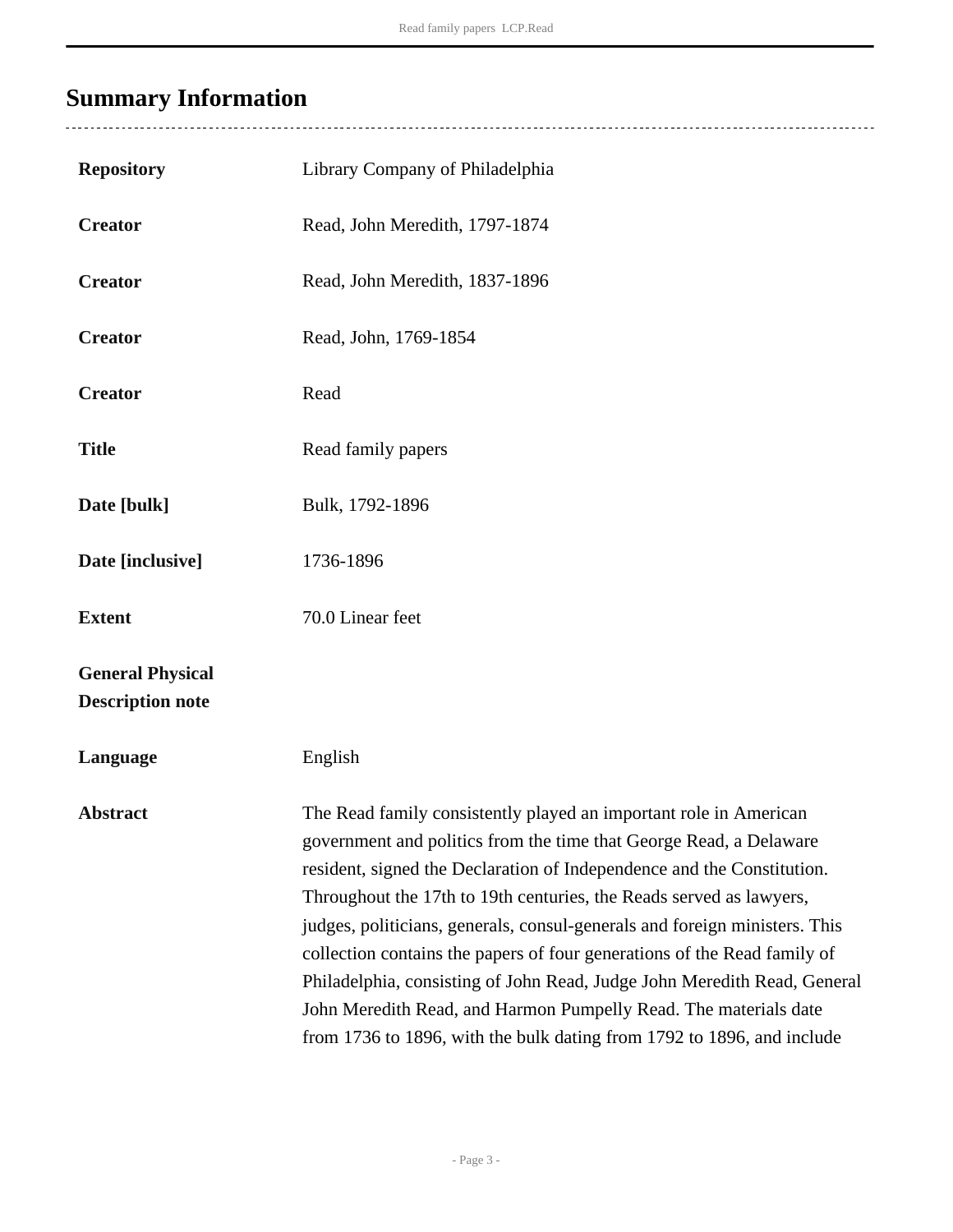extensive correspondence, bills and receipts, genealogical notes, legal documents, newspaper clippings, photographs, scrapbooks and ephemera. The majority of the collection consists of General John Meredith Read's papers relating to his family history and genealogy, correspondence, and political materials. The collection is particularly valuable in illustrating Philadelphia social life, global and local politics, as well as Civil War experiences, as it includes extensive correspondence describing first-hand accounts as well as with several key political figures during the Civil War era.

#### **Preferred Citation note**

[Description and date of item], [Box and folder number], Read family papers, 1736-1896 (bulk 1792-1896), Library Company of Philadelphia.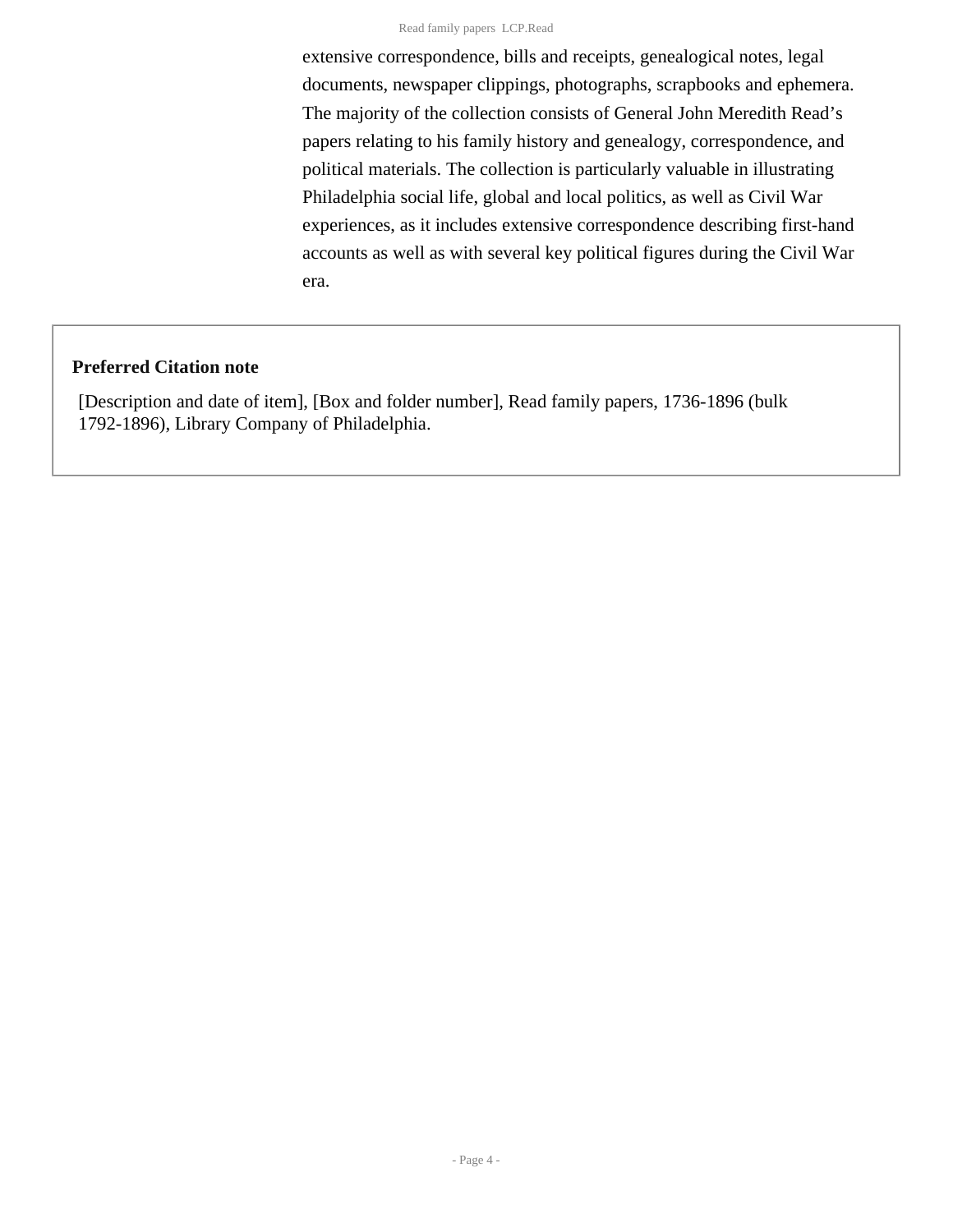## <span id="page-4-0"></span>**Biographical/Historical note**

The Read family consistently played an important role in American government and politics from the time that George Read, a Delaware resident, signed the Declaration of Independence and the Constitution. Throughout the 17th to 19th centuries, the Reads served as lawyers, judges, politicians, generals, consulgenerals and foreign ministers.

**John Read** (1769-1854) was born on July 17, 1796 in New Castle, Delaware to George Read and Gertrude Ross Read. After graduating from the College of New Jersey in 1787 and studying law with his father, John worked as a lawyer; as agent general of the United States under Jay's Treaty, a position for which he was appointed by President John Adams in 1797; city solicitor of Philadelphia; and member of common and select councils. During the War of 1812, John was "active in the defense of the Delaware against British invasion" (Reynolds, page 492). He served as a senator for Pennsylvania from 1816 to 1817 and was appointed, by the Pennsylvania Legislature, as the state director of the Philadelphia Bank. Later, he became president of the Philadelphia Bank. John's brother, William Read, was a Philadelphia merchant who was involved in the China trade.

In 1796, John married Martha Meredith, the daughter of General Samuel Meredith who had served as the first treasurer of the United States. They had five children, three of whom survived infancy: John Meredith Read (1797-1874), Henry Meredith Read (1800-1826), and Margaret Meredith Read (1806-1854).

During the 1793 yellow fever epidemic in Philadelphia, John's "humanity and philanthropy were manifest … [when] he contributed most liberally from his purse, and exposed his life throughout the whole course of the epidemic in behalf of his suffering fellowmen" (Reynolds, page 492). He was actively involved in the Protestant Episcopal Church and served as warden of Christ Church, St. Peter's, and St. James. He died on July 13, 1854.

John Read's son, **John Meredith Read** (-1874), was born on July 21, 1796 in Philadelphia. He was educated at the University of Pennsylvania, graduating "at the age of fifteen, was admitted to the bar in 1822, elected to the Pennsylvania legislature in 1822 and again in 1823" (Reynolds, page 493). Other positions held by John Meredith Read include city solicitor of Philadelphia and member of the select council, United States district attorney of the eastern district of Pennsylvania from 1837 to 1841, solicitor general of the treasury department, and attorney general of Pennsylvania from1845 to 1846. Politically, John Meredith Read veered from the family norm of Federalists, and instead participated in the founding of the "Free Soil" Democrats.

John Meredith Read opposed the extension of slavery in new states. As a result, when nominated to serve as judge of the United States Supreme Court, "southern senators opposed his confirmation," (Reynolds, page 493). As the Republican Party formed, Read served as a founder and supporter of the party and in 1856, gave a speech entitled, "Power of Congress over Slavery in our Territories." He was elected judge of the Supreme Court of Pennsylvania in 1858, the same year that the Republican Party gained its first victory in Pennsylvania. He eventually became Chief Justice of Philadelphia.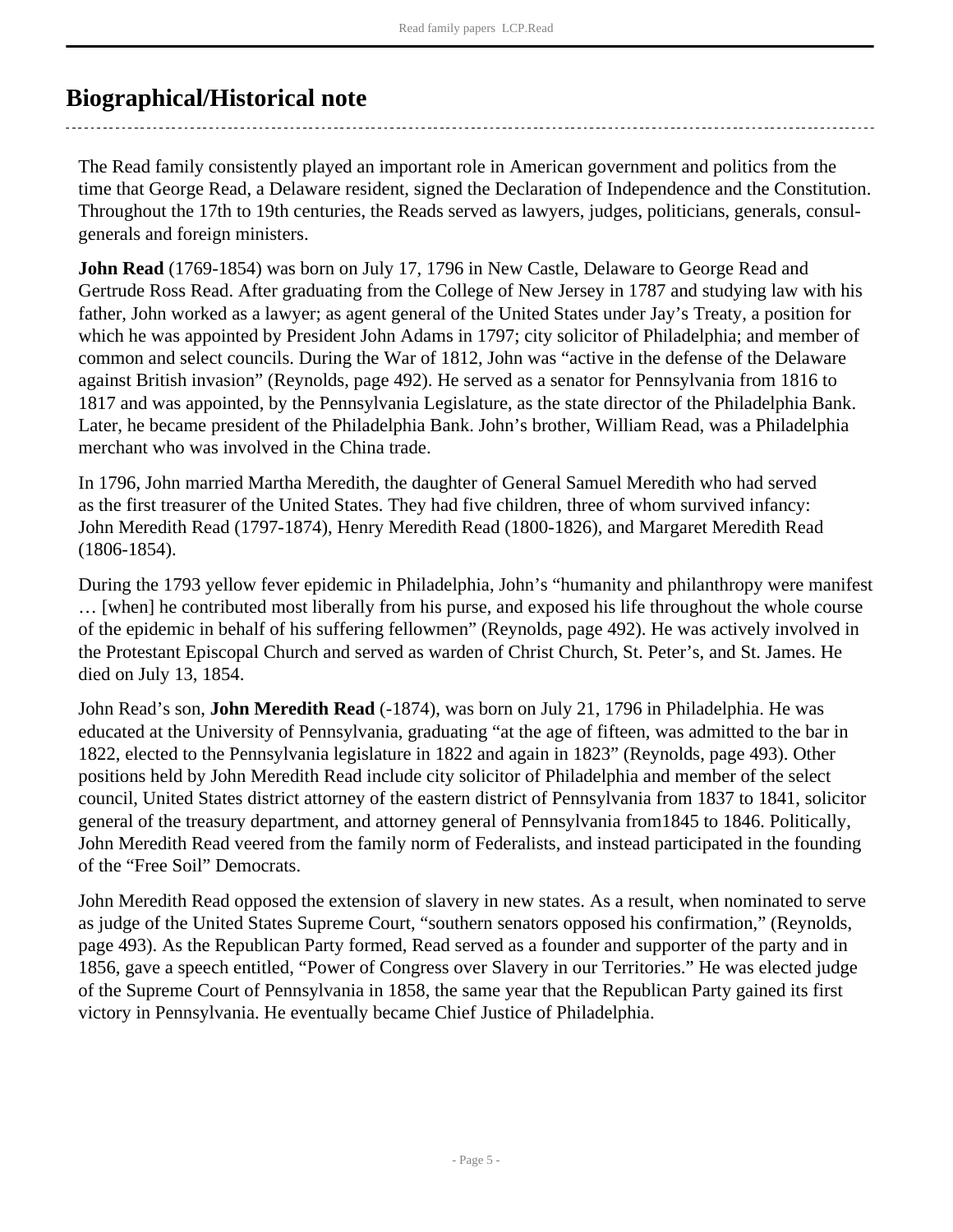John Meredith Read married Priscilla Marshall on March 20, 1828. They had two children who survived infancy: John Meredith Read (1837-1896) and Emily Marshal Read. Priscilla Marshall Read died on April 18, 1841. John Meredith Read later married Amelia Thompson in 1855.

John Meredith Read died on November 29, 1874. He was remembered as "a gentleman of the old school, of the highest sense of honor, of great dignity of character, and in social intercourse kind, affable and courteous … despising everything that was low and vile," (Reynolds, page 493).

**John Meredith Read Jr** (1837-1896), son of John Meredith Read (1797-1874), was born on February 21, 1837. He was educated at military school and graduated from Brown University in 1859 and later from Albany Law School where he studied international and civil law. Although admitted to the Philadelphia Bar, John Meredith Read moved to Albany.

John Meredith Read's military career was explosive in nature. According to Cuyler Reynolds, "while at Brown, he commanded a company of national cadets which afterwards furnished many commissioned officers to the United States Army during the rebellion; at twenty he was appointed aide-de-camp to the governor of Rhode Island, with the rank of colonel; at the age of twenty three, he was appointed adjutant general of New York, with the rank of brigadier general; [and] when Fort Sumter was fired upon, General Read was appointed chairman of a committee of three to draft a bill appropriating three million dollars for the purchase of arms and equipments" (Reynolds, page 494).

Politically, General Read supported Abraham Lincoln in 1860, in part by organizing the "Wide Awake" movement in New York; and later supported General Ulysses S. Grant for the presidency. President Grant appointed General Read consul general of the United States for France and Algeria. During the Franco-Prussian War, General Read acted as consul-general in Germany. In 1873, General Read was appointed to serve as the United States minister to Greece. In addition to serving as a diplomat, General Read also wrote and published many reports, public addresses, scholarly papers, and *A Historical Inquiry Concerning Henry Hudson*.

General Read married Delphine Marie Pumpelly on April 7, 1859 in Albany. They were the parents of four children: Harmon Pumpelly Read, John Meredith Read, Emily Meredith Read, and Marie Delphine Meredith Read. General Meredith died on December 27, 1896.

**Harmon Pumpelly Read**, born July 13, 1860 in Albany, was educated at the Albany Boys' Academy, St. John's Military Academy at Sing Sing, and Trinity College in Hartford, Connecticut. After graduating, Read traveled extensively through Europe. In 1882, he returned to Albany and entered the law office of Edward Wade; however, concerns regarding his health prevented him from practicing law. He then turned towards community and political activities and ran for the Assembly in the Third District (he was defeated), served as president of the Young Men's Association, and was nominated for alderman of the thirteenth ward (he declined). Read was interested in history and genealogy. Read married Marguerite de Carron on August 24, 1889.

### **Bibliography:**

"Noted Living Albanians and State Officials." 1891.

Reynolds, Cuyler. *Hudson-Mohawk Genealogical and Family Memoirs*. New York: Lewis Historical Publishing Company, 1911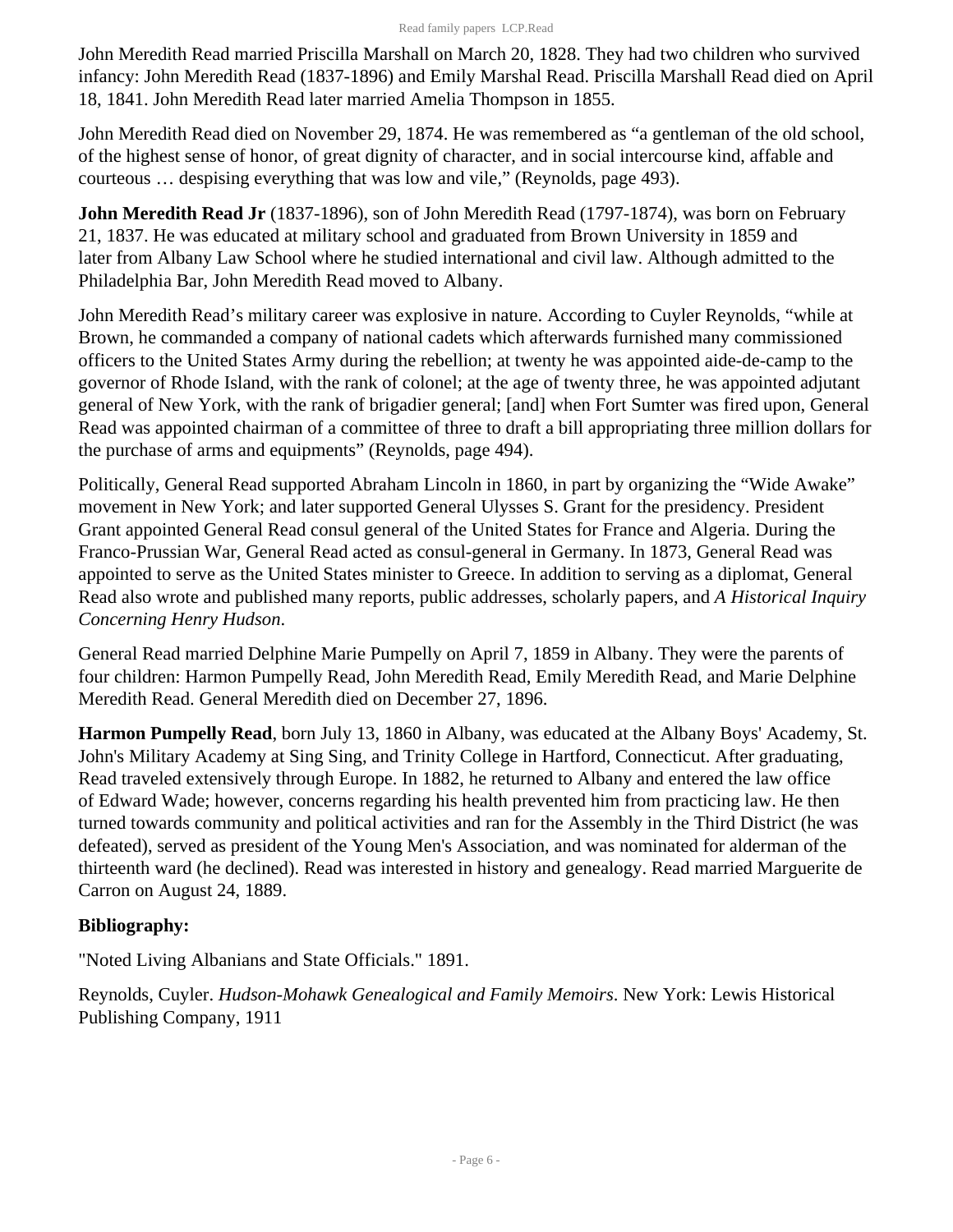## <span id="page-6-0"></span>**Scope and Contents note**

This collection contains the papers of four generations of the Read family of Philadelphia, consisting of John Read, Judge John Meredith Read, General John Meredith Read, and Harmon Pumpelly Read. The materials date from 1736 to 1896, with the bulk dating from 1792 to 1896, and include extensive correspondence, bills and receipts, genealogical notes, legal documents, newspaper clippings, photographs, scrapbooks and ephemera. The majority of the collection consists of General John Meredith Read's papers relating to his family history and genealogy, correspondence, and political materials. The collection is particularly valuable in illustrating Philadelphia social life, global and local politics, as well as Civil War experiences, as it includes extensive correspondence describing first-hand accounts of war activities as well as with several key political figures during the Civil War era.

The collection is arranged into nine series: "Family History and Genealogy," "Deeds," "Bills and Receipts," "John Read I," "Judge John M. Read II," "General John Meredith Read, Jr.," "Harmon Pumpelly Read," "James Read account book for Rings End and Point (Part 9)" and "Collected Meredith family papers." Because most series are arranged chronologically, some subjects are represented throughout a series. Researchers are advised to review the entire folder list for each of the series in which that are interested.

The series "Family History and Genealogy" consists of materials presumably collected by General Meredith Read in the 1880s as a result of his research of his family history. Included in the series are eight volumes of correspondence relating to the genealogy of the Cadwalader, Howell, Ross and Read families, as well as some genealogical notes by General Meredith Read. Also included in the series are autograph materials, mostly single items of correspondence collected by General Meredith Read of famous or significant historical figures, some possibly related to the Read family. Autographs include those of William Penn, George Washington, Robert Morris, and Mrs. Horatio Gates. The series is arranged in loose chronological order.

The series "Deeds" is comprised of thirty-eight deeds, dating from 1403 to 1848. The series is arranged chronologically. Some of the deeds pertain to the history of the Read family; however, many are documents which General Meredith Read purchased while collecting autographs and compiling genealogical research. Included in the deeds is a charter for the manor of Northstede, which is a typical example of 15th century clerk writing.

The series "Bills and Receipts" contain ten folders of bundled bills and receipts related to the Read family that date from 1787 to 1847. The papers include bills for various sundry supplies and services, including clothing, groceries, building materials, and legal fees collected by various Read family members. The bills and receipts were bundled together with ribbon in loose chronological order, presumably by General Meredith Read. The series is arranged in chronological order, mostly maintaining the order originally imposed by General Meredith Read.

The "John Read I" series contains the papers of John Read I (1769-1854) and date from 1773 to his death in 1854. The series is arranged alphabetically by subject, and then loosely arranged in chronological order within each subject. Subjects in this series include: "Bills and Receipts," "Business Papers,"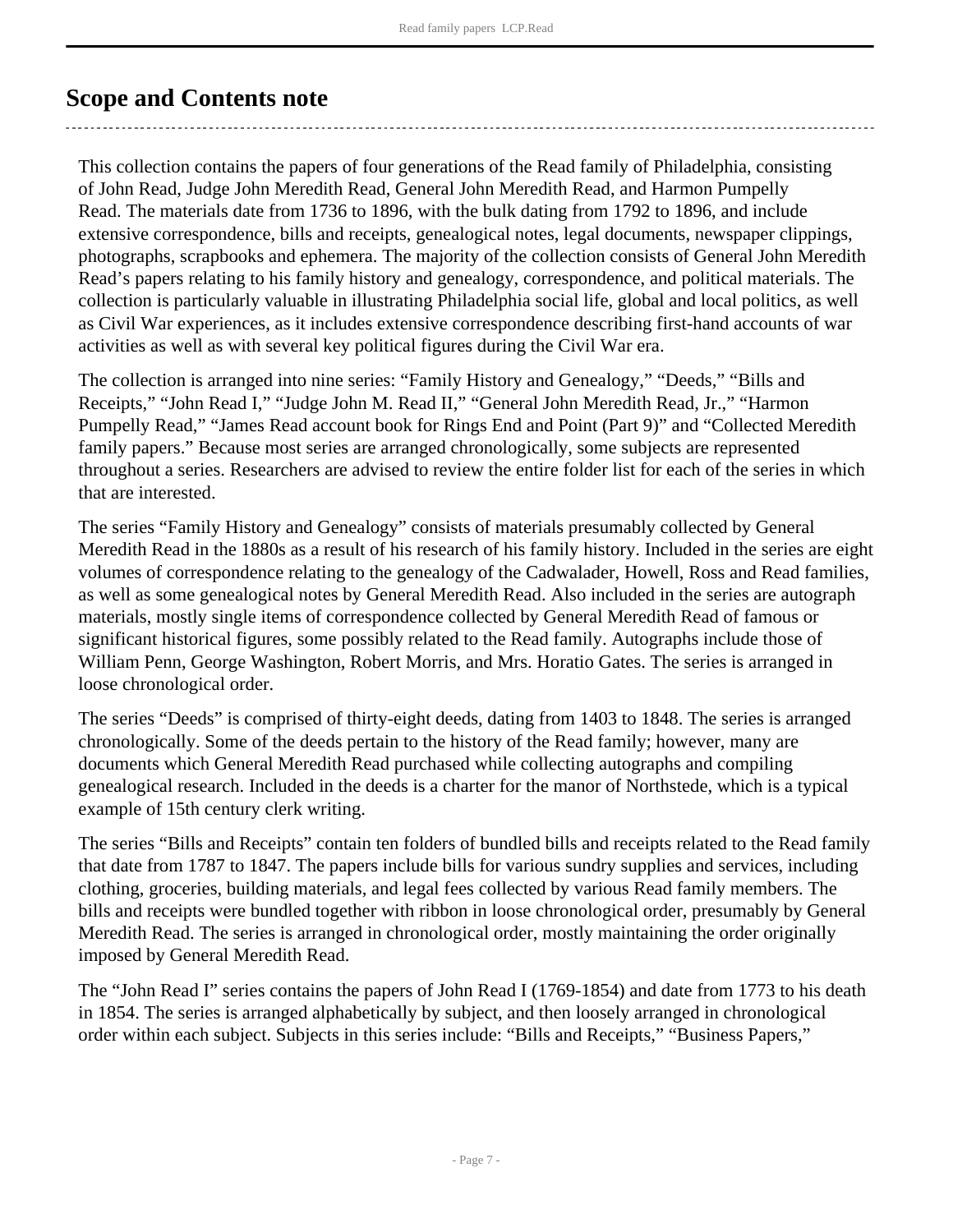"Correspondence," "Court Cases," "Estates," "Land Tracts and Deeds," and the more general "Subject File." The bills and receipts provide good documentation of the Read family expenses, as well as John Read I's legal practice in Philadelphia. His business papers include correspondence with legal clients and associates, various promissory notes, court case notes, legal documents, and notes and documents relating to the Asylum Company, which was a land share company based in Bradford County, Pennsylvania. The correspondence includes both personal and business matters, such as land tracts and land title disputes, and financial and legal assistance to family members. The materials for court cases consist of papers related to legal representation in cases of land disputes, the Bank of Philadelphia, and railroad cases. The estates papers document John Read I's involvement with the settling and executing of many of his family members estates and wills, including those of George Clymer, Samuel Meredith, George Read, Benjamin Gibbs, Elizabeth Meredith, as well as his own estate with his wife Martha Meredith. The papers relating to land tracts and deeds include materials mostly related to land in Luzerne County, Pennsylvania along with a few other properties owned by Read family members or associates of John Read I. The general subject file materials contain personal papers, such as poems and songbooks, materials compiled during his education at Princeton University, literary research notes, as well as materials relating to John Read I's involvement with the United Church of Christ and the Grand Lodge of Pennsylvania Freemasons. This series provides good documentation of upper class Philadelphia society, family life, law, and politics.

The series "Judge John M. Read II" consists mostly of correspondence and business papers of Judge John M. Read II (1797-1874) relating to his legal practice and his relationship with various family members. The papers date from 1769 to 1882 and are arranged chronologically. Judge Read maintained an extensive correspondence with several business colleagues and family members (especially his son, General Meredith Read) throughout his life; these relationships are well-documented in this series. Besides numerous loose correspondence, there also are two bound volumes of family letters compiled by Judge Read late in his life. They contain papers on the history of the Read family, the Marshall family, the Eckard family, and the Irish and Scotch ancestors of the Reads. Many of the letters are of John Read I, pasted in no particular order into the albums. There are a large number of Marshall family papers, including letters of John Meredith Read to Priscilla Marshall, before their marriage in March of 1828; some of the papers are of Edward H. Hyde, whom Judge Read's daughter, Emma, married. Pasted in the albums also are the frequent notices of Judge Read that appeared in the newspapers during his life, which provide a very helpful overview of his career. Of particular interest in this series is Judge Read's correspondence with his legal clerk, Charles H. T. Collis, and Collis' wife, Septima Sevy Collis. Collis considered Judge Read a mentor, and wrote exhaustively of local and national politics, legal matters, philosophy, personal struggles, his military career, and his experiences fighting in the Civil War. Collis wrote about the Civil War concerning the battles he fought in or heard about, the problems of officers' and soldiers' pay, promotions, political appointments and influence in the Army, his opinions about the incompetency of generals, the apparent indifference of civilians to the political struggles during the War, as well as the national political campaign. There are over two hundred letters written by Collis to Judge Read in this series. Septima Sevy Collis wrote to Judge Read and his second wife about her marriage to Charles Collis and her experiences being close to battles in the Civil War. Judge Read also communicated heavily with his son, General Meredith Read, who frequently asked for money to fund his lifestyle as a gentleman scholar, as well as other family members, including William H. Hyde, Emma H. Hyde, Edward M. Clymer, Amelia Thomson, Samuel R. Meredith, and John Cadwallader. Judge Read also maintained correspondence with key political figures such as Charles Sumner, Michael Meyfert, Joseph Pugh, Henry A. Muhlenberg, George Plitt, and James Buchanan. His business papers include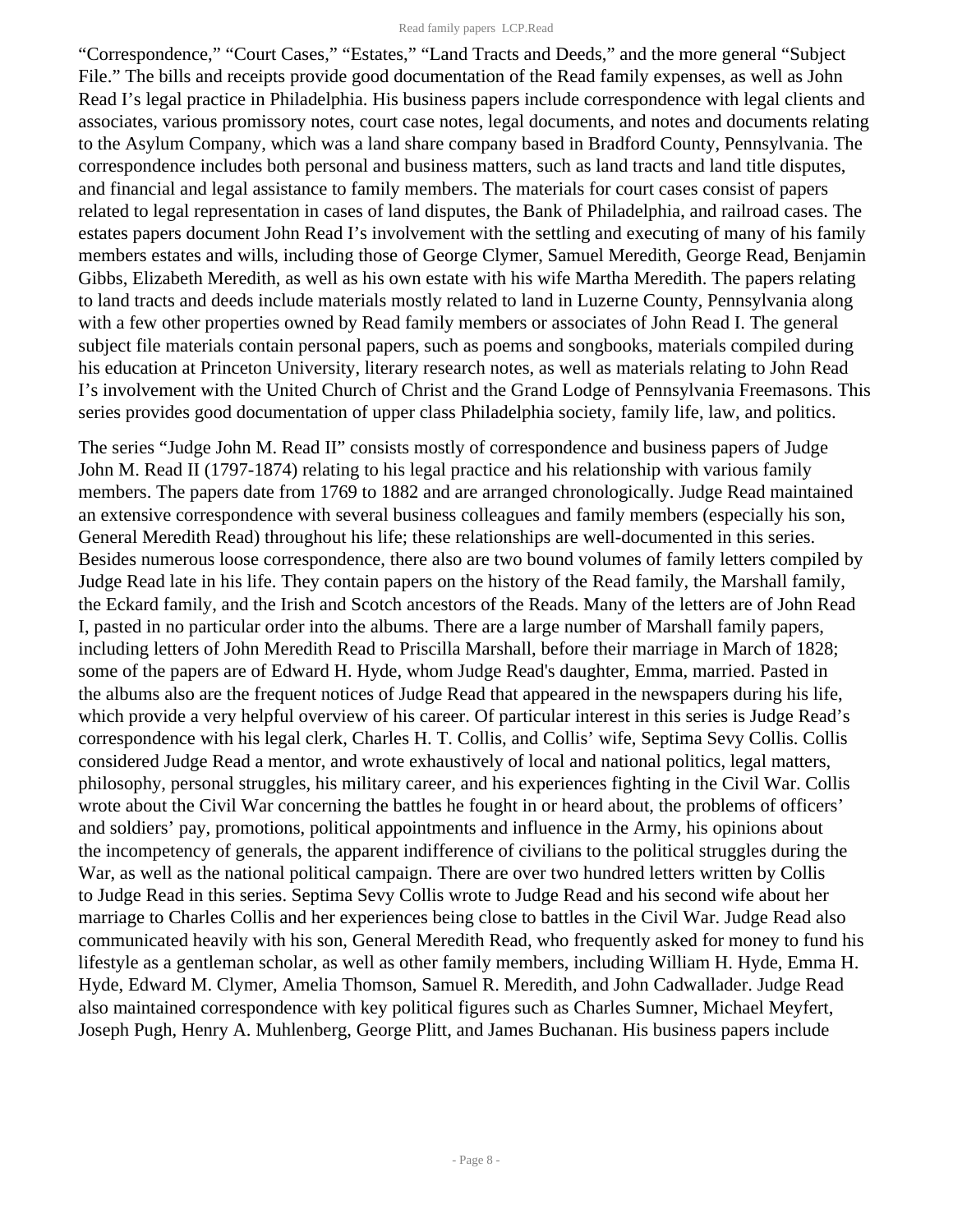legal documents, correspondence, ephemera, and newspaper clippings and mostly relate to his activities as a Supreme Court judge, his investment in railroad companies, as well as his involvement in local and national politics, including his attempt to run for the presidency.

The series "General John Meredith Read Jr." consists of eight subseries arranged in alphabetical order by title: "Address books, notebooks, memoranda books," "Archives du General Meredith Read," "Business Papers," "Correspondence," "Genealogy," "Newspaper Clippings and Publications."

The subseries "Address books, notebooks, memoranda books" dates from circa 1879 to circa 1896 and consists of eight notebooks containing notes, addresses, and research written by General Meredith Read (1837-1896) during his time spent living in Paris, France. The subseries is arranged chronologically.

The subseries "Archives du General Meredith Read" consists of seventy-eight bound volumes containing mostly correspondence, memoranda, invitations received for social events, visiting cards, genealogical research and notes, and autograph collection materials compiled by General Meredith Read. The materials date from 1869 to 1906. The volumes are titled and arranged in the order in which General Meredith Read originally organized them. General Meredith Read began collecting and arranging papers relating to his family history and genealogy but never fully completed the task. Considering this, many materials in this subseries probably relate to the series "Family History and Genealogy" as well as the other subseries "Genealogy."

The subseries "Business Papers" consists of thirteen folders of papers compiled by General Meredith Read concerning his various business and legal ventures as well as his financial affairs dating from 1849 to 1889. The subseries is arranged in mostly chronological order. Materials include papers relating to court cases General Read participated in, legal notes, research notes, visiting cards of business associates, and financial ledgers and expense books. Of particular interest is the folder containing materials related to his involvement in the establishment of Cornell University, including newspaper clippings, the first published general announcement of the University, related correspondence, and the document of the establishment act.

The subseries "Correspondence" primarily documents General Meredith Read's personal and business relationships from circa 1839 to his death in 1896. The subseries also includes some materials in a scrapbook such as newspaper clippings dating up to 1901, most likely added by his son Harmon Pumpelly Read or his wife Delphine Marie Pumpelly. Earlier materials in the subseries document General Meredith Read's correspondence with the Pumpelly family, with his father Judge John M. Read II, and his family living in Providence, Rhode Island, mostly concerning his travels to Europe, his education at Brown University, his interest in politics (including the "Wide Awake" movement), and his brief military career. Many of General Meredith Read's letters to his father contain requests for substantial financial assistance and personal advice. Later materials include letterpress books, scrapbooks and correspondence containing information about his appointments as Consul-General of the United States to France and Algeria and United States Minister to Greece. These latter materials also reflect General Meredith Read's somewhat close and long-term friendship with King George I of Greece; many incoming and outgoing pieces of correspondence between the two men are included here, spanning a time period of roughly eighteen years, between 1878 and 1896. The letters contain discussions of global politics, family life, and advice.

The "Genealogy" subseries contains eight bound volumes and three folders of genealogical research materials and correspondence, dating from 1872 to 1909, compiled by General Meredith Read (and probably later materials added by his son Harmon Pumpelly Read). The subseries is arranged in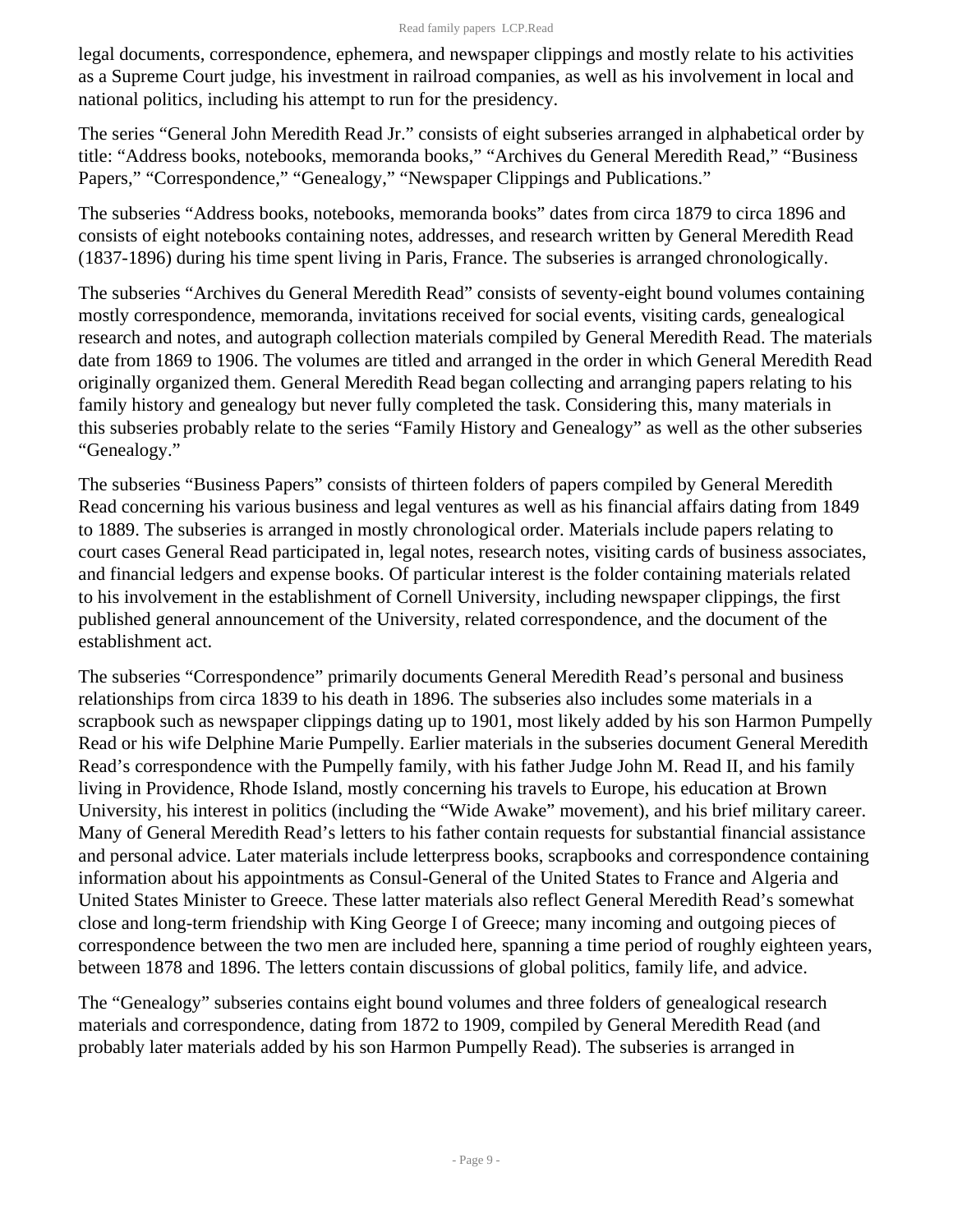chronological order. Most of the materials are correspondence written by General Meredith Read to various distant relatives requesting information about the Read and Ross families, as well as about the Cadwalader and Howell families. Also included in the subseries are several portraits and illustrations relating to General Meredith Read's genealogical research, such as possible family homestead sites and notable family ancestors and relatives. The materials in this subseries most likely relates to materials found in the subseries "Archives du General Meredith Read" and the series "Family History and Genealogy."

The "Newspaper Clippings and Publications" subseries contains eight bound scrapbook volumes as well as several folders of newspaper clippings and various political publications in English, Greek, French and Italian that span the dates 1859 to 1894. The materials are arranged chronologically and appear to have been compiled by General Meredith Read while serving at the Paris Consulate and the Greek Ministry. The newspaper clippings document various political stories about Europe and the United States. The clippings complement the latter materials in the subseries "Correspondence" as they contain concurrent information that parallels General Meredith Read's political activities in France and Greece.

The subseries "Palaeographia" consists of five folders of research and notes, dating from 1869 to 1873, compiled by General Meredith Read concerning his analysis and study of handwriting in correspondence he received. The subseries is arranged chronologically.

The "Prints and photographs" subseries contains three bound photograph albums and twenty folders of photographs and prints of photographs primarily compiled by General Meredith Read for genealogical and literary research. The photographs and prints date from 1796 to 1898 but many photographs are undated. The photographs and prints are mostly of people, buildings, and places in England and France with some perceived connection to the Read family or its ancestors and relatives. Also included in this series is a hand painted cloth folder made by Queen Olga of Greece and given as a gift to General Meredith Read, possibly to use as a protective covering for photographs. The subseries is arranged in chronological order.

The "Subject Files" subseries includes five volumes and twenty-eight folders of materials dating from 1838 to 1895, with some undated materials. The subseries mostly consists of scrapbook materials compiled by General Meredith Read and relating to his social life (including the various clubs and societies to which he belonged, his correspondence, and dinners hosted by him and his wife) as well as personal writings such as autobiographical notes, historical writing, political opinion and journals. Also included are various photographs along with a pencil sketch and a watercolor possibly done by General Meredith Read. Many of the materials in this subseries probably relate to other materials filed under "General John Meredith Read, Jr." The "Subject Files" are arranged in mostly chronological order.

The subseries "Writings and Research by General John Meredith Read II" consists of numerous notes, drafts, and correspondence related to General Meredith Read's various published and unpublished writings. The subseries is divided into two groupings, each arranged chronologically. The first grouping dates from 1865 to 1896 and contains mostly items directly related to or produced by General Meredith Read's writing. The second grouping is an autograph collection of correspondence that dates from 1710 to 1779. Of particular interest are the materials related to his draft of "Life and Lineage of His Royal Highness Prince Albert" and his self-published book *A Historical Inquiry Concerning Henry Hudson*. The related research notes, drafts, advertisements, pamphlets, shipment forms and correspondence written by General Read to various associates provide illustrative examples of the process of self-publication in the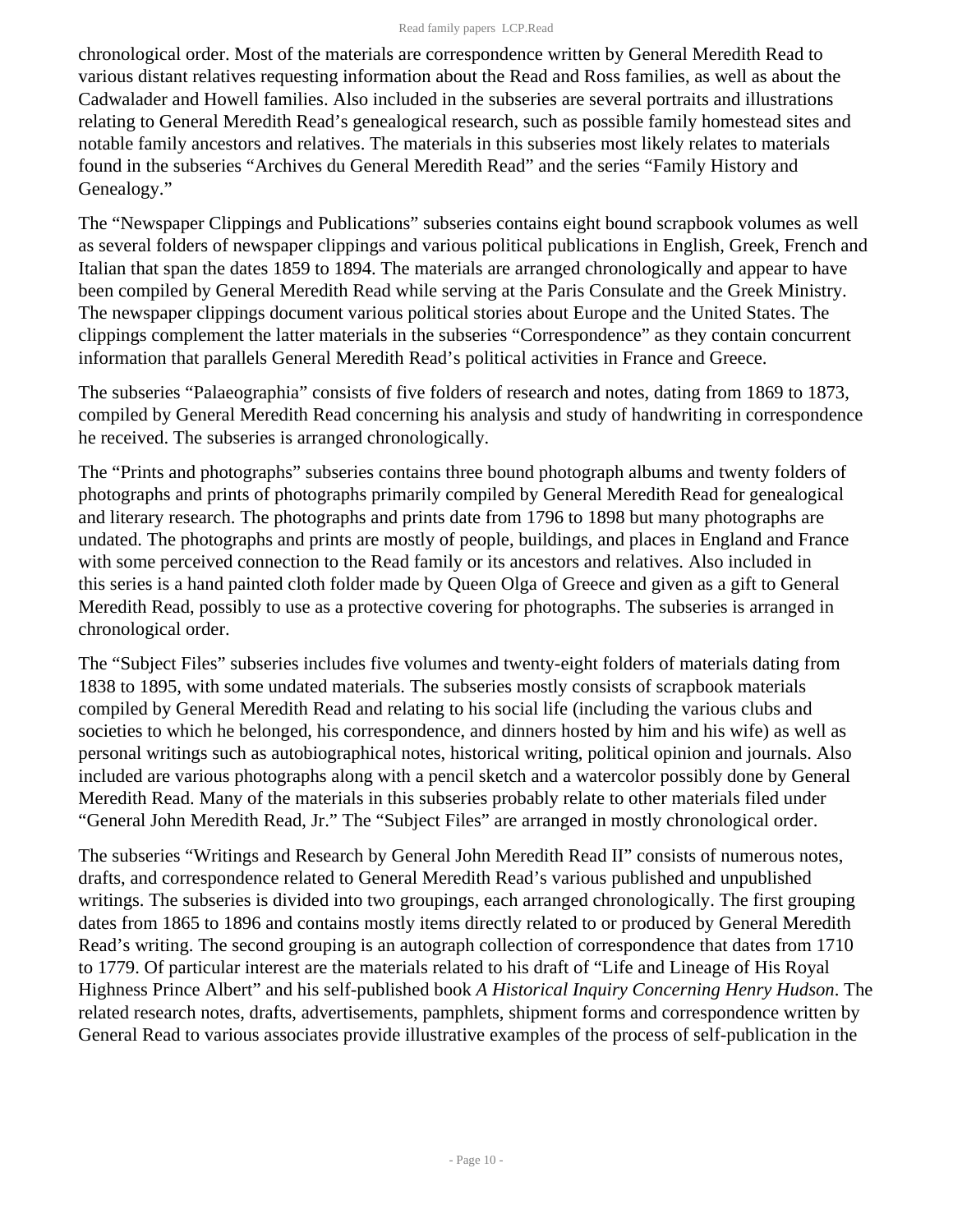mid- to late- 19th century. Also of note are the research materials gathered by General Meredith Read to aid in his writing of the posthumously published book "Historic Studies in Vaud, Berne, and Savoy from Roman Times to Voltaire, Rousseau and Gibbon." The various notes and correspondence comment on the social history of France in the seventeenth and the eighteenth centuries. Also related to his "Historic Studies" are the numerous pieces of correspondence he collected for their autograph value, including several items written and signed by Voltaire, Edward Gibbon, King Frederick II of Prussia, and other 18th century correspondence, mostly written in French.

The series "Harmon Pumpelly Read" consists primarily of scrapbook materials, correspondence and ephemera that relates mostly to General Meredith Read's son Harmon Pumpelly Read. The series dates from 1880 to circa 1908 and is arranged chronologically. Included in the series is a scrapbook of the death of Harmon's father, General Meredith Read, as well as various pieces of ephemera such as playbills and blank postcards. There are a few items of business correspondence and financial materials such as bills, receipts, and accounting ledgers. Of particular interest in the correspondence is Harmon Pumpelly Read's communication with his mother-in-law, Madame de Carron, who was confined to a mental hospital in Hartford against her will, presumably committed by Harmon himself. Madame de Carron wrote several angry letters to Harmon Pumpelly Read to express her outrage about his actions against her and even accused him of corrupting her relationship with her daughter. There also are some letters written in French by Madame de Carron to one or more of her daughters describing her anguish at being committed to the mental hospital as well as a few letters written by Harmon complaining about his mother-in-law's irrational behavior. The correspondence provides researchers with insight into late 18th century mental health, women's health, and family life.

The series "John Meredith Read III: Autobiography and family history" contains one bound volume dating circa 1900. The volume contains a hand-written memoir of the life of John Meredith Read III, who was Harmon Pumpelly Read's brother and General Meredith Read's other son. The memoir provides supplementary insight into other genealogical research found elsewhere in the collection.

The series "James Read account book for Rings End and Point (part 9)" consists of a single bound financial volume, dating from 1761 to 1765. The account book contains financial records for James Read, who was the brother of George Read, the signer of the Declaration of Independence.

The series "Collected Meredith family papers" is a collection separately acquired and added to the Read Family collection. The series contains mostly correspondence written by Read family members to each other, dating from 1667 to 1892. The series is arranged in chronological order. Items of correspondence are from Samuel Meredith to his wife Peggy Meredith, Martha Read to Peggy Meredith, James Gibson to Peggy Meredith, John Read to Thomas Meredith, Thomas Meredith Maxwell to General Meredith Read and several others. Also included is a copy of a letter written by Thomas Jefferson to Samuel Meredith.

## <span id="page-10-0"></span>**Administrative Information**

### **Publication Information**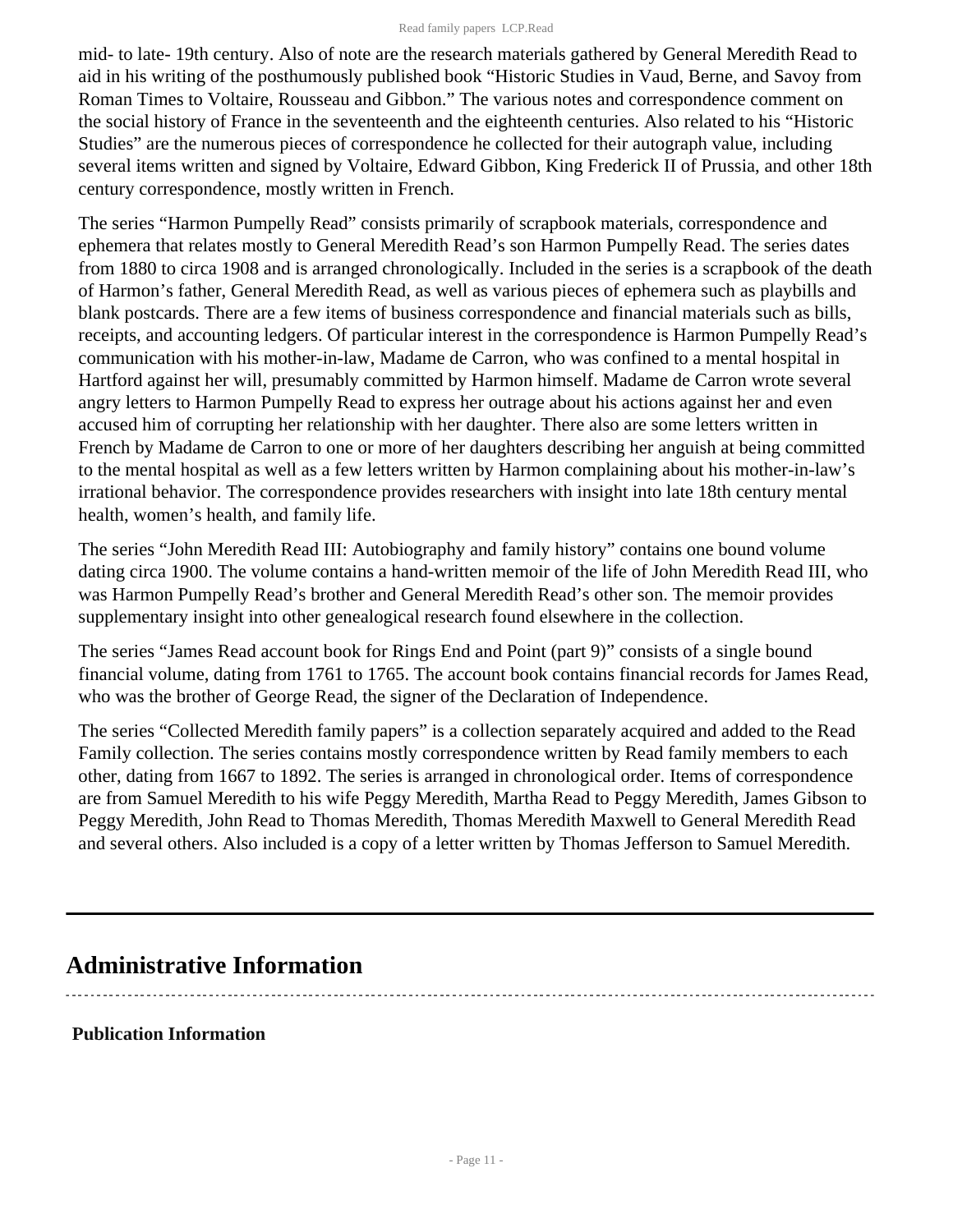#### Library Company of Philadelphia

#### **Conditions Governing Access note**

This collection is open for research use, on deposit at the Historical Society of Pennsylvania, 1300 Locust Street, Philadelphia, PA 19107. For access, please contact the Historical Society at 215-732-6200 or visit http://www.hsp.org.

#### **Conditions Governing Use note**

Copyright restrictions may apply. Please contact the Library Company with requests for copying and for authorization to publish, quote or reproduce the material.

#### **Immediate Source of Acquisition note**

Bequest of Marguerite de Carron Read, 1940.

#### **Processing Information note**

The processing of this collection was made possible through generous funding from The Andrew W. Mellon Foundation, administered through the Council on Library and Information Resources' "Cataloging Hidden Special Collections and Archives" Project.

This collection was *minimally processed* in 2009-2011, as part of an experimental project conducted under the auspices of the Philadelphia Area Consortium of Special Collections Libraries to help eliminate processing backlog in Philadelphia repositories. A minimally processed collection is one processed at a less intensive rate than traditionally thought necessary to make a collection ready for use by researchers. When citing sources from this collection, researchers are advised to defer to folder titles provided in the finding aid rather than those provided on the physical folder.

Employing processing strategies outlined in Mark Greene's and Dennis Meissner's 2005 article, *More Product, Less Process: Revamping Traditional Processing Approaches to Deal With Late 20th-Century Collections*, the project team tested the limits of minimal processing on collections of all types and ages, in 23 Philadelphia area repositories. A primary goal of the project, the team processed at an average rate of 2-3 hours per linear foot of records, a fraction of the time ordinarily reserved for the arrangement and description of collections. Among other time saving strategies, the project team did not extensively review the content of the collections, replace acidic folders or complete any preservation work.

### <span id="page-11-0"></span>**Related Materials**

**Related Archival Materials note**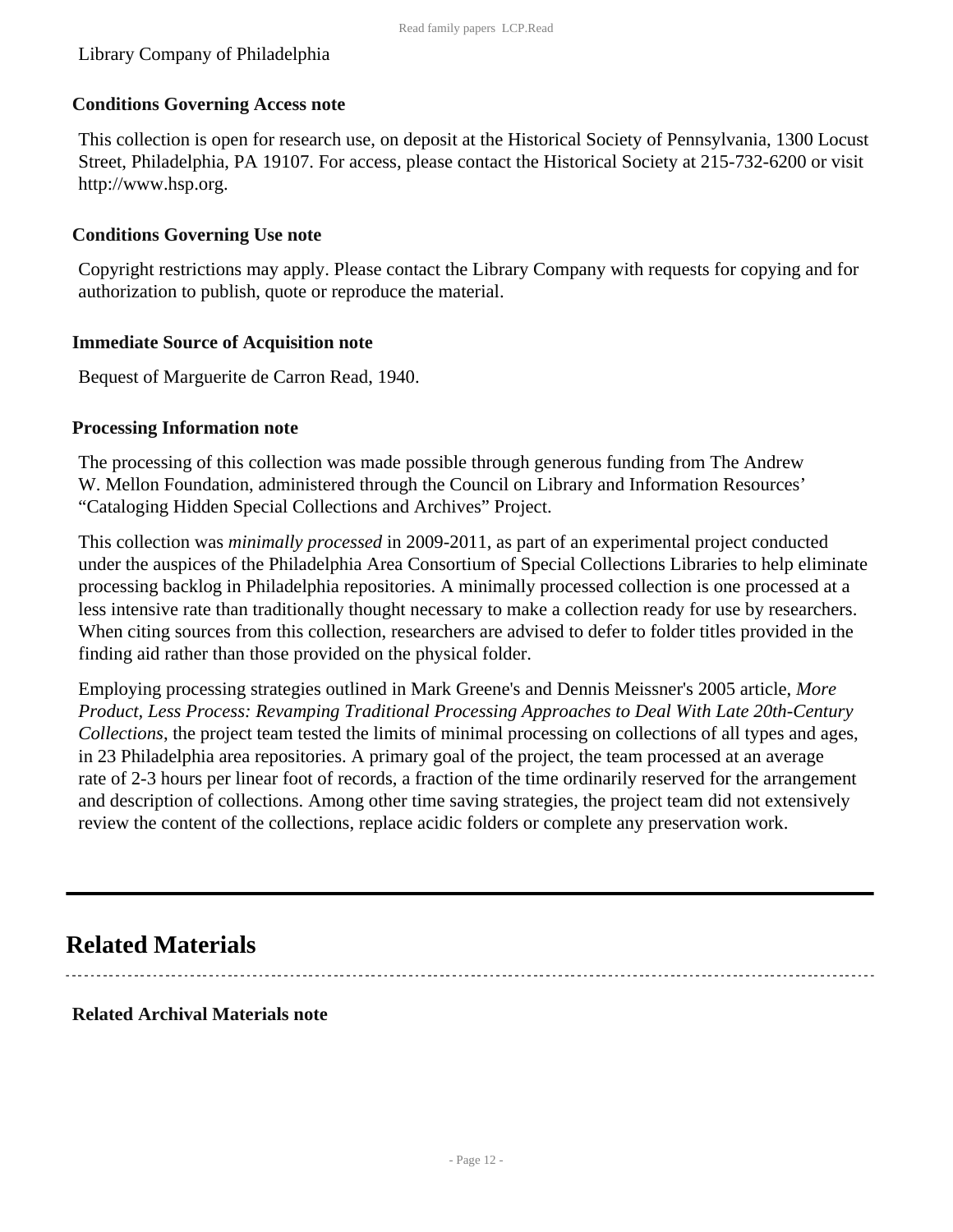Dickinson College: John Meredith Read papers, 1818-1870.

Library of Congress: Read family papers, circa 1568-1906.

New York Public Library: Clymer-Meredith-Read family papers, 1675-1902 (bulk 1760s-1850s).

Rosenbach Museum and Library: George Read papers, 1766.

University of Delaware: Read family papers, 1756-1833, MSS #237; Samuel Meredith papers, 1730-1823 (bulk 1764-1823), MSS #240; and Samuel Meredith letters and documents, 1786-1798, MSS #239.

University of Rochester: John Meredith Read papers, circa 1870-1907.

## <span id="page-12-0"></span>**Controlled Access Headings**

### **Corporate Name(s)**

- Cornell University.
- Freemasons. Grand Lodge of Pennsylvania.
- United Church of Christ.

#### **Family Name(s)**

- Meredith
- Read

### **Genre(s)**

- Business records
- Clippings
- Correspondence
- Deeds
- Diaries
- Ephemera
- Estate records
- Family papers
- Financial records
- Genealogical tables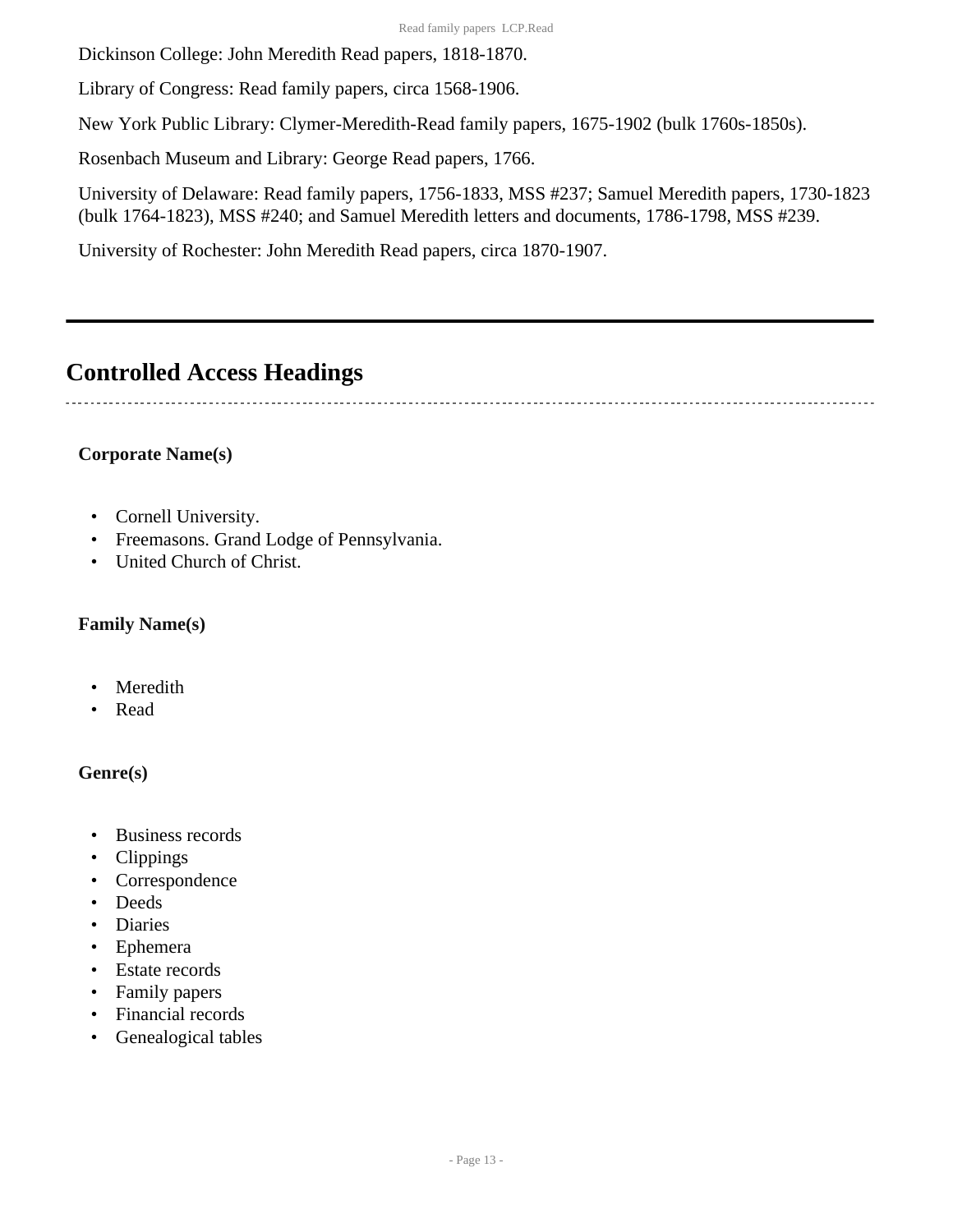- Legal documents
- Manuscripts
- Photographs
- Poems
- Property records
- Scrapbooks
- Textbooks

#### **Geographic Name(s)**

- France
- Greece
- New York (State)
- Philadelphia (Pa.)

#### **Personal Name(s)**

- Collis, Charles H.T., (Charles Henry Tucky), 1838-1902
- Collis, Septima M., (Septima Maria), 1842-1917
- Read, Harmon Pumpelly, b. 1860
- Read, John Meredith, 1797-1874
- Read, John Meredith, 1837-1896
- Read, John, 1769-1854

#### **Subject(s)**

- Law
- Politics & international relations
- United States--History--Civil War, 1861-1865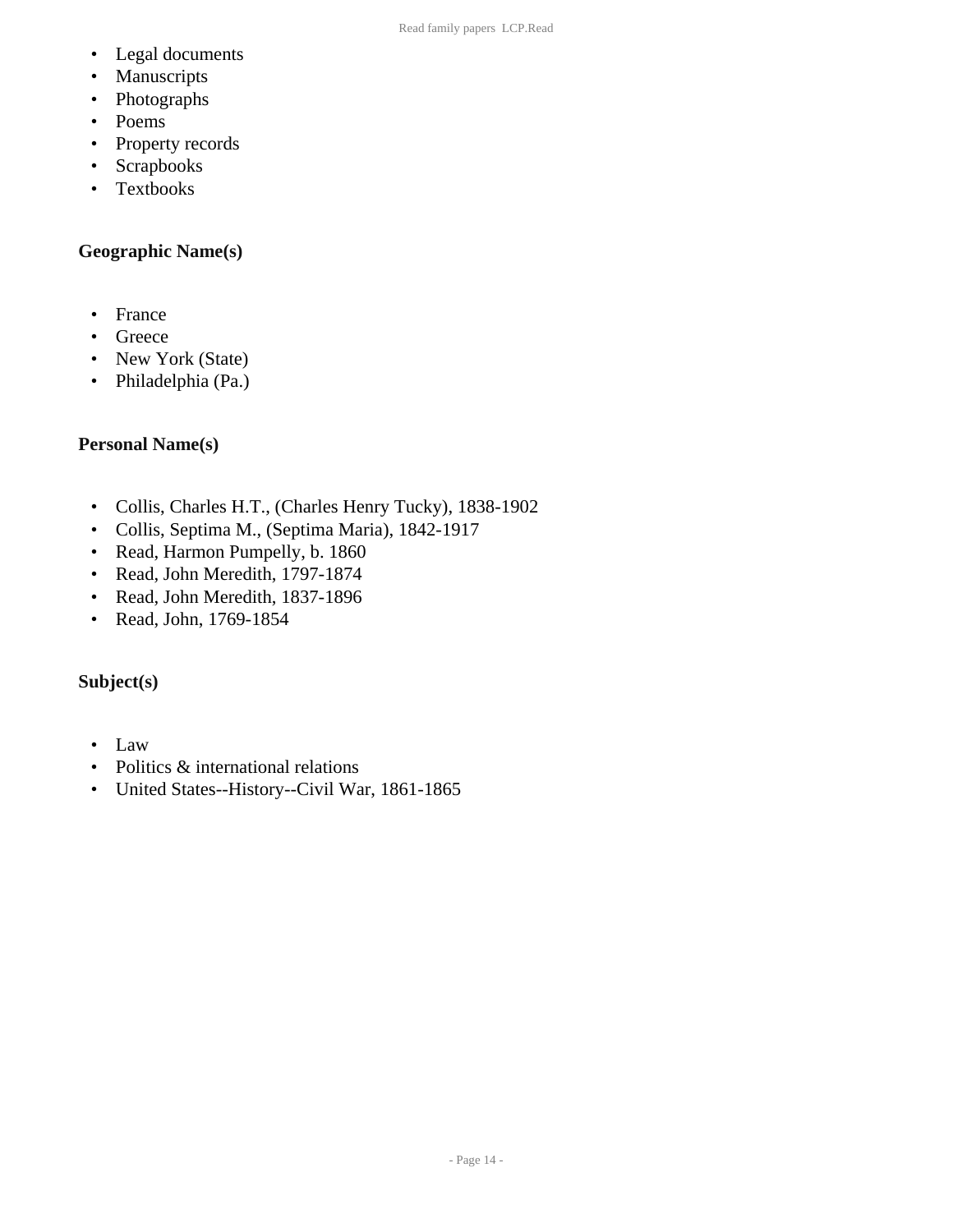# <span id="page-14-0"></span>**Collection Inventory**

Г

<span id="page-14-1"></span>

| <b>Series I. Family history and genealogy</b>                                                                       |                              |
|---------------------------------------------------------------------------------------------------------------------|------------------------------|
|                                                                                                                     | <b>Volume</b>                |
| Cadwalader and Howell families, genealogical correspondence 1883-1886                                               | $\mathbf{1}$                 |
| Genealogical research scrapbook on Thomas Read by General John Meredith Read 1885                                   | $\overline{2}$               |
| Genealogical and historical scrapbook about Captain Thomas Read 1883-1885                                           | 3                            |
| Portraits and illustrations relating to genealogical research circa 1876                                            | $\overline{4}$               |
| The Ross family genealogical research conducted by General John Meredith<br>Read 1872-1874                          | 5                            |
| Correspondence to General John Meredith Read about family history 1882-1886                                         | 6                            |
| Correspondence from Major Harmon Read to General John Meredith Read regarding<br>Ross and Read families 1882 August | $\overline{7}$               |
| Delaware Society of the Cincinnati scrapbook 1895-1909                                                              | 8                            |
|                                                                                                                     | <b>Box</b><br>Folder         |
| Autograph collection: William Penn to Gookin 1710                                                                   | $\mathbf{1}$<br>$\mathbf{1}$ |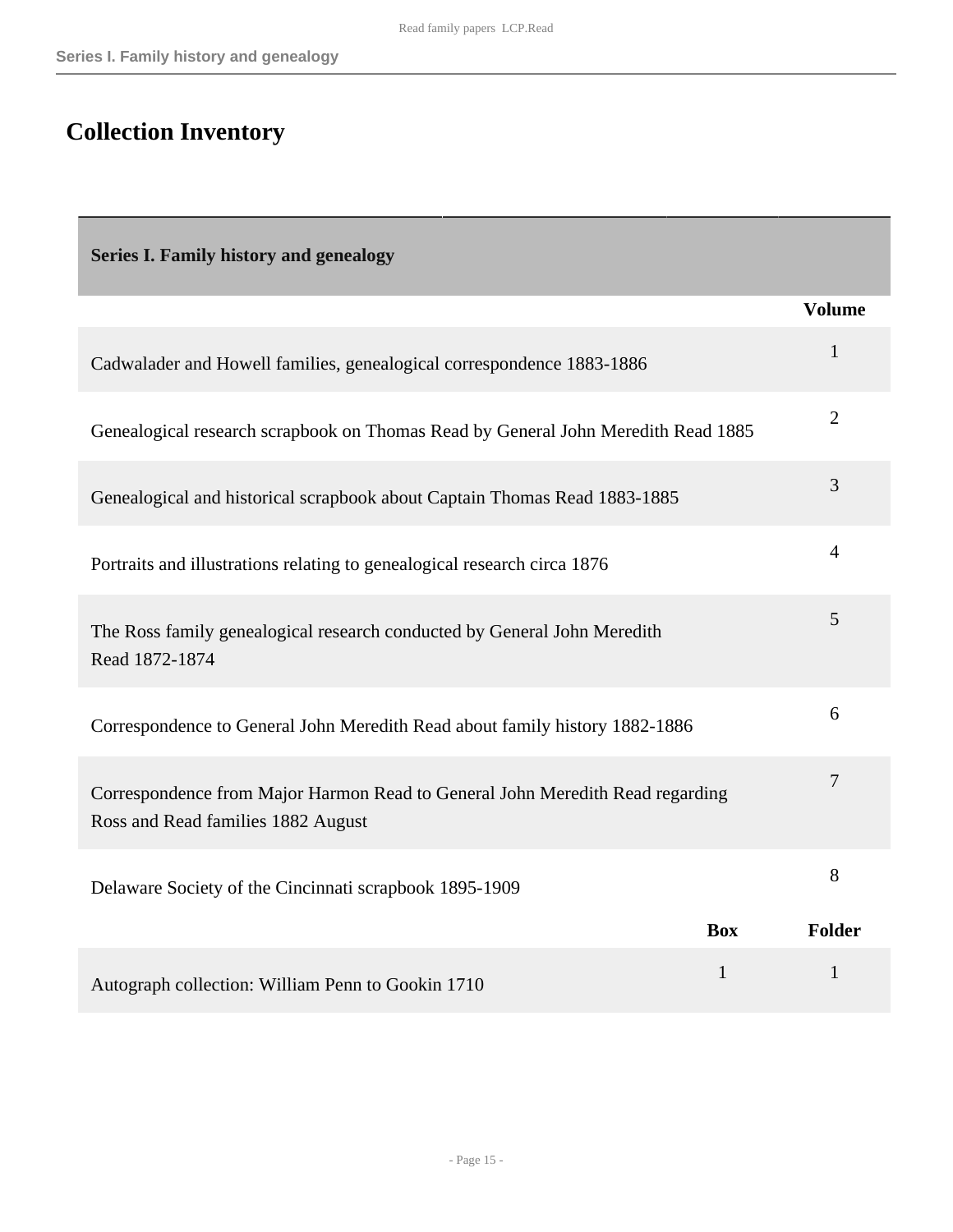| Autograph collection: Bill of ship Catherine 1772                                                               | $\mathbf{1}$ | $\overline{2}$ |
|-----------------------------------------------------------------------------------------------------------------|--------------|----------------|
| Autograph collection: Mrs. Horatio Gates to Mr. Meredith 1778 February<br>$\overline{4}$                        | $\mathbf{1}$ | 3              |
| Autograph collection: George Washington to Samuel Meredith 1780<br>September 9, 1790 March 9                    | 1            | 4              |
| Autograph collection: Governor Robert Morris to Samuel Meredith 1789<br>July 25, 1789 September 13, 1790 May 28 | 1            | 5              |
| Autograph collection: George Washington Commission to Samuel<br>Meredith 1789 August 4                          | 1            | 6              |
| Autograph collection: Timothy Pickering to John Read Jr. 1797 November<br>17                                    | 1            | 7              |
| Autograph collection: Commission to John Read I from John<br>Forsyth 1798                                       | $\mathbf{1}$ | 8              |
| Autograph collection: Mrs. Meredith to General Meredith about General<br>Washington undated                     | $\mathbf{1}$ | 9              |
| Genealogical notes: George Ross of Pitcalnie manuscript notes undated                                           | $\mathbf{1}$ | 10             |
| Genealogical notes: Descent of the Read family from the Ancient Earls of<br>Ross undated                        | $\mathbf{1}$ | $11 - 12$      |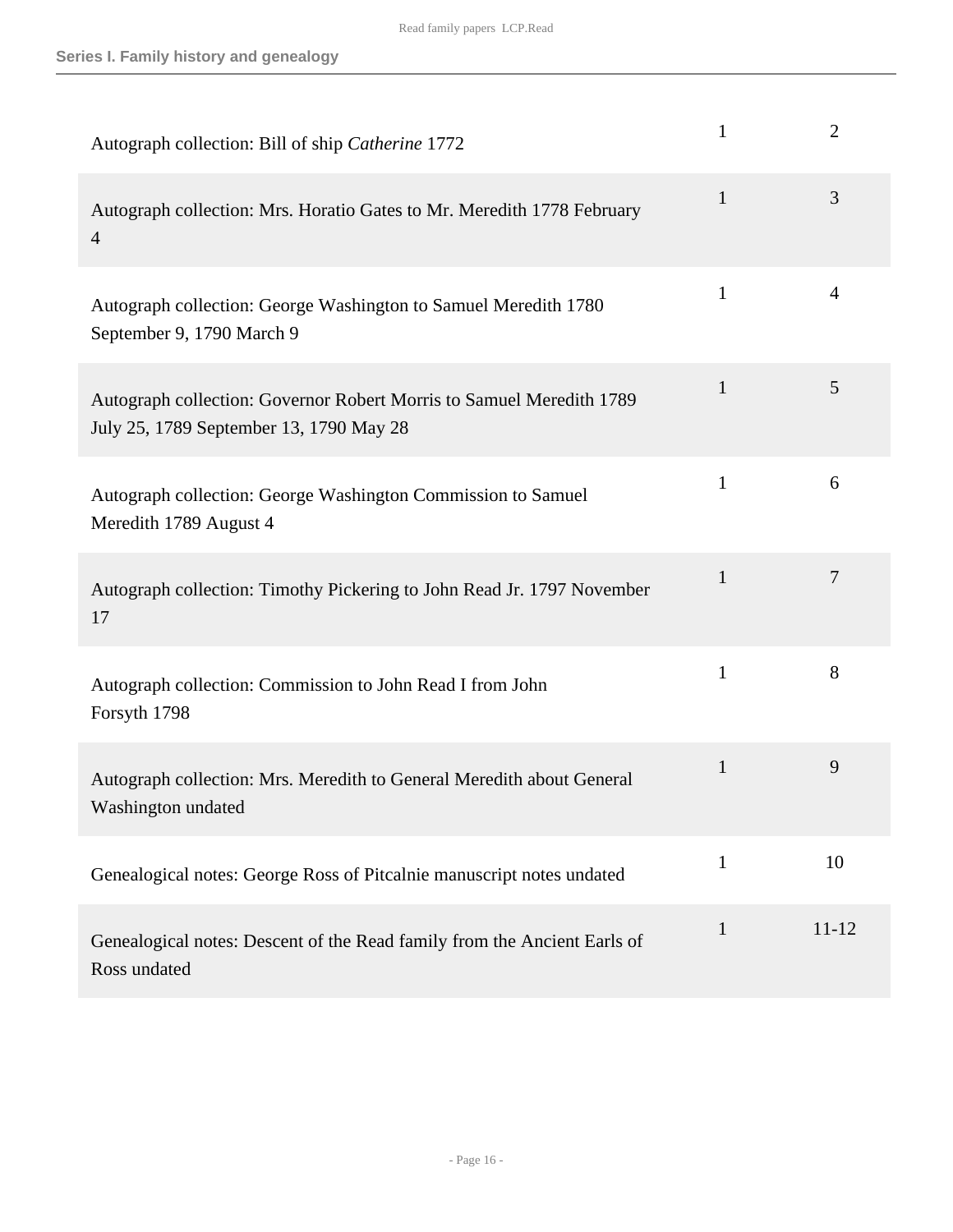<span id="page-16-0"></span>

| Genealogical notes: Read and Pumpelly family genealogical notes and<br>research undated | $\mathbf{1}$   | $13 - 14$                    |
|-----------------------------------------------------------------------------------------|----------------|------------------------------|
| <b>Series II. Deeds</b>                                                                 |                | <b>Box</b><br>$\overline{2}$ |
|                                                                                         | <b>Box</b>     | <b>Folder</b>                |
| Thomas Overton to Northstede Manor 1403                                                 | $\overline{2}$ | $\mathbf{1}$                 |
| Regarding Andrewe Reade and land in Berks County 1577                                   | $\overline{2}$ | $\overline{2}$               |
| William Ifenwick to Phillipp Gibbon 1609                                                | $\overline{2}$ | 3                            |
| Suffolk One-Honse Manor to Family of Reade 1624                                         | $\overline{2}$ | $\overline{4}$               |
| Unidentified (in French) 1650                                                           | $\overline{2}$ | 5                            |
| Comelius Vermigden to Mary Reade 1684                                                   | $\overline{2}$ | 6                            |
| Catherine Dowager to Thomas Meredith 1732                                               | $\mathfrak{2}$ | $\overline{7}$               |
| Christian Hartell to Petrus Emundus Elmendorph 1752                                     | $\overline{2}$ | 8                            |
| St. Ann's Church in Blackfryers 1757                                                    | $\overline{2}$ | 9                            |
| Helena Van Keuren to William Elingedorf 1768                                            | $\mathbf{2}$   | 10                           |
| Paul Zantzinger to Sebastian Graff 1773                                                 | $\mathfrak{2}$ | 11                           |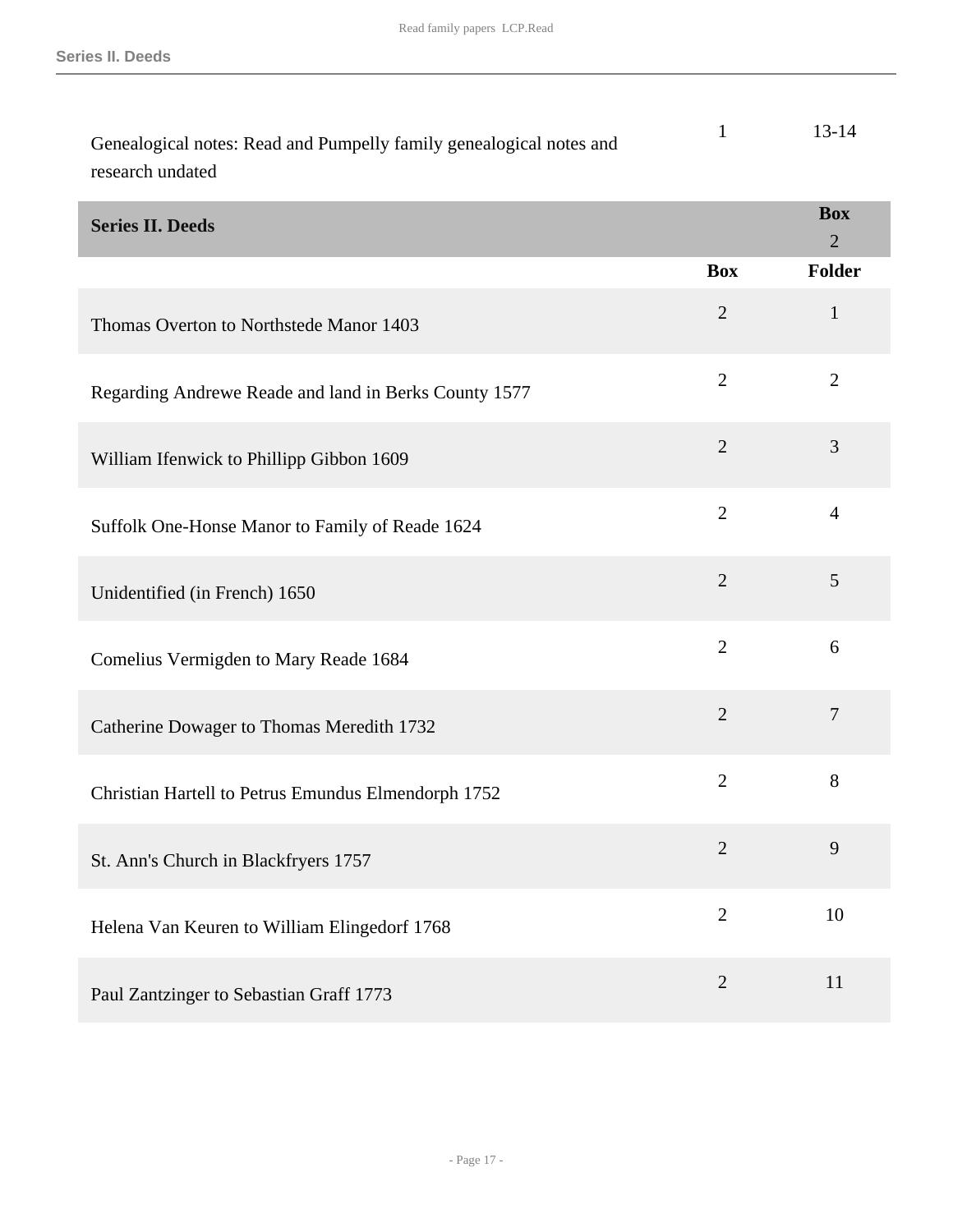| Jacob Cooper to Henry Casdorp 1776            | $\overline{2}$ | 12             |
|-----------------------------------------------|----------------|----------------|
| William Ball to Henry Hill 1776               | $\mathbf{2}$   | 13             |
| Charles Ruston to Charles Young 1776          | $\overline{2}$ | 14             |
| Joanna Young to John Waldrick 1782            | 3              | $\mathbf{1}$   |
| Joanna Young to Charles Tice 1783             | 3              | $\overline{2}$ |
| Joanna Young to John Sproson 1784             | 3              | 3              |
| Joanna Young to John Sproson 1784             | $\overline{3}$ | $\overline{4}$ |
| John Sproson to David Dreaclery Benonery 1784 | 3              | 5              |
| John Sproson to John Edling 1784              | 3              | 6              |
| John Sproson to John Edling 1785              | 3              | $\overline{7}$ |
| John Edling to Joanna Young 1788              | 3              | 8              |
| James Ash to John Cummings 1788               | 3              | 9              |
| Joshua Fisher to Sarah Fisher 1789            | $\overline{3}$ | 10             |
| Catharine Cropper to Thomas Ruston 1793       | 3              | 11             |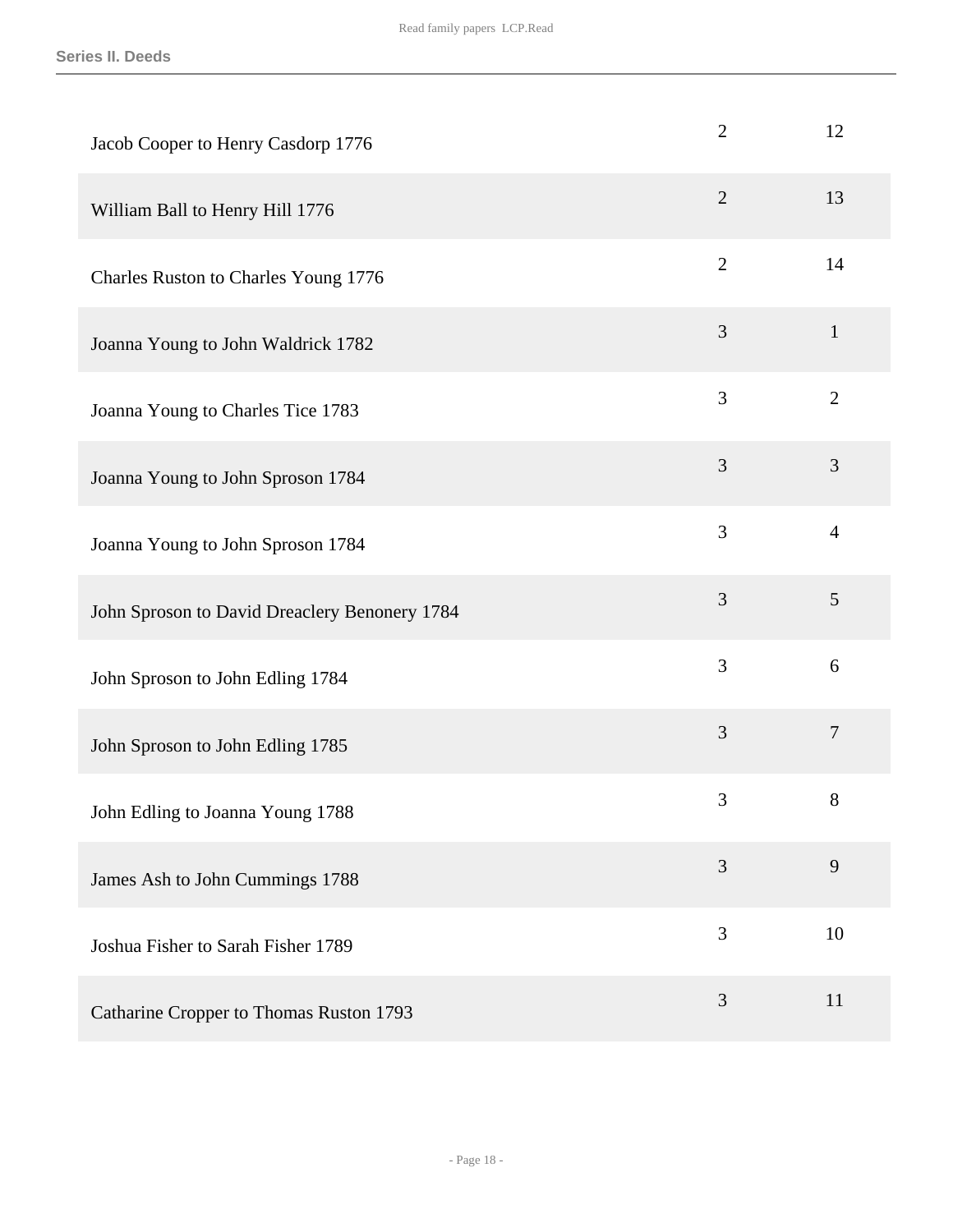<span id="page-18-0"></span>

| Nathaniel Browning to Thomas Bryan 1794                               | 3              | 12             |
|-----------------------------------------------------------------------|----------------|----------------|
| Thomas Morris to Charles Wilkes 1802                                  | 3              | 13             |
| Correspondence Regarding Elizabeth Bleecker Religious Conviction 1811 | 3              | 14             |
| Cadwalader Evans, Jr. to William Lee 1813                             | 3              | 15             |
| Jacob Fitler to Adolph Ehringhaus 1813                                | 3              | 16             |
| Robert F. Smith to John Cochran 1814                                  | 3              | 17             |
| Adolph Ehringhaus and wife to Charles W. Hulz 1814                    | 3              | 18             |
| Jacob Cist, Luzerne County Treasurer to Henry Clymer circa 1816       | 3              | 19             |
| George M. Hollenback to Thomas Meredith 1820                          | $\overline{4}$ | $\mathbf{1}$   |
| Jacob S. Cunitz to Thomas G. Leaffer 1829                             | $\overline{4}$ | $\overline{2}$ |
| Sharp D. Lewis to Thomas Meredith 1830                                | 4              | 3              |
| Samuel Davis to James Clark 1848                                      | $\overline{4}$ | $\overline{4}$ |
| Unidentified (in French) undated                                      | $\overline{4}$ | 5              |
| Series III. Bills and receipts 1787-1798                              |                |                |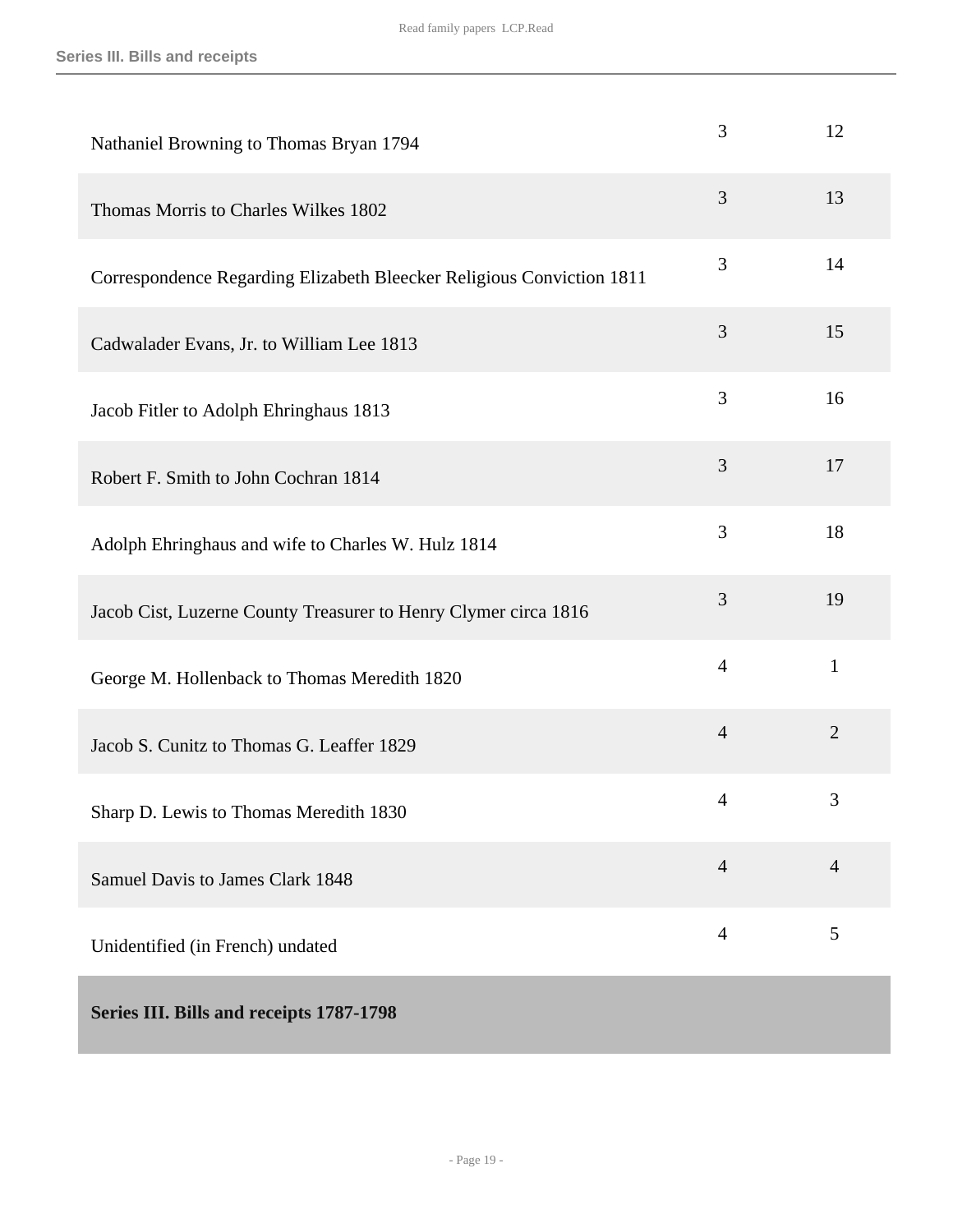<span id="page-19-0"></span>

|                                                                                             | <b>Box</b>     | Folder         |
|---------------------------------------------------------------------------------------------|----------------|----------------|
| 1787-1798                                                                                   | $\overline{4}$ | $6\,$          |
| 1792-1794                                                                                   | $\overline{4}$ | $\overline{7}$ |
| 1796-1802                                                                                   | $\overline{4}$ | 8              |
| 1800-1805                                                                                   | 5              | $\mathbf{1}$   |
| 1821-1824                                                                                   | 5              | $\overline{2}$ |
| 1825-1828                                                                                   | 5              | 3              |
| 1829, 1831, 1832, 1834                                                                      | 5              | $\overline{4}$ |
| 1835-1838                                                                                   | 6              | $\mathbf{1}$   |
| 1839-1842                                                                                   | $6\,$          | $\overline{2}$ |
| 1843-1847                                                                                   | $\sqrt{6}$     | 3              |
| <b>Series IV. John Read I</b>                                                               |                |                |
|                                                                                             | <b>Box</b>     | Folder         |
| Bills and Receipts: John Read Jr. receipt numbers 233-284 1796 January<br>6-1796 December 6 | $\overline{7}$ | $\mathbf 1$    |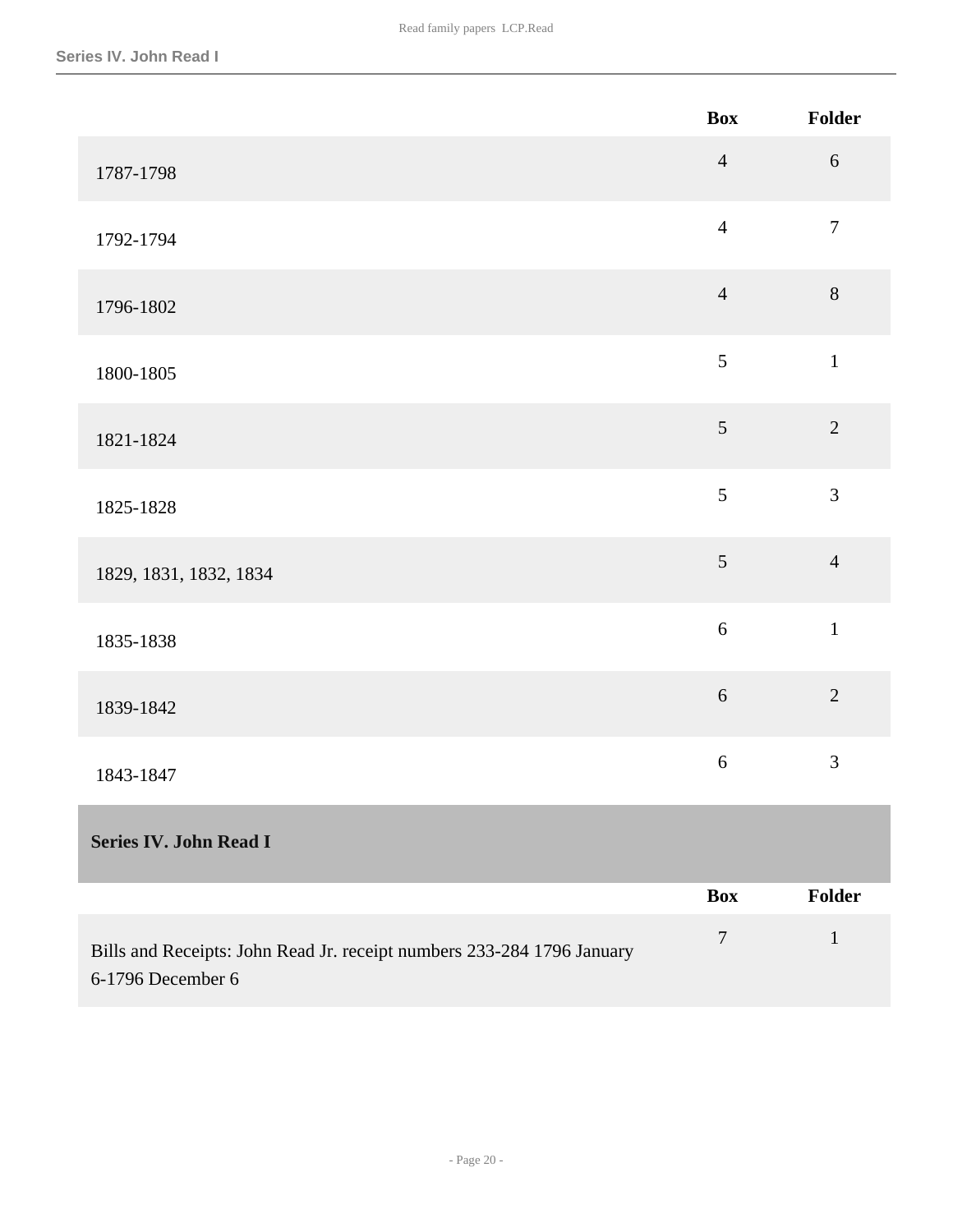| Bills and Receipts: List of fees 1797-1807                           | 7                | $\overline{2}$ |
|----------------------------------------------------------------------|------------------|----------------|
|                                                                      |                  | <b>Volume</b>  |
| Bills and Receipts: Professional receipt book 1800-1818              |                  | 78             |
|                                                                      | <b>Box</b>       | <b>Folder</b>  |
| Bills and Receipts: John Read Jr. expense book 1806-1809             | $\tau$           | 3              |
| Bills and Receipts: John Read Jr. expense book 1812-1814             | $\tau$           | $\overline{4}$ |
| Bills and Receipts: Family expense book 1813-1814                    | $\overline{7}$   | 5              |
| <b>Bills and Receipts 1814</b>                                       | $\tau$           | 6              |
| Bills and Receipts 1814-1815                                         | $\overline{7}$   | $\tau$         |
| Bills and Receipts: Harrisburg Bank with John M. Read 1816-1821      | $\tau$           | $8\,$          |
| Bills and Receipts: Receipt book 1817                                | $\overline{7}$   | 9              |
| Bills and Receipts: Invoices 1818-1834                               | $\overline{7}$   | 10             |
| Bills and Receipts: John Read Jr. expense book 1819-1820             | $\tau$           | 11             |
| Bills and Receipts: John Read Jr. 1822-1827                          | $\overline{7}$   | 12             |
| Bills and Receipts: Invoices for work done, materials used 1827-1854 | $\boldsymbol{7}$ | 12             |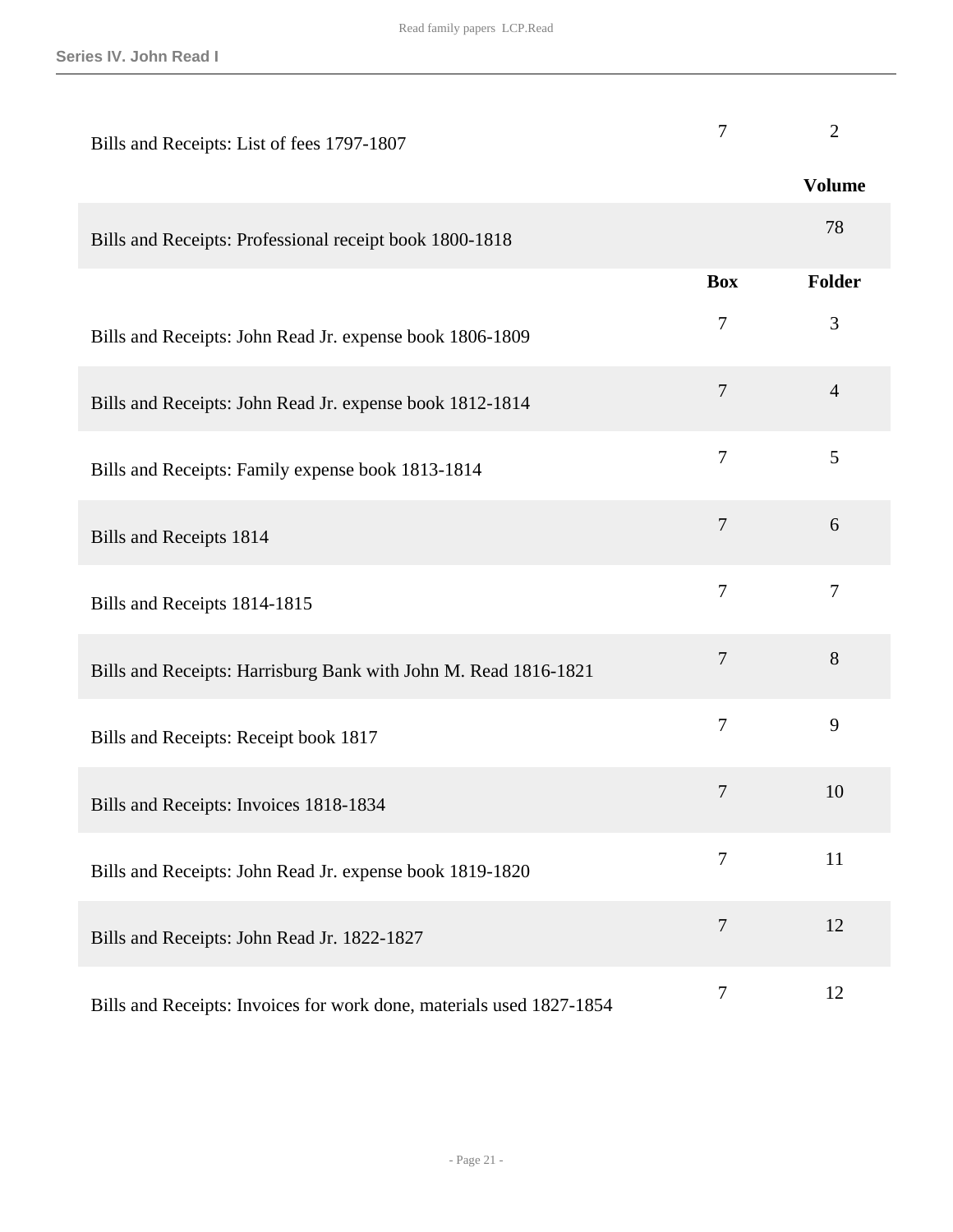| Bills and Receipts: Isaac Kite expense book 1828                                                                | 8 | $\mathbf{1}$   |
|-----------------------------------------------------------------------------------------------------------------|---|----------------|
| Bills and Receipts 1829-1830                                                                                    | 8 | $\overline{2}$ |
| Bills and Receipts 1832-1833                                                                                    | 8 | 3              |
| Bills and Receipts 1833, 1834, 1848, 1850                                                                       | 8 | $\overline{4}$ |
| Bills and Receipts: An account of John read's family and other<br>expenses 1835-1848                            | 8 | 5              |
| Bills and Receipts 1849                                                                                         | 8 | 6              |
| Bills and Receipts: The Trenton Banking Company with John<br>Read 1851-1854                                     | 8 | 7              |
| Bills and Receipts: Accounts of monies from income and stocks<br>purchased 1852-1854                            | 8 | 8              |
| Bills and Receipts: Index to professional receipts undated                                                      | 8 | 9              |
| Business Papers: Correspondence, legal notes, memorandum, account<br>information, freight information 1761-1779 | 9 | $\mathbf{1}$   |
| Business Papers: Correspondence, summons, land tract information, estate<br>papers 1780-1789                    | 9 | $\overline{2}$ |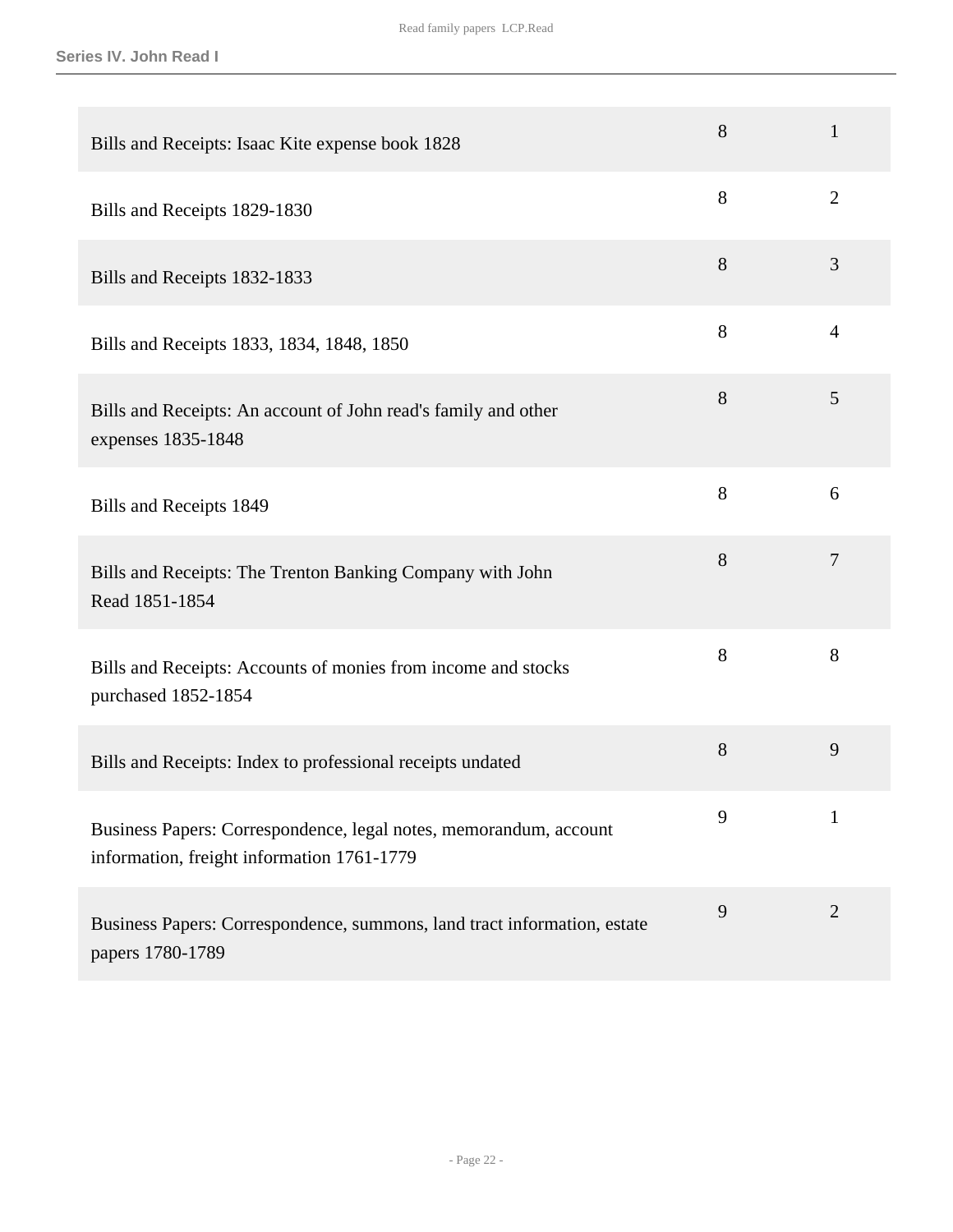| Business Papers: Correspondence and business papers (mostly involving<br>Benjamin Gibbs) 1790-1798                     | 9          | 3              |
|------------------------------------------------------------------------------------------------------------------------|------------|----------------|
| Business Papers: Tuscarora lands, Bradford County, PA, deeds 1793,<br>1813                                             | 9          | $\overline{4}$ |
| Business Papers: Promissory notes 1795                                                                                 | 9          | 5              |
| Business Papers: Correspondence, shopping lists, receipts 1795-1809                                                    | 9          | 6              |
|                                                                                                                        |            | <b>Volume</b>  |
| Business Papers: Tax book exhibiting what taxes have been paid on each particular land<br>tract for the year 1796 1796 |            | 79             |
|                                                                                                                        |            |                |
|                                                                                                                        | <b>Box</b> | Folder         |
| Business Papers: Correspondence and legal notes 1796-1824                                                              | 9          | 7              |
| Business Papers: Articles of agreement, indentures 1798, 1809, 1818                                                    | 9          | 8              |
| Business Papers: Estate of Thaddeus Goodyear; Tuscarora land, Bradford<br>County, PA information 1798-1834             | 9          | 9              |
| Business Papers: Correspondence, indentures, receipts 1798-1814                                                        | 9          | 10             |
| Business Papers: Land tract information, legal papers,<br>correspondence 1798-1799                                     | 9          | 11             |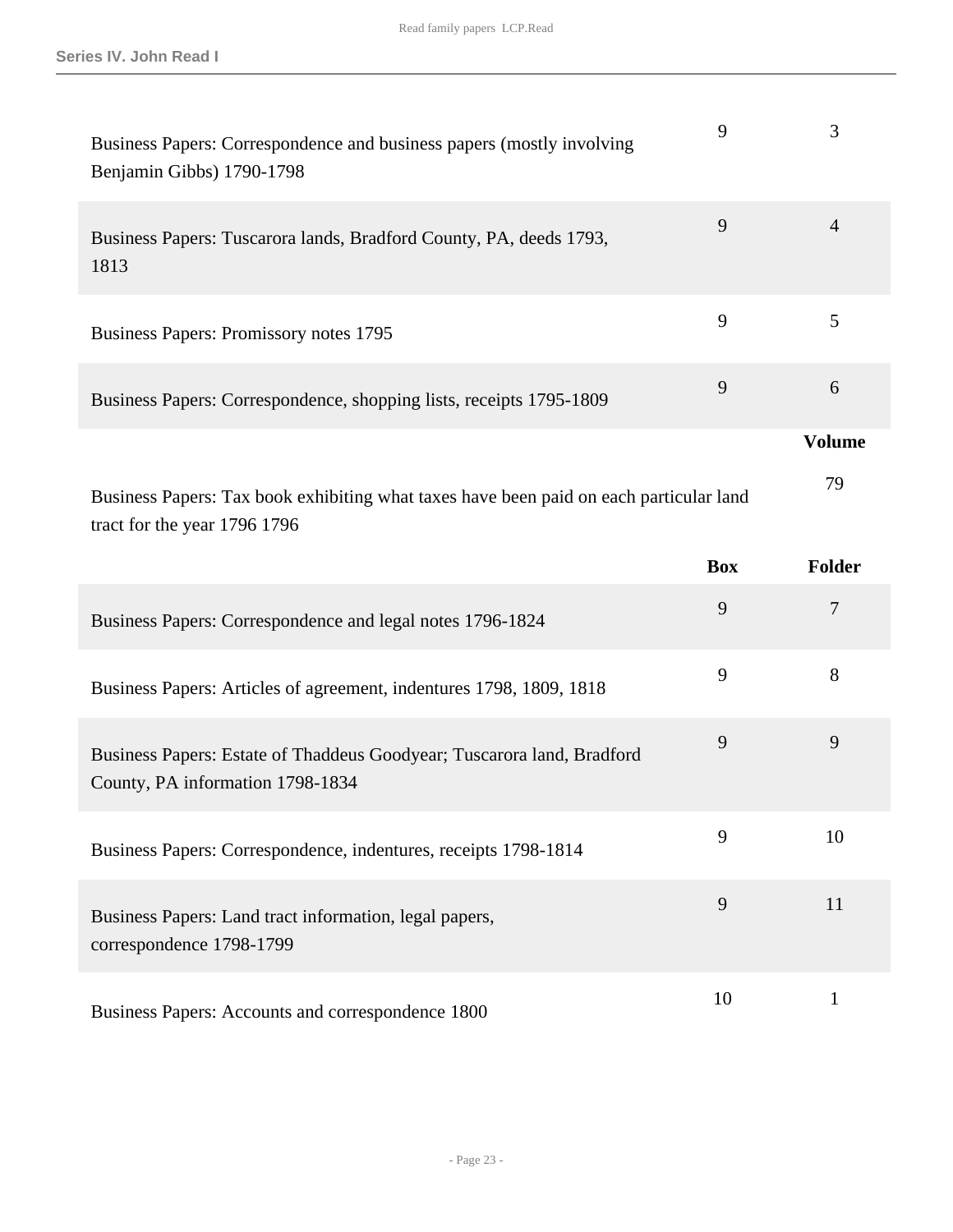| Business Papers: Legal documents and correspondence regarding Nicholas<br>Le Favre 1800-1815                                              | 10 | $\overline{2}$ |
|-------------------------------------------------------------------------------------------------------------------------------------------|----|----------------|
| Business Papers: Court case notes, indentures, promissory<br>notes 1800-1849                                                              | 10 | 3              |
| Business Papers: Legal documents concerning the ship <i>Cordelia</i> , [packet]<br>Pennsylvania, ship Three Sisters, and others 1801-1821 | 10 | 4              |
| Business Papers: Correspondence, legal notes, memorandum, account<br>information, freight information 1801                                | 10 | 5              |
| Business Papers: Correspondence, indentures, promissory notes, receipts,<br>Estate of Robert Wiley 1802                                   | 10 | 6              |
| Business Papers: Promissory notes, house-building contracts, debt,<br>lawsuits 1802-1807                                                  | 10 | 7              |
| Business Papers: Papers and correspondence with Robert Clark regarding<br>home on Baskin Island, Dauphin County, Pennsylvania 1802-1803   | 10 | 8              |
| Business Papers: Promissory notes and legal correspondence 1802-1827                                                                      | 10 | 9              |
| Business Papers: John Read's Philadelphia Bank account book 1803                                                                          | 10 | 10             |
| Business Papers: Correspondence, deeds, indentures, promissory notes,<br>warrant 1803                                                     | 11 | $\mathbf{1}$   |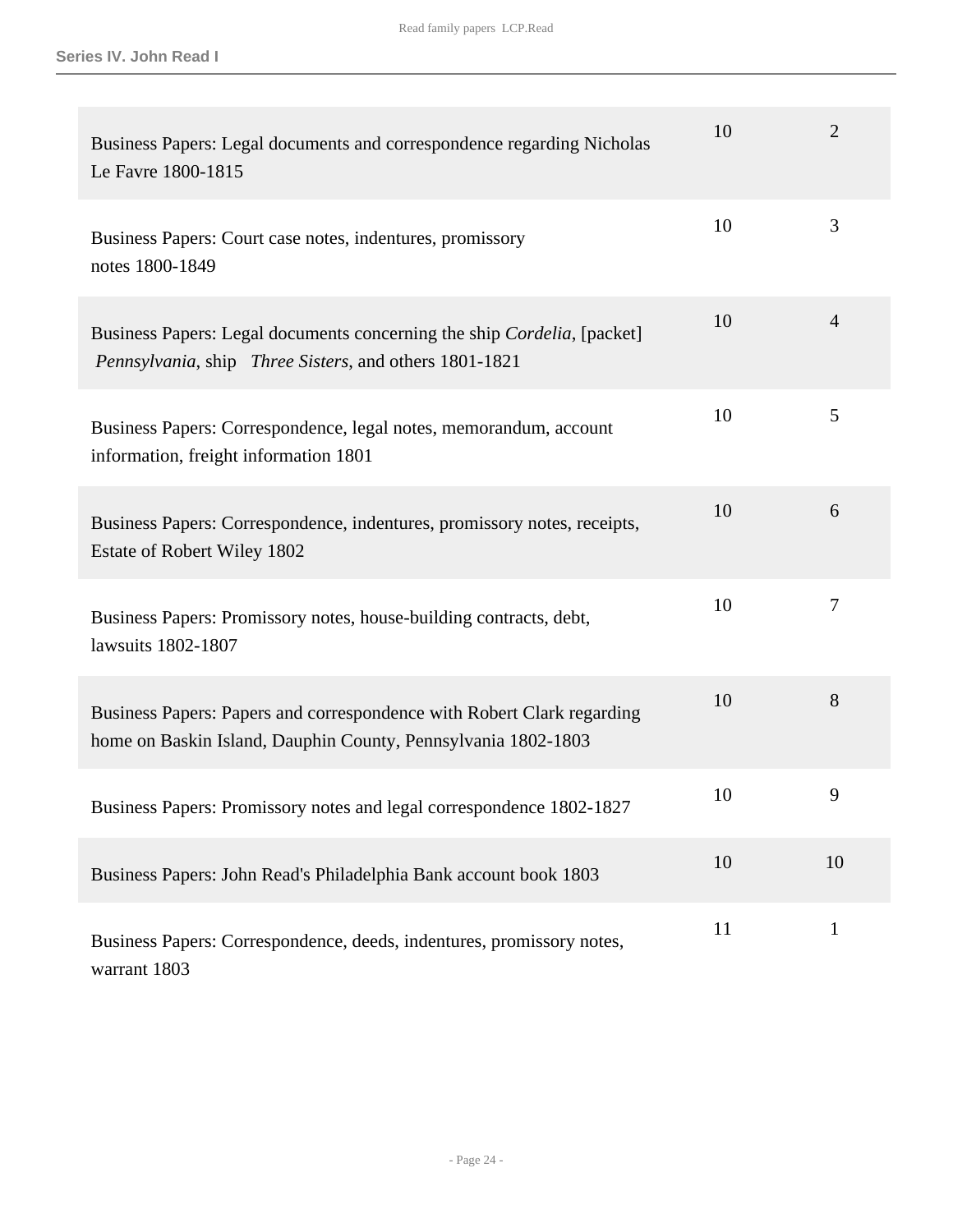| Business Papers: Financial and legal notes 1803-1812                                                                           | 11 | $\overline{2}$ |
|--------------------------------------------------------------------------------------------------------------------------------|----|----------------|
| Business Papers: Correspondence, deeds for Luzerne County,<br>Pennsylvania, indentures 1804                                    | 11 | 3              |
| Business Papers: Saint Michael's Church financial lists; family<br>correspondence, promissory notes 1804-1830                  | 11 | $\overline{4}$ |
| Business Papers: Newspaper clippings, papers relating to David<br>Rittenhouse Water, correspondence with Joseph Webb 1804-1835 | 11 | 5              |
| Business Papers: Correspondence, financial papers, covenant, land tracts,<br>receipts 1805                                     | 11 | 6              |
| Business Papers: Correspondence and notes regarding Nicholas Le<br>Favre 1805-1815                                             | 11 | 7              |
| Business Papers: Correspondence, deeds, indentures 1806                                                                        | 11 | 8              |
| Business Papers: Correspondences, court cases, financial papers, insurance<br>policy 1807                                      | 11 | 9              |
| Business Papers: Promissory notes, court summons, trade contracts 1807                                                         | 12 | $\mathbf{1}$   |
| Business Papers: Correspondence, deeds, indentures, elections,<br>receipts 1807-1839                                           | 12 | $\overline{2}$ |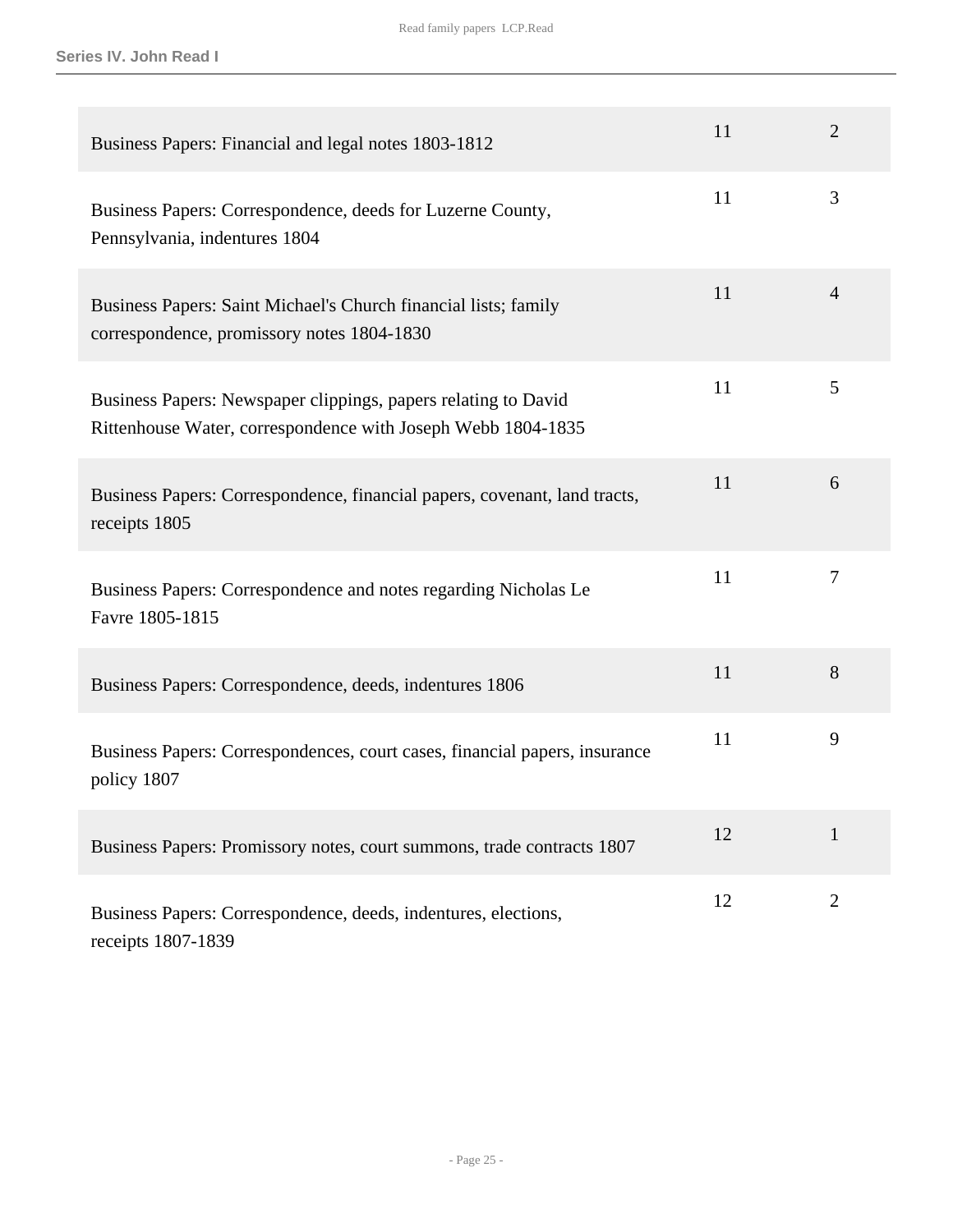| Business Papers: Correspondence, Luzerne County, Pennsylvania land<br>tract information, court cases, papers regarding Wayne County 1808 | 12 | 3              |
|------------------------------------------------------------------------------------------------------------------------------------------|----|----------------|
| Business Papers: Correspondence, deed information, land tract<br>information, notes 1809                                                 | 12 | $\overline{4}$ |
| Business Papers: Notes to self by John Read Jr. 1808-1810                                                                                | 12 | 5              |
| Business Papers: Indentures and promissory notes 1809-1813                                                                               | 12 | 6              |
| Business Papers: Asylum Company legal documents, court case notes,<br>court summons 1809-1815                                            | 12 | $\overline{7}$ |
| Business Papers: Asylum Company legal disputes 1809-1822                                                                                 | 12 | 8              |
| Business Papers: John Read, Secretary of the Asylum Company, with the<br>Bank of the United States account book 1810                     | 12 | 9              |
| Business Papers: Correspondence, indenture, petition, Samuel Dickinson's<br>will draft 1810                                              | 12 | 10             |
| Business Papers: Legal papers, correspondence, account<br>information 1810-1842                                                          | 12 | 11             |
| Business Papers: Correspondence, judgment bond, financial<br>information 1811                                                            | 13 | $\mathbf{1}$   |
| Business Papers: Papers regarding Peter Gaskell and land dispute 1811                                                                    | 13 | $\overline{2}$ |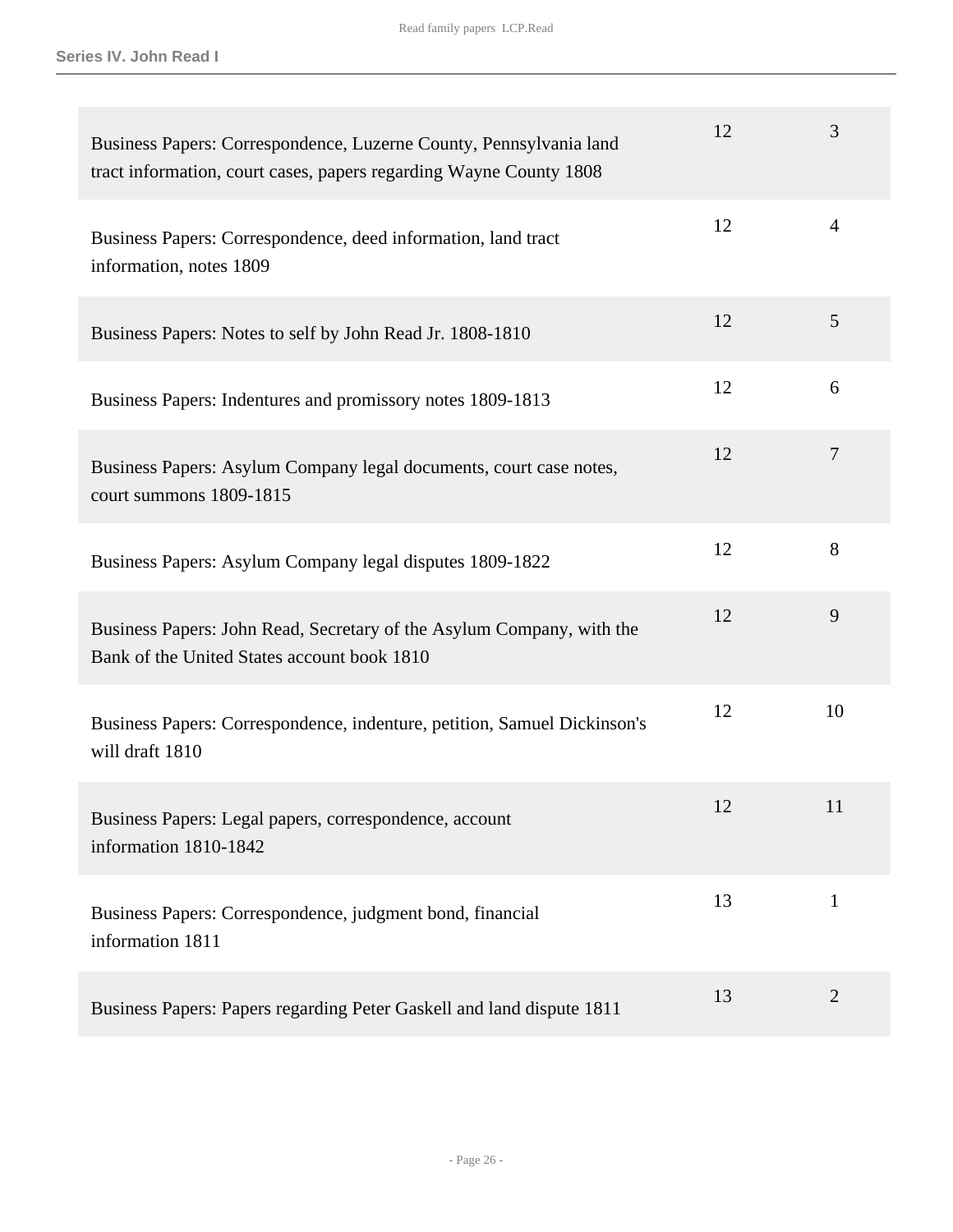| Business Papers: Legal notes regarding Thomas Meredith, promissory<br>notes 1811-1834        | 13         | 3              |
|----------------------------------------------------------------------------------------------|------------|----------------|
| Business Papers: Legal documents concerning Union Canal<br>Company 1811-1830                 | 13         | $\overline{4}$ |
|                                                                                              |            | <b>Volume</b>  |
| Business papers: Legal history notebook circa 1812                                           |            | 80             |
|                                                                                              | <b>Box</b> | <b>Folder</b>  |
| Business Papers: Correspondence and financial papers 1812                                    | 13         | 5              |
| Business Papers: Legal notes 1812-1818                                                       | 13         | 6              |
| Business Papers: Correspondence, financial papers, promissory notes 1813<br>January-June     | 13         | $\overline{7}$ |
| Business Papers: Correspondence, financial papers, warrant of<br>attorney 1813 July-December | 13         | 8              |
| Business Papers: Bank of Trenton check stubs written by Samuel<br>Meredith 1813-1834         | 13         | 9              |
| Business Papers: Indentures, legal client correspondence, promissory<br>notes 1813-1830      | 13         | 10             |
| Business Papers: Notes and correspondence relating to Thomas<br>Kennedy 1813-1821            | 13         | 11             |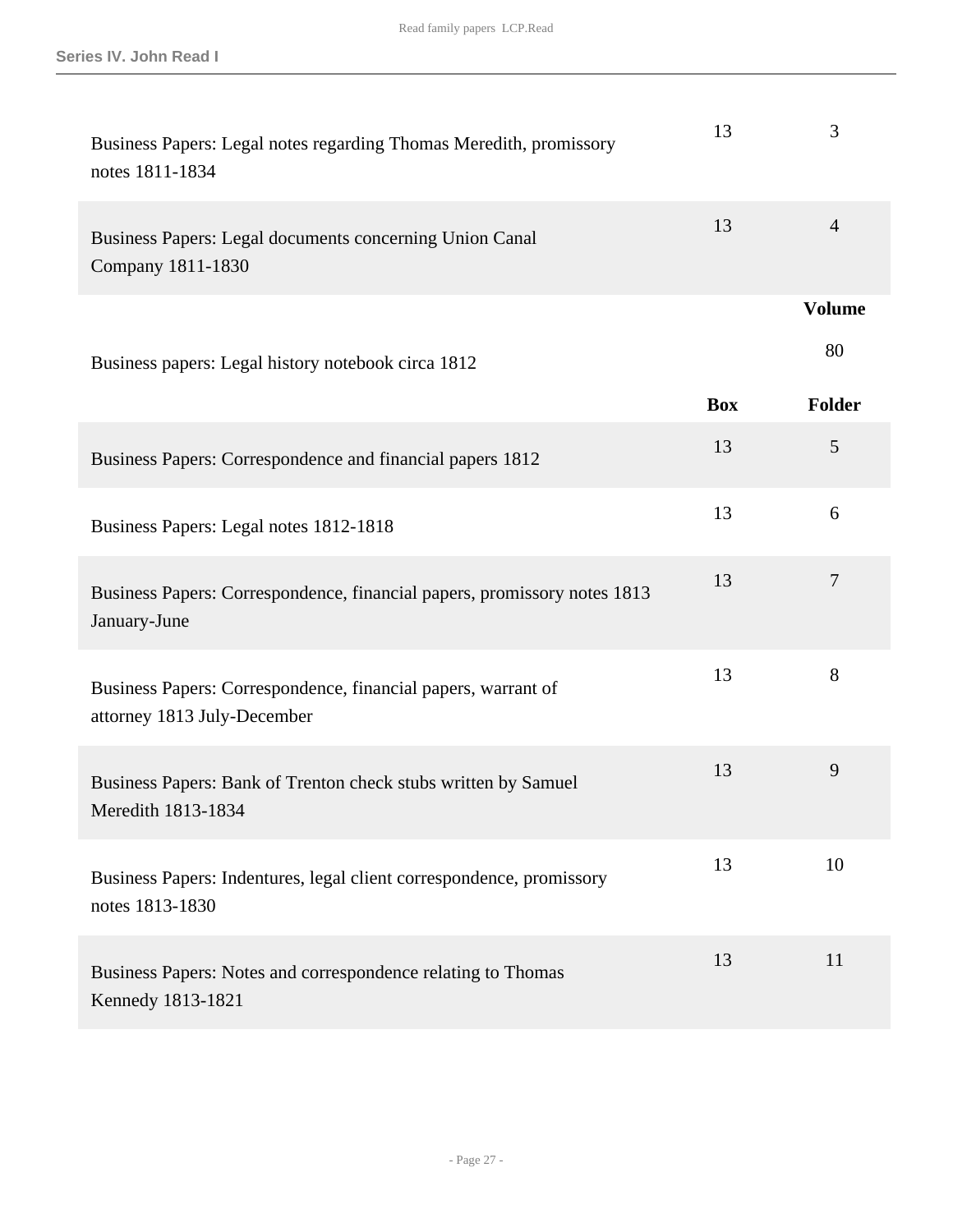| Business Papers: Court notes, correspondence, correspondence with J.<br>Meredith 1814 January-June                                                           | 14 | $\mathbf{1}$   |
|--------------------------------------------------------------------------------------------------------------------------------------------------------------|----|----------------|
| Business Papers: Court notes, financial papers, Lee's notes of Kennedy's<br>evidence 1814 May-December                                                       | 14 | $\overline{2}$ |
| Business Papers: Correspondence and account information 1814-1818                                                                                            | 14 | 3              |
| Business Papers: Bonds, letters of administration, mortgages,<br>warrants circa 1814                                                                         | 14 | 4              |
| Business Papers: Correspondence, court notes, financial papers,<br>indentures 1815 January-August                                                            | 14 | 5              |
| Business Papers: Correspondence, financial papers, indentures 1815<br>September-December                                                                     | 14 | 6              |
| Business Papers: Ledger, receipts, check stubs 1815-1826                                                                                                     | 14 | 7              |
| Business Papers: Correspondence, receipts, legal notes, and papers<br>about Rebecca Dickinson's death with correspondence with Philip<br>Dickinson 1815-1832 | 14 | 8              |
| Business Papers: John Read's book of notes on estates and<br>businesses 1816                                                                                 | 15 | 1              |
| Business Papers: Luzerne County, Pennsylvania, land tract information,<br>correspondence 1816                                                                | 15 | $\overline{2}$ |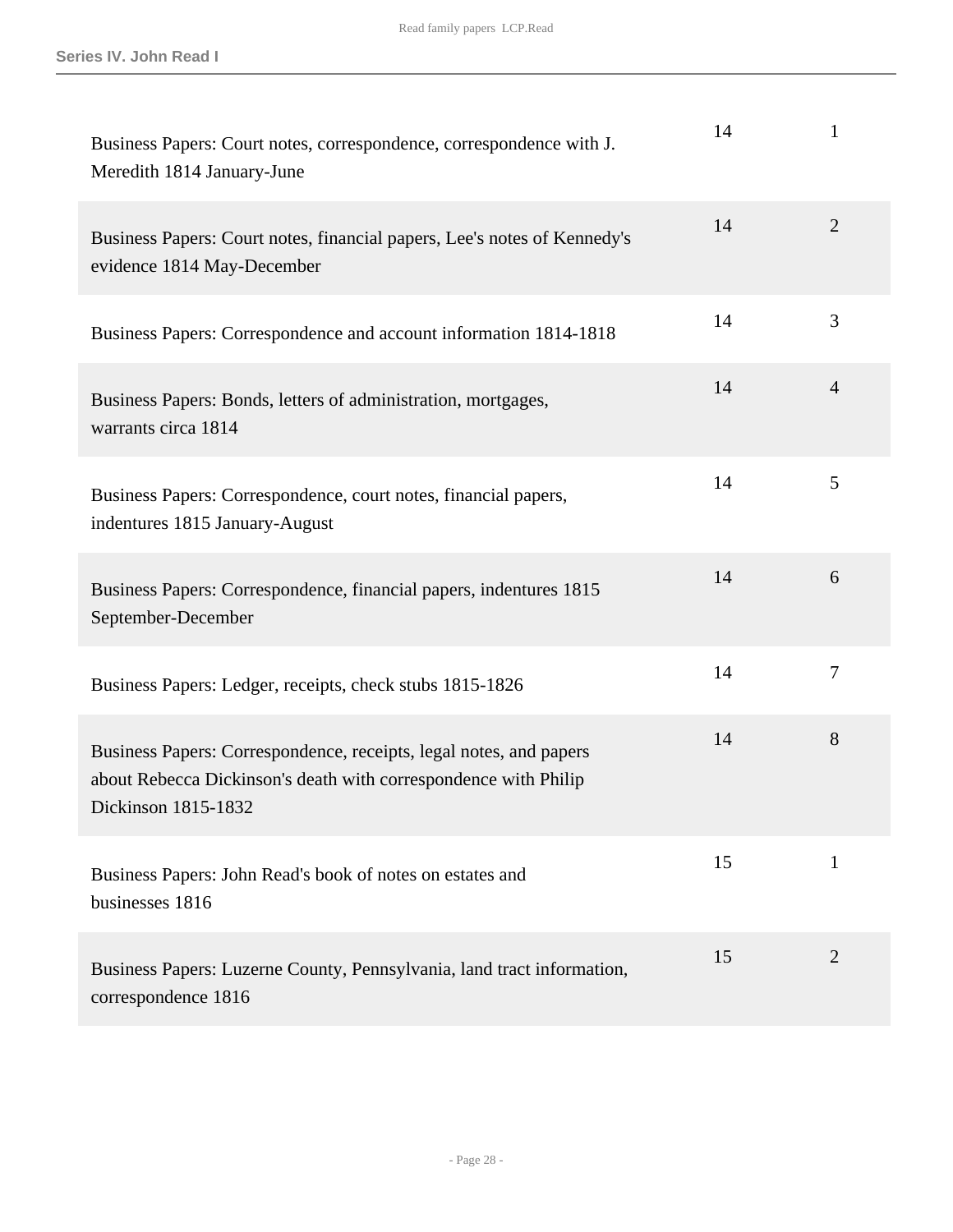| Business Papers: Correspondence, indentures, land tract papers, legal<br>notes 1816-1819                                          | 15         | 3              |
|-----------------------------------------------------------------------------------------------------------------------------------|------------|----------------|
| Business Papers: Correspondence, financial information, indentures 1817                                                           | 15         | $\overline{4}$ |
| Business Papers: Account book for Philadelphia Bank 1819                                                                          | 15         | 5              |
| Business Papers: Correspondence, court cases, indentures, loan<br>agreements 1818 January-June                                    | 15         | 6              |
| Business Papers: Correspondence, Luzerne County, Pennsylvania land<br>tract information, financial information 1818 July-December | 15         | 7              |
| Business Papers: Indentures and papers regarding Philadelphia Mayor<br>Alderman 1818-1823                                         | 16         | $\mathbf{1}$   |
| Business Papers: Correspondence, insurance policies, court<br>summons 1819                                                        | 16         | $\overline{2}$ |
|                                                                                                                                   |            | <b>Volume</b>  |
| Business Papers: Thomas Meredith memorandum book 1819                                                                             |            | 81             |
|                                                                                                                                   | <b>Box</b> | <b>Folder</b>  |
| Business Papers: Court summons for Philadelphia Bank to<br>Debtors 1819-1824                                                      | 16         | 3              |
| Business Papers: Sherriff's sales 1819-1824                                                                                       | 16         | $\overline{4}$ |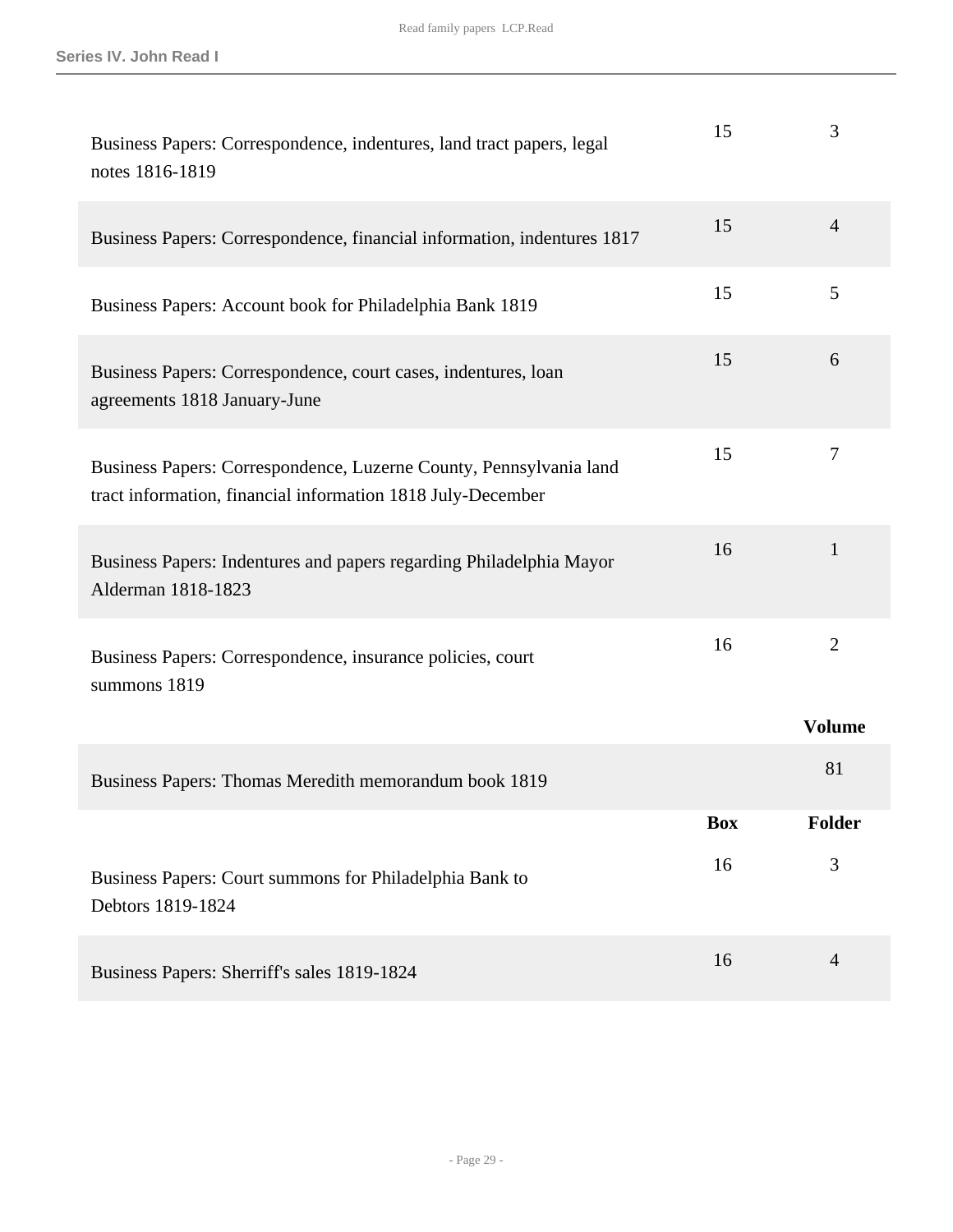| Business Papers: Legal notes, receipts, election information 1819-1832                                                  | 16 | 5              |
|-------------------------------------------------------------------------------------------------------------------------|----|----------------|
| Business Papers: Correspondence, court case notes and papers,<br>indentures 1820                                        | 16 | 6              |
| Business Papers: Court summons for Philadelphia Bank loans 1820-1828                                                    | 16 | $\tau$         |
| Business Papers: Legal notes regarding David Ross and M.<br>Cadwalader 1820-1828                                        | 16 | 8              |
| Business Papers: Papers regarding Episcopal Fund 1820-1837                                                              | 17 | $\mathbf{1}$   |
| Business Papers: Correspondence, court case papers, financial<br>information 1821                                       | 17 | $\overline{2}$ |
| Business Papers: Correspondence, financial papers, indentures 1822                                                      | 17 | 3              |
| Business Papers: Expense book for John Read, Treasurer of the State<br>Convention 1822                                  | 17 | $\overline{4}$ |
| Business Papers: Account book for Philadelphia Bank (number 2) 1822                                                     | 17 | 5              |
| Business Papers: Farmers and Mechanics Bank check stubs and<br>promissory notes written by John Meredith Read 1822-1827 | 17 | 6              |
| Business Papers: Farmers and Mechanics Bank check stubs and<br>promissory notes written by John Meredith Read 1822-1827 | 17 | 7              |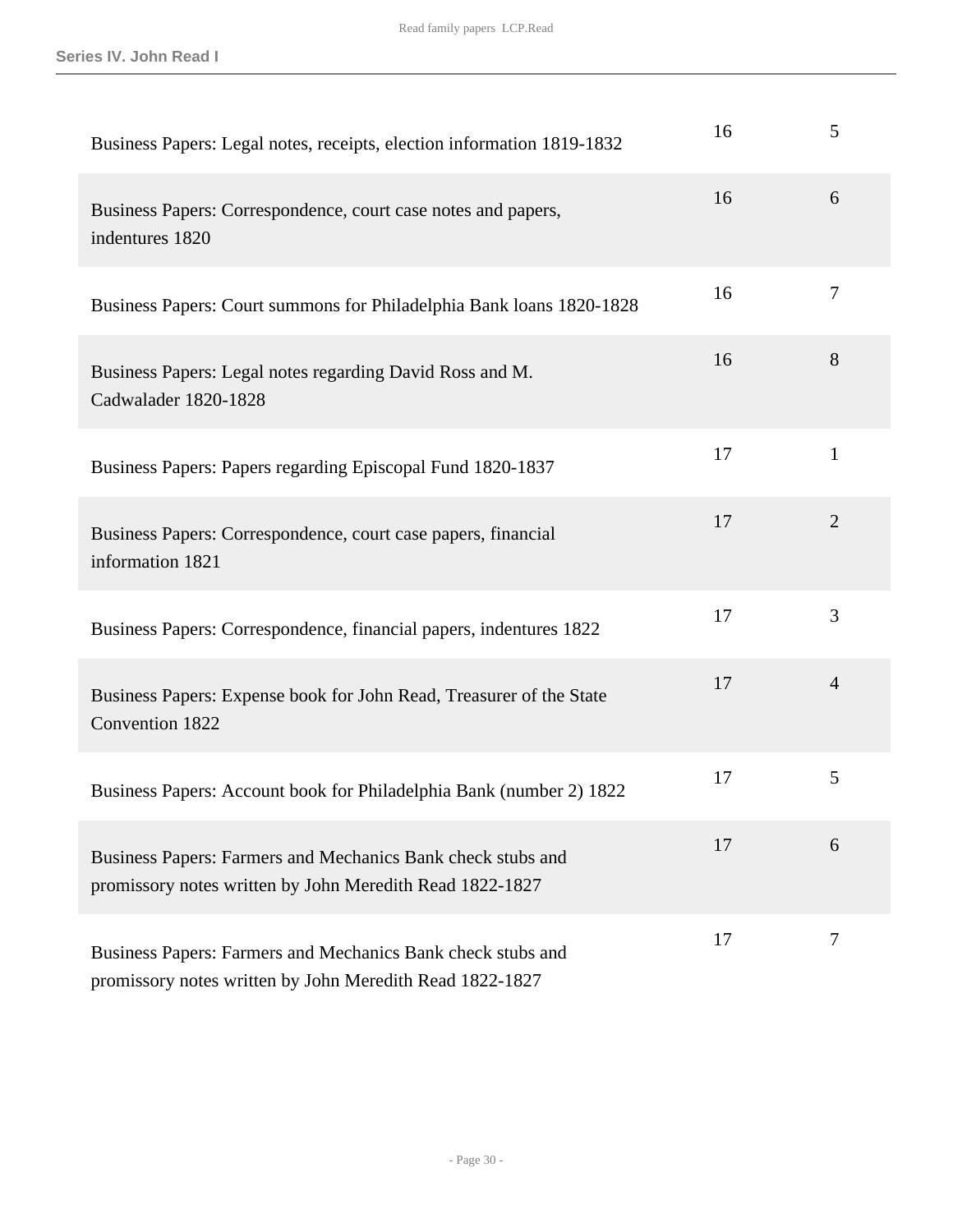| Business Papers: Correspondence, receipts, account<br>information 1822-1829                                       | 17 | 8              |
|-------------------------------------------------------------------------------------------------------------------|----|----------------|
| Business Papers: Correspondence, legal notes 1823                                                                 | 17 | 9              |
| Business Papers: Accounts, land tract papers, mortgages, legal notes,<br>correspondence 1823-1839                 | 18 | $\mathbf{1}$   |
| Business Papers: Correspondence, Luzerne County land tract<br>information 1824                                    | 18 | $\overline{2}$ |
| Business Papers: Correspondence, legal notes 1825                                                                 | 18 | 3              |
| Business Papers: Correspondence, indentures, legal notes 1826                                                     | 18 | $\overline{4}$ |
| Business Papers: Correspondence, account information,<br>receipts 1826-1828                                       | 18 | 5              |
| Business Papers: Correspondence and notes related to family, legal,<br>academic, and financial matters circa 1826 | 18 | 6              |
| Business Papers: Correspondence and notes related to family, legal,<br>academic, and financial matters circa 1826 | 18 | 7              |
| Business Papers: Correspondence, legal notes, court case papers 1827                                              | 19 | $\mathbf{1}$   |
| Business Papers: Correspondence, financial papers, legal notes and papers,<br>mortgages 1828                      | 19 | $\overline{2}$ |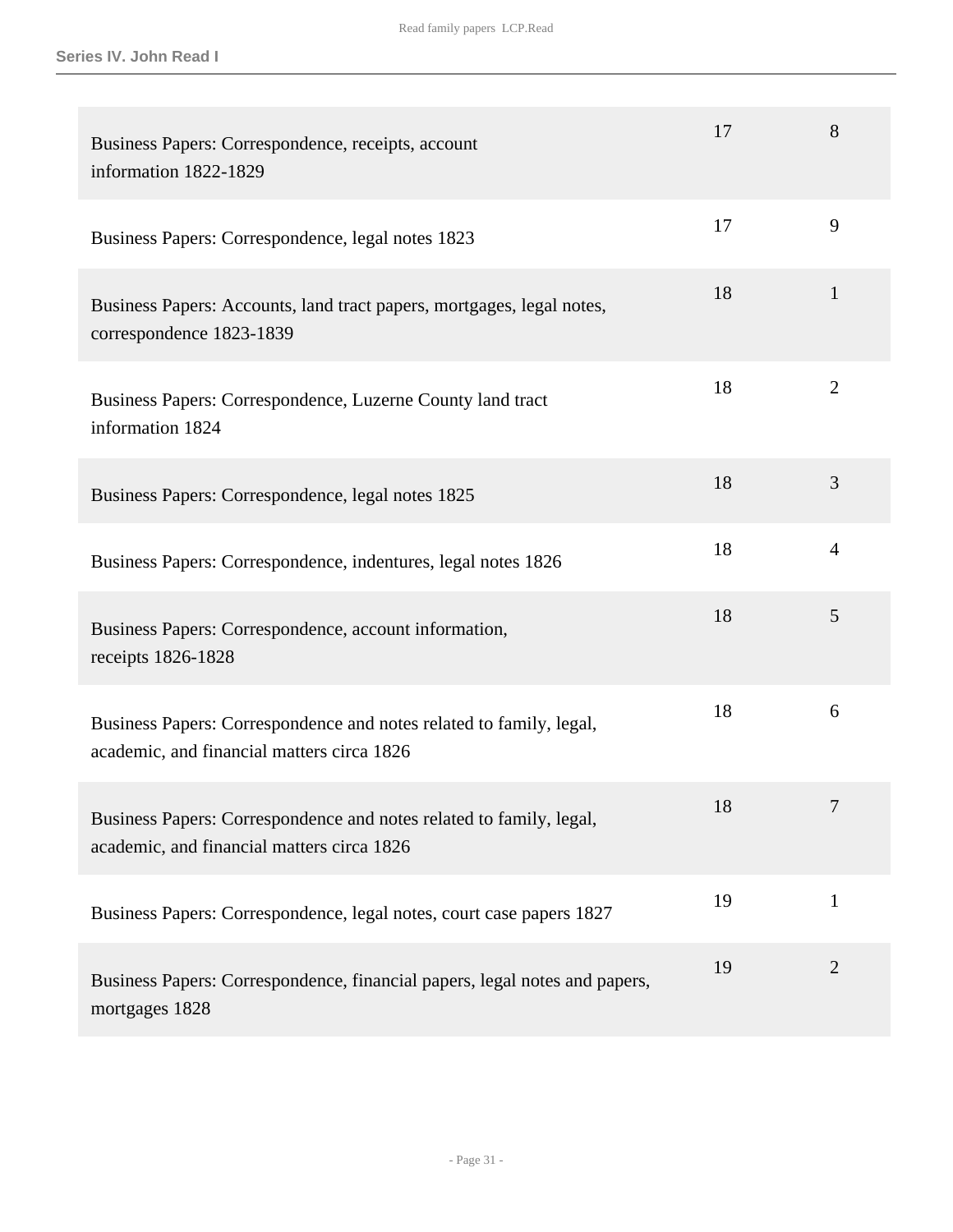| Business Papers: Correspondence, financial papers 1829                                                                  | 19         | 3              |
|-------------------------------------------------------------------------------------------------------------------------|------------|----------------|
| Business Papers: Account book with Philadelphia Bank (number 4) 1829                                                    | 19         | $\overline{4}$ |
| Business Papers: Promissory notes, Luzerne County land tract information,<br>correspondence 1830                        | 19         | 5              |
| Business Papers: Promissory notes, land tract papers 1831                                                               | 19         | 6              |
| Business Papers: Court summons, promissory notes, legal<br>correspondence 1832-1833                                     | 19         | 7              |
| Business Papers: Legal notes and correspondence relating to clients<br>Samuel Davis and Gilbert Smith Walker circa 1832 | 19         | 8              |
| <b>Business Papers: Checks 1834</b>                                                                                     | 19         | 9              |
| Business Papers: Promissory notes and business correspondence 1834                                                      | 20         | $\mathbf{1}$   |
| Business Papers: Legal correspondence, court notes, court summons,<br>promissory notes 1835-1837                        | 20         | $\overline{2}$ |
| Business Papers: Legal correspondence, court notes, promissory<br>notes 1838-1842                                       | 20         | 3              |
|                                                                                                                         |            | <b>Volume</b>  |
| Business Papers: [John Read?] Account book with Trenton Bank 1839                                                       |            | 82             |
|                                                                                                                         | <b>Box</b> | <b>Folder</b>  |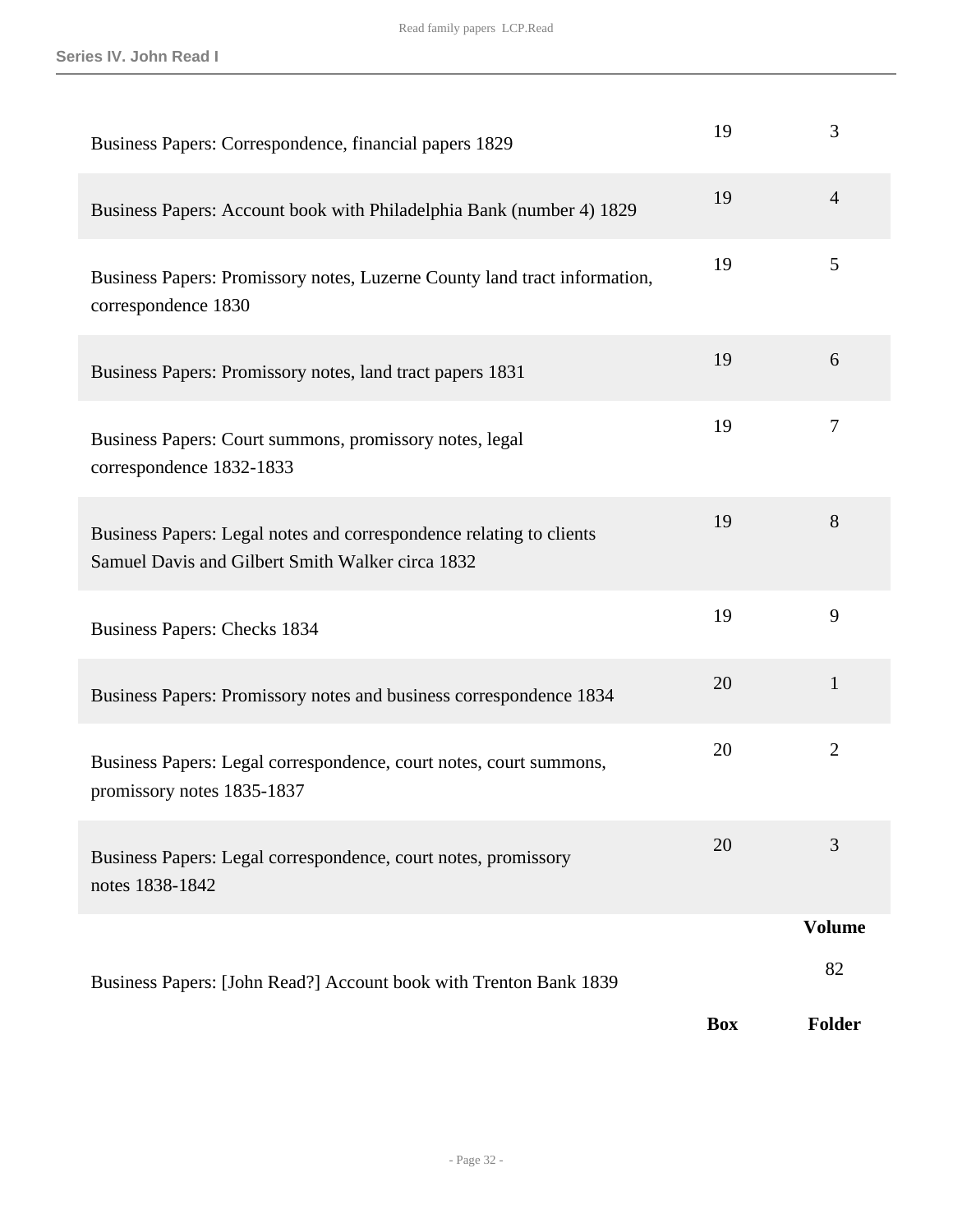| Business Papers: Correspondence, deeds, notes 1842-1846                                                                         | 20         | $\overline{4}$ |
|---------------------------------------------------------------------------------------------------------------------------------|------------|----------------|
|                                                                                                                                 |            |                |
| Business Papers: Account information, legal papers,<br>correspondence 1843-1850                                                 | 20         | 5              |
| Business Papers: Legal correspondence, promissory notes 1846-1849                                                               | 20         | 6              |
|                                                                                                                                 |            | <b>Volume</b>  |
| Business Papers: Account of Family Expenses book 1848                                                                           |            | 83             |
|                                                                                                                                 | <b>Box</b> | <b>Folder</b>  |
| Correspondence: Family members including George Read, Thomas<br>Meredith, Emily M. Hyde, Thomas Read, Thomas Meredith 1785-1852 | 20         | 7              |
| Correspondence: Regarding land tract documents, legal<br>information 1794-1797                                                  | 20         | 8              |
| Correspondence to Samuel Meredith, Treasurer of the United States circa<br>1801                                                 | 20         | 9              |
| Correspondence and documents regarding home on Baskin Island,<br>Dauphin County, Pennsylvania 1802-1806                         | 20         | 10             |
| Correspondence 1802-1808, 1844-1845                                                                                             | 21         | $\mathbf{1}$   |
| Correspondence with George Read 1803-1804                                                                                       | 21         | $\overline{2}$ |
| Correspondence: T. Watkins to George Simpson 1804                                                                               | 21         | 3              |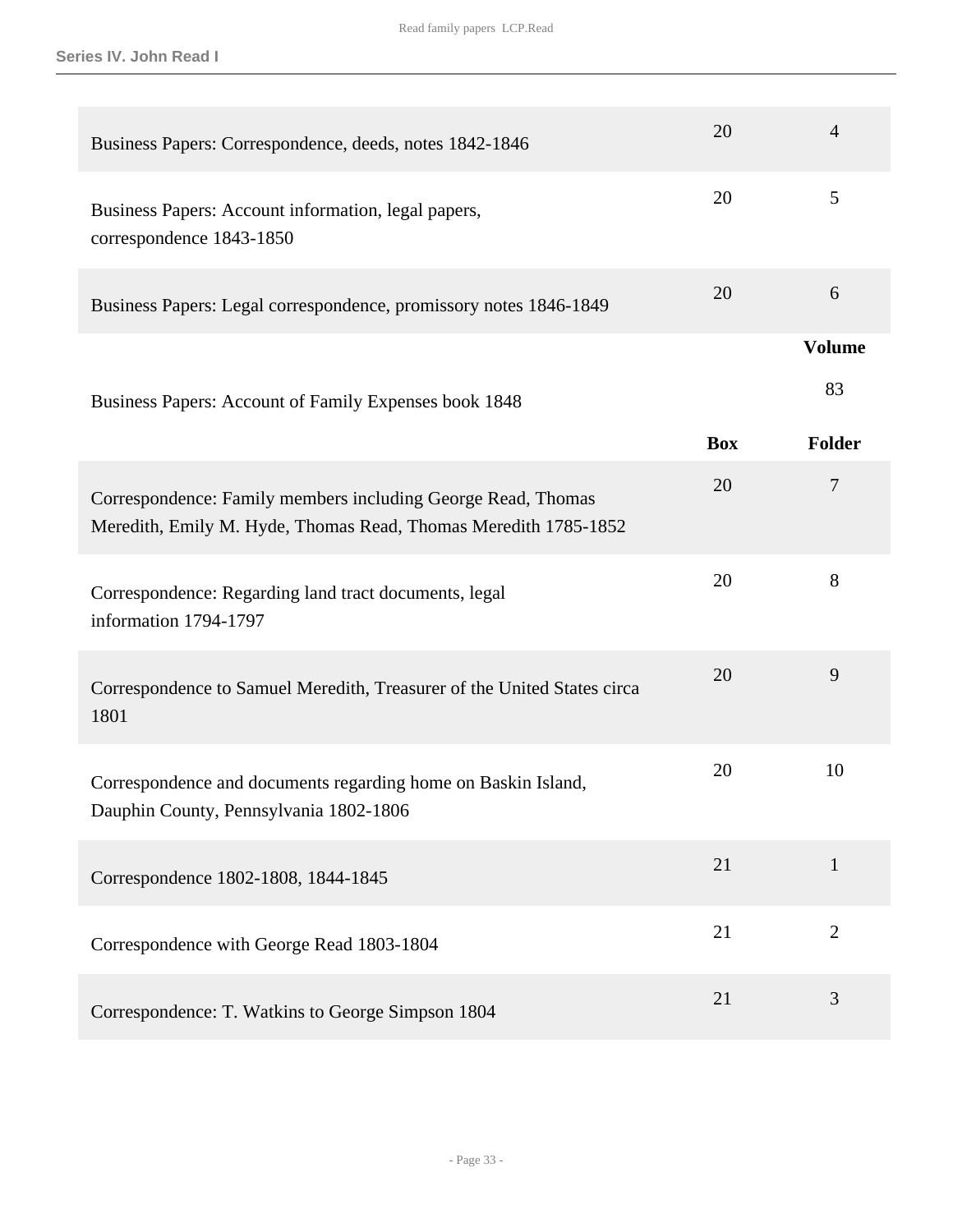| Correspondence from Simpsons and Watkins relatives requesting financial<br>assistance, promissory notes 1804-1835 | 21 | $\overline{4}$ |
|-------------------------------------------------------------------------------------------------------------------|----|----------------|
| Correspondence 1805-1860                                                                                          | 21 | 5              |
| Correspondence 1808-1819                                                                                          | 21 | 6              |
| Correspondence from George Read and various legal clients 1809-1810                                               | 21 | $\overline{7}$ |
| Correspondence: Mostly regarding Samuel Barr and William<br>Duncan 1811-1812                                      | 22 | 1              |
| Correspondence to John Read Jr. concerning business matters 1815-1829                                             | 22 | 2              |
| Correspondence 1817, 1820, 1823                                                                                   | 22 | 3              |
| Correspondence with family members including John Meredith Read to<br>father John Read Jr. 1817-1854              | 22 | $\overline{4}$ |
| Correspondence from Levi Hollingsworth 1818, 1825                                                                 | 22 | 5              |
| Correspondence: Legal, financial, and family issues with related<br>papers circa 1826                             | 22 | 6              |
| Correspondence with John M. Read and William Dickinson mostly<br>regarding investments and stock 1839-1843        | 22 | $\tau$         |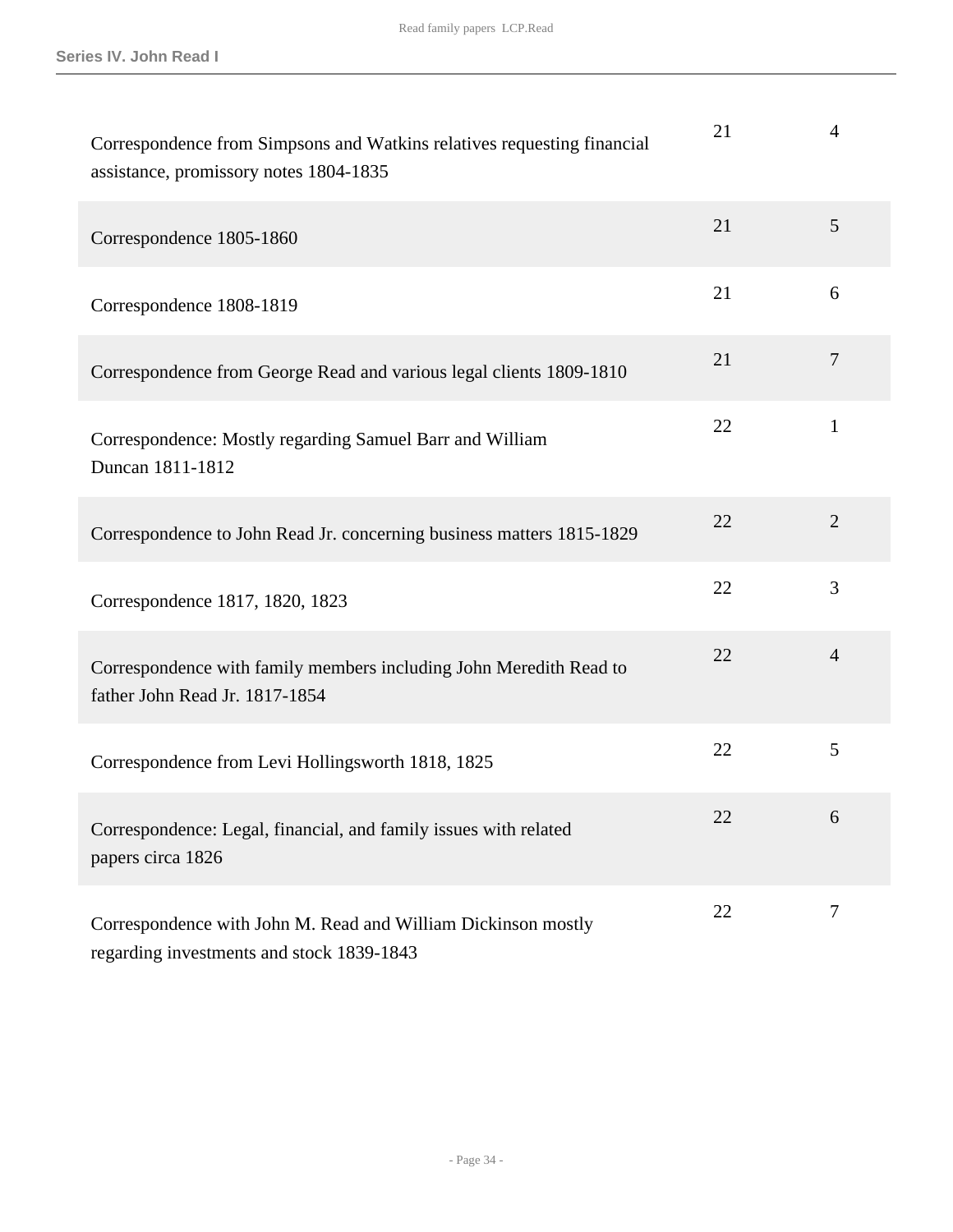| Correspondence concerning Lycoming lands 1841 March 10-1842 January<br>26                                         | 23         | $\mathbf{1}$   |
|-------------------------------------------------------------------------------------------------------------------|------------|----------------|
| Correspondence concerning legal matters, W. B. Clymer, Susquehanna<br>County land title disputes 1843-1845        | 23         | $\overline{2}$ |
| Correspondence with John M. Read and C.W. Caldwell regarding stock<br>and investments 1848                        | 23         | 3              |
| Correspondence with John M. Read and C.W. Caldwell regarding stock<br>and investments 1849                        | 23         | $\overline{4}$ |
| Correspondence from C. W. Caldwell and others to John Meredith<br>Jr. 1850                                        | 23         | 5              |
|                                                                                                                   |            | <b>Volume</b>  |
|                                                                                                                   |            |                |
| Correspondence, business book 1850-1853                                                                           |            | 84             |
|                                                                                                                   | <b>Box</b> | <b>Folder</b>  |
| Correspondence about business and the Episcopal Fund 1851-1853                                                    | 23         | 6              |
| Correspondence from C.W. Caldwell, Michael Meyfert, and others<br>concerning financial and legal issues 1851-1853 | 23         | 7              |
| Court Cases: Land dispute 1813-1815                                                                               | 24         | $\mathbf{1}$   |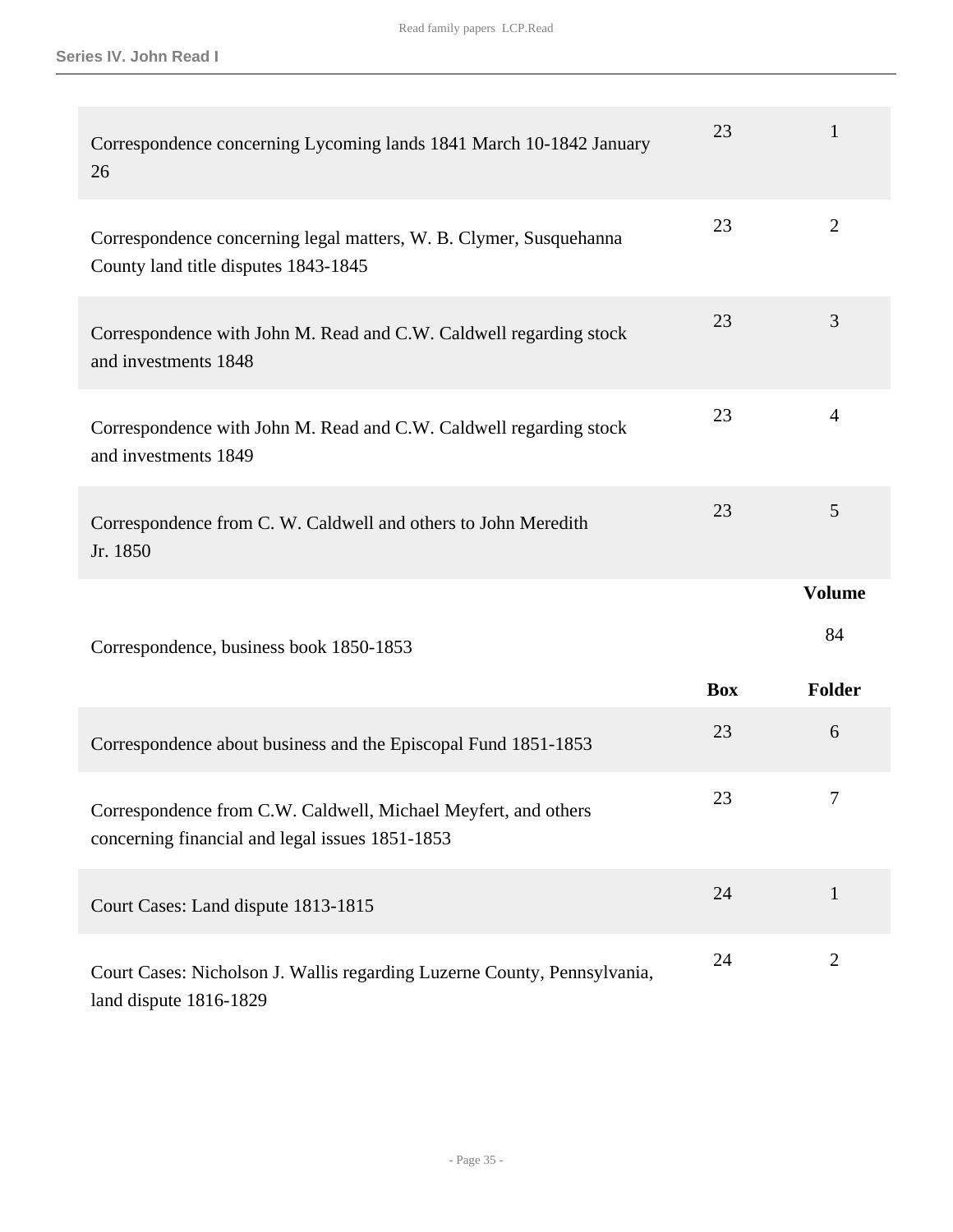| Court Cases: Trustee for Kennedy, George W. 1820-1827                                                                                                                 | 24 | 3              |
|-----------------------------------------------------------------------------------------------------------------------------------------------------------------------|----|----------------|
| Court Cases: Philadelphia Bank 1820-1842                                                                                                                              | 24 | $\overline{4}$ |
| Court Cases: Gilbert Smith Walker and Samuel Davis 1823-1834                                                                                                          | 24 | 5              |
| Court Cases: Read versus Ross 1826-1829                                                                                                                               | 24 | 6              |
| Court Cases: Williams versus Watkinson 1829-1833                                                                                                                      | 24 | 7              |
| Court Cases: Solomon Allen and Moses Allen versus James M.<br>Gould 1830-1833                                                                                         | 24 | 8              |
| Court Cases: Nathan Bunker versus city of Philadelphia concerning<br>damages incurred from widening of Locust Street between Washington<br>Street and 8th Street 1833 | 25 | $\mathbf{1}$   |
| Court Cases: Railroad cases 1836-1839                                                                                                                                 | 25 | $\overline{2}$ |
| Court Cases: Cochran versus Woodward 1839                                                                                                                             | 25 | 3              |
| Court Cases: Edward B. Grubb versus Henry Bayard, court notes involving<br>mining in Lancaster County, Pennsylvania 1850                                              | 25 | $\overline{4}$ |
| Estate of Samuel Meredith 1772-1796, 1816                                                                                                                             | 25 | 5              |
| Estate Benjamin Gibbs 1784-1820                                                                                                                                       | 25 | 6              |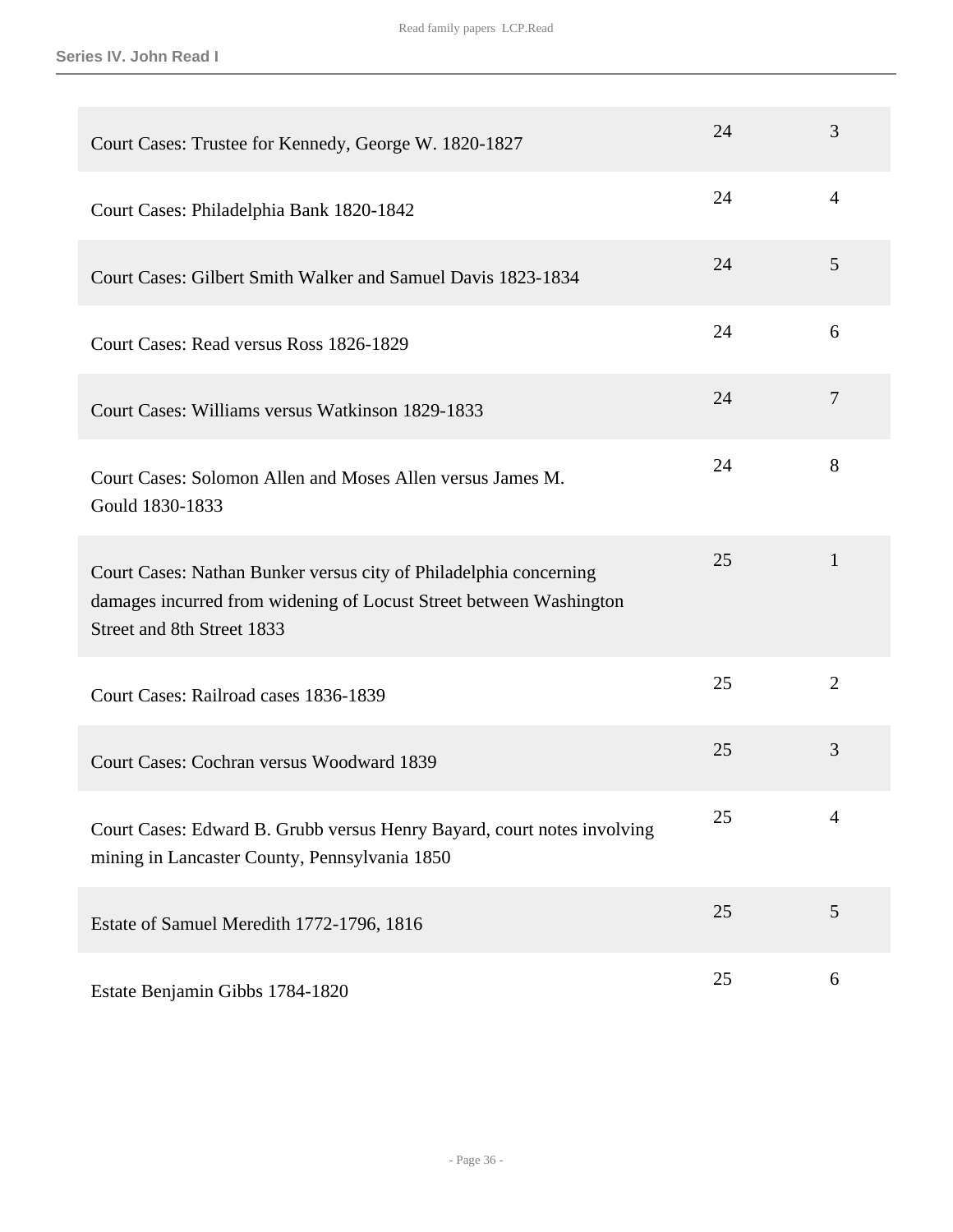| Estate of George Read 1786-1790                                                                      | 25 | $\overline{7}$ |
|------------------------------------------------------------------------------------------------------|----|----------------|
| Estate of George Read, promissory notes 1789-1815                                                    | 25 | 8              |
| Estate of Samuel Meredith, check stubs 1790-1792, 1814                                               | 25 | 9              |
| Estate of John Morris regarding law library circa 1798                                               | 25 | 10             |
| Estate of William Read with accounts with John Read Jr. 1798-1805                                    | 25 | 11             |
| Estate of Dr. Nathan Dorsey 1798-1812                                                                | 25 | 12             |
| Estates of William Read, George Read, James Read 1800-1806                                           | 26 | $\mathbf{1}$   |
| Estates of Samuel Meredith, memoranda of monies received on account of<br>Samuel Meredith 1802, 1807 | 26 | $\overline{2}$ |
| Estate of Benjamin Gibbs, related correspondence, promissory<br>notes 1802-1819                      | 26 | 3              |
| Estate of George Clymer 1802-1822                                                                    | 26 | $\overline{4}$ |
| Estate of Elizabeth Meredith 1807-1821                                                               | 26 | 5              |
| Estate of Samuel Meredith 1807-1828, 1853                                                            | 26 | 6              |
| Estate of Thomas Bryan 1807-1836                                                                     | 26 | 7              |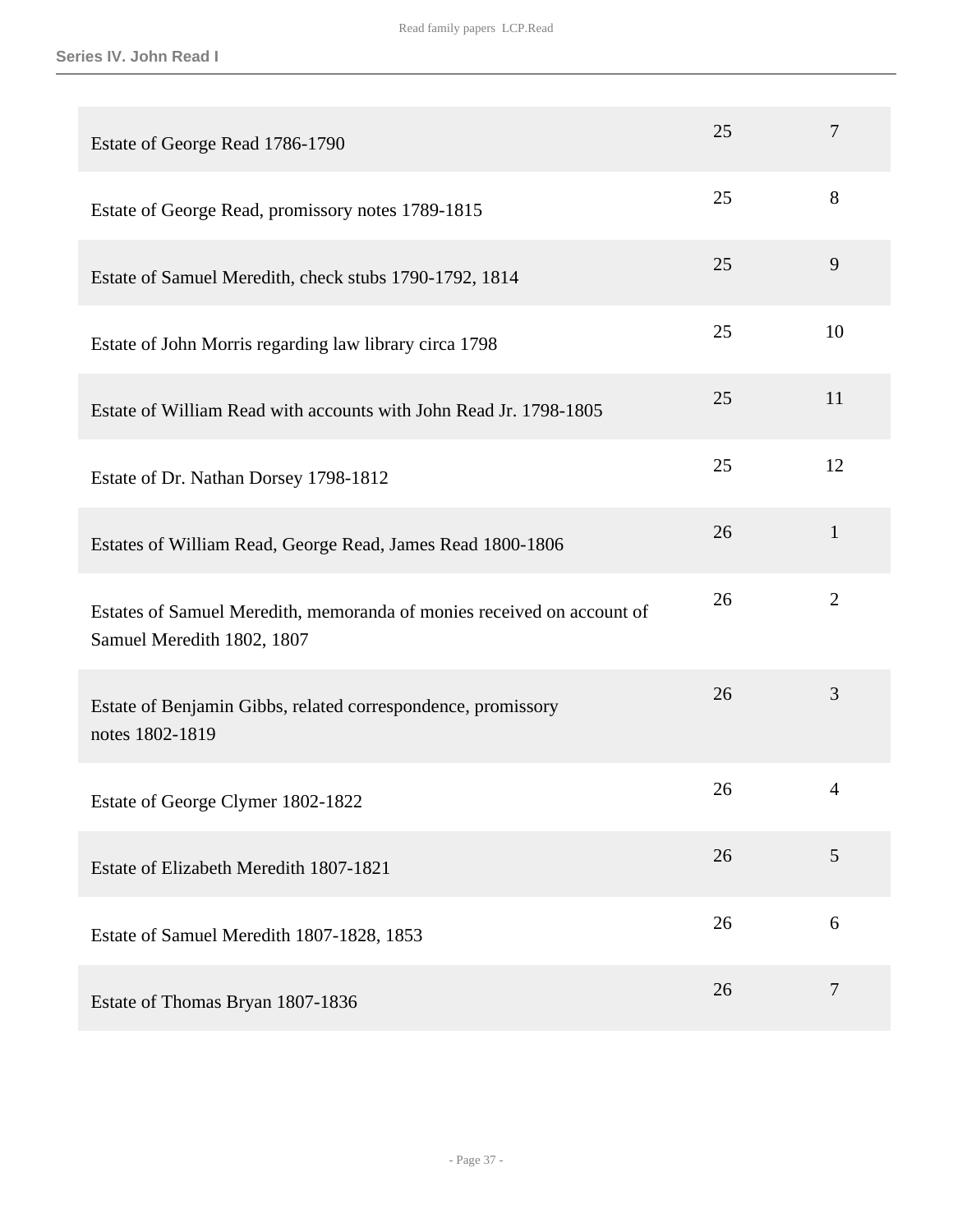| Estate of John Read and Martha Meredith, George Read, Pennsylvania<br>land purchase agreements 1807-1839                            | 26 | 8              |
|-------------------------------------------------------------------------------------------------------------------------------------|----|----------------|
| Estate of John Read of Newcastle County, Delaware with papers from and<br>about William Read, George Read, and James Read 1808-1813 | 26 | 9              |
| Estate of Esther Waters, account books 1809-1832                                                                                    | 27 | $\mathbf{1}$   |
| Estate of John Read and Martha Meredith, promissory notes, account<br>vouchers 1810-1823                                            | 27 | $\overline{2}$ |
| Estate of Rebecca Dickinson, account with Samuel Dickinson, executor of<br>Rebecca Dickinson's estate 1811-1827                     | 27 | 3              |
| Estate of Samuel Meredith, legal papers 1813                                                                                        | 27 | $\overline{4}$ |
| Estate of Esther Waters 1817, 1833-1835                                                                                             | 27 | 5              |
| Estate of Samuel Meredith, John Read's account with the trustees of<br>Samuel Meredith 1817-1833                                    | 27 | 6              |
| Estate of Benjamin Gibbs 1818-1820                                                                                                  | 27 | 7              |
| Estate of Samuel Meredith regarding Robert Gilmore and Sons 1818-1820                                                               | 27 | 8              |
| Estate of Samuel Meredith, receipts and payments 1819-1824                                                                          | 27 | 9              |
| Estate of Samuel Meredith in account with John Read 1819-1825                                                                       | 27 | 10             |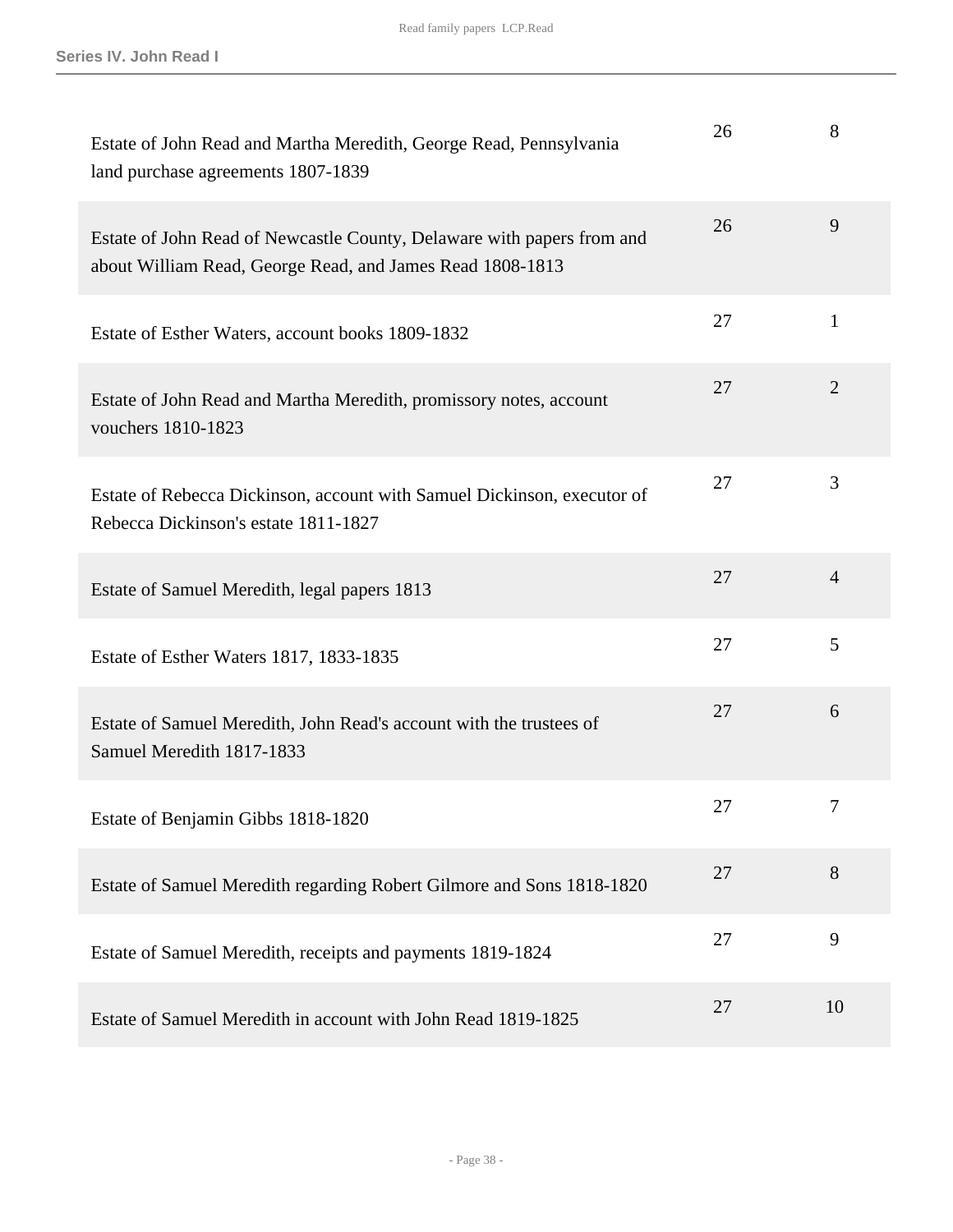| Estate of Benjamin Gibbs, related materials and<br>correspondence 1819-1831                         | 27 | 11             |
|-----------------------------------------------------------------------------------------------------|----|----------------|
| Estate of George W. Kennedy, John Read Trustee for George W. Kennedy<br>with Philadelphia Bank 1820 | 27 | 12             |
| Estate of Rebecca Dickinson 1820-1823                                                               | 27 | 13             |
| Estate of Mary R. Eckard 1823-1824                                                                  | 28 | $\mathbf{1}$   |
| <b>Estate of Elizabeth Garrett 1825</b>                                                             | 28 | $\overline{2}$ |
| Estate of Samuel Meredith 1826-1830                                                                 | 28 | 3              |
| Estate of Esther Waters 1833-1835                                                                   | 28 | $\overline{4}$ |
| Estate of Esther Waters 1834                                                                        | 28 | 5              |
| Estate of Samuel Meredith 1834-1841                                                                 | 28 | 6              |
| Estate of Peter Ozeas regarding Margaret Lucretia Nathans 1835                                      | 28 | $\overline{7}$ |
| Estate of Samuel Meredith, maps and land tracts in Abingdon undated                                 | 28 | 8              |
| Estate of Samuel Meredith, land tract information undated                                           | 28 | 9              |
| Land tracts and deeds, legal correspondence 1773-1797                                               | 29 | $\mathbf{1}$   |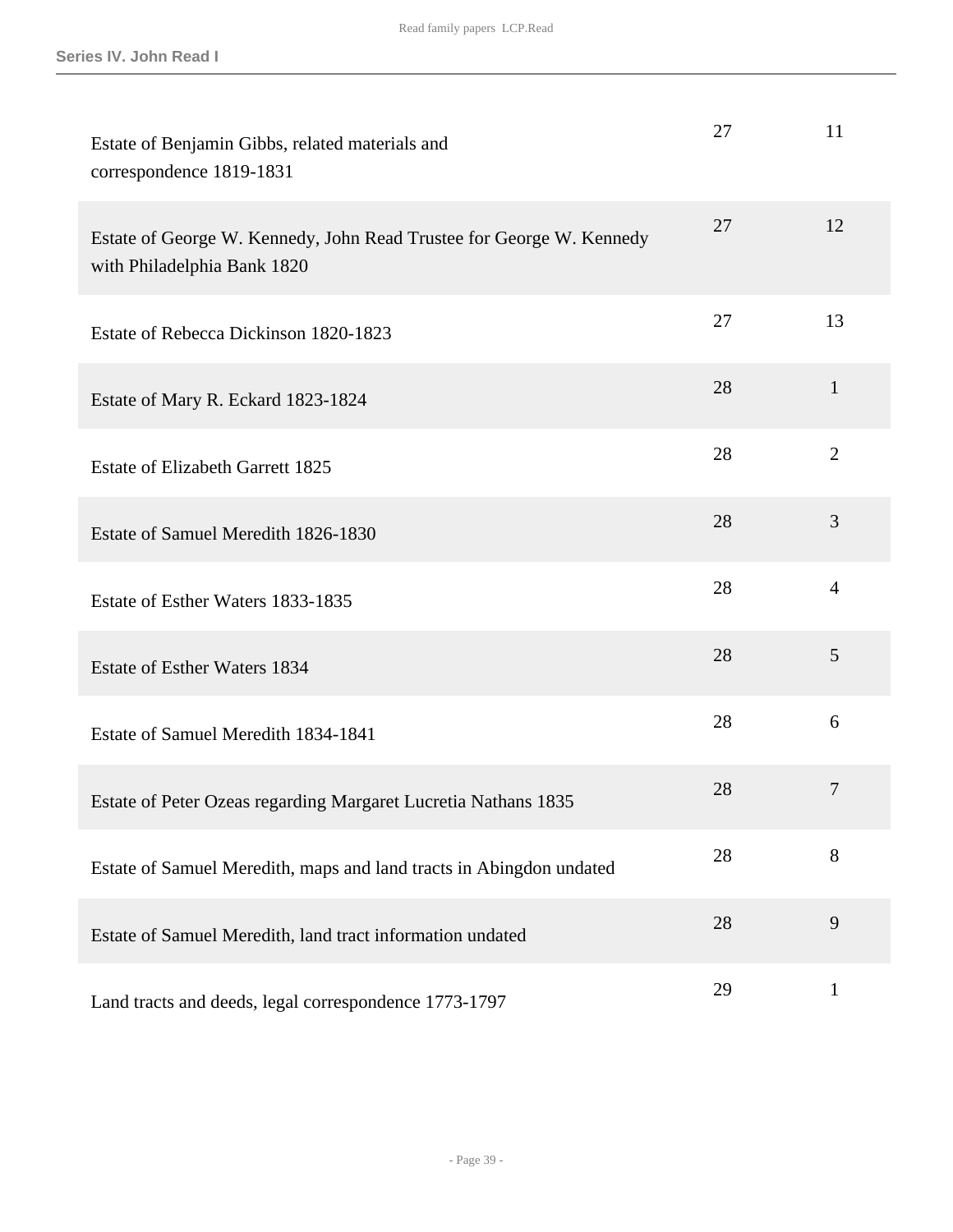**Series IV. John Read I**

| Land tracts and deeds, Luzerne County, Pennsylvania 1784-1792                                  | 29 | $\overline{2}$ |
|------------------------------------------------------------------------------------------------|----|----------------|
| Land tracts and deeds, Luzerne County, Pennsylvania, financial accounts<br>list 1784-1795      | 29 | 3              |
| Land tracts and deeds, Luzerne County, Pennsylvania 1793                                       | 29 | $\overline{4}$ |
| Land tracts and deeds, Luzerne County, Pennsylvania, promissory<br>notes 1799-1804             | 29 | 5              |
| Land tracts and deeds, Luzerne County, Pennsylvania 1804-1824                                  | 29 | 6              |
| Land tracts and deeds, Luzerne County, Pennsylvania 1809-1815                                  | 29 | $\overline{7}$ |
| Land tracts and deeds, deed for William Duane and wife to Franklin Bache<br>and others 1820    | 29 | 8              |
| Land tracts and deeds, Luzerne County, Pennsylvania 1820-1825                                  | 30 | $\mathbf{1}$   |
| Land tracts and deeds, Northern Liberties properties, Philadelphia,<br>Pennsylvania 1830-1837  | 30 | $\overline{2}$ |
| Land tracts and deeds, surveys, bills, and receipts circa 1849                                 | 30 | 3              |
| Subject File: Personal papers, General John Meredith Read, songbook,<br>poems, wills 1786-1854 | 30 | $\overline{4}$ |
| Subject File: Princeton papers, philosophy 1785 December                                       | 30 | 5              |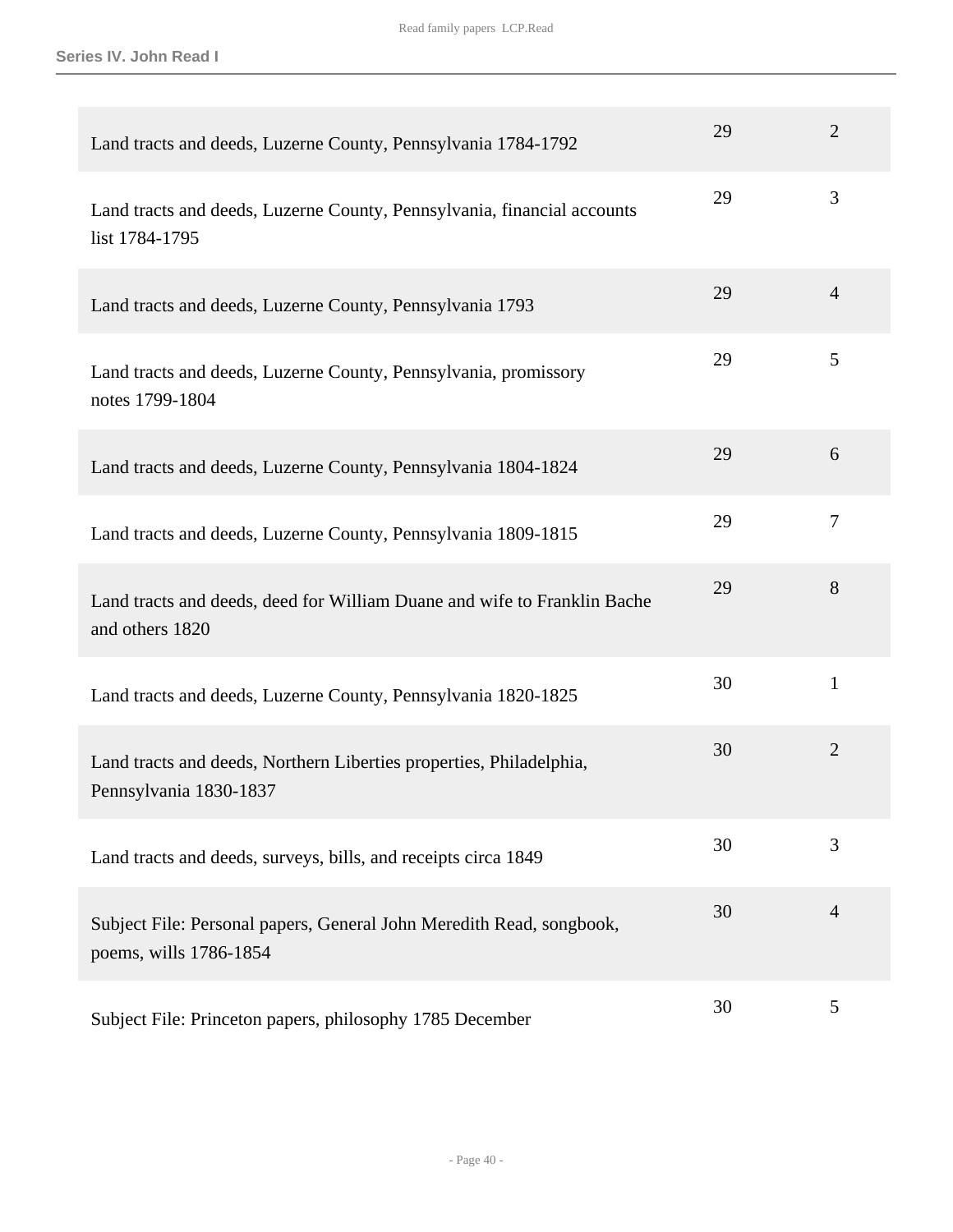**Series IV. John Read I**

| Subject File: Princeton papers, philosophy and other subjects circa 1787                                                                                                            | 30 | 6              |
|-------------------------------------------------------------------------------------------------------------------------------------------------------------------------------------|----|----------------|
| Subject File: Princeton papers, an abstract of Powell's Treatise on Devises,<br>with an abridgement of the law, regulating the estates of interstates in<br>Pennsylvania circa 1787 | 30 | $\overline{7}$ |
| Subject File: Research notes on a variety of academic subjects circa 1787                                                                                                           | 30 | 8              |
| Subject File: Princeton papers, "Division of Simple Division"<br>notebook 1788                                                                                                      | 30 | 9              |
| Subject file: "Lands Claimed by Pennsylvania Owners" undated                                                                                                                        | 30 | 10             |
| Subject File: List of claims presented to the Board of Common [Pleas]<br>under the Sixth Article of the Treaty Amity [Plea] with Great Britain 1798                                 | 31 | $\mathbf{1}$   |
| Subject File: William Read's China Voyage 1804-1806                                                                                                                                 | 31 | $\overline{2}$ |
| Subject File: United Churches of Christ, account book by John Read,<br>Church Warden 1820-1826                                                                                      | 31 | 3              |
| Subject File: United Churches of Christ, account information,<br>correspondence, newsletters 1820-1853                                                                              | 31 | 4              |
| Subject File: Commonplace book 1822                                                                                                                                                 | 31 | 5              |
| Subject File: United Church of Christ account book by John Read,<br><b>Treasurer 1825-1827</b>                                                                                      | 31 | 6              |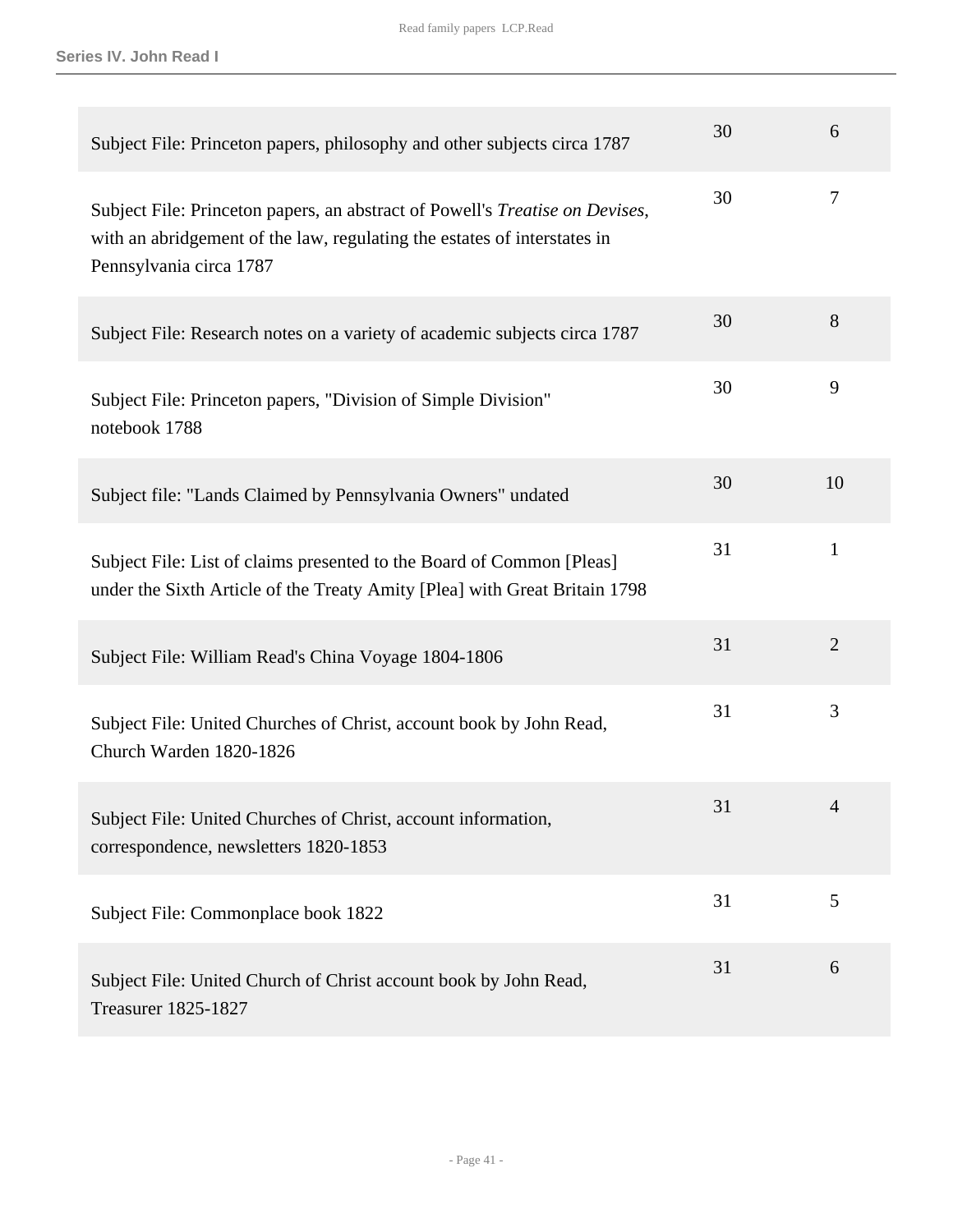| Subject File: Marriage certificate of Judge John M. Read 1828                                                        | 31         | 7              |
|----------------------------------------------------------------------------------------------------------------------|------------|----------------|
| Subject File: Grand Lodge of Pennsylvania, Freemasons 1832-1833                                                      | 31         | 8              |
| Subject File: Grand Lodge of Pennsylvania, Freemasons 1833-1835                                                      | 31         | 9              |
| Series V. Judge John M. Read II                                                                                      |            |                |
|                                                                                                                      |            | <b>Volume</b>  |
| [Judge John M. Read Jr.'s?] personal commonplace book with newspaper<br>clippings 1769-1854                          |            | 85             |
|                                                                                                                      | <b>Box</b> | Folder         |
| Business papers, legal notes, and documents (mostly George Clymer,<br>Samuel Meredith, and Isaiah Jones) 1790s-1820s | 32         | $\mathbf{1}$   |
| Business papers and correspondence 1791-1866                                                                         | 32         | $\overline{2}$ |
|                                                                                                                      |            |                |
| Business papers and correspondence 1792-1869                                                                         | 32         | 3              |
| [Diary of S. Gretlet [?] (transcription)] 1796-1797                                                                  | 32         | $\overline{4}$ |
| Correspondence 1800-1809                                                                                             | 32         | 5              |
| Correspondence 1810s                                                                                                 | 32         | 6              |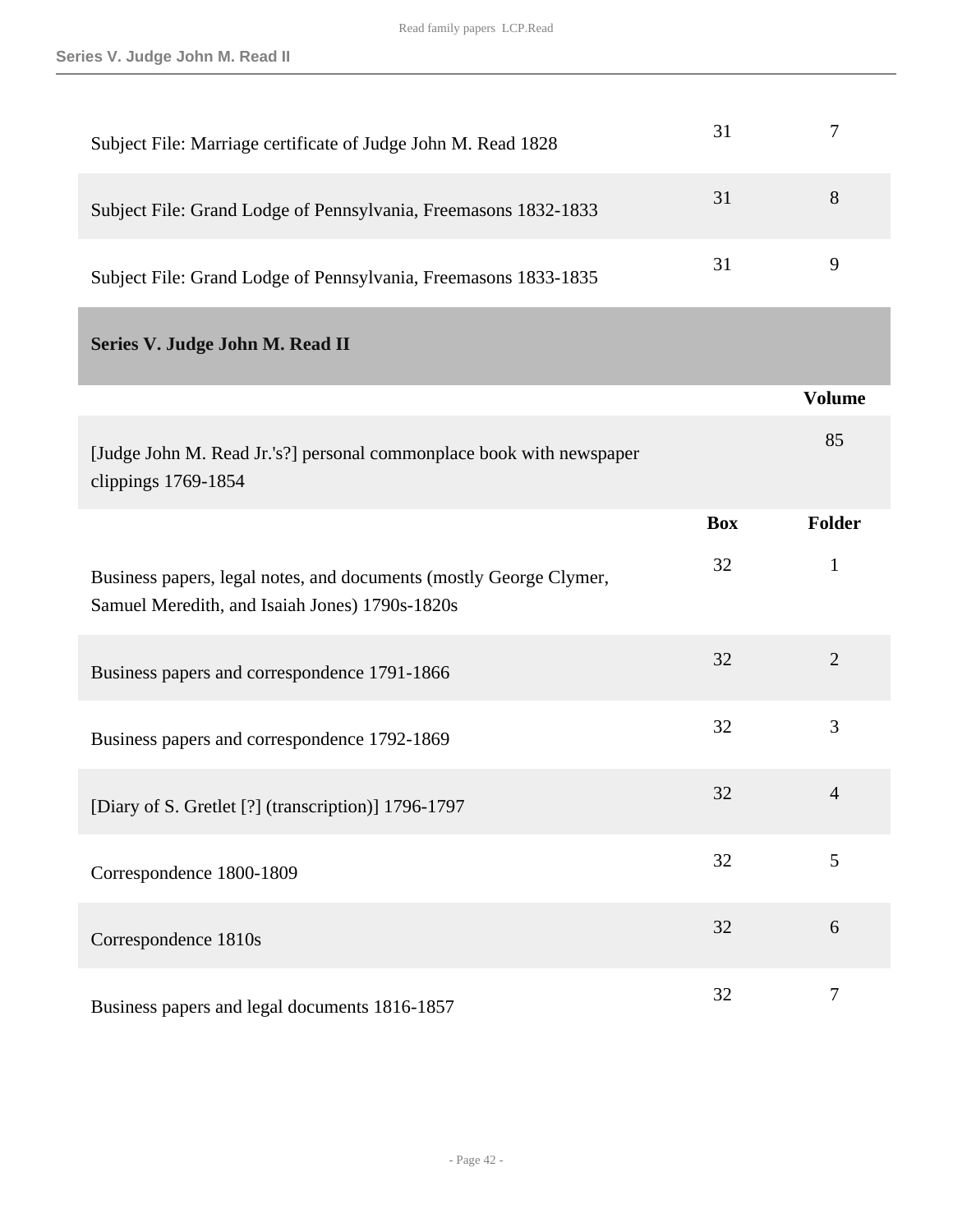| Papers associated with Judge John Meredith's death 1818-1880             | 32         | 8              |
|--------------------------------------------------------------------------|------------|----------------|
| Correspondence 1820-1829                                                 | 32         | 9              |
| Papers associated with Judge John Meredith's death 1820-1975             | 33         | $\mathbf{1}$   |
| Papers associated with Judge John Meredith's death 1820-1975             | 33         | $\overline{2}$ |
| Papers associated with Judge John Meredith's death 1820-1975             | 33         | 3              |
| Papers associated with Judge John Meredith's death 1820-1975             | 33         | $\overline{4}$ |
| Business papers, correspondence, newspaper clippings 1820s               | 33         | 5              |
| Correspondence with Henry Clymer, George Clymer, and<br>others 1822-1825 | 33         | 6              |
|                                                                          |            | <b>Volume</b>  |
| Business papers, receipt book 1824-1837                                  |            | 86             |
|                                                                          |            |                |
|                                                                          | <b>Box</b> | Folder         |
| Correspondence with William Davis and George Will 1824-1825              | 33         | 7              |
| Correspondence from George Will and others 1826                          | 33         | 8              |
| Correspondence, check stubs, and promissory notes 1827                   | 33         | 9              |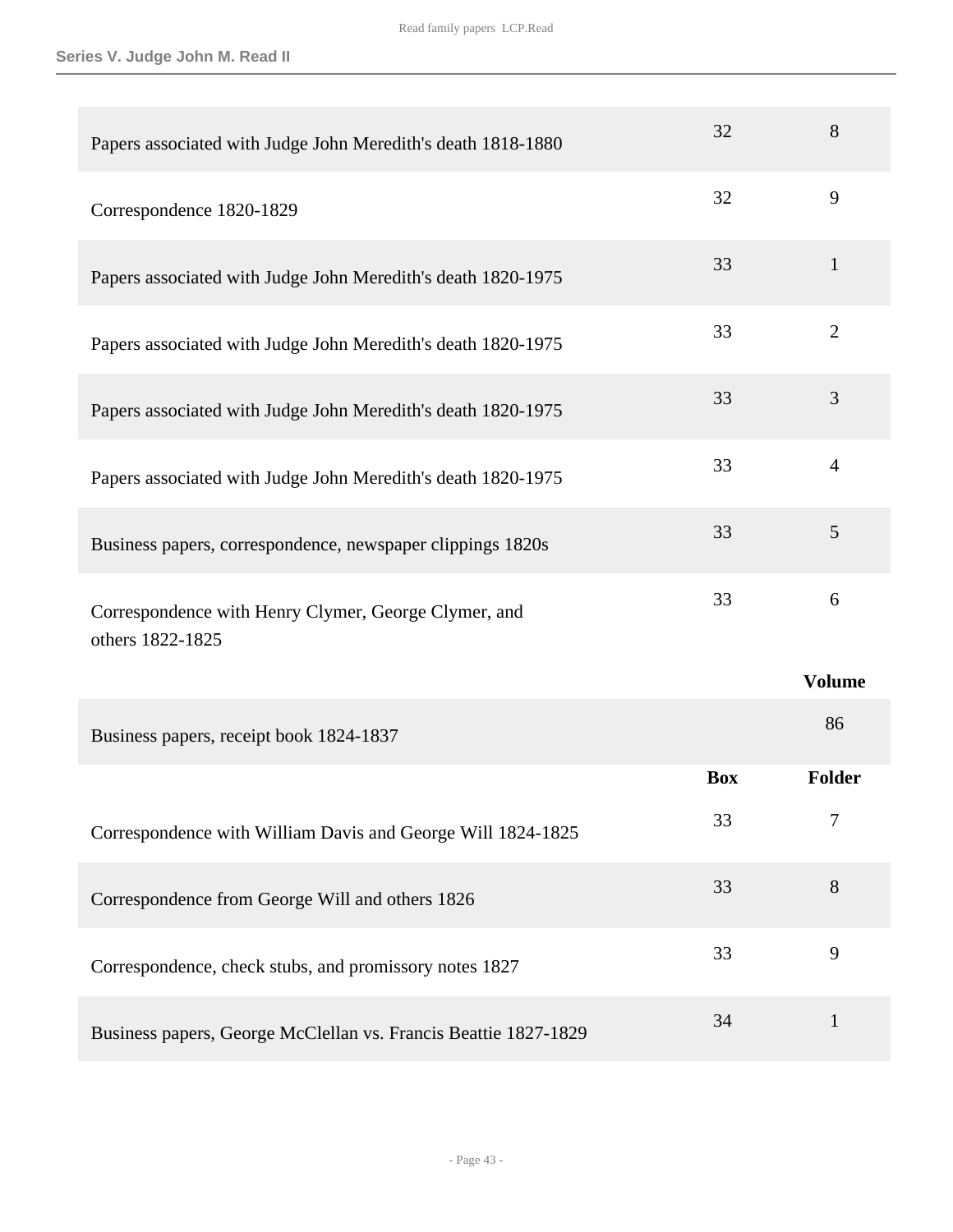## **Volume**

| Read book, volume II: Old family letters collected by John Meredith Read 1827-1851                                                                    |            | 87             |
|-------------------------------------------------------------------------------------------------------------------------------------------------------|------------|----------------|
|                                                                                                                                                       | <b>Box</b> | Folder         |
| Correspondence, promissory notes, check stubs 1828                                                                                                    | 34         | $\overline{2}$ |
| Correspondence from Francis Engel and others 1828-1829                                                                                                | 34         | 3              |
| Business papers, legal notes (Windmill Island and Phoenix Iron<br><b>Works</b> ) 1830s                                                                | 34         | $\overline{4}$ |
| Correspondence and legal notes 1830                                                                                                                   | 34         | 5              |
| Correspondence 1830-1835                                                                                                                              | 34         | 6              |
| Correspondence 1830-1839                                                                                                                              | 34         | $\tau$         |
| Correspondence and legal notes 1831                                                                                                                   | 34         | 8              |
| Business papers, legal notes concerning court cases relating to George<br>Read, property damages filed against Philadelphia, and others 1832          | 34         | 9              |
| Business papers, letter of attorney from Lazar Agabeg to Richard Willing<br>and S. J. Sarkies 1832                                                    | 34         | 10             |
|                                                                                                                                                       |            | <b>Volume</b>  |
| Land information compiled by John Meredith Read and "A Short History of the Pumpelly<br>or Pompilly," written by John Meredith Read Jr. 1832, undated |            | 88             |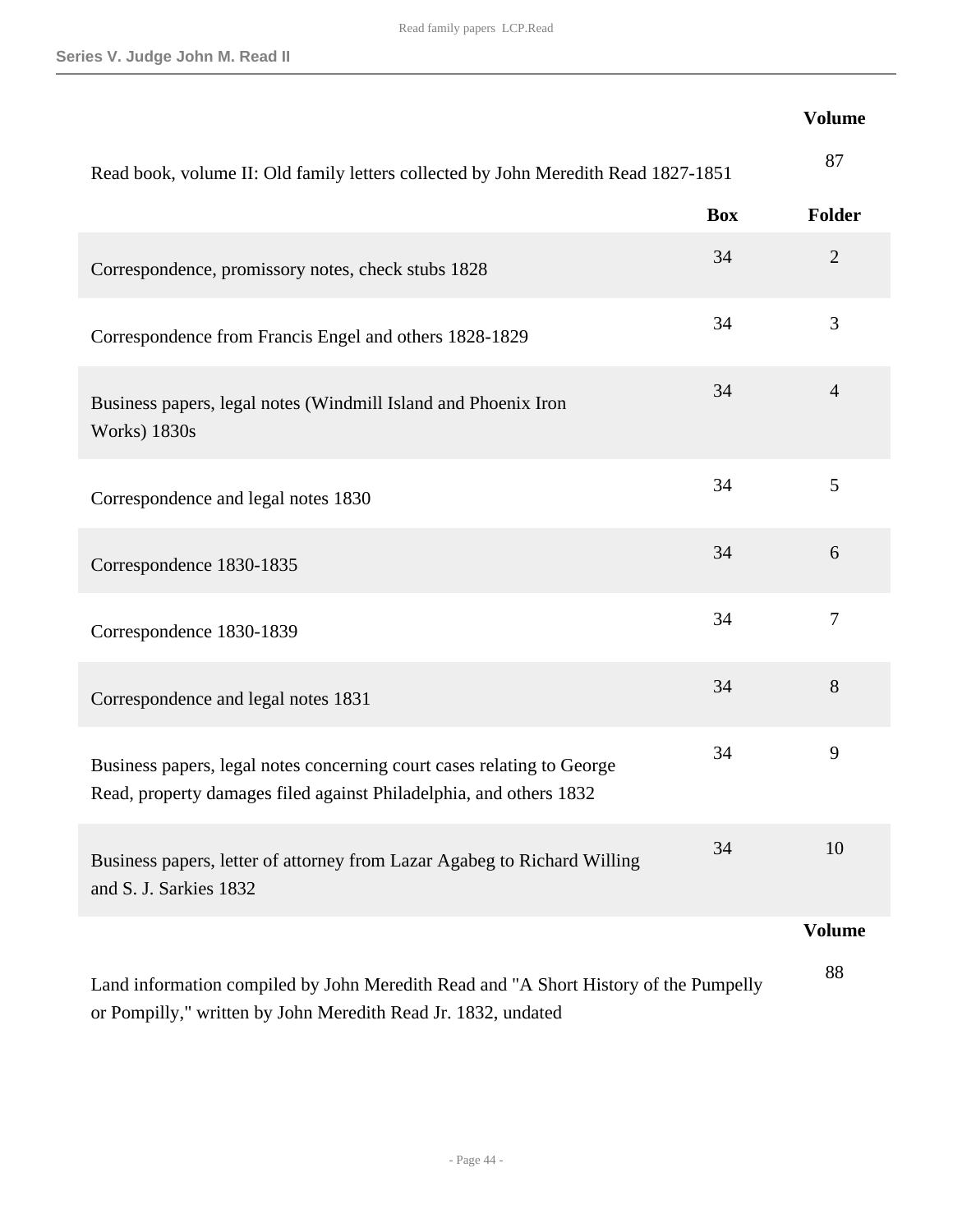|                                                                                     | <b>Box</b> | Folder         |
|-------------------------------------------------------------------------------------|------------|----------------|
| Grand Lodge of Pennsylvania, Freemasons, correspondence undated,<br>1832, 1833      | 34         | 11             |
|                                                                                     |            | <b>Volume</b>  |
| Read book, volume II: Old family letters collected by John Meredith Read 1833-1881  |            | 89             |
|                                                                                     | <b>Box</b> | Folder         |
| Business papers, legal papers, estate of William McCall, Haines vs.<br>Thomson 1833 | 35         | $\mathbf{1}$   |
| Business papers, bill and receipts 1834                                             | 35         | $\overline{2}$ |
| Business papers, correspondence, financial papers 1834                              | 35         | 3              |
| Resolution that a Bank of the United States is Unconstitutional 1834                | 35         | $\overline{4}$ |
| Business papers, correspondence, memoranda 1835                                     | 35         | 5              |
| Correspondence from Henry Muhlenberg, Van Buren, and Levi<br>Woodbury 1835-1837     | 35         | 6              |
| Business papers, correspondence, legal notes 1835-1839                              | 35         | $\tau$         |
| Business papers, correspondence, and financial papers 1836                          | 35         | 8              |
| Business papers, correspondence 1836                                                | 35         | 9              |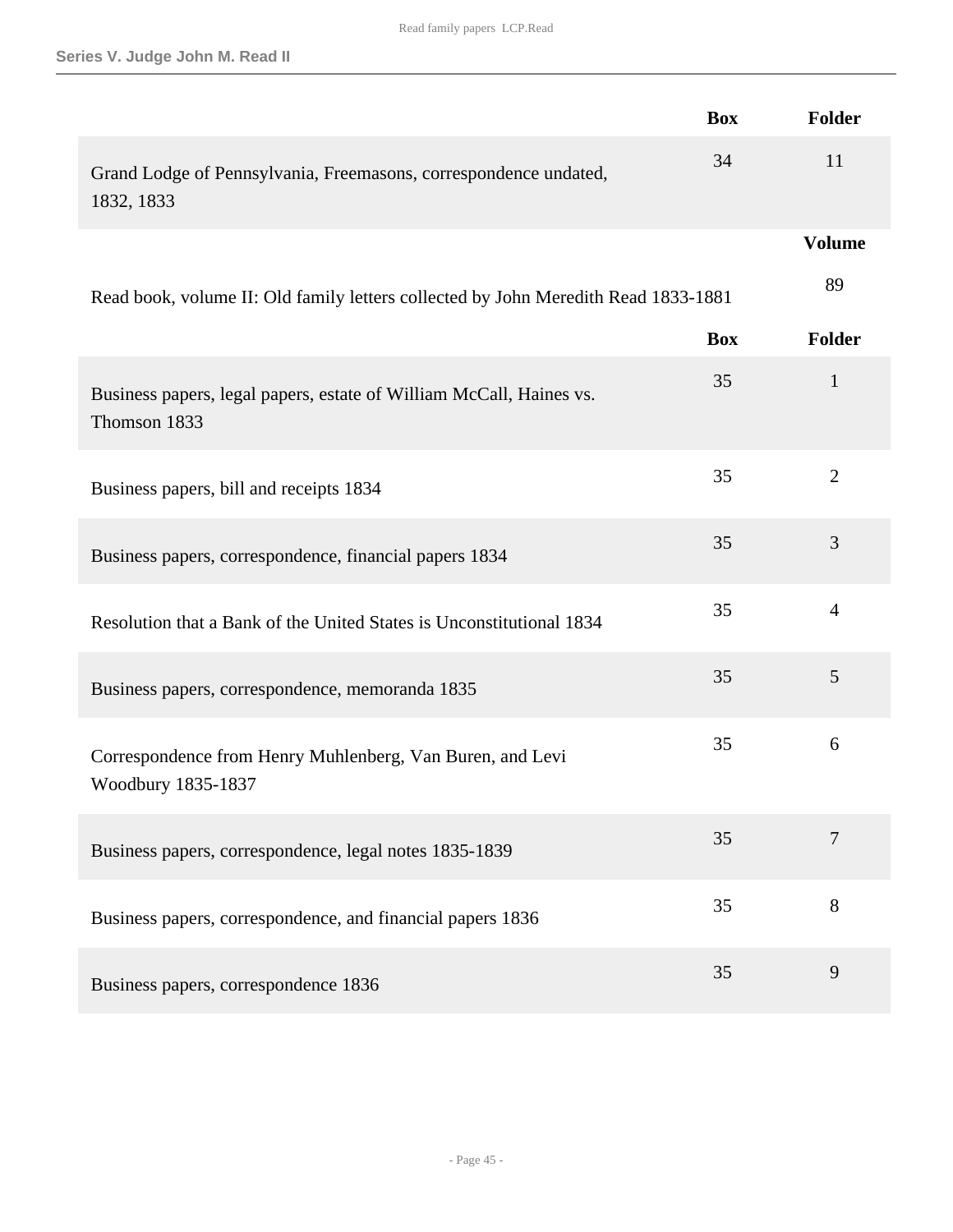| Writings by young Emily Read and related correspondence from Priscilla<br>Read and others 1836-1841 | 35         | 10             |
|-----------------------------------------------------------------------------------------------------|------------|----------------|
| Correspondence and business papers 1836-1886                                                        | 35         | 11             |
| Appointment to Attorney for Eastern District of Pennsylvania 1837                                   | 81         | $\overline{4}$ |
| Correspondence from H.D. Gilpin 1837                                                                | 35         | 12             |
| Correspondence from James Buchanan 1837                                                             | 35         | 13             |
|                                                                                                     |            | <b>Volume</b>  |
|                                                                                                     |            | 90             |
| Business papers, account book circa 1838                                                            |            |                |
|                                                                                                     | <b>Box</b> | <b>Folder</b>  |
| Business papers, correspondence, financial papers 1838                                              | 36         | $\mathbf{1}$   |
| Business papers regarding estates and land 1838-1839                                                | 36         | $\overline{2}$ |
| Business papers, Conynghan versus The Wilson and Company,<br>Conyngham vs. Shaw 1838                | 36         | 3              |
| Correspondence from H. D. Gilpin, James Buchanan, and Fr[ancis]<br>P[ierce] 1838-1839               | 36         | $\overline{4}$ |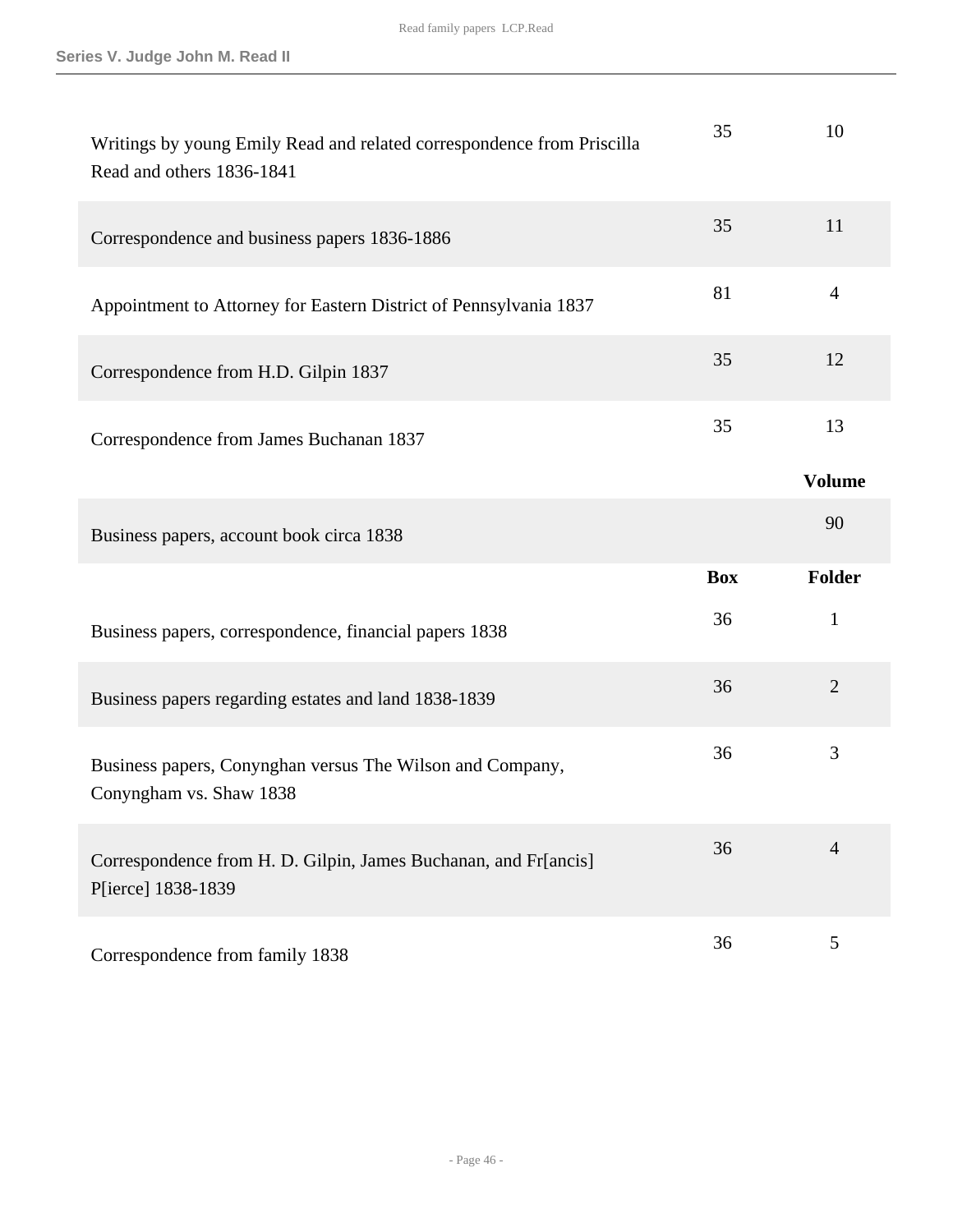| Business papers, correspondence (Charles Noble and Kensington<br>Property) 1838-1844 | 36         | 6             |
|--------------------------------------------------------------------------------------|------------|---------------|
| Business papers and correspondence 1839                                              | 36         | 7             |
| Correspondence from family 1839                                                      | 36         | 8             |
| Business papers, correspondence, legal notes and papers 1839-1840                    | 36         | 9             |
| Business papers, correspondence, legal notes and papers 1839-1840                    | 36         | 10            |
| Correspondence from family 1839-1840                                                 | 36         | 11            |
|                                                                                      |            | <b>Volume</b> |
|                                                                                      |            |               |
| Business papers, collector's receipt book 1839-1841                                  |            | 91            |
|                                                                                      | <b>Box</b> | <b>Folder</b> |
| Correspondence 1840-1844                                                             | 36         | 12            |
| Business papers, correspondence, newspaper clippings 1840-1845                       | 36         | 13            |
| Correspondence from family 1840                                                      | 36         | 14            |
|                                                                                      |            | <b>Volume</b> |
| Business papers, cash disbursements and receipt book 1840-1841                       |            | 92            |
|                                                                                      | <b>Box</b> | Folder        |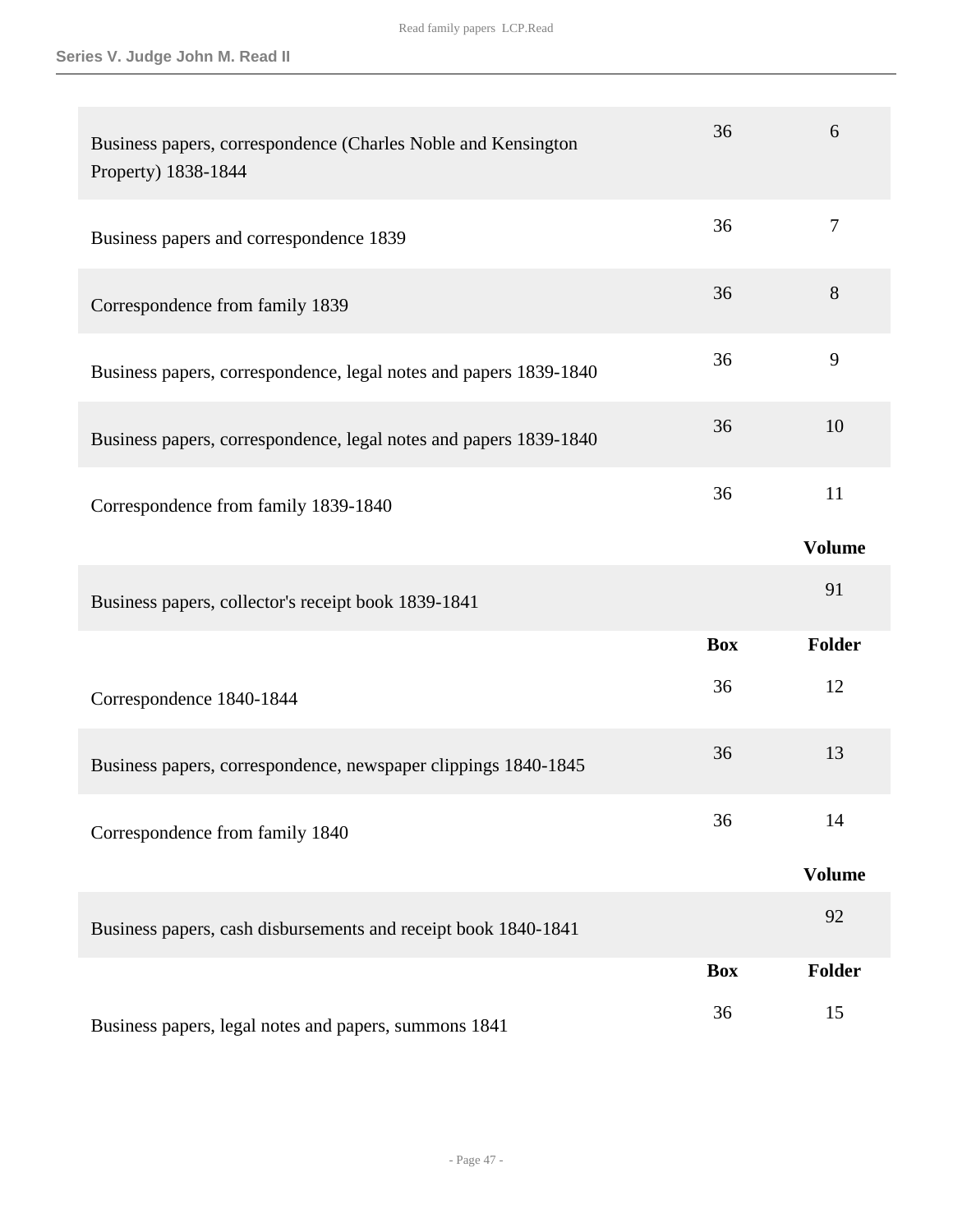| Sarah Biddle Cabeen, papers and correspondence related to Library of<br>Congress cataloging of her book "The Sister" 1841-1908 | 36 | 16             |
|--------------------------------------------------------------------------------------------------------------------------------|----|----------------|
| Autobiography of Judge John M. Read circa 1842                                                                                 | 37 | $\mathbf{1}$   |
| Autobiography of Judge John M. Read circa 1842                                                                                 | 37 | $\overline{2}$ |
| Mortgage of Elisha Wilkinson to Doylestown Insurance Company of<br><b>Bucks County 1842</b>                                    | 37 | 3              |
| Business papers, correspondence, newspaper clippings 1842                                                                      | 37 | $\overline{4}$ |
| "The Supreme Court of the United States" circa 1842                                                                            | 37 | 5              |
| Correspondence from family (mostly from Emily Read) 1842-1843                                                                  | 37 | 6              |
| Business papers, correspondence, legal papers, and notes 1843                                                                  | 37 | $\overline{7}$ |
| Business papers, estate of Harriet McCall, estate of Pierre Antoine<br>Blenon 1843                                             | 37 | 8              |
| Business papers, correspondence, legal papers, and notes 1843                                                                  | 37 | 9              |
| Correspondence from James Buchanan, Henry A. Muhlenberg, and H. D.<br>Gilpin 1844                                              | 37 | 10             |
| Correspondence 1844                                                                                                            | 37 | 11             |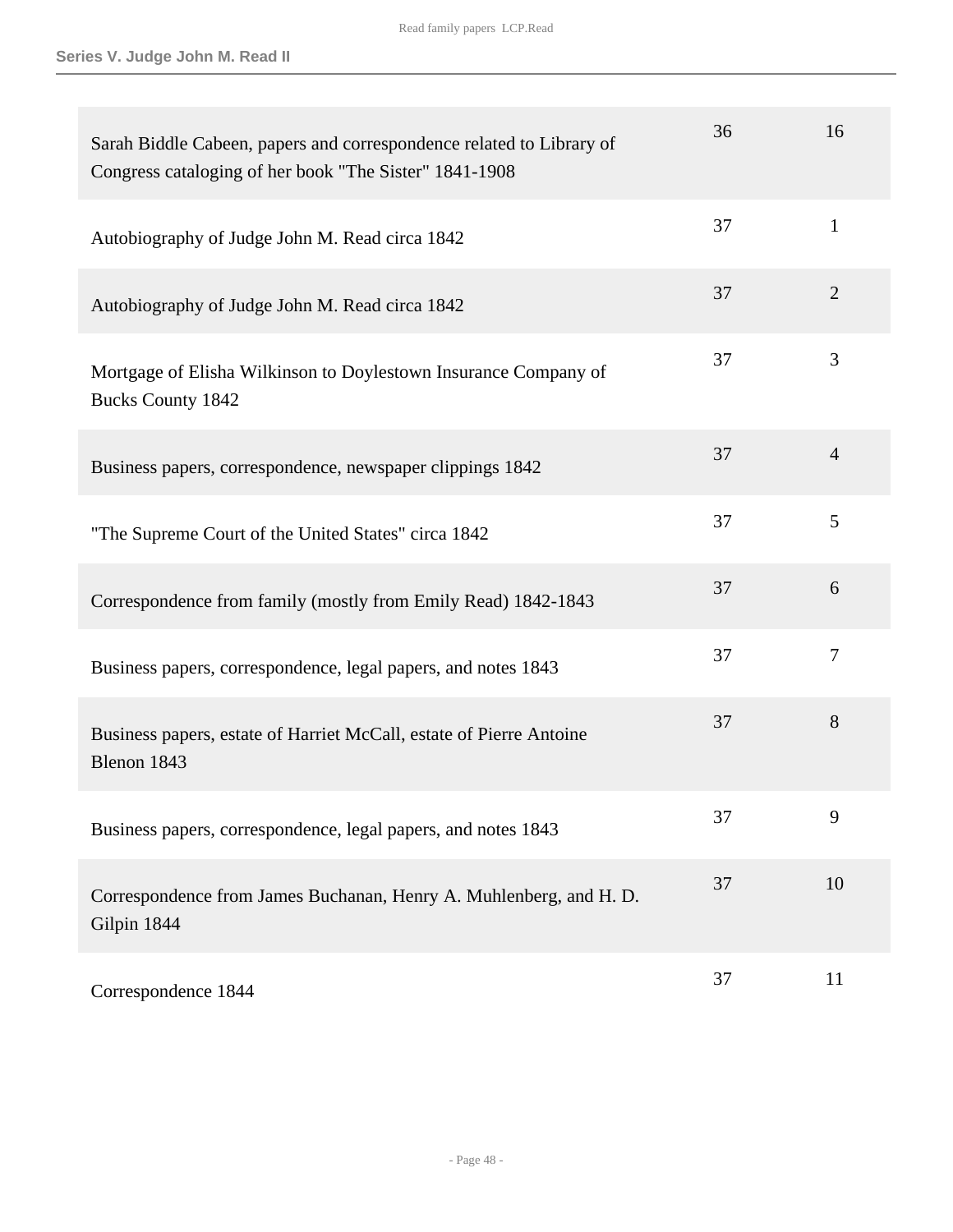| Correspondence, legal notes, newspaper clippings 1844                                                   | 37 | 12             |
|---------------------------------------------------------------------------------------------------------|----|----------------|
| Business papers and correspondence 1845-1849                                                            | 37 | 13             |
| Correspondence 1845-1849                                                                                | 37 | 14             |
| Bank books and check books 1842, 1855-1868, 1873                                                        | 38 | $1 - 8$        |
| Correspondence from Joseph Pugh, Henry A. Muhlenberg, James<br>Buchanan, and others 1845                | 39 | $\mathbf{1}$   |
| Correspondence from Joseph Pugh, Henry A. Muhlenberg, John<br>Cadwalader, George Plitt, and others 1845 | 39 | $\overline{2}$ |
| Correspondence from Charles W. Caldwell, Joseph Pugh, George Meyfert,<br>and Henry A. Muhlenberg 1845   | 39 | 3              |
| Correspondence from family 1846                                                                         | 39 | $\overline{4}$ |
| Correspondence regarding John M. Read's appointment to the Supreme<br><b>Court 1846</b>                 | 39 | 5              |
| Business papers, correspondence, estate papers, newspaper clippings,<br>deeds 1846                      | 39 | 6              |
| Business papers, estate of Elisha Wilkinson 1846-1847                                                   | 40 | $\mathbf{1}$   |
| Correspondence, business 1846-1847                                                                      | 40 | $\overline{2}$ |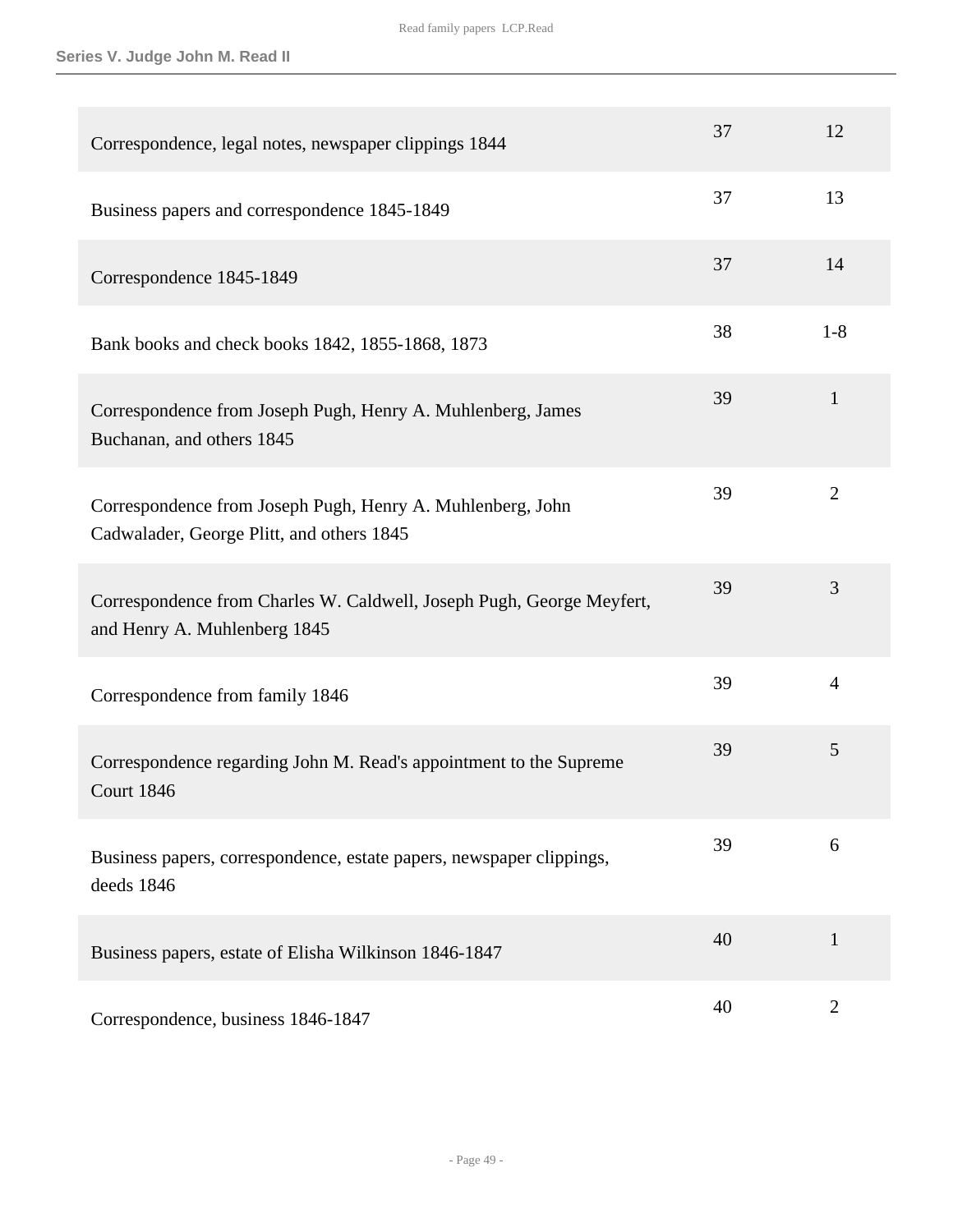| Business papers, letterpress book 1846-1852                                                                                      | 40 | 3              |
|----------------------------------------------------------------------------------------------------------------------------------|----|----------------|
| Business papers 1846-1875                                                                                                        | 40 | 4              |
| Correspondence, business papers 1846-1886                                                                                        | 40 | 5              |
| Documents relating to improvements of house and store on Chestnut<br>Street 1847                                                 | 41 | $\mathbf{1}$   |
| Business papers, correspondence, estates, financial papers 1847                                                                  | 41 | $\overline{2}$ |
| Correspondence from family 1847                                                                                                  | 41 | 3              |
| Correspondence from John Meredith Read Jr., John Meredith Read, and<br>others 1848                                               | 41 | $\overline{4}$ |
| Business papers, master's notes of testimony: court of common pleas in<br>equity, Charles Baeder, et al. vs. Tobias Bechler 1848 | 41 | 5              |
| Correspondence from Samuel Davis, Mary McCall, and others 1849                                                                   | 41 | 6              |
| Correspondence from Joseph Pugh, John Dickinson, Mary McCall, and<br>others 1850                                                 | 41 | 7              |
| Correspondence from James Buchanan 1851                                                                                          | 42 | $\mathbf{1}$   |
| Business papers, Brief of the Counsel for the Appellee in the Supreme<br>Court case for John Aspden vs. Matthias Aspden 1851     | 42 | $\overline{c}$ |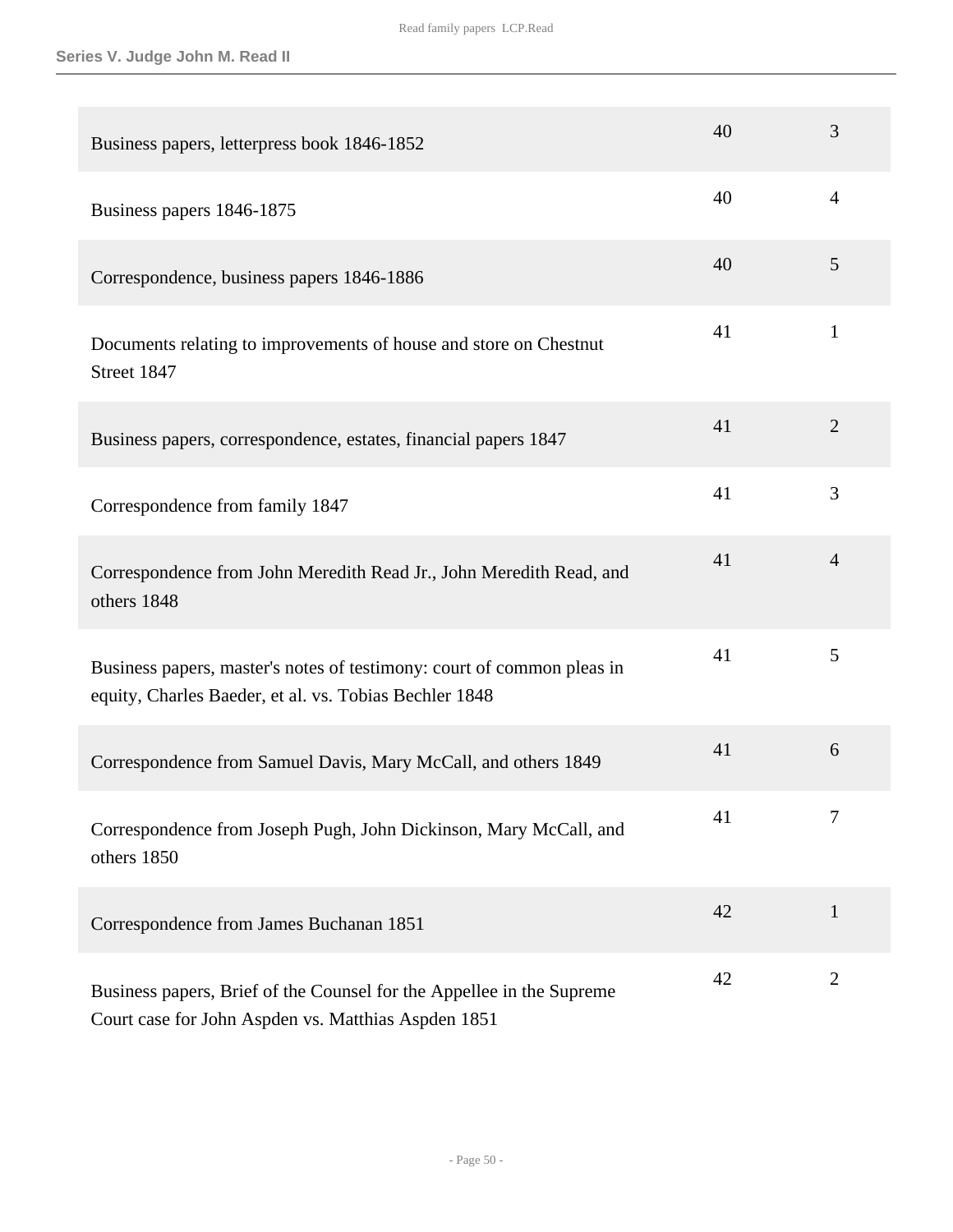| Correspondence from Michael Meyfert, Mary McCall and others, legal<br>documents, newspaper clippings, report of sheriff's auction 1851                        | 42 | 3              |
|---------------------------------------------------------------------------------------------------------------------------------------------------------------|----|----------------|
| Correspondence from John Meredith Read Jr., Mary McCall, John<br>Meredith Read, Michael Meyfert, William McCall, Samuel R. Meredith,<br>and William Hyde 1852 | 42 | $\overline{4}$ |
| Business papers, correspondence, newspaper clippings 1853                                                                                                     | 42 | 5              |
| Business papers, William Weightman vs. Lewis P. Gebhard 1853                                                                                                  | 42 | 6              |
| Correspondence from family (mostly William Hyde, John M. Read<br>Jr.) 1853-1854                                                                               | 42 | $\tau$         |
| Correspondence from family (mostly William Hyde, John M. Read<br>Jr.) 1853-1854                                                                               | 42 | 8              |
| Business papers: Letterpress book 1853                                                                                                                        | 43 | $\mathbf{1}$   |
| Correspondence, business 1854                                                                                                                                 | 44 | $\mathbf{1}$   |
| Correspondence from family (mostly John M. Read Jr. and William<br>Hyde) 1854                                                                                 | 44 |                |
| Correspondence from family 1854                                                                                                                               | 44 | 3              |
| Correspondence, business (mostly R. C. Grier and J. R. Thomson) 1854                                                                                          | 44 | $\overline{4}$ |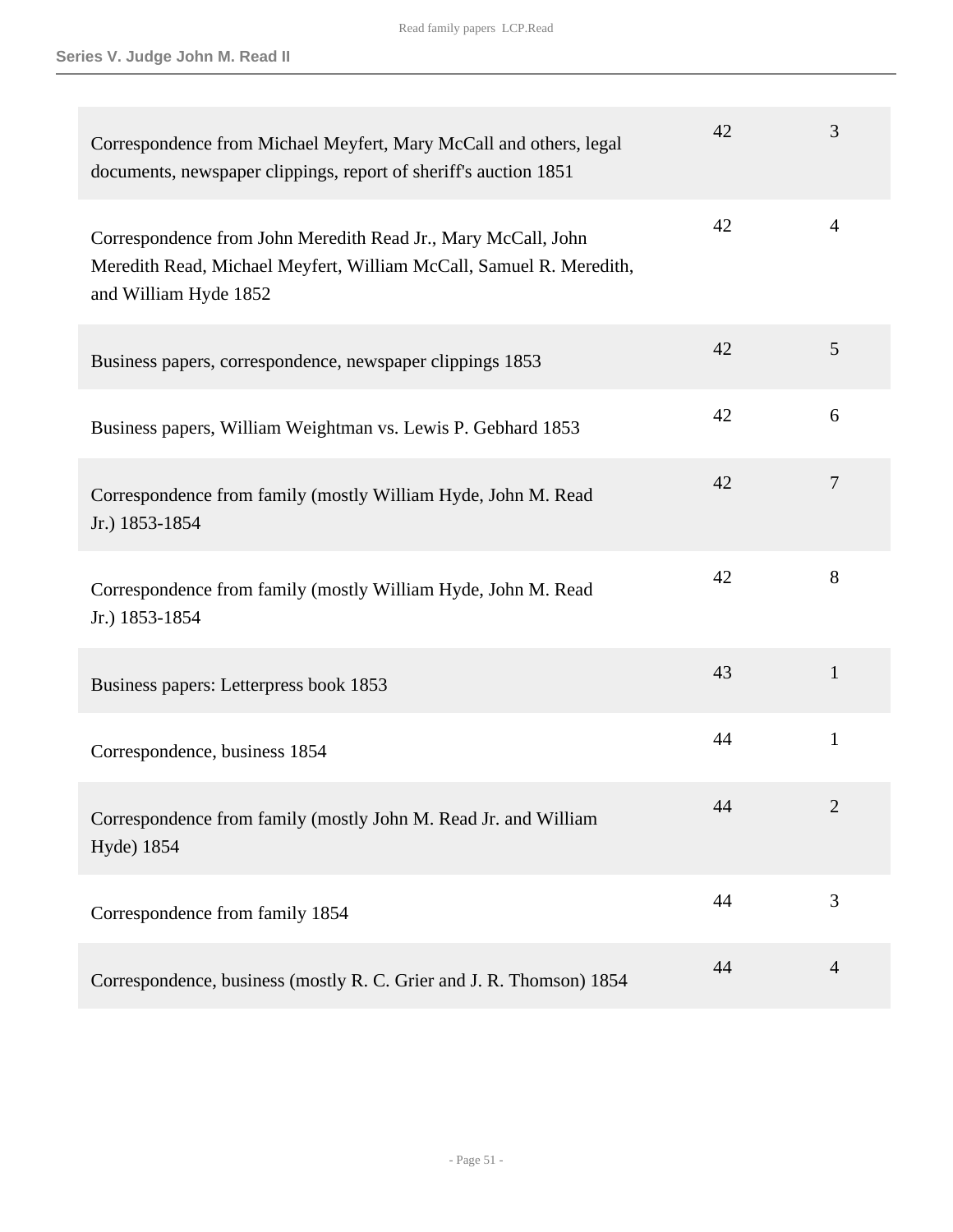| Business papers, correspondence (C. W. Housekeeper, J. R. Thomson,<br>Magniac vs. Thomson) 1854                                   | 44         | 5              |
|-----------------------------------------------------------------------------------------------------------------------------------|------------|----------------|
| Correspondence, business 1854                                                                                                     | 44         | 6              |
| Correspondence, business 1854                                                                                                     | 44         | $\overline{7}$ |
| Business papers, correspondence, estate papers 1854                                                                               | 44         | 8              |
| Business papers, correspondence, estate papers (Samuel Davis, Robert<br>Simpson, Michael Meyland) 1854                            | 44         | 9              |
| Subject File: Act regarding Pennsylvania Railroad 1854                                                                            | 45         | $\mathbf{1}$   |
| Business papers, estate of Harriet McCall 1854                                                                                    | 45         | $\overline{2}$ |
| Business papers, estate of Abraham Kernzie 1854                                                                                   | 45         | 3              |
| Correspondence from Samuel Davis, Charlotte Holbrooke, William H.<br>Hyde, William Silver, John Meredith Read Jr. and others 1855 | 45         | $\overline{4}$ |
| Business papers, letterpresses 1855                                                                                               | 45         | 5              |
| Correspondence 1855-1866                                                                                                          | 45         | 6              |
|                                                                                                                                   |            | <b>Volume</b>  |
| Business papers, account book 1855 January 23-1857 November 1                                                                     |            | 93             |
|                                                                                                                                   | <b>Box</b> | <b>Folder</b>  |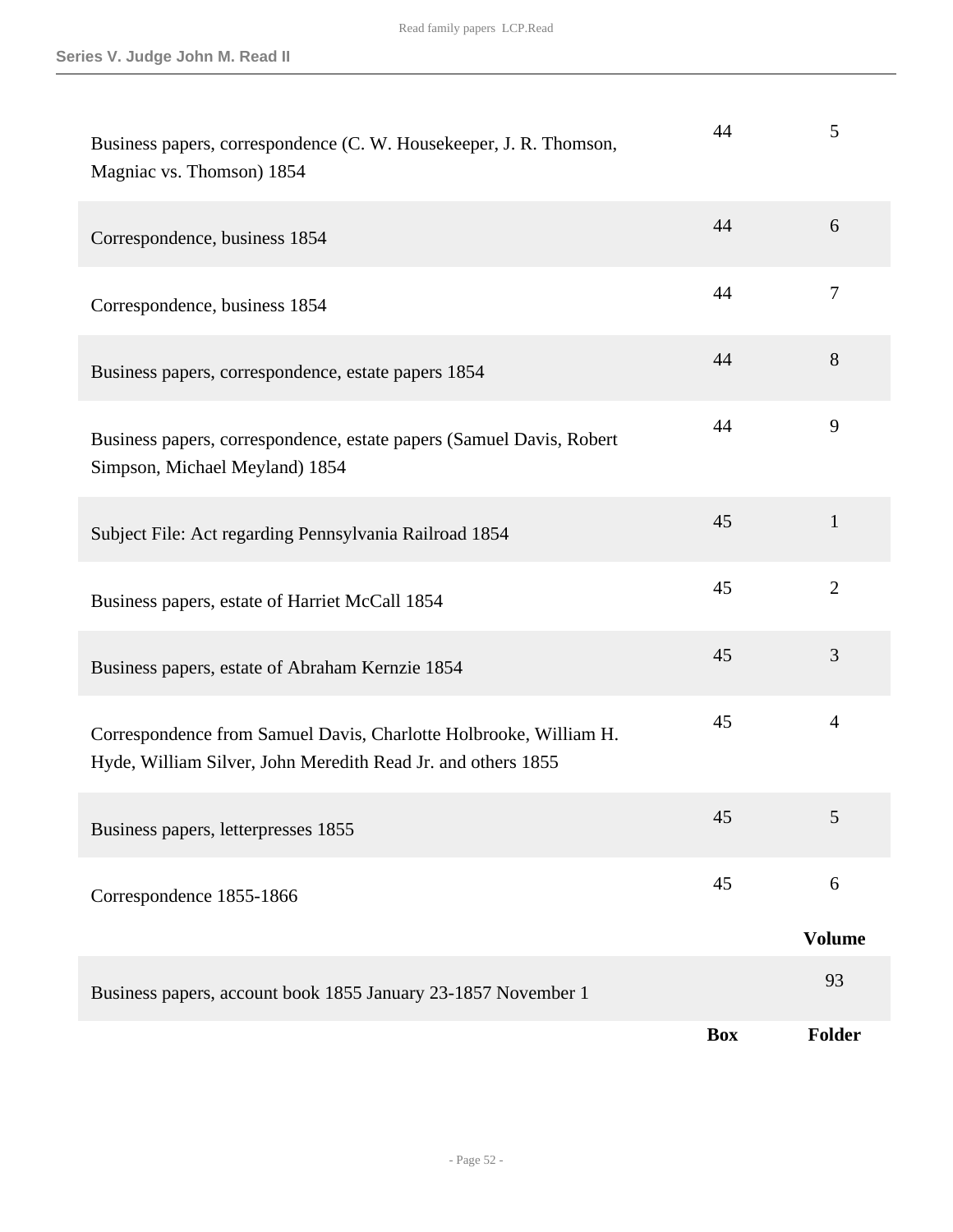| Correspondence from William H. Hyde, Marshall Woods, Charlotte M.<br>Bridge, Charlotte M. Hollbrooke, Mary McCall, William McCall, John<br>Meredith Read Jr. and others 1856 | 45 | 7              |
|------------------------------------------------------------------------------------------------------------------------------------------------------------------------------|----|----------------|
| Correspondence from Victor Guillou, legal notes, promissory notes 1857                                                                                                       | 45 | 8              |
| Correspondence, business (Thaddeus Stevens and others regarding<br>nomination) 1858                                                                                          | 46 | $\mathbf{1}$   |
| Business papers, correspondence, legal notes 1858                                                                                                                            | 46 | $\overline{2}$ |
| Business papers, correspondence, legal notes 1858                                                                                                                            | 46 | 3              |
| Business papers, legal documents 1858                                                                                                                                        | 46 | $\overline{4}$ |
| Correspondence from family 1858                                                                                                                                              | 46 | 5              |
| Business papers, bills and receipts 1858                                                                                                                                     | 46 | 6              |
| Business papers, bills and receipts 1858                                                                                                                                     | 46 | $\tau$         |
| Correspondence from John Meredith Jr., William H. Hyde, David Wilmot,<br>Joseph A. Clay, Henry Wilson, and William Read 1859                                                 | 46 | 8              |
| Correspondence and other papers from Mary McCall, H. D. Maxwell, John<br>H. Diehl, William H. Hyde, and others 1859                                                          | 46 | 9              |
| Business papers, correspondence 1860-1865                                                                                                                                    | 47 | $\mathbf{1}$   |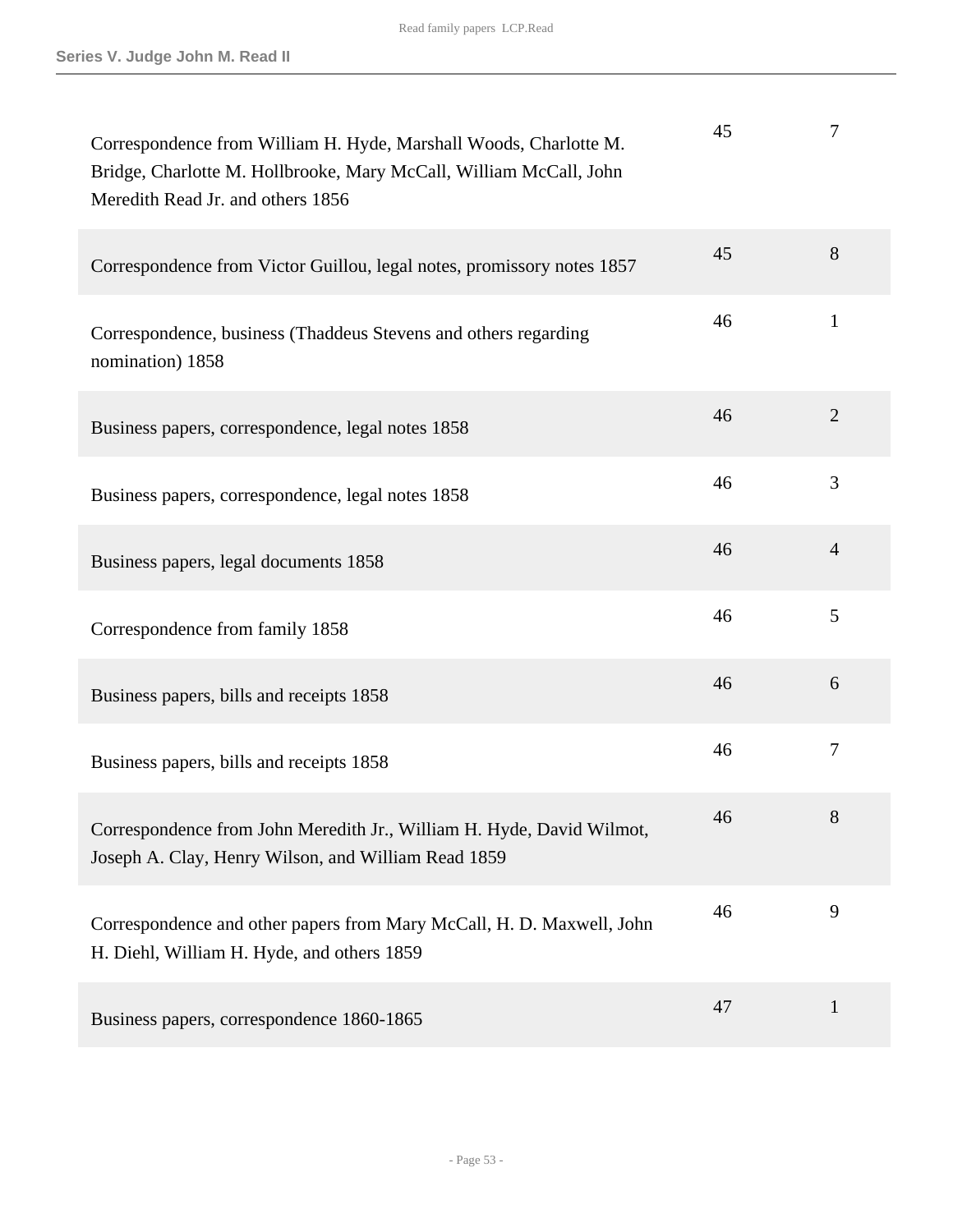| Correspondence to John M. Read Jr. 1860                                                 | 47 | $\overline{2}$ |
|-----------------------------------------------------------------------------------------|----|----------------|
| Business papers, correspondence, newspaper clippings 1860                               | 47 | 3              |
| Business papers, correspondence, bills and receipts 1860                                | 47 | $\overline{4}$ |
| Business papers, correspondence, memoranda, ephemera 1860                               | 47 | 5              |
| Business papers, correspondence, ephemera, newspaper clippings, legal<br>documents 1860 | 47 | 6              |
| Correspondence from family 1860                                                         | 47 | $\overline{7}$ |
| Correspondence from John M. Read Jr. 1860                                               | 47 | 8              |
| Correspondence from Senator Henry Wilson 1860                                           | 47 | 9              |
| Correspondence from Charles H. T. Collis 1860                                           | 48 | $\mathbf{1}$   |
| Correspondence from family 1860                                                         | 48 | $\overline{2}$ |
| Correspondence, legal and business 1861                                                 | 48 | 3              |
| Correspondence, legal and business 1861                                                 | 48 | $\overline{4}$ |
| Correspondence from George Harding, William H. Hyde, Emma H. Hyde,                      | 48 | 5              |

A. H. Thomson, and other family members 1861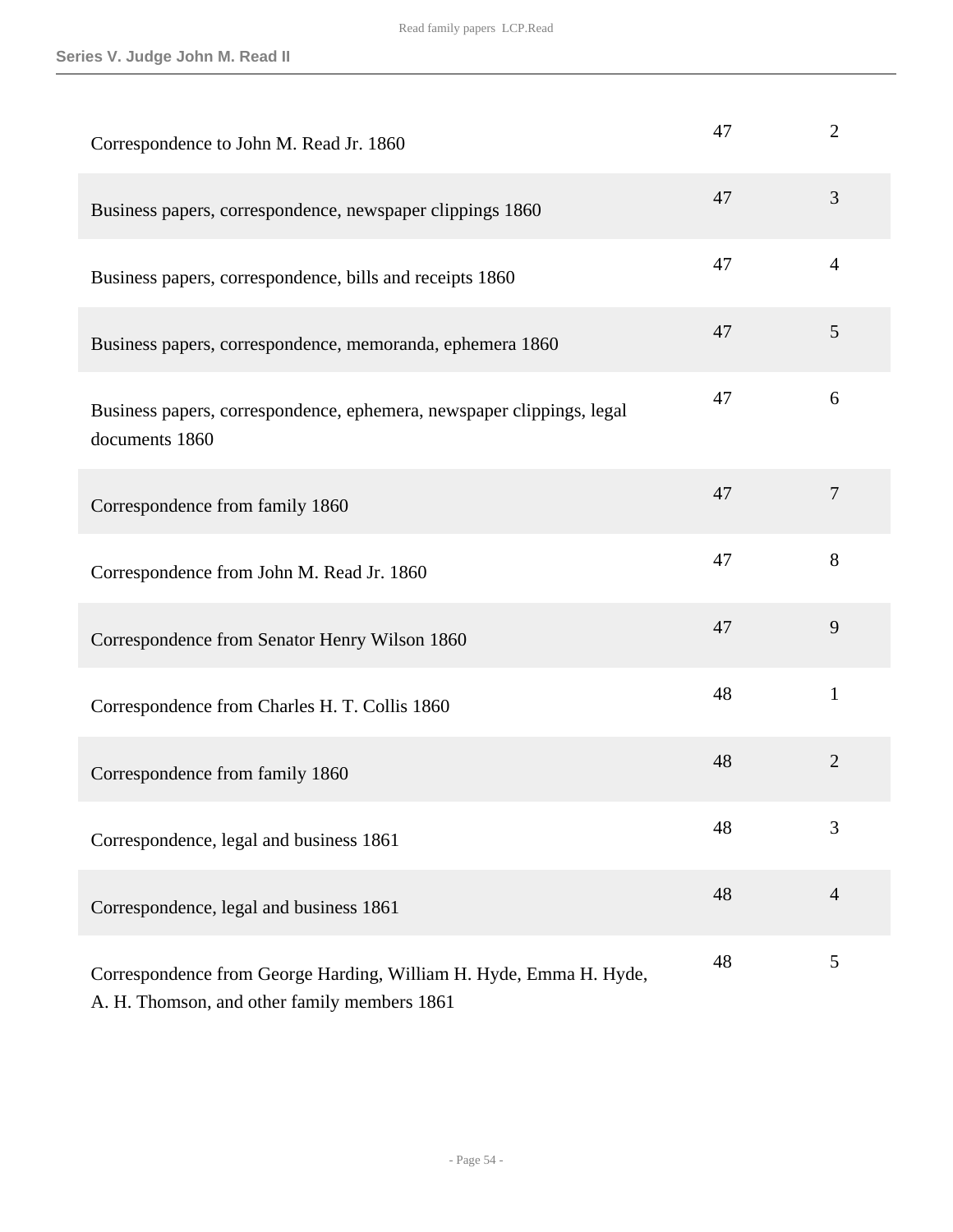| Correspondence from Hannibal Hamlin, Henry Wilson, Salmon P. Chase,<br>George Curtis, and others 1861 | 48 | 6              |
|-------------------------------------------------------------------------------------------------------|----|----------------|
| Correspondence from Charles H. T. Collis, Septima Sevy Collis, and<br>Amelia Thompson 1861            | 48 | 7              |
| Correspondence from John Meredith Jr. and Delphine Marie<br>Pumpelly 1861                             | 48 | 8              |
| Correspondence from Edwin M. Stanton, Gideon Welles, Charles Sumner<br>and others 1862                | 49 | $\mathbf{1}$   |
| Correspondence from Charles H. T. Collis and Septima Sevy Collis 1862                                 | 49 | $\overline{2}$ |
| Correspondence from John Meredith Read Jr. 1862                                                       | 49 | 3              |
| Business papers, ephemera, newspaper clippings 1862                                                   | 49 | $\overline{4}$ |
| Correspondence from family 1862                                                                       | 49 | 5              |
| Correspondence from Edward Gratz, J. C. Booth, and George<br>Clymer 1862                              | 49 | 6              |
| Correspondence from family 1862                                                                       | 49 | 7              |
| Business papers, correspondence, ephemera, memoranda 1862                                             | 49 | 8              |
| Subject File: John Brown's will and souvenirs 1862                                                    | 49 | 9              |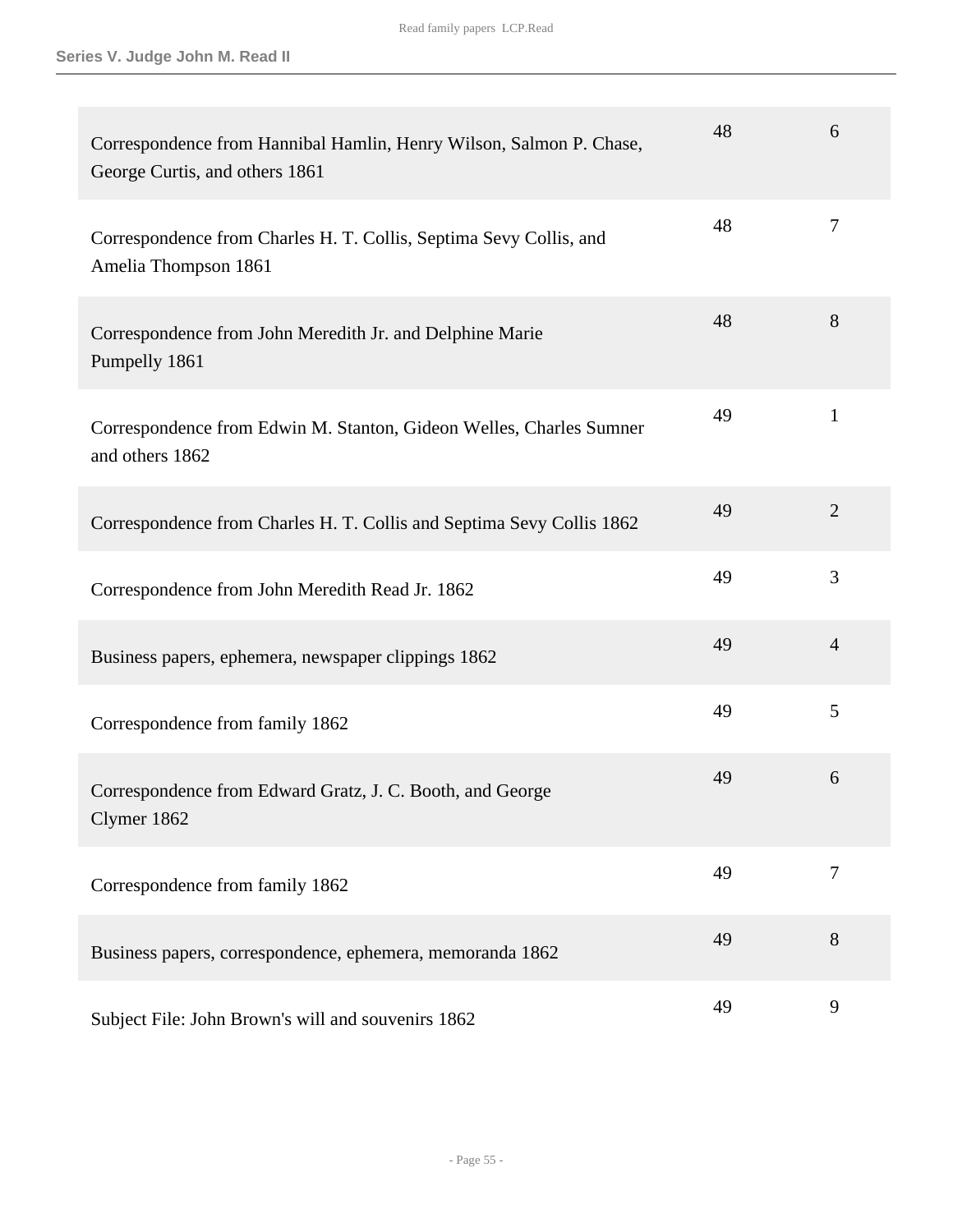| Correspondence, business 1863                                                                                           | 49 | 10             |
|-------------------------------------------------------------------------------------------------------------------------|----|----------------|
| Correspondence from John Meredith Read Jr. 1863                                                                         | 50 | $\mathbf{1}$   |
| Correspondence, business 1863                                                                                           | 50 | $\overline{2}$ |
| Business papers, correspondence, court cases 1863                                                                       | 50 | 3              |
| Business papers, correspondence, pamphlets, copy of sketch of Fort<br>Sumter 1863                                       | 50 | $\overline{4}$ |
| Correspondence from family including Emma H. Hyde, William H. Hyde,<br>and P. J. Horowitz 1863                          | 50 | 5              |
| Correspondence from Charles H. J. Collis and Septima Sevy Collis 1863                                                   | 50 | 6              |
| Business papers, The United States vs. Colonel Charles H. T. Collis 1863                                                | 50 | $\overline{7}$ |
| Correspondence from Charles Sumner 1864                                                                                 | 51 | $\mathbf{1}$   |
| Correspondence from Michael Meyfert, Harry Conrad, Willard Hall,<br>Charles Caldwell, Stephen Holbrook, and others 1864 | 51 | $\overline{2}$ |
| Correspondence from Michael Meyfert, Harry Conrad, Willard Hall,<br>Charles Caldwell, Stephen Holbrook, and others 1864 | 51 | 3              |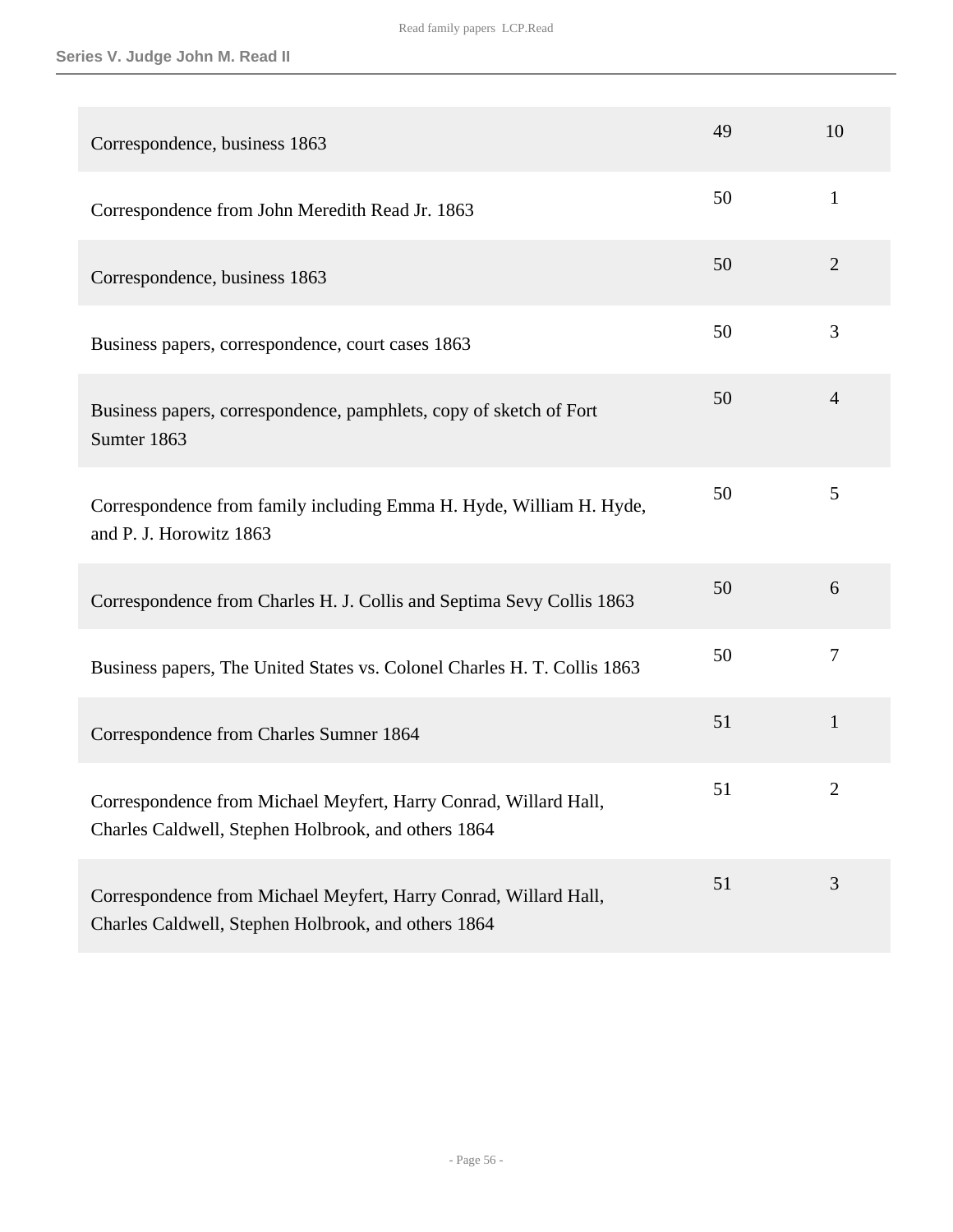| Correspondence from family members including Amelia Thomson,<br>William H. Hyde, Phineas J. Horowitz, Samuel R. Meredith, Emma H.<br>Hyde, Charlotte M. Holbrooke, and others 1864 | 51 | $\overline{4}$ |
|------------------------------------------------------------------------------------------------------------------------------------------------------------------------------------|----|----------------|
| Correspondence, incoming and outgoing, to John Meredith Read Jr. 1864                                                                                                              | 51 | 5              |
| Correspondence, incoming and outgoing, to John Meredith Read Jr. 1864                                                                                                              | 51 | 6              |
| Correspondence from Charles H. T. Collis, Septima Sevy Collis, and<br>William H. French 1864                                                                                       | 51 | 7              |
| Correspondence, business (agreements between Samuel G. Hathaway and<br>others from 1857) 1864-1865                                                                                 | 52 | $\mathbf{1}$   |
| Correspondence, personal and family 1864-1865                                                                                                                                      | 52 | $\overline{2}$ |
| Correspondence, personal and family 1864-1865                                                                                                                                      | 52 | $\overline{3}$ |
| Business papers and correspondence 1864-1880                                                                                                                                       | 52 | $\overline{4}$ |
| Correspondence, business and invitations 1865                                                                                                                                      | 52 | 5              |
| Correspondence, family and personal (mostly John Meredith Read, Charles<br>H. T. Collis, and Dr. Phineas Horowitz) 1865                                                            | 52 | 6              |
| Correspondence, personal and family 1865                                                                                                                                           | 52 | $\overline{7}$ |
| Business papers, correspondence, notes, pamphlets 1865                                                                                                                             | 53 | $\mathbf{1}$   |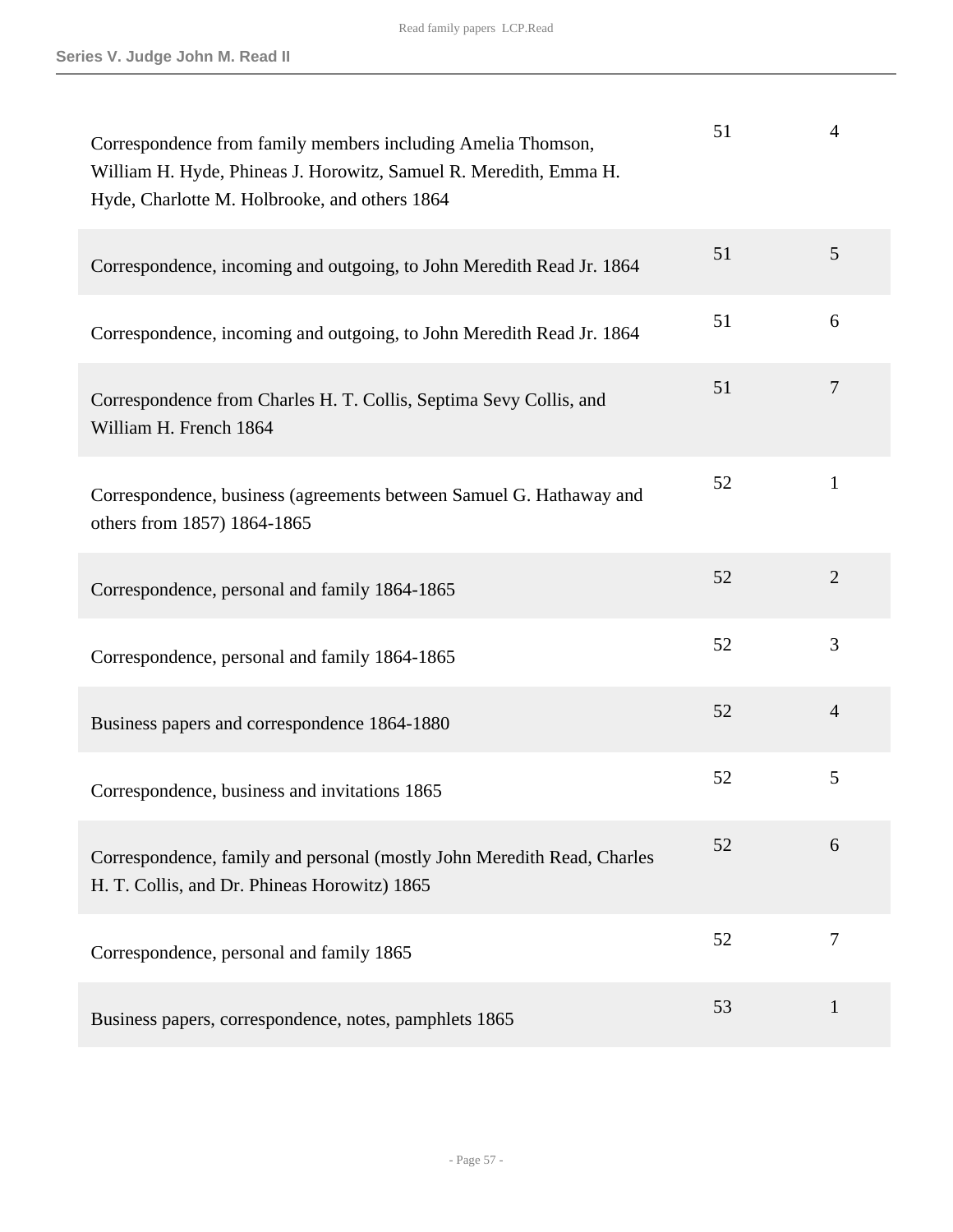| Correspondence from John W. Duncan, John Meredith Read Jr., Delphine<br>Marie Pumpelly, William H. Hyde, George W. Biddle, Harry Conrad, and<br>others (some newspaper clippings9 1866 | 53 | $\overline{2}$ |
|----------------------------------------------------------------------------------------------------------------------------------------------------------------------------------------|----|----------------|
| Correspondence from John Meredith Read Jr., William H. Hyde, Phineas<br>J. Horowitz, Charles Francis Adams, Charles H. T. Collis, and others 1866                                      | 53 | 3              |
| Correspondence from William H. Hyde, William B. Clymer, Phineas<br>Horowitz, John Meredith Read Jr., Emma H. Hyde, Charles H. T. Collis,<br>and others 1866                            | 53 | $\overline{4}$ |
| Correspondence from William H. Hyde, Emma H. Hyde, John Meredith<br>Read Jr., Harmon Pumpelly Read, Charles H. T. Collis, and others 1866                                              | 53 | 5              |
| Correspondence, personal and family (mostly Catherine M. Thomson,<br>Charles H. T. Collis, and John Meredith Read Jr.) 1865                                                            | 54 | $\mathbf{1}$   |
| Correspondence, personal and family (mostly Catherine M. Thomson,<br>Charles H. T. Collis, and John Meredith Read Jr.) 1865                                                            | 54 | $\overline{2}$ |
| Business papers, correspondence, financial notes, legal notes 1865                                                                                                                     | 54 | 3              |
| Correspondence, business and personal 1866-1869                                                                                                                                        | 54 | 4              |
| Correspondence, business and personal 1866                                                                                                                                             | 54 | 5              |
| Correspondence, family 1866                                                                                                                                                            | 54 | 6              |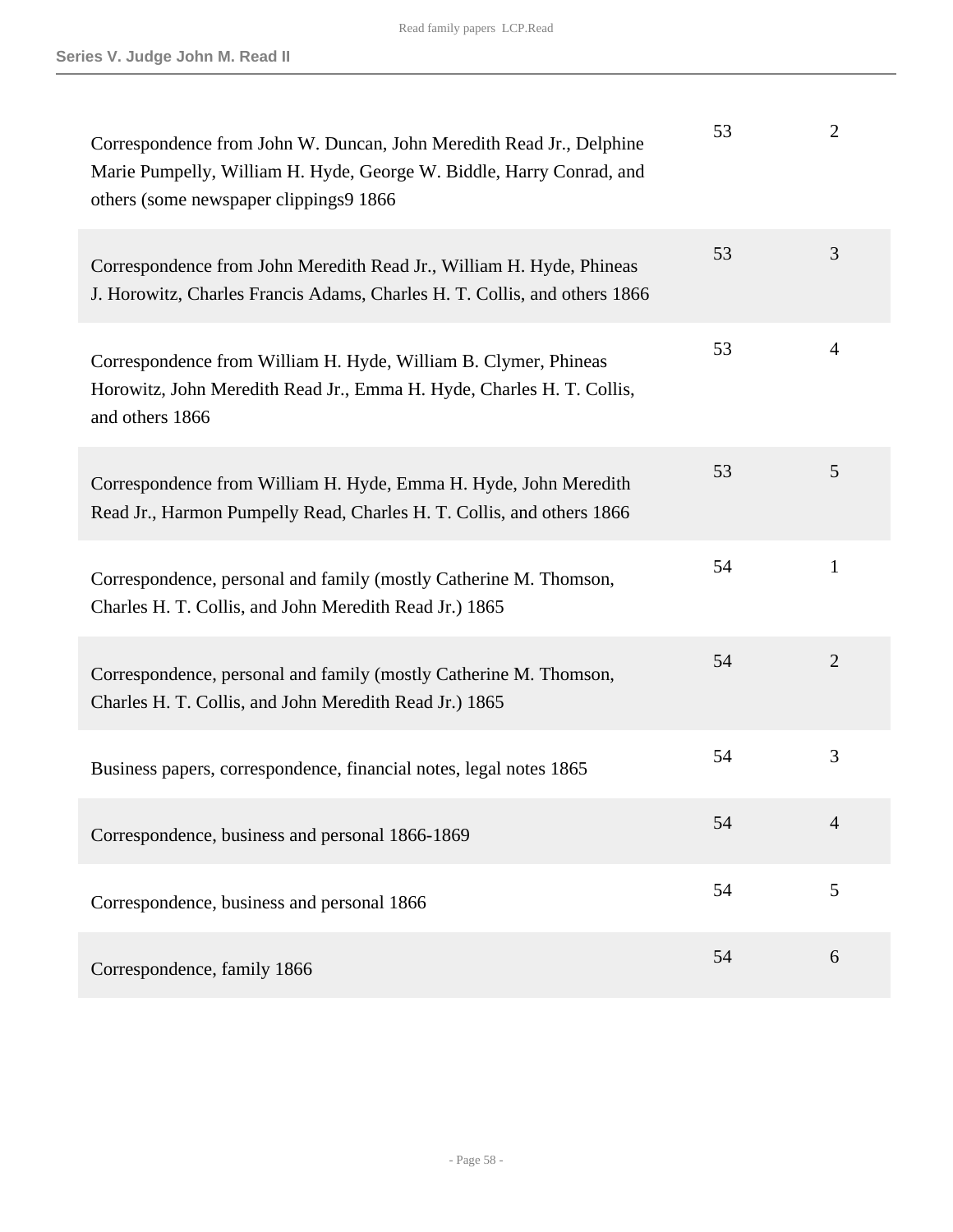| Correspondence from Phineas Horowitz, James T. Mitchell, William H.<br>Hyde, Charles H. T. Collis, John Meredith Read Jr., Harmon Pumpelly<br>Read, Emily Read, and others 1867 | 55 | 1              |
|---------------------------------------------------------------------------------------------------------------------------------------------------------------------------------|----|----------------|
| Correspondence from Edward M. Clymer, John Meredith Read Jr., Carrie<br>M. Thomson, Charles H. T. Collis, Emma H. Hyde, W. H. Rawle, John L.<br>Cadwalader, and others 1867     | 55 | $\overline{2}$ |
| Correspondence from John Meredith Read Jr., Charles H. T. Collis, Emma<br>H. Hyde, William H. Hyde, Phineas Horowitz, Carrie M. Thomson, and<br>others 1867                     | 55 | 3              |
| Business papers, legal documents 1868, 1870                                                                                                                                     | 55 | $\overline{4}$ |
| Correspondence, business and personal 1868                                                                                                                                      | 55 | 5              |
| Correspondence, business and personal 1869                                                                                                                                      | 55 | 6              |
| Business papers, financial papers, legal papers 1870                                                                                                                            | 55 | $\overline{7}$ |
| Correspondence from James Rob Snowden 1872                                                                                                                                      | 55 | 8              |
| Correspondence, to Judge John Meredith Read Jr. from General John<br>Meredith Read 1873                                                                                         | 55 | 9              |
| Correspondence, incoming and outgoing, to John Meredith Read Jr. 1874                                                                                                           | 55 | 10             |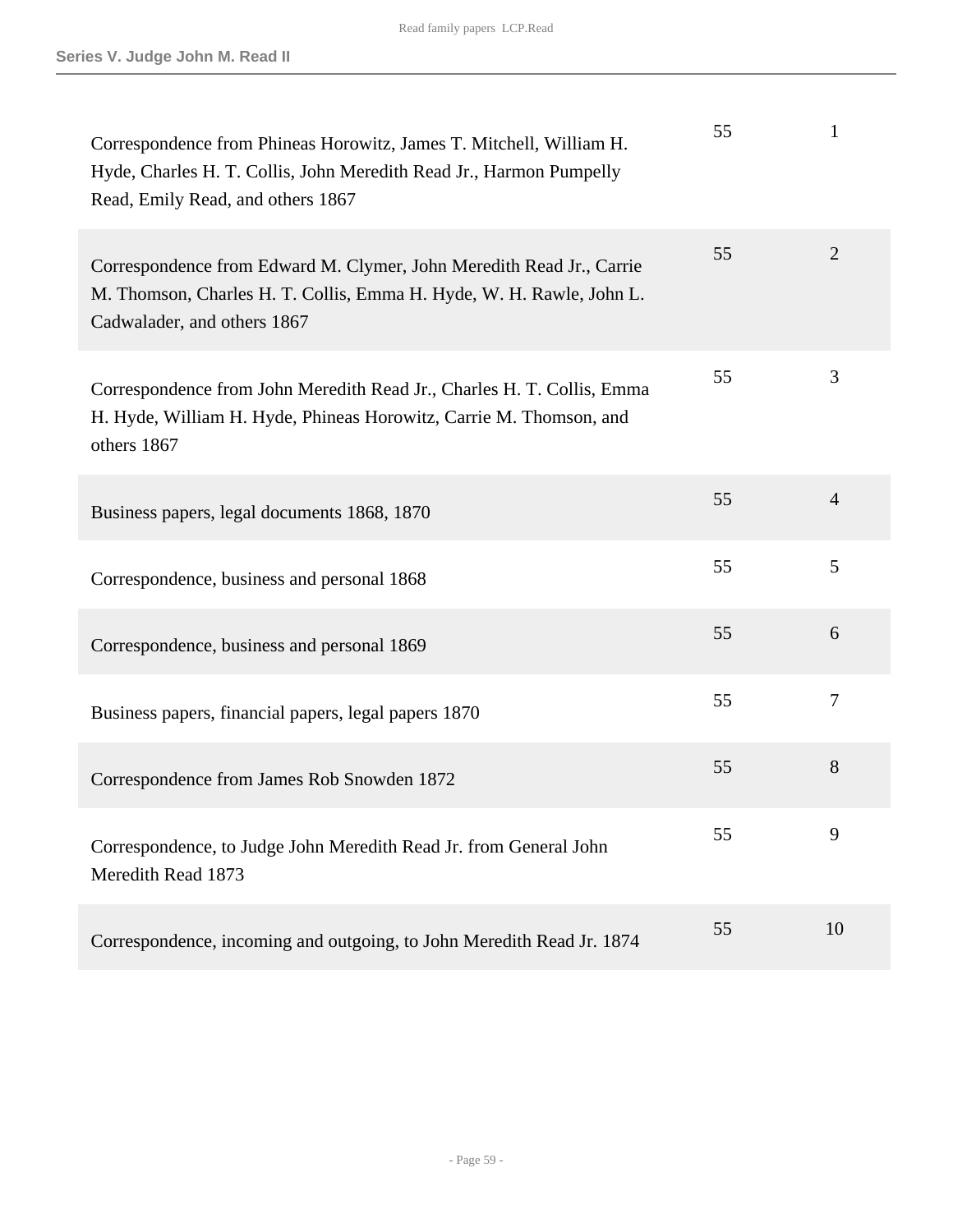| Estate of the Honorable John M. Read, account of executer William Henry<br>Rawle 1876                                         | 55         | 11             |
|-------------------------------------------------------------------------------------------------------------------------------|------------|----------------|
| Correspondence 1880s                                                                                                          | 55         | 12             |
| Papers associated with Judge John Meredith's death, correspondence with<br>Michael Meylert and William Henry Rawle) 1881-1882 | 55         | 13             |
| Business papers, correspondence undated                                                                                       | 56         | $\mathbf{1}$   |
| Business papers, correspondence undated                                                                                       | 56         | $\overline{2}$ |
| Business papers, correspondence undated                                                                                       | 56         | 3              |
| Business papers, correspondence undated                                                                                       | 56         | $\overline{4}$ |
| Business papers, correspondence undated                                                                                       | 56         | 5              |
| Series VI. General John Meredith Read Jr.                                                                                     |            |                |
| Subseries I. Address books, notebooks, memoranda books                                                                        |            |                |
|                                                                                                                               | <b>Box</b> | <b>Folder</b>  |
| Address books, notebooks, memoranda books, number 1-8, Paris circa<br>1879-1896                                               | 57         | $1 - 8$        |
| <b>Subseries II. Archives du General Meredith Read</b>                                                                        |            |                |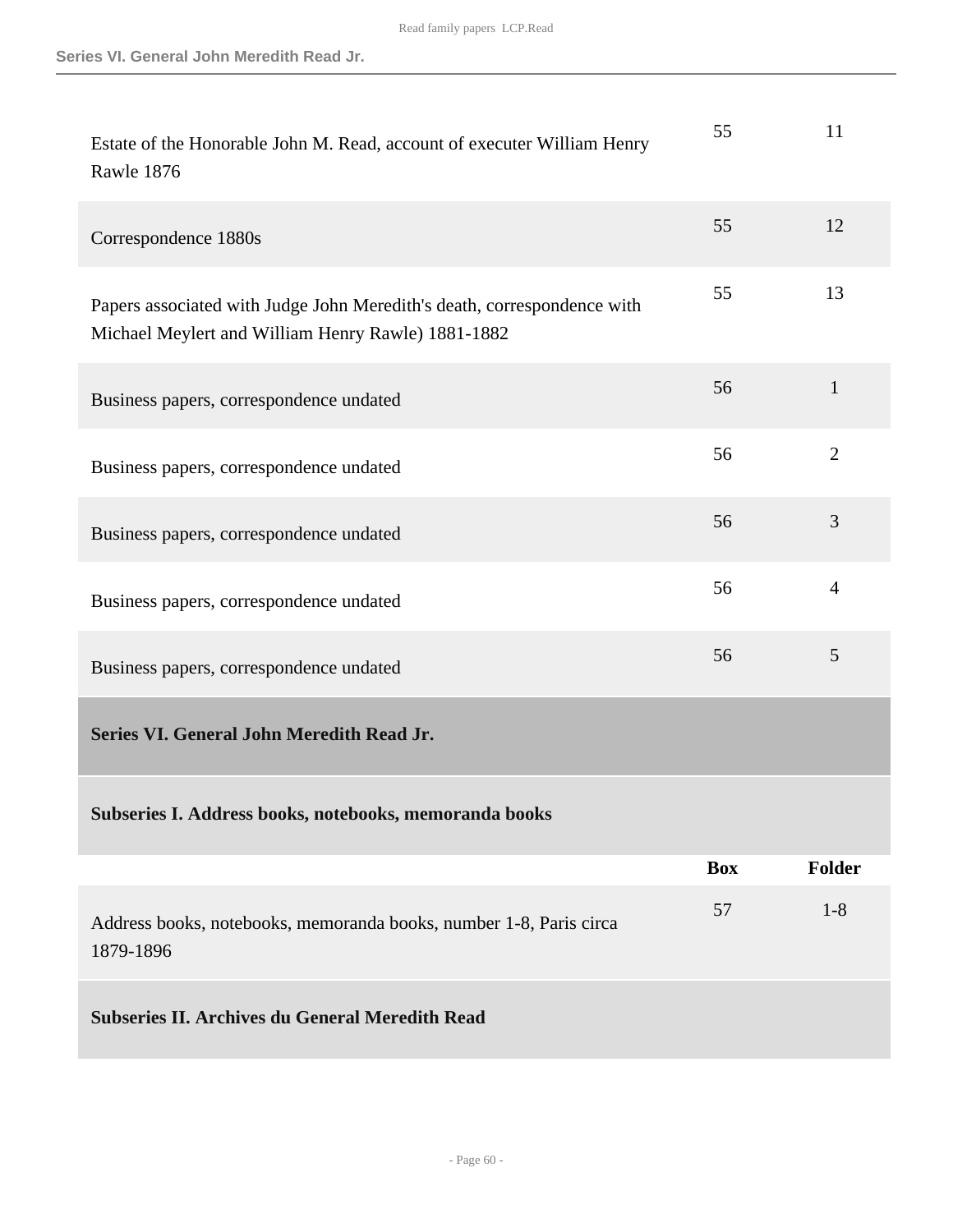|                                                                                                          | <b>Volume</b>  |
|----------------------------------------------------------------------------------------------------------|----------------|
| Correspondence, memoranda, invitations, visiting cards, and other papers 1869                            | 1              |
| Correspondence, memoranda, invitations, visiting cards, and other papers 1870                            | $\overline{2}$ |
| Correspondence, memoranda, invitations, visiting cards, and other papers 1871                            | 3              |
| Correspondence, memoranda, invitations, visiting cards, and other papers 1872 January 1-<br>April 31     | 4              |
| Correspondence, memoranda, invitations, visiting cards, and other papers 1872 May 1-<br>August 31        | 5              |
| Correspondence, memoranda, invitations, visiting cards, and other papers 1872<br>September 1-December 31 | 6              |
| Correspondence, memoranda, invitations, visiting cards, and other papers 1873 January-<br>March          | 7              |
| Correspondence, memoranda, invitations, visiting cards, and other papers 1873 April-<br>June             | 8              |
| Correspondence, memoranda, invitations, visiting cards, and other papers 1873 July-<br>September         | 9              |
| Correspondence, memoranda, invitations, visiting cards, and other papers 1873 October-<br>December       | 10             |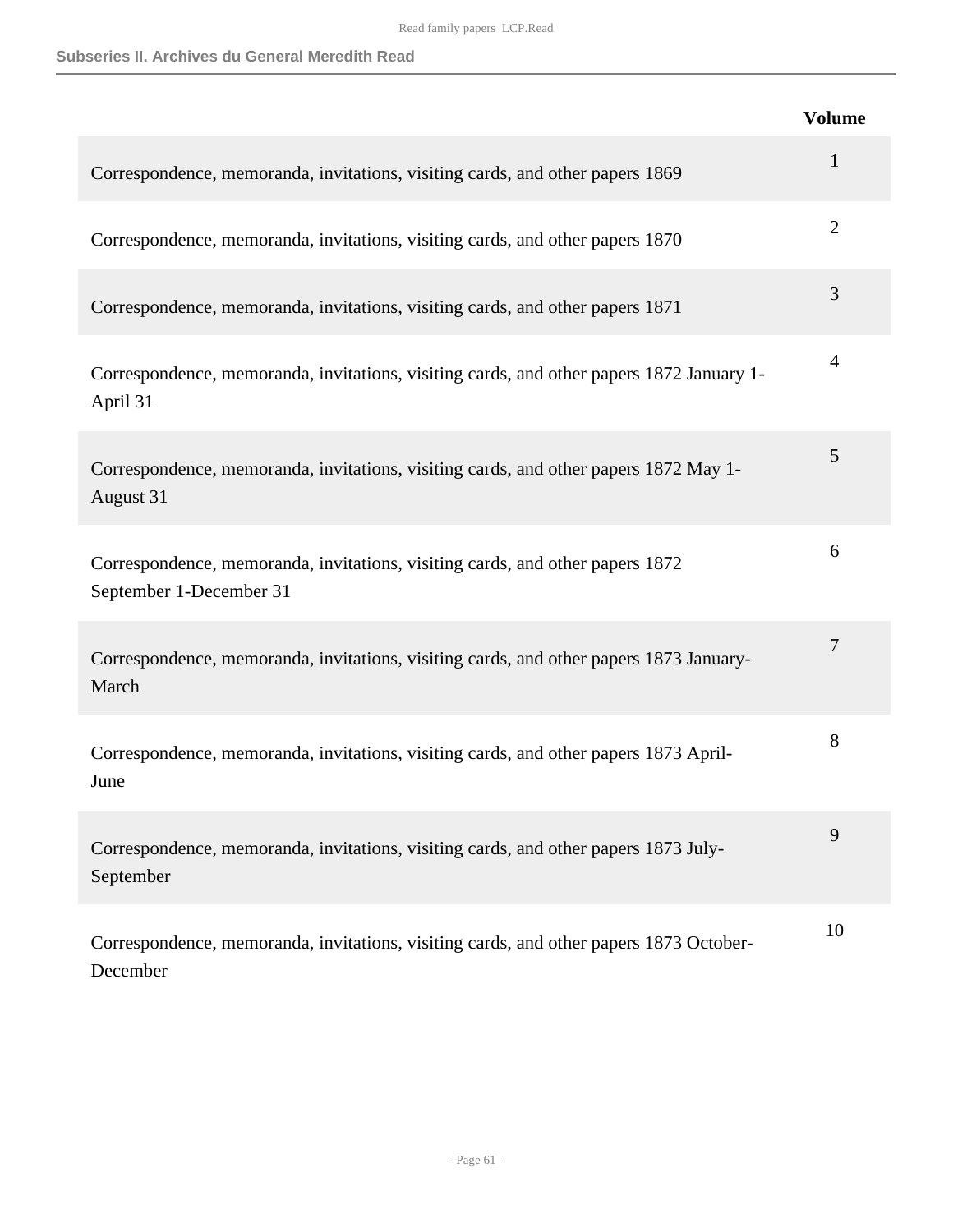| Correspondence, memoranda, invitations, visiting cards, and other papers 1874                            | 11 |
|----------------------------------------------------------------------------------------------------------|----|
| Correspondence, memoranda, invitations, visiting cards, and other papers 1875 January-<br>June           | 12 |
| Correspondence, memoranda, invitations, visiting cards, and other papers 1875 July<br>1-1875 December 31 | 13 |
| Correspondence, memoranda, invitations, visiting cards, and other papers 1876 January-<br>April          | 14 |
| Correspondence, memoranda, invitations, visiting cards, and other papers 1876 May-<br>August             | 15 |
| Correspondence, memoranda, invitations, visiting cards, and other papers 1876<br>September-December      | 16 |
| Correspondence, memoranda, invitations, visiting cards, and other papers 1877 January-<br>April          | 17 |
| Correspondence, memoranda, invitations, visiting cards, and other papers 1877 May-<br>August             | 18 |
| Correspondence, memoranda, invitations, visiting cards, and other papers 1877<br>September-December      | 19 |
| Correspondence, memoranda, invitations, visiting cards, and other papers 1878 January 1-<br>March 13     | 20 |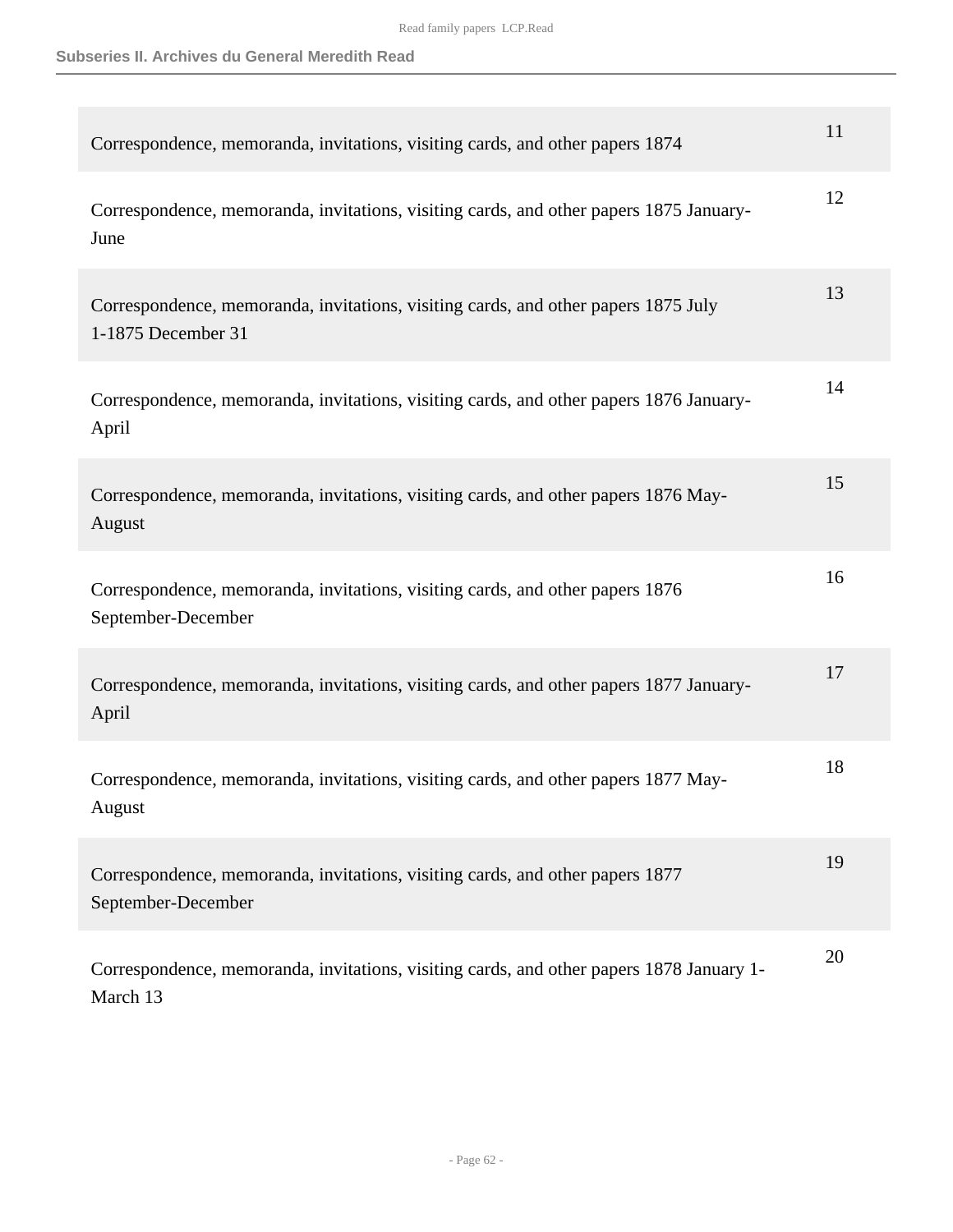| Correspondence, memoranda, invitations, visiting cards, and other papers 1878 March 13-<br>December 31 | 21 |
|--------------------------------------------------------------------------------------------------------|----|
| Correspondence, memoranda, invitations, visiting cards, and other papers 1879                          | 22 |
| Correspondence, memoranda, invitations, visiting cards, and other papers 1887                          | 23 |
| Correspondence, memoranda, invitations, visiting cards, and other papers 1888                          | 24 |
| Correspondence, memoranda, invitations, visiting cards, and other papers 1890-1891                     | 25 |
| Correspondence, memoranda, invitations, visiting cards, and other papers 1891-1892                     | 26 |
| Correspondence, memoranda, invitations, visiting cards, and other papers 1893                          | 27 |
| Henry Hudson research and papers 1869, 1894                                                            | 28 |
| Correspondence, memoranda, invitations, visiting cards, and other papers 1894-1895                     | 29 |
| Correspondence, memoranda, invitations, visiting cards, and other papers 1895-1896                     | 30 |
| Invitations received 1886-1890                                                                         | 31 |
| Invitations received 1890-1892                                                                         | 32 |
| Invitations received 1893-1894                                                                         | 33 |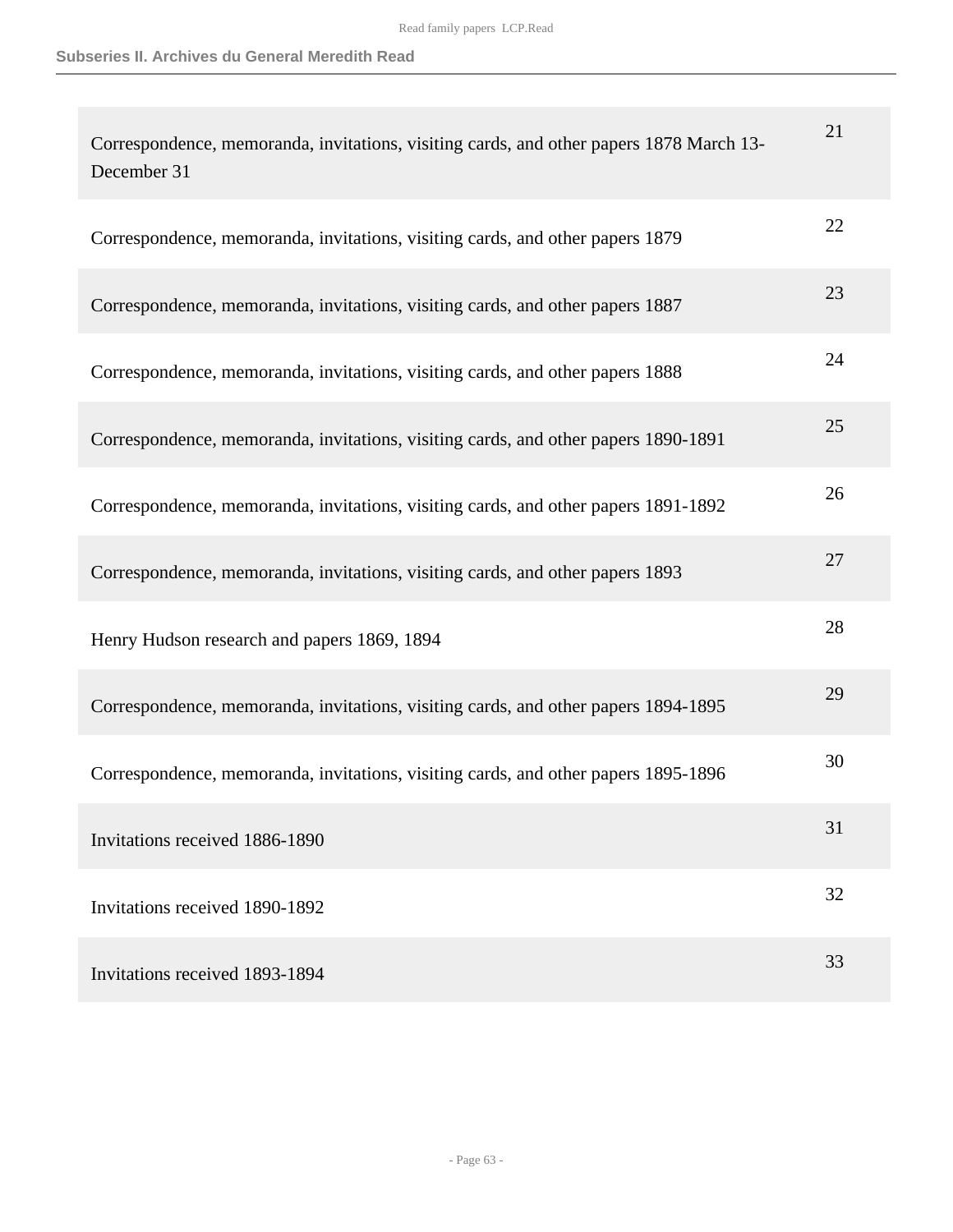## **Subseries II. Archives du General Meredith Read**

| Invitations received 1894-1896                                 | 34 |
|----------------------------------------------------------------|----|
| Invitations sent and answers received 1889                     | 35 |
| Invitations sent and answers received 1890-1893                | 36 |
| Invitations sent and answers received 1893-1896                | 37 |
| [Distinguished correspondence?] 1867-1884                      | 38 |
| [Distinguished correspondence?] 1885-1889                      | 39 |
| Distinguished people papers 1889-1894                          | 40 |
| Distinguished people papers 1894-1896                          | 41 |
| Correspondence, social 1889                                    | 42 |
| Lord Amherst Centennial of the Town of Barry 1868              | 43 |
| Athlumney Meredith 1873-1883                                   | 44 |
| Barton Beedon, Brocket Dunstew, Reading Chirk Castle 1886-1894 | 45 |
| Sir Bernard Burke and His Family 1872-1897                     | 46 |
| Cadwalader 1889-1896                                           | 47 |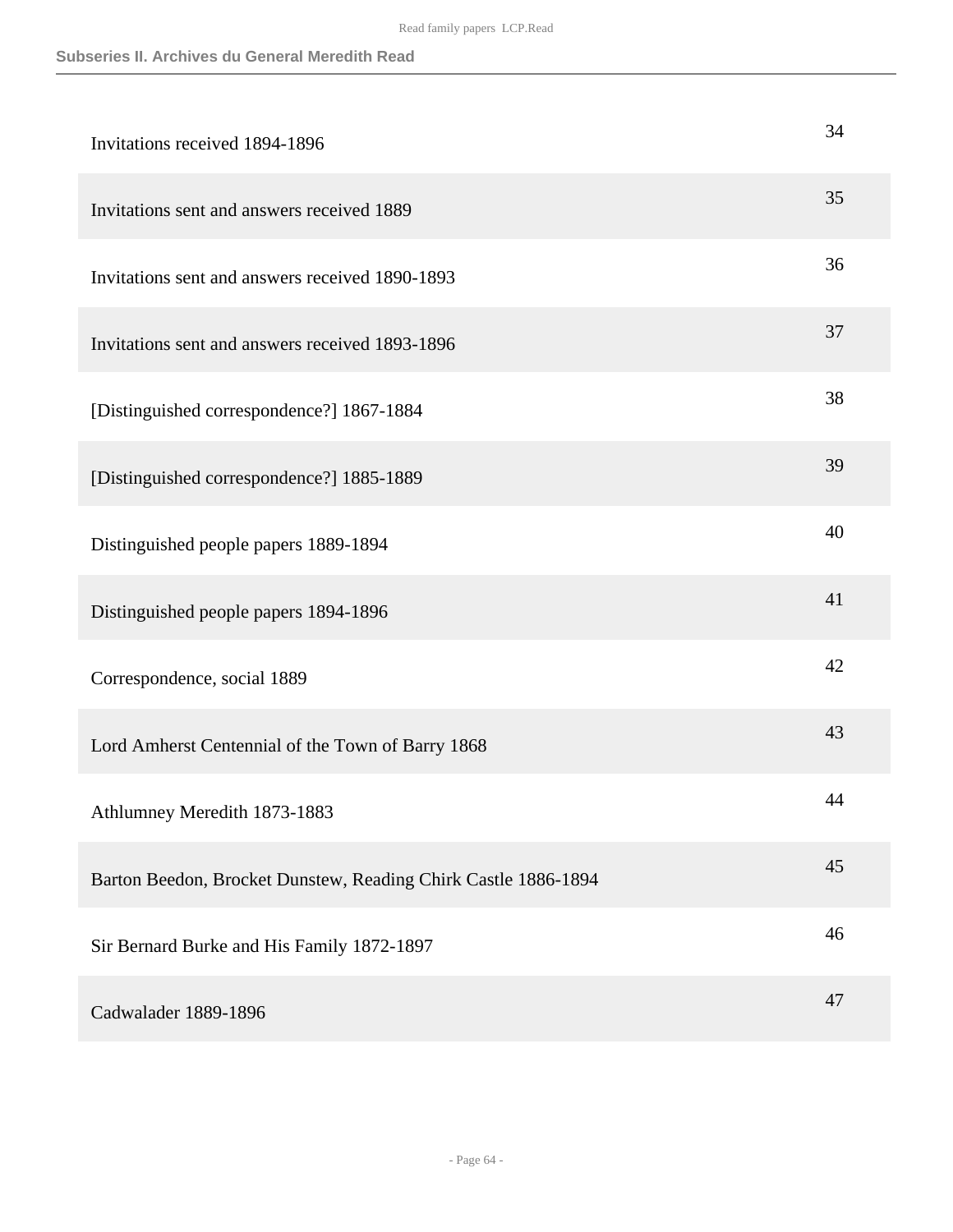| Mr. Coote and the British Museum 1888-1895                                      | 48 |
|---------------------------------------------------------------------------------|----|
| Davis, C., Judic Agnew, and the Howell Family 1889-1895                         | 49 |
| Lord Devon, Viscount Halifax, Duke of St. Albans, Earl of St. Germans 1873-1895 | 50 |
| Mr. Heron 1893-1896                                                             | 51 |
| Lord Lytton 1873-1892                                                           | 52 |
| Marshall and Waterman Families 1887-1897                                        | 53 |
| Meredith Family of America 1890-1896                                            | 54 |
| Mr. Parker 1888-1890                                                            | 55 |
| Mr. Parker 1888-1893                                                            | 56 |
| Mr. Parker 1893-1895                                                            | 57 |
| Pumpelly 1841-1886                                                              | 58 |
| Read family, American Branch 1894-1896                                          | 59 |
| Read family, American Branch 1891-1894                                          | 60 |
| The Reads, Philadelphia, Albany, Delaware, and Arkansas 1870-1890               | 61 |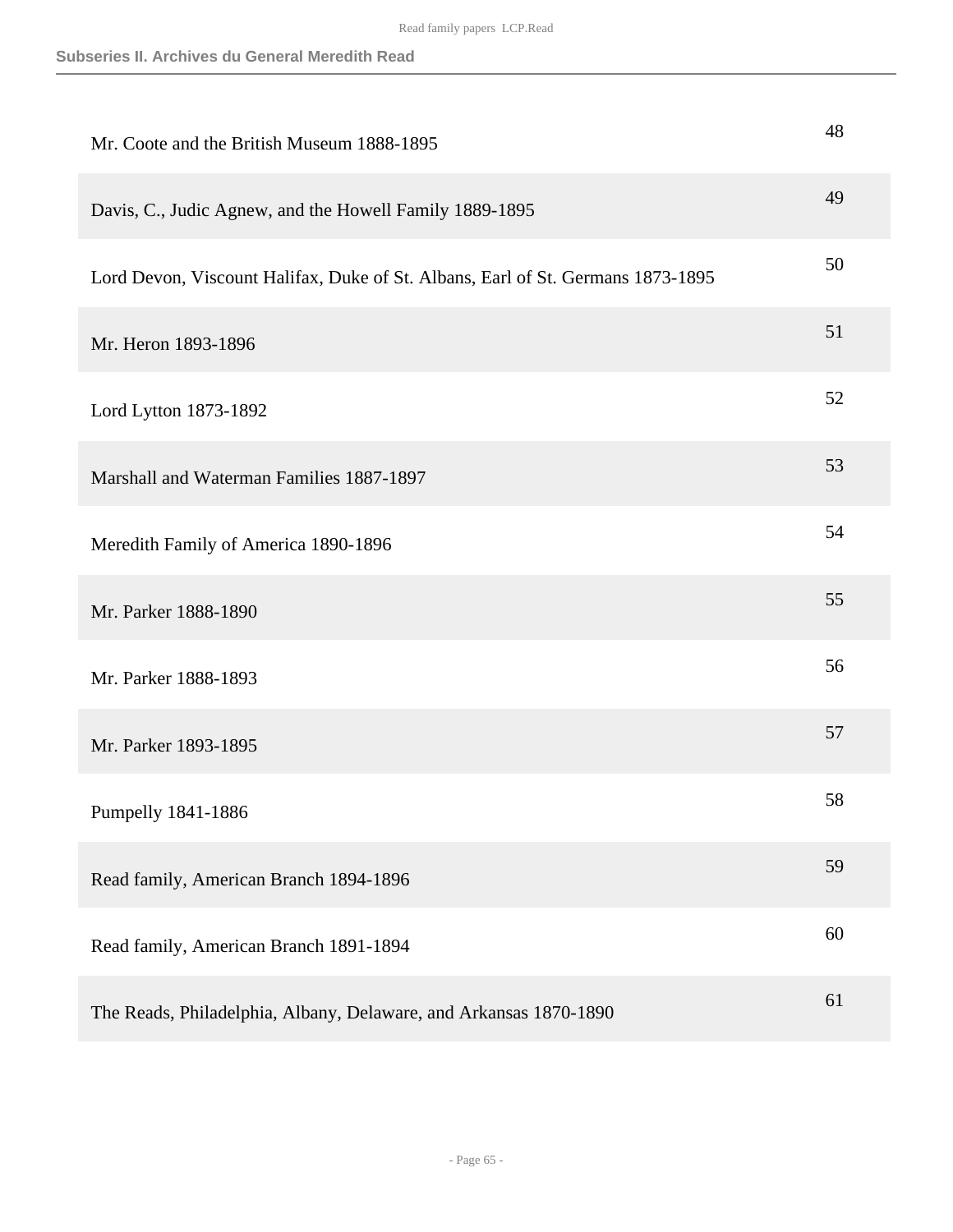| Arthur E. Reade, Esq., and his Father, Edward A. Reade, Esq. 1859-1886    | 62 |
|---------------------------------------------------------------------------|----|
| Charles Reade, D. C. L. 1875                                              | 63 |
| Compton Reade, Esq. and Reverend Compton Reade 1883-1893                  | 64 |
| Family of General Meredith Read 1893-1896                                 | 65 |
| The Meredith Read Ffamily of Portugal and the Marquis de Thomar 1878-1879 | 66 |
| Read/Reade Pedigree 1886-1906                                             | 67 |
| Ross 1889-1895                                                            | 68 |
| Shipton 1886-1895                                                         | 69 |
| Lord Salisbury, Lorde Stanhope, Comte de Remersat 1876-1891               | 70 |
| Mr. B. J. Stevens 1890-1896                                               | 71 |
| Lord Talbot de Malahide 1871-1873                                         | 72 |
| Wynn family 1870-1890                                                     | 73 |
| Clubs and Societies 1890-1895                                             | 74 |
| Passports and personal papers 1871-1879                                   | 75 |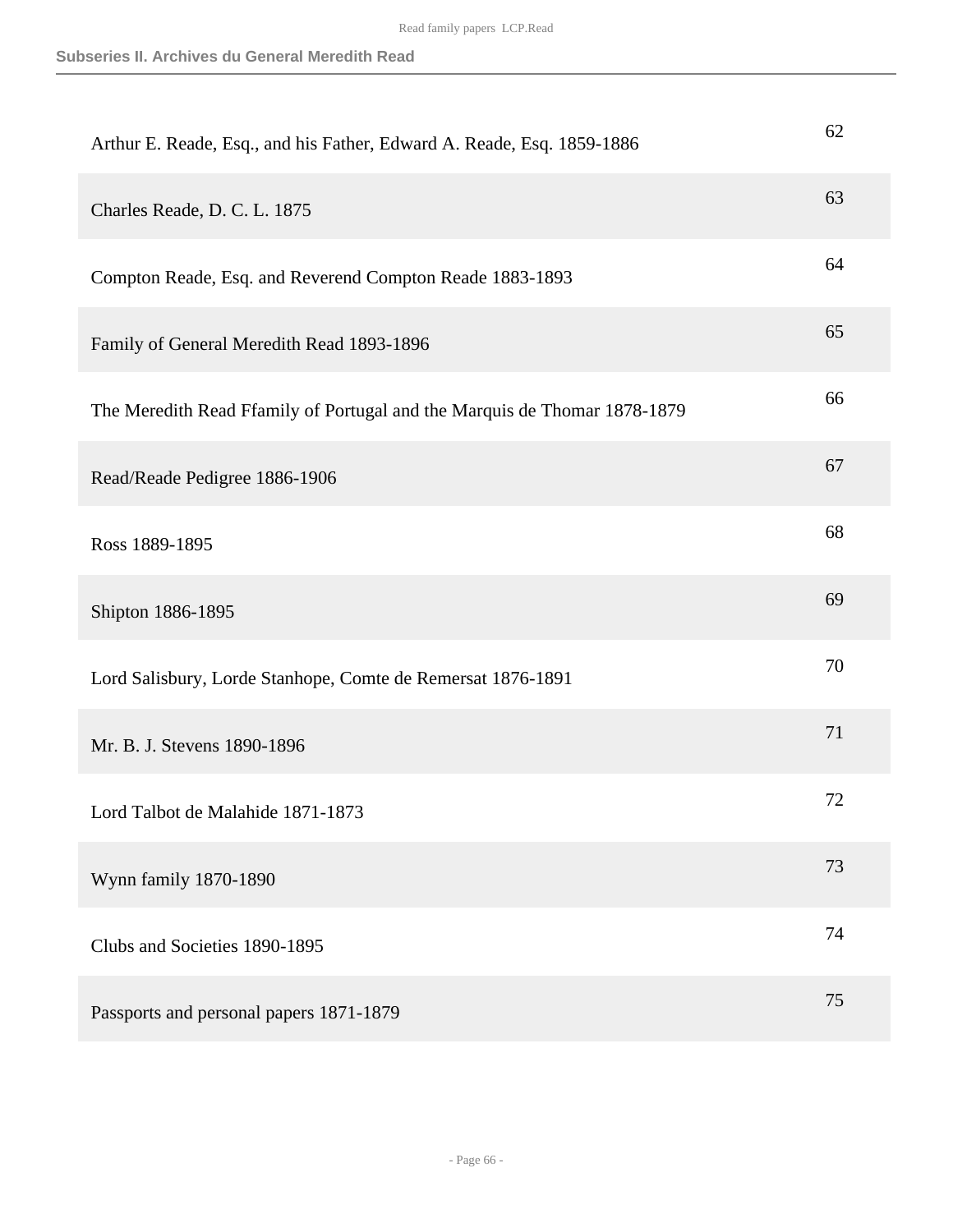| Diner des Spartiates 1888-1891                                |            | 76             |
|---------------------------------------------------------------|------------|----------------|
| Société des Bibliophiles Contemporains                        |            | 77             |
| <b>Subseries III. Business Papers</b>                         |            |                |
|                                                               | <b>Box</b> | Folder         |
| Business papers, financial papers, legal papers 1849-1850     | 58         | $\mathbf{1}$   |
| Visiting cards circa 1850                                     | 58         | $\overline{2}$ |
| Poole's Gentleman's Pocket Memorandum Book 1857               | 58         | 3              |
| <b>Court Cases 1859-1860</b>                                  | 58         | $\overline{4}$ |
| Notebooks with annotations (business and personal) circa 1860 | 58         | 5              |
| Legal notes undated                                           | 58         | 6              |
| <b>Blank notebook undated</b>                                 | 58         | $\overline{7}$ |
| Court Cases: Harmon Pumpelly vs. L. M. Chase circa 1862       | 59         | $\mathbf{1}$   |

Cornell University: establishment act, first general announcement, and related correspondence and newspaper clippings 1865-1868 59 2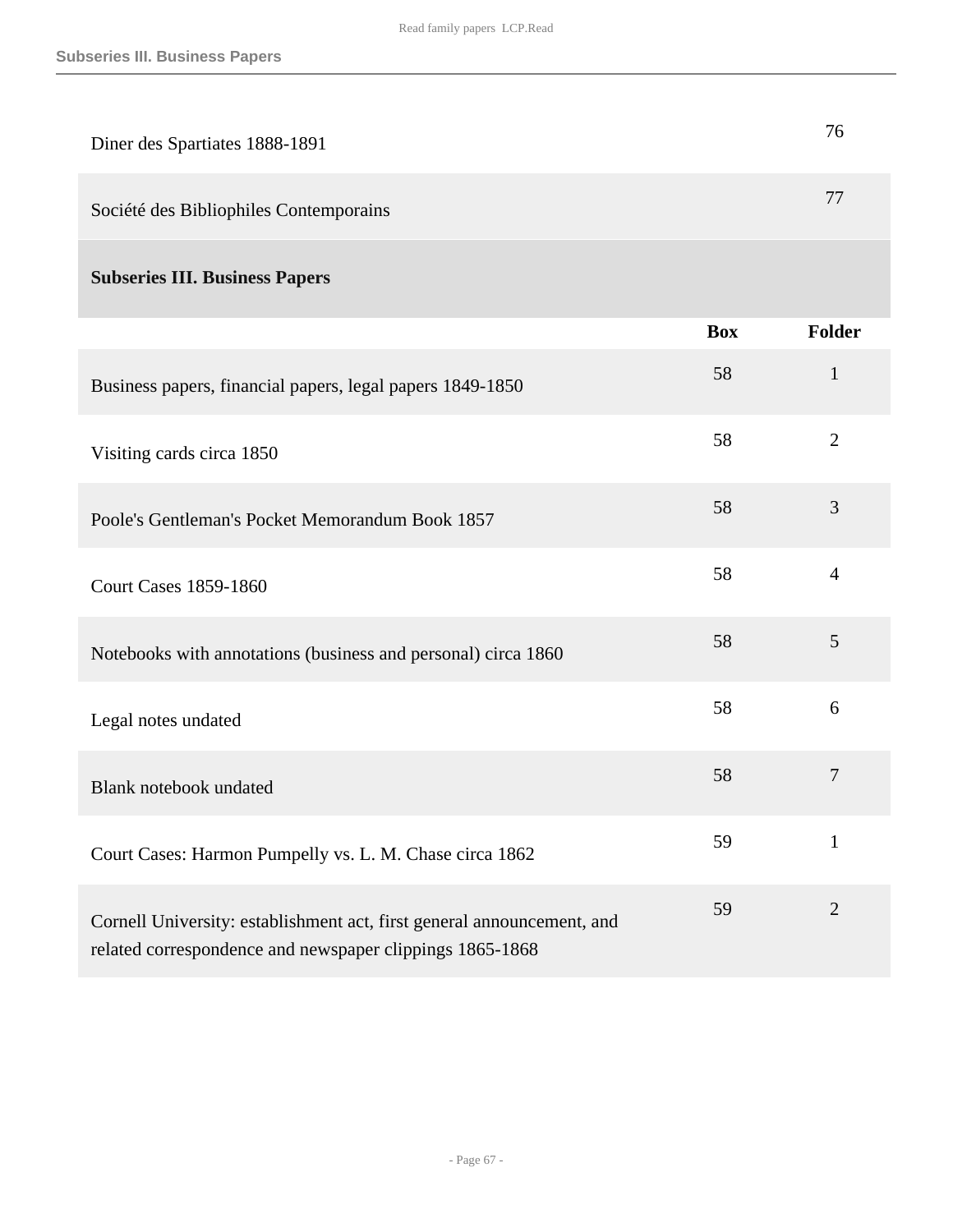| Business papers, correspondence, leases, invitations, newspaper<br>clippings 1871-1895                                        | 59         | 3              |
|-------------------------------------------------------------------------------------------------------------------------------|------------|----------------|
| Notebooks, personal and business circa 1879                                                                                   | 59         | $\overline{4}$ |
| Notebooks, personal and business: "Addresses-Greece under King George"<br>and "Addresses" 1879                                | 59         | 5              |
| Business papers, notes, receipt book 1880-1889                                                                                | 59         | 6              |
| <b>Subseries IV. Correspondence</b>                                                                                           |            |                |
|                                                                                                                               | <b>Box</b> | <b>Folder</b>  |
| Correspondence form Delphine Drake Pumpelly about her death and<br>illness circa 1839                                         | 60         | $\mathbf{1}$   |
| Correspondence (mostly with Emily Marshall Read) and pictures of<br>Besselsleigh, England and a well at Isden 1841-1843, 1883 | 60         | $\overline{2}$ |
| Correspondence from family in Providence, Rhode Island 1842                                                                   | 60         | 3              |
| Pumpelly family letters (Mostly to Delphine M. Pumpelly) 1848-1850                                                            | 60         | 4              |
| Correspondence (Mostly with Adeline Pumpelly and Delphine<br>Pumpelly) 1834-1854                                              | 60         | 5              |
| Correspondence relating to the Young Men's Association of Albany, New<br>York 1854-1867                                       | 60         | 6              |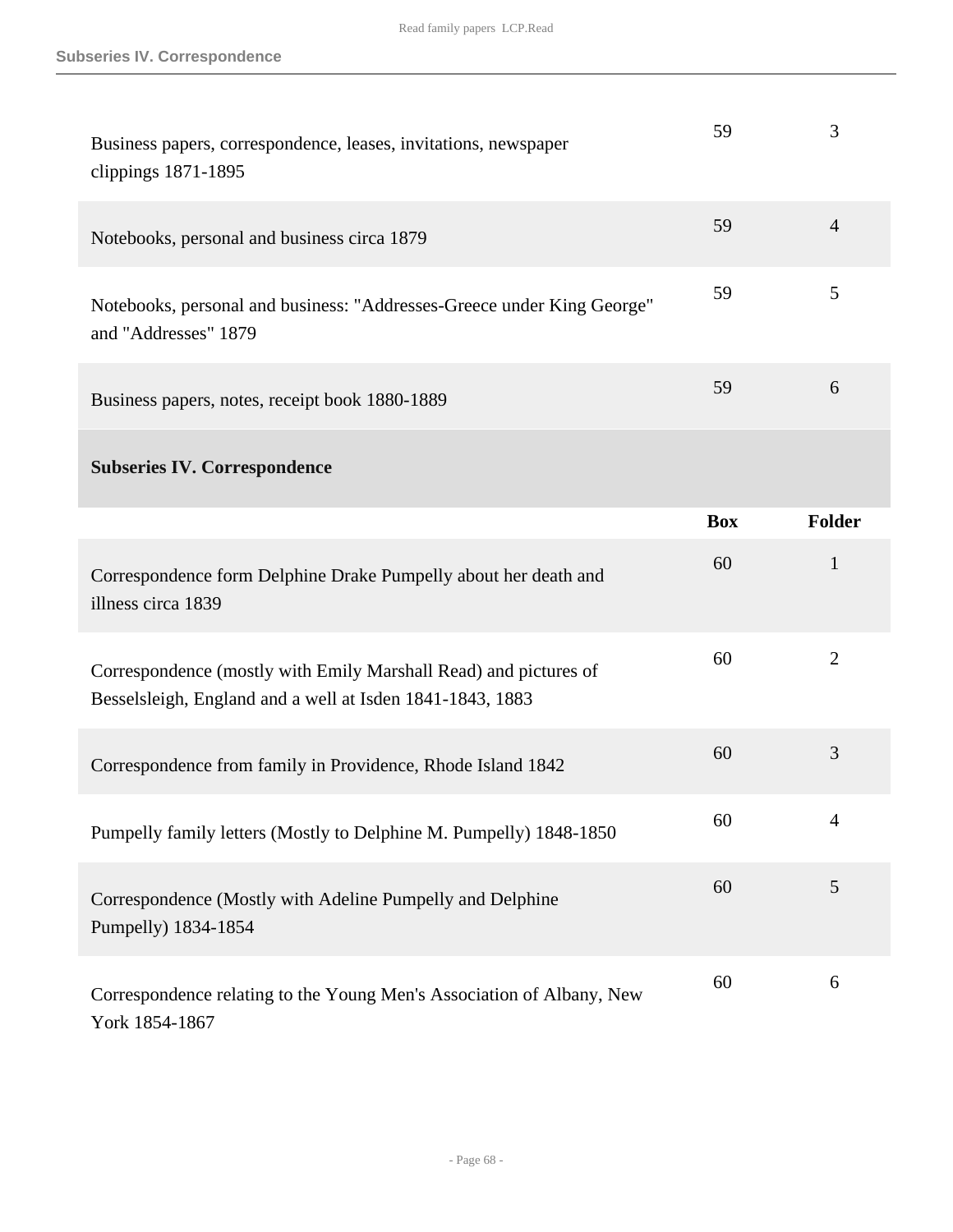| Correspondence with John Meredith Read, notes, Brown University<br>papers, and newspaper clippings 1855-1860 | 60         | 7              |
|--------------------------------------------------------------------------------------------------------------|------------|----------------|
| Correspondence from European trip to John Meredith Read and<br><b>Aunt 1857</b>                              | 60         | 8              |
| Correspondence from European trip to John Meredith Read and<br><b>Aunt 1858</b>                              | 60         | 9              |
| Correspondence and European trip notes and miscellaneous<br>documents 1857                                   | 61         | $\mathbf{1}$   |
| Correspondence relating to military career 1857-1861                                                         | 61         | $\overline{2}$ |
| Correspondence, business and personal 1859                                                                   | 61         | 3              |
| Correspondence from George Bancroft, William J. Read, and others 1860                                        | 61         | $\overline{4}$ |
| Correspondence 1860-1869                                                                                     | 61         | 5              |
|                                                                                                              |            | <b>Volume</b>  |
| Letterpress book 1860-1865                                                                                   |            | 94             |
|                                                                                                              | <b>Box</b> | Folder         |
| Correspondence from Charlotte Cushman circa 1860                                                             | 61         | 6              |
| Correspondence from John Meredith Read 1861                                                                  | 61         | $\tau$         |
|                                                                                                              |            | <b>Volume</b>  |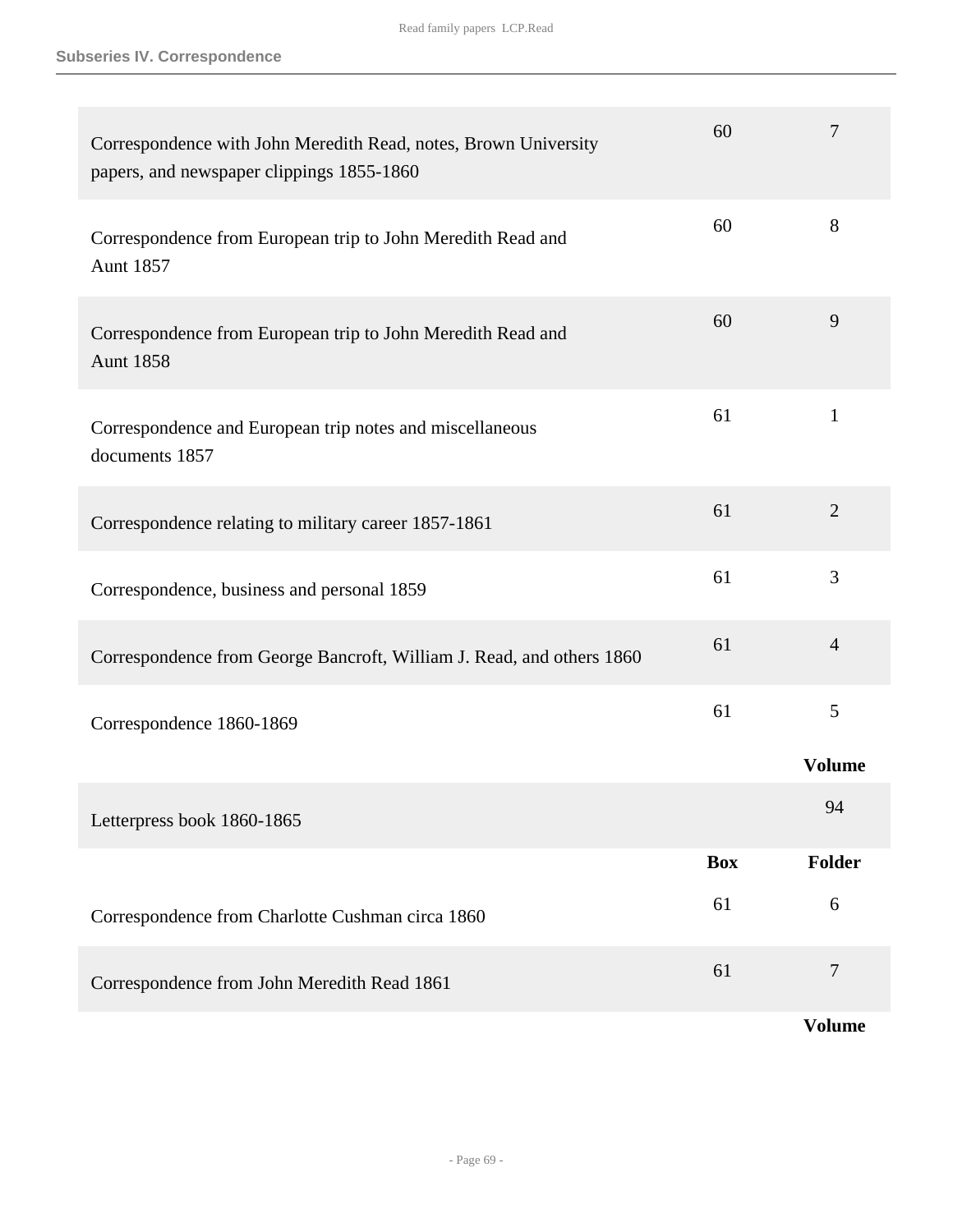| Letterpress book 1861                                                                                                                                                                                                                                                   |            | 95            |
|-------------------------------------------------------------------------------------------------------------------------------------------------------------------------------------------------------------------------------------------------------------------------|------------|---------------|
|                                                                                                                                                                                                                                                                         | <b>Box</b> | Folder        |
| Correspondence from Ricketts 1862                                                                                                                                                                                                                                       | 61         | 8             |
| Correspondence between John Meredith Read Jr. and New York Governor<br>E. D. Morgan, related newspaper clippings 1863                                                                                                                                                   | 61         | 9             |
| Correspondence from John Meredith Read Jr. concerning his address<br>before the Historical Society of Delaware and from E. D. Morgan 1864                                                                                                                               | 61         | 10            |
| Correspondence with and notes related to Albert Bierstadt 1864-1868                                                                                                                                                                                                     | 61         | 11            |
| Correspondence from E. D. Morgan, M. R. Fisher, John Meredith Read,<br>and Reverend Leighton Coleman 1865                                                                                                                                                               | 61         | 12            |
| Correspondence from John Meredith Read 1865                                                                                                                                                                                                                             | 61         | 13            |
|                                                                                                                                                                                                                                                                         |            | <b>Volume</b> |
| Correspondence book 1865-1869                                                                                                                                                                                                                                           |            | 96            |
|                                                                                                                                                                                                                                                                         | <b>Box</b> | <b>Folder</b> |
| Correspondence relating to book on Henry Hudson and from John<br>Meredith Read, expense book 1866                                                                                                                                                                       | 61         | 14            |
| Correspondence with H. W. Longfellow, C. F. Adams, G. Bancroft,<br>Senator Morgan, E. Agassiz, S. Weir Mitchell, C. Eliot Norton, John Stay,<br>James B. Angell, F. Parkman, Roscoe Conkling, H. J. Raymond, W. D.<br>Howells, Goldwin Smith, and John A. Dix 1866-1869 | 62         | $\mathbf{1}$  |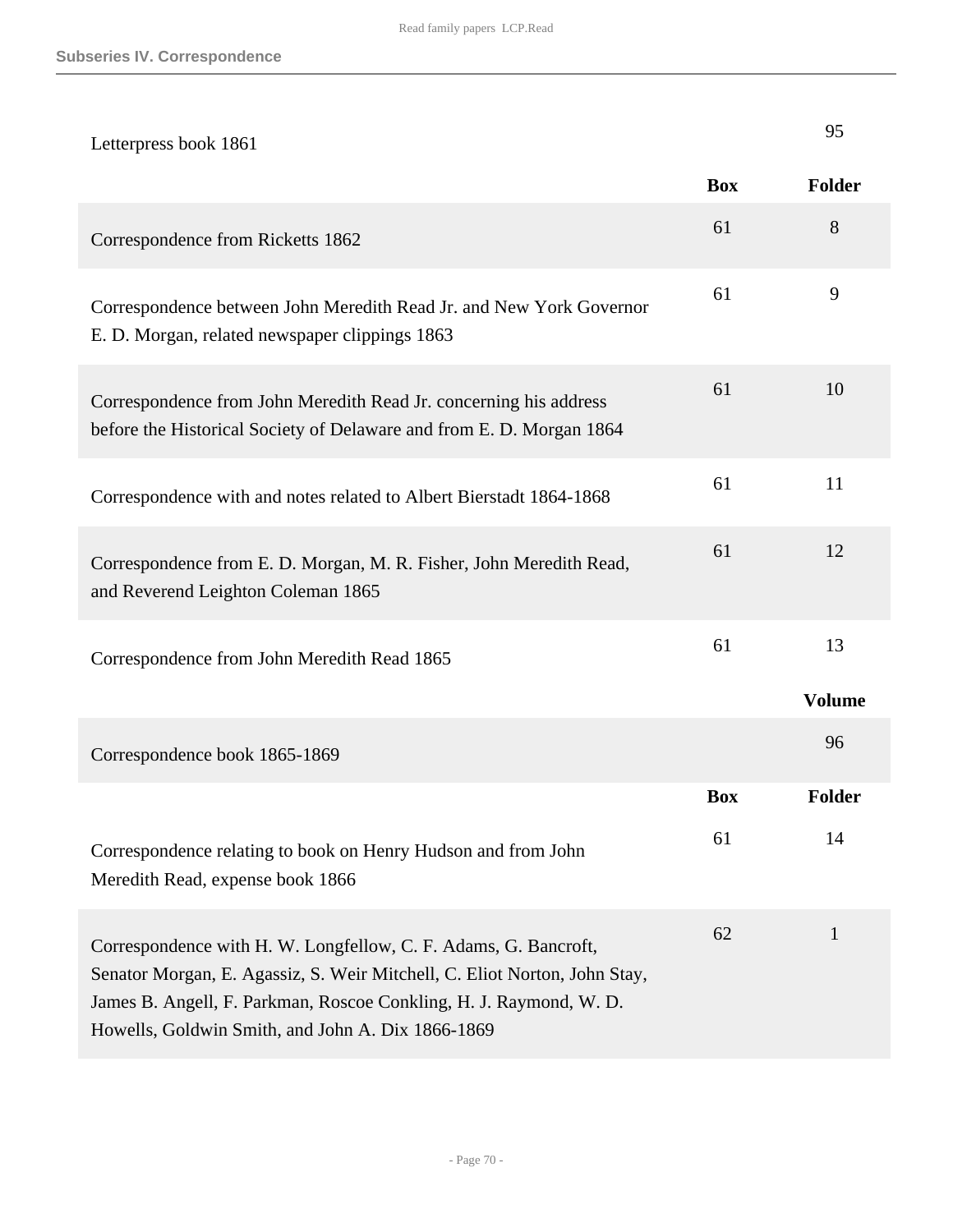| Correspondence from John Meredith Read and relating to Henry Hudson<br>book 1867           | 62 | $\overline{2}$ |
|--------------------------------------------------------------------------------------------|----|----------------|
| Correspondence from John Meredith Read 1868                                                | 62 | 3              |
| Correspondence concerning 1868 presidential campaign 1868                                  | 62 | 4              |
| Correspondence relating to appointment as Consul-General 1869                              | 62 | 5              |
| Correspondence between John Meredith Read and John Meredith Read<br>Jr. 1869               | 62 | 6              |
| Correspondence, business and personal 1869                                                 | 62 | $\overline{7}$ |
| Correspondence concerning the American Social Science Congress at<br>Albany, New York 1869 | 62 | 8              |
|                                                                                            |    | <b>Volume</b>  |
| Correspondence from the Paris Consulate scrapbook 1869-1873                                |    | 97             |
| Correspondence from the Paris Consulate scrapbook 1869-1874                                |    | 98             |
| Correspondence from the Paris Consulate letterpress book 1869 July-1871 October            |    | 99             |
| Correspondence from the Paris Consulate letterpress book 1869 September-1870 June          |    | 100            |
| Correspondence from the Paris Consulate letterpress book 1869 July-1871 March              |    | 101            |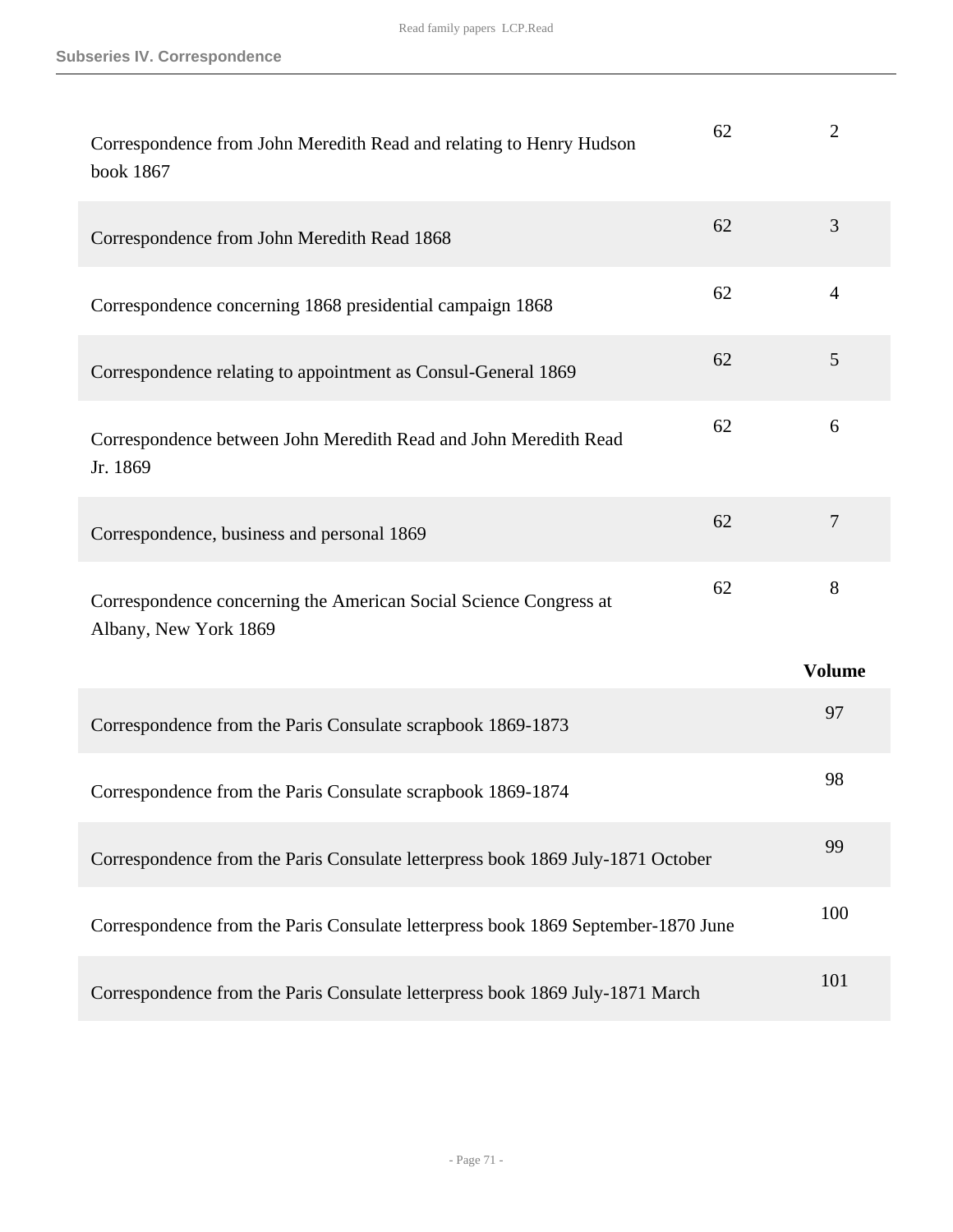| Correspondence from the Paris Consulate letterpress book 1869 July-1871 November               |            | 102                         |
|------------------------------------------------------------------------------------------------|------------|-----------------------------|
| Correspondence from the Paris Consulate letterpress book 1869-1871                             |            | 103                         |
|                                                                                                | <b>Box</b> | Folder                      |
| Correspondence relating to sieges of Paris 1870-1871                                           | 62         | 9                           |
|                                                                                                |            | <b>Volume</b>               |
| Correspondence from the Paris Consulate letterpress book 1870 June 22-1873 January 30          |            | 104                         |
|                                                                                                | <b>Box</b> | <b>Folder</b>               |
| Correspondence 1870-1886                                                                       | 63         | $\mathbf{1}$                |
|                                                                                                |            | <b>Volume</b>               |
| Correspondence from the Paris Consulate letterpress book 1871 March-1871 November              |            | 105                         |
| Correspondence from the Paris Consulate letterpress book 1871 December-1873 January            |            | 106                         |
| Correspondence and newspaper clippings scrapbook ("Greek Ministry") 1871-1886                  |            | 107                         |
|                                                                                                | <b>Box</b> | Folder                      |
| Correspondence 1871-1879                                                                       | 63         | $\mathcal{D}_{\mathcal{L}}$ |
|                                                                                                |            | <b>Volume</b>               |
| Correspondence from the Paris Consulate letterpress book (1 of 2) 1872 September-1873<br>March |            | 108                         |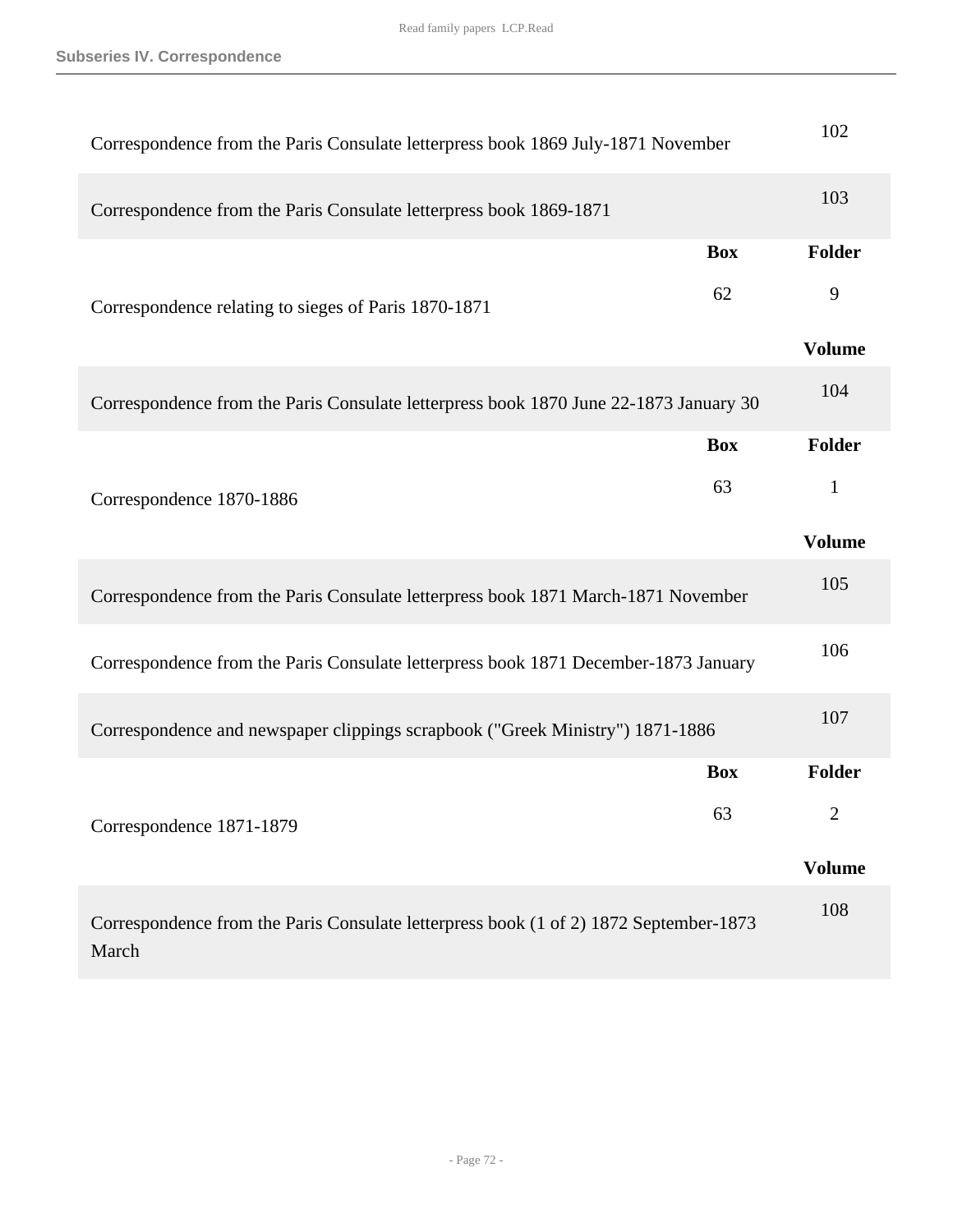| Correspondence from the Paris Consulate letterpress book (2 of 2) 1873 September-<br>March |            | 109            |
|--------------------------------------------------------------------------------------------|------------|----------------|
| Correspondence from the Paris Consulate letterpress book 1873 March-July                   |            | 110            |
| Correspondence from the Paris Consulate letterpress book 1873 July-December                |            | 111            |
|                                                                                            | <b>Box</b> | Folder         |
| Correspondence, personal papers, newspaper clippings 1874                                  | 63         | 3              |
|                                                                                            |            | <b>Volume</b>  |
| Correspondence, Greek Ministry letterpress book 1874 February-June                         |            | 112            |
| Correspondence, Greek Ministry letterpress book 1874 April-June                            |            | 113            |
|                                                                                            | <b>Box</b> | Folder         |
| Correspondence 1875                                                                        | 63         | $\overline{4}$ |
| Correspondence 1876                                                                        | 63         | 5              |
| Correspondence 1876-1886                                                                   | 63         | 6              |
| Correspondence 1876-1896                                                                   | 64         | $\mathbf{1}$   |
| Correspondence and personal papers 1876-1896                                               | 64         | $\overline{2}$ |
| Correspondence 1877                                                                        | 64         | 3              |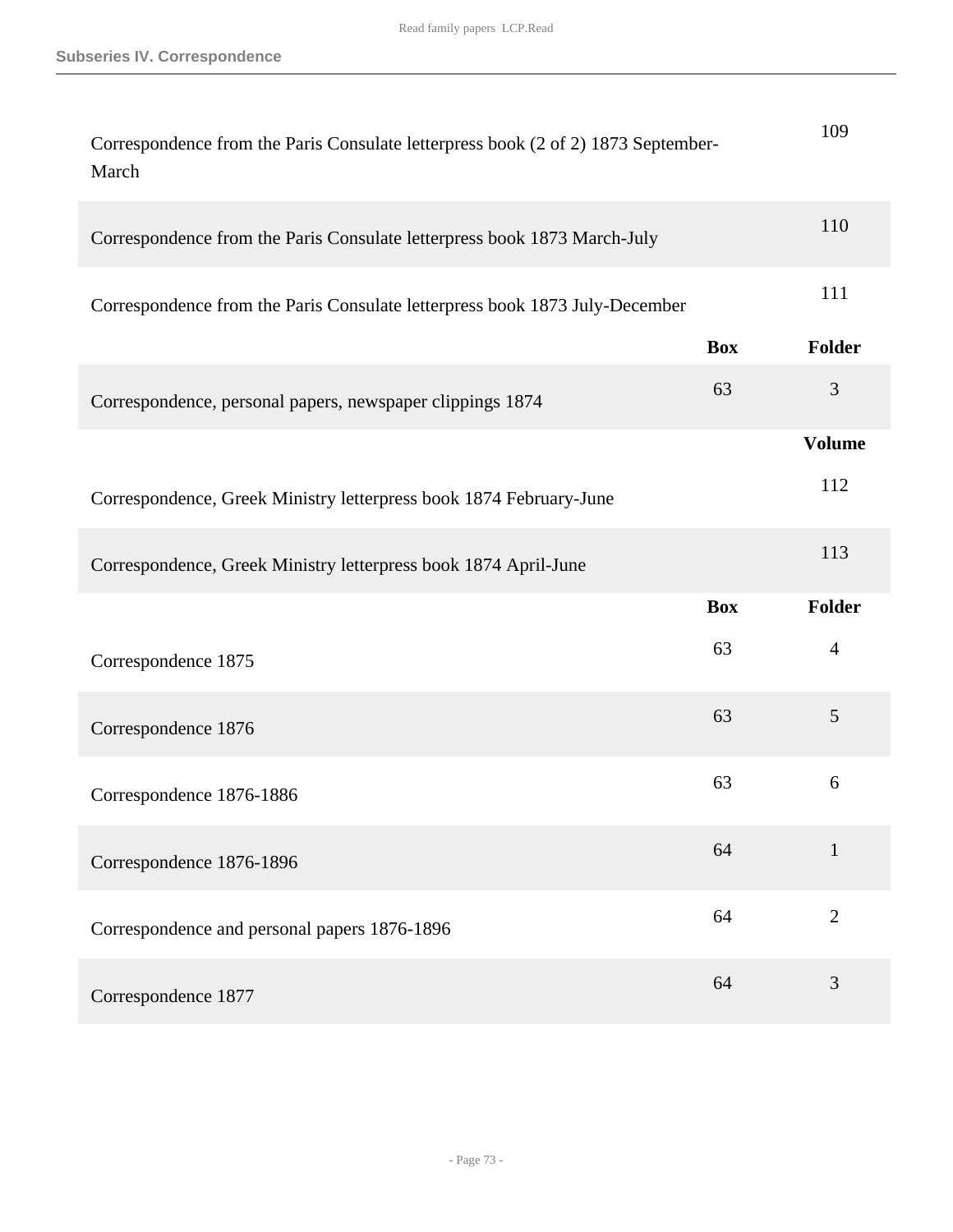| Correspondence 1877                                             | 64         | 4             |
|-----------------------------------------------------------------|------------|---------------|
|                                                                 |            | <b>Volume</b> |
| Correspondence scrapbook from the Greek Ministry 1877-1878      |            | 114           |
|                                                                 | <b>Box</b> | Folder        |
| Correspondence 1878                                             | 64         | 5             |
| Correspondence from King George I of Greece 1878                | 64         | 6             |
|                                                                 |            | <b>Volume</b> |
| Correspondence and newspaper clippings scrapbook 1878-1901      |            | 115           |
|                                                                 | <b>Box</b> | Folder        |
| Correspondence 1879                                             | 64         | 7             |
| Correspondence from King George I 1879                          | 64         | 8             |
|                                                                 |            | <b>Volume</b> |
| Correspondence, book of letter copies 1879 September-1880 April |            | 116           |
|                                                                 | <b>Box</b> | Folder        |
| Correspondence from King George I of Greece 1880                | 64         | 9             |
|                                                                 |            | <b>Box</b>    |
| Military button from King George I of Greece 1880               |            | 65            |
|                                                                 |            | <b>Volume</b> |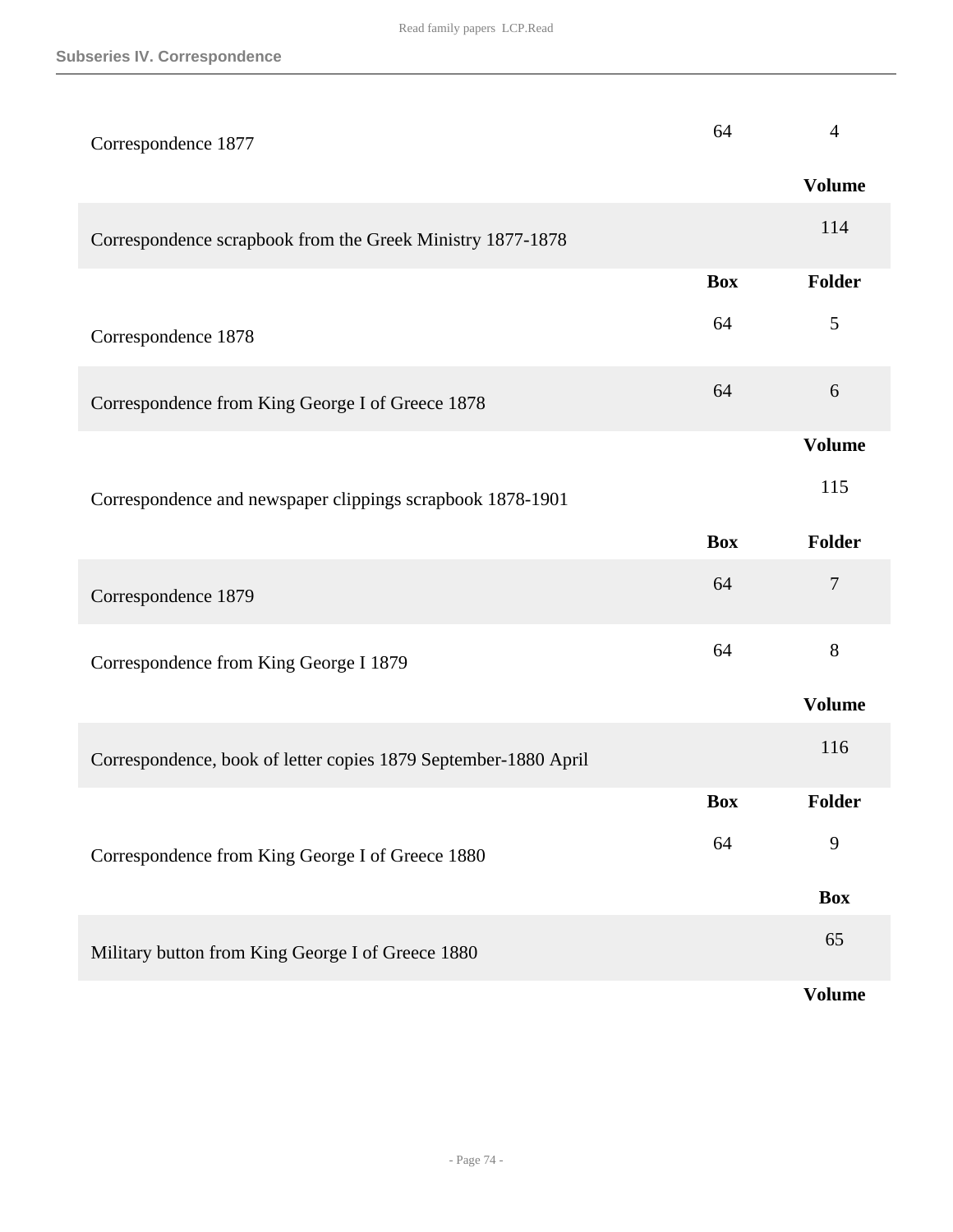| Book of Correspondence with Mrs. Meredith Read, London letters 1880                                                                    |            | 117            |
|----------------------------------------------------------------------------------------------------------------------------------------|------------|----------------|
| Correspondence and visiting cards scrapbook, London letters 1880                                                                       |            | 118            |
| Correspondence, letterbook, Paris 1880, 1886                                                                                           |            | 119            |
| Correspondence, letterbook, Paris 1880-1881                                                                                            |            | 120            |
|                                                                                                                                        | <b>Box</b> | Folder         |
| Correspondence and receipts 1880-1889                                                                                                  | 66         | $\mathbf{1}$   |
| Correspondence 1880-1893                                                                                                               | 66         | $\overline{2}$ |
| Correspondence 1880-1896                                                                                                               | 66         | 3              |
| Correspondence and telegraphs between John Meredith Read Jr. and<br>Queen Victoria's secretaries 1880-1896                             | 66         | $\overline{4}$ |
| Correspondence from Prince and Princess of Wales, Charlotte Knollys,<br>Lord Colville, Sir Francis Knollys, and S. C. Clarke 1880-1896 | 67         | $\mathbf{1}$   |
| Correspondence from Prince and Princess of Wales, Charlotte Knollys,<br>Lord Colville, Sir Francis Knollys, and S. C. Clarke 1880-1896 | 67         | $\mathbf{Z}$   |
| Correspondence 1880-1896                                                                                                               | 67         | 3              |
| Correspondence 1880-1896                                                                                                               | 67         | $\overline{4}$ |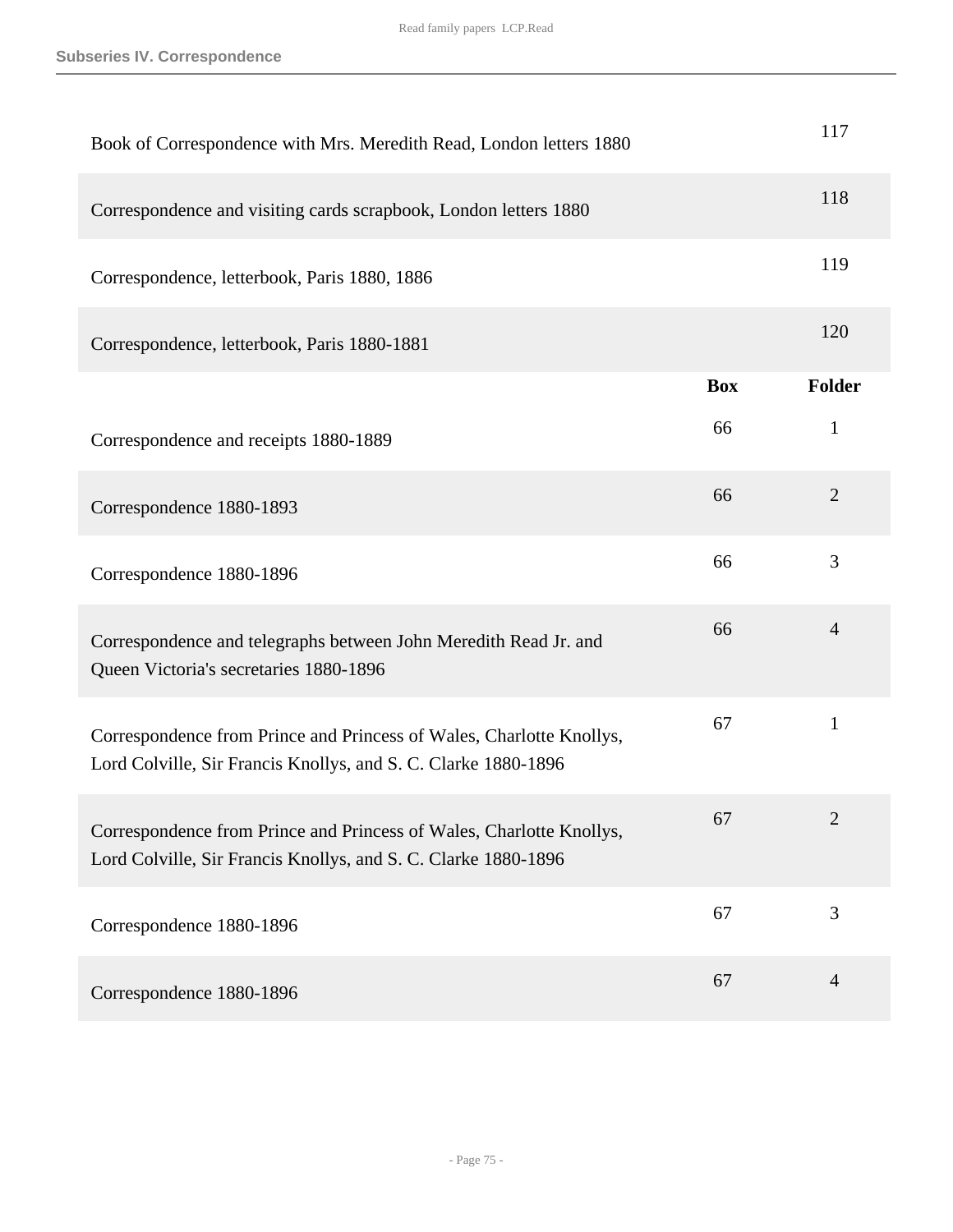| Correspondence from Duke of Connaught 1880-1896                                                                     | 67         | 5              |
|---------------------------------------------------------------------------------------------------------------------|------------|----------------|
| Correspondence from King George I of Greece circa 1880                                                              | 67         | 6              |
|                                                                                                                     |            | <b>Volume</b>  |
| Correspondence, letterbook, Paris 1881 October 16-1882 February 14                                                  |            | 121            |
| Correspondence, letterbook, Paris 1882 February 15-July 21                                                          |            | 122            |
|                                                                                                                     | <b>Box</b> | Folder         |
| Correspondence from King George I of Greece 1882                                                                    | 68         | $\mathbf{1}$   |
| Correspondence from King George I of Greece 1884                                                                    | 68         | $\overline{2}$ |
| Correspondence and receipts 1884                                                                                    | 68         | 3              |
| Correspondence with Martha Lamb of the Magazine of American<br><b>History 1885-1892</b>                             | 68         | $\overline{4}$ |
|                                                                                                                     |            | <b>Volume</b>  |
| Correspondence book with letters from Samuel Sartain (engraver) and Broadbent<br>Brothers (photographers) 1885-1886 |            | 123            |
|                                                                                                                     | <b>Box</b> | Folder         |
| Correspondence from King George I of Greece 1886                                                                    | 68         | 5              |
| Correspondence from King George I of Greece 1888                                                                    | 68         | 6              |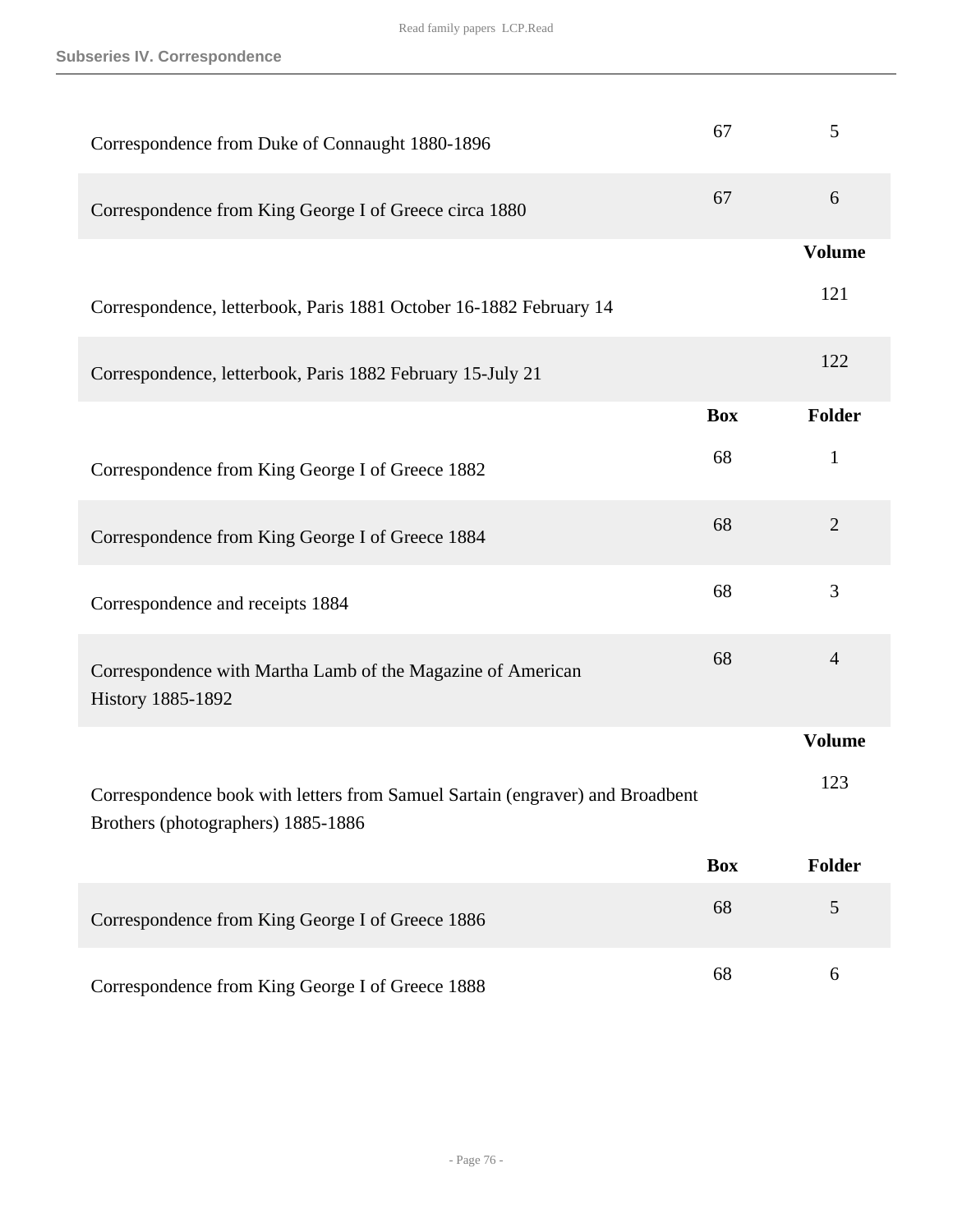| Correspondence from King George I of Greece 1889                                              | 68         | 7             |
|-----------------------------------------------------------------------------------------------|------------|---------------|
| Correspondence from King George I of Greece 1890                                              | 68         | 8             |
|                                                                                               |            | <b>Volume</b> |
| Correspondence scrapbook of letters concerning Robert Morris 1890-1891                        |            | 124           |
| Correspondence concerning Mayville speculations and newspaper clippings 1891-1894             |            | 125           |
|                                                                                               | <b>Box</b> | Folder        |
| Correspondence 1891-1895                                                                      | 68         | 9             |
| Correspondence from King George I of Greece 1891                                              | 68         | 10            |
| Correspondence from King George I of Greece 1892                                              | 68         | 11            |
| Correspondence from King George I of Greece 1893                                              | 68         | 12            |
|                                                                                               |            | <b>Volume</b> |
| Correspondence about Thomas Jefferson Coolidge, Paris 1893                                    |            | 126           |
| Correspondence and newspaper clippings, American Chamber of Commerce and<br>Paris 1893        |            | 127           |
| Correspondence and newspaper clippings scrapbook, Paris and the Lafayette<br>Ceremony undated |            | 128           |
|                                                                                               | <b>Box</b> | Folder        |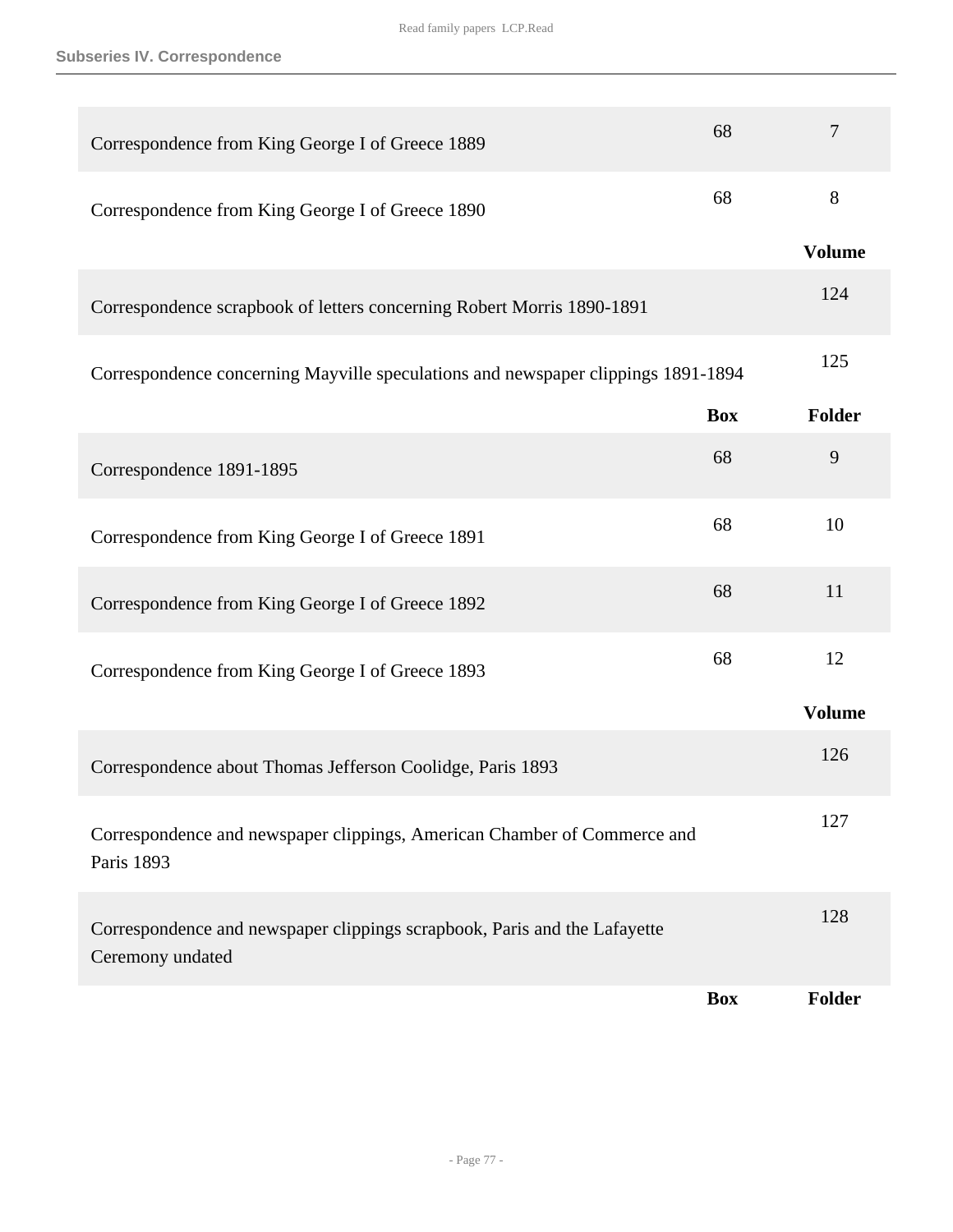**Subseries V. Genealogy**

| Correspondence from King George I of Greece 1894                                                                    | 68 | 13            |
|---------------------------------------------------------------------------------------------------------------------|----|---------------|
| Correspondence from King George I of Greece 1895                                                                    | 68 | 14            |
| Correspondence from King George I of Greece 1896                                                                    | 68 | 15            |
| Correspondence undated                                                                                              | 68 | 16            |
| <b>Subseries V. Genealogy</b>                                                                                       |    |               |
|                                                                                                                     |    | <b>Volume</b> |
| The Ross family genealogical research conducted by General John Meredith<br>Read 1872-1874                          |    | 129           |
| Portraits and Illustrations relating to genealogical research circa 1876                                            |    | 130           |
| Correspondence from Major Harmon Read to General John Meredith Read regarding<br>Ross and Read families 1882 August |    | 131           |
| Correspondence to General John Meredith Read about family history 1882-1886                                         |    | 132           |
| Genealogical and historical scrapbook about Captain Thomas Read 1883-1885                                           |    | 133           |
| Cadwalader and Howell families, genealogical correspondence 1883-1886                                               |    | 134           |
| Genealogical research scrapbook on Thomas Read by General John Meredith Read 1885                                   |    | 135           |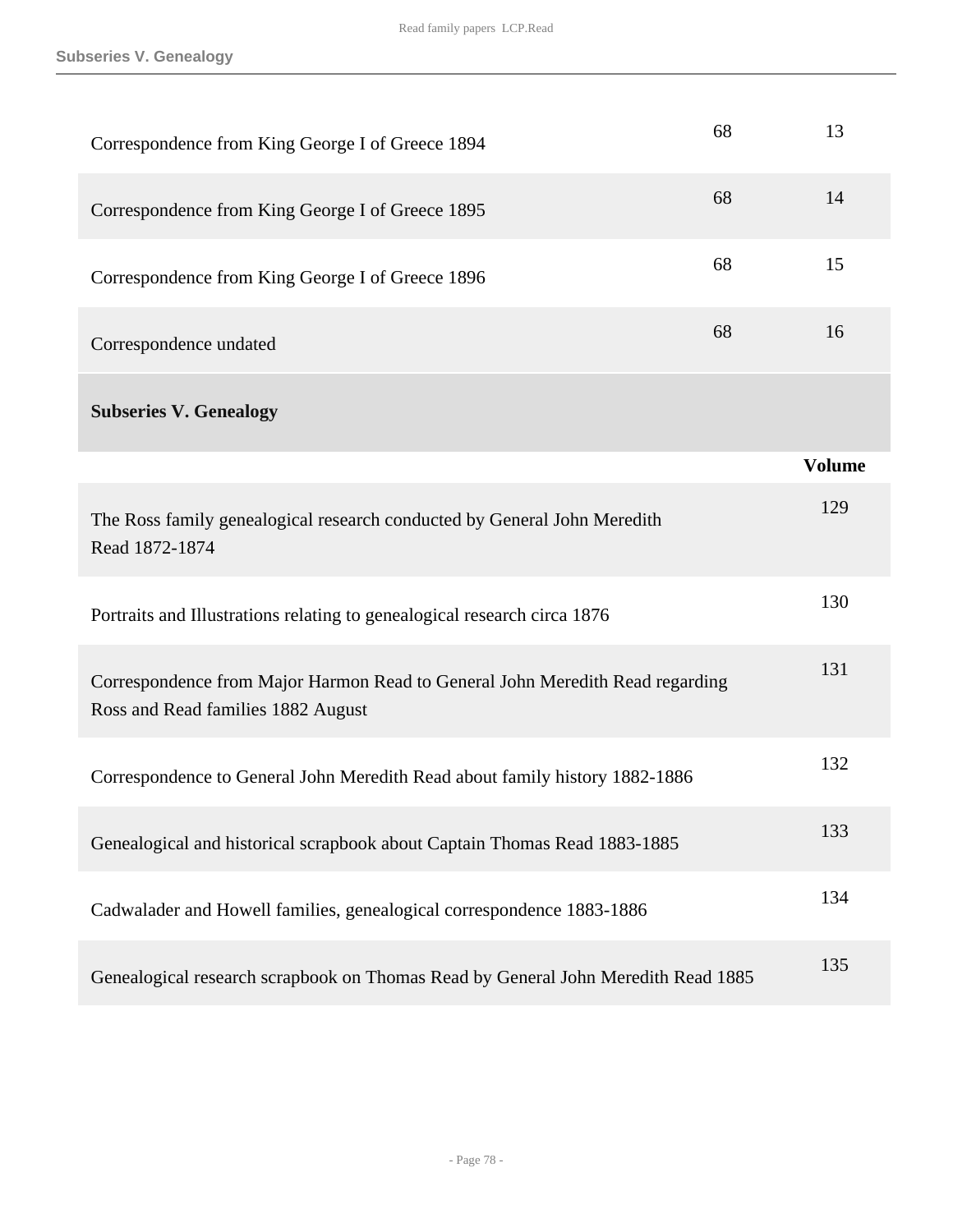| Delaware Society of the Cincinnati scrapbook 1895-1909                                           |            | 136           |
|--------------------------------------------------------------------------------------------------|------------|---------------|
|                                                                                                  | <b>Box</b> | Folder        |
| Notebook with genealogy notes undated                                                            | 68         | 17            |
| Cemetery and memorial transcriptions book undated                                                | 68         | 18            |
| Pedigree of Read family undated                                                                  | 68         | 19            |
| <b>Subseries VI. Newspaper Clippings and Publications</b>                                        |            |               |
|                                                                                                  |            | <b>Volume</b> |
| Newspaper clippings scrapbook 1859-1863                                                          |            | 137           |
|                                                                                                  | <b>Box</b> | <b>Folder</b> |
| Albany Journal, New York Times, New York Tribune 1863-1868                                       | 69         | $\mathbf{1}$  |
|                                                                                                  | 81         |               |
| Newspaper clippings in English and Greek; "Postal Treaty between France<br>and Greece" 1867-1879 |            | $\mathbf{1}$  |
|                                                                                                  |            | <b>Volume</b> |
| Newspaper clippings scrapbook, Paris Consulate 1870                                              |            | 138           |
| Newspaper clippings scrapbook, Paris Consulate (miscellaneous English<br>clippings) 1871-1874    |            | 139           |
| Newspaper clippings scrapbook, Greek Ministry 1873-1874                                          |            | 140           |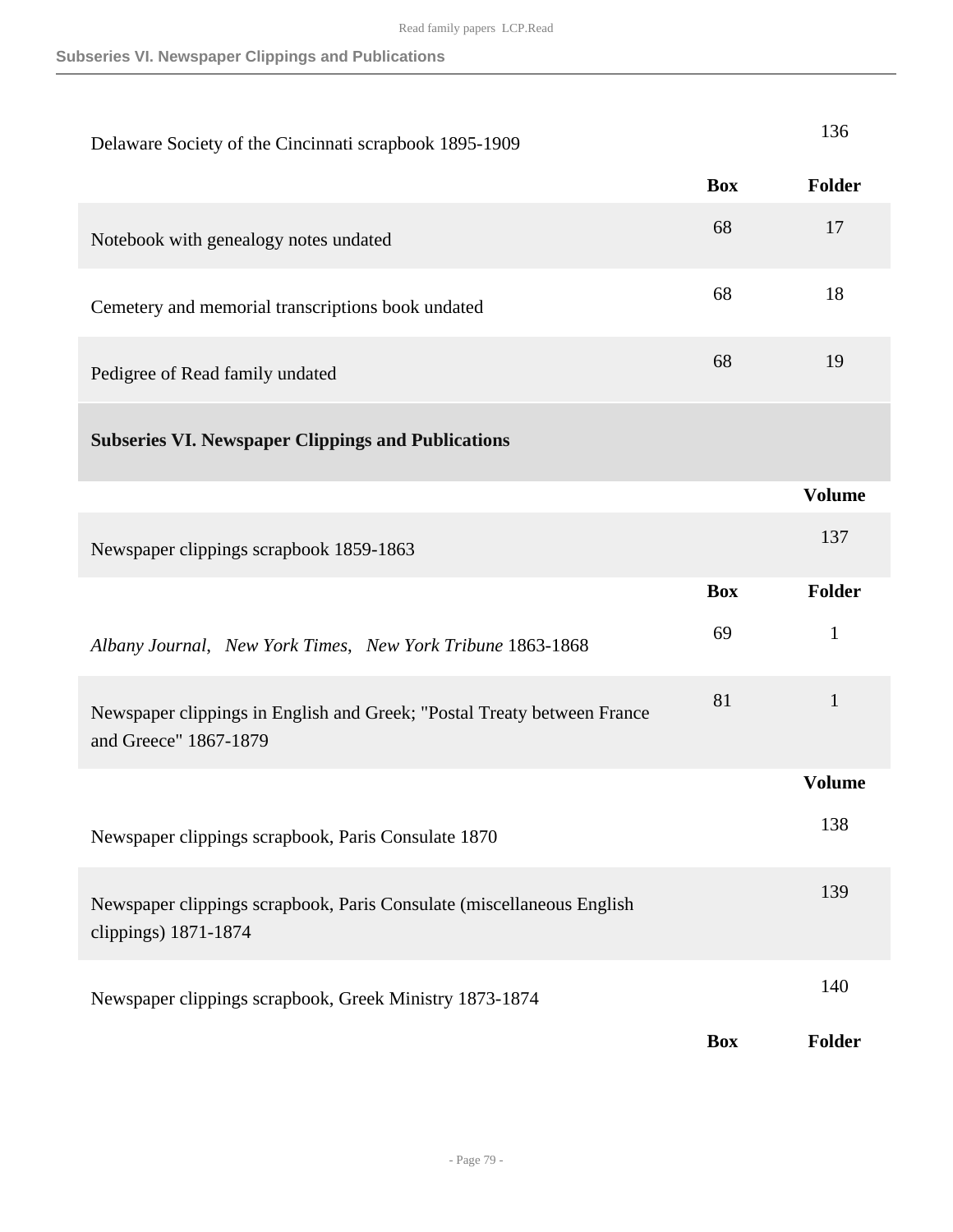**Subseries VII. Palaeographia**

| Collected publications, pamphlets, and newspaper articles 1873-1889                                     | 69         | $\overline{2}$ |
|---------------------------------------------------------------------------------------------------------|------------|----------------|
|                                                                                                         |            | <b>Volume</b>  |
| Newspaper clippings scrapbook, Greek Ministry, extracts from Greek newspapers with<br>translations 1874 |            | 141            |
|                                                                                                         | <b>Box</b> | <b>Folder</b>  |
| Calignani's Messenger 1874                                                                              | 69         | 3              |
| Newspaper clippings and collected articles and writings 1876-1896                                       | 81         | $\overline{2}$ |
|                                                                                                         |            | <b>Volume</b>  |
| Newspaper clippings scrapbook 1879-1896                                                                 |            | 142            |
|                                                                                                         | <b>Box</b> | Folder         |
| New York Herald, Morris Chronicle, and others 1883-1895                                                 | 69         | $\overline{4}$ |
|                                                                                                         |            | <b>Volume</b>  |
| Newspaper clippings and correspondence 1887-1889                                                        |            | 143            |
| Newspaper clippings scrapbook 1893-1894                                                                 |            | 144            |
| Subseries VII. Palaeographia                                                                            |            |                |
|                                                                                                         | <b>Box</b> | <b>Folder</b>  |
| Palaeographia of correspondence 1869                                                                    | 70         | $\mathbf{1}$   |
| Palaeographia of correspondence 1870                                                                    | 70         | $\overline{2}$ |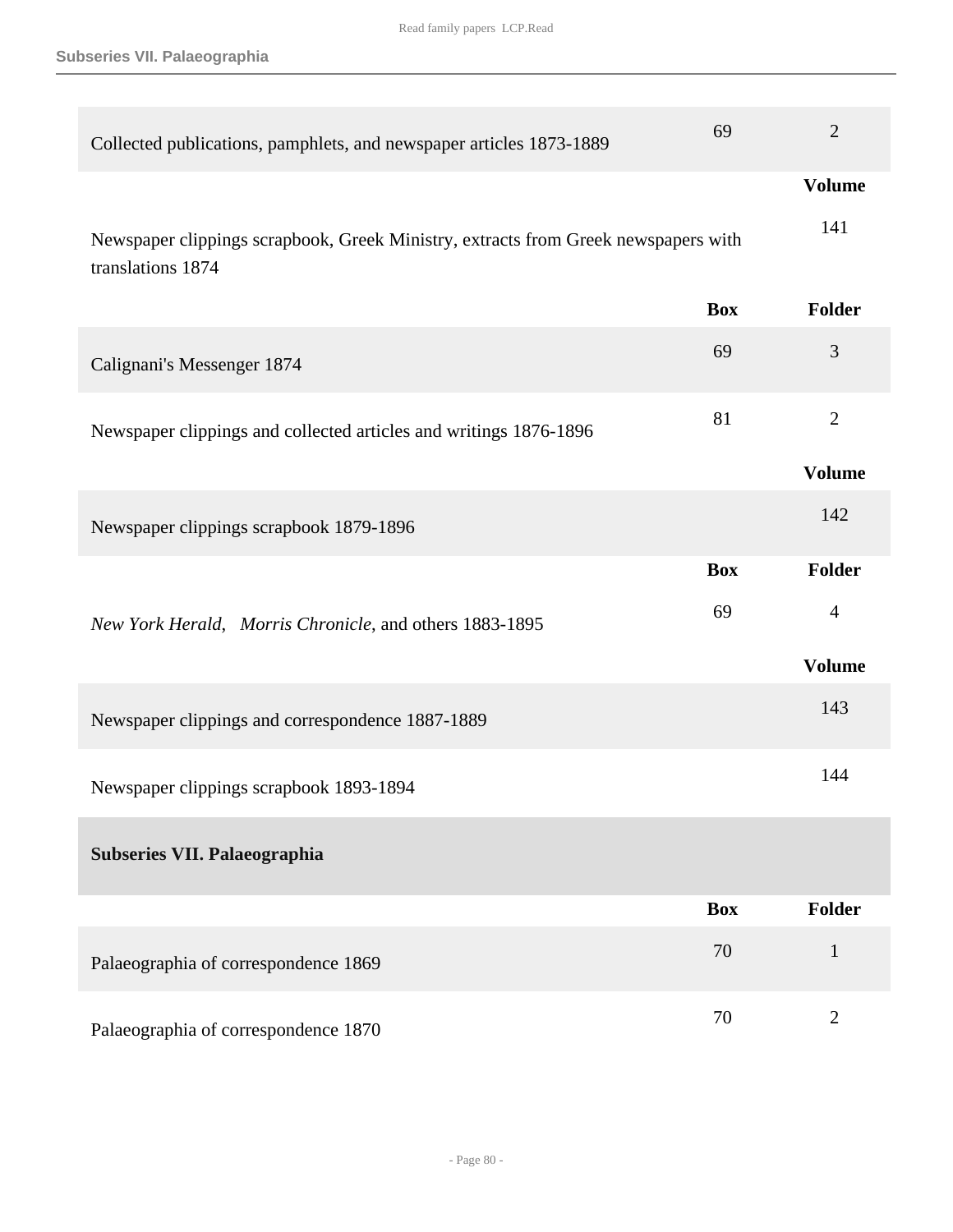| Palaeographia of correspondence 1871                                                           | 70         | 3              |
|------------------------------------------------------------------------------------------------|------------|----------------|
| Palaeographia of correspondence 1872                                                           | 70         | $\overline{4}$ |
| Palaeographia of correspondence, journal 1873                                                  | 70         | 5              |
| <b>Subseries VIII. Photographs</b>                                                             |            |                |
|                                                                                                | <b>Box</b> | Folder         |
| Prints, information on Read memorial, sketches 1796, 1790, 1800,<br>undated                    | 71         | $\mathbf{1}$   |
|                                                                                                |            | <b>Volume</b>  |
| General John Meredith Read Jr. photograph album circa 1805                                     |            | 145            |
| General John Meredith Read Jr. photograph album circa 1876-1877                                |            | 146            |
|                                                                                                | <b>Box</b> | <b>Folder</b>  |
| Hand painted folder by Queen Olga of Greece 1878                                               | 82         | $\mathbf{1}$   |
| Miscellaneous photographs 1878, undated                                                        | 71         | 2              |
| Photographs of people and places (mostly English) used for genealogical<br>research circa 1888 | 82         | $\overline{2}$ |
| Photographs for research and writing, France (labeled) 1893, undated                           | 71         | 3              |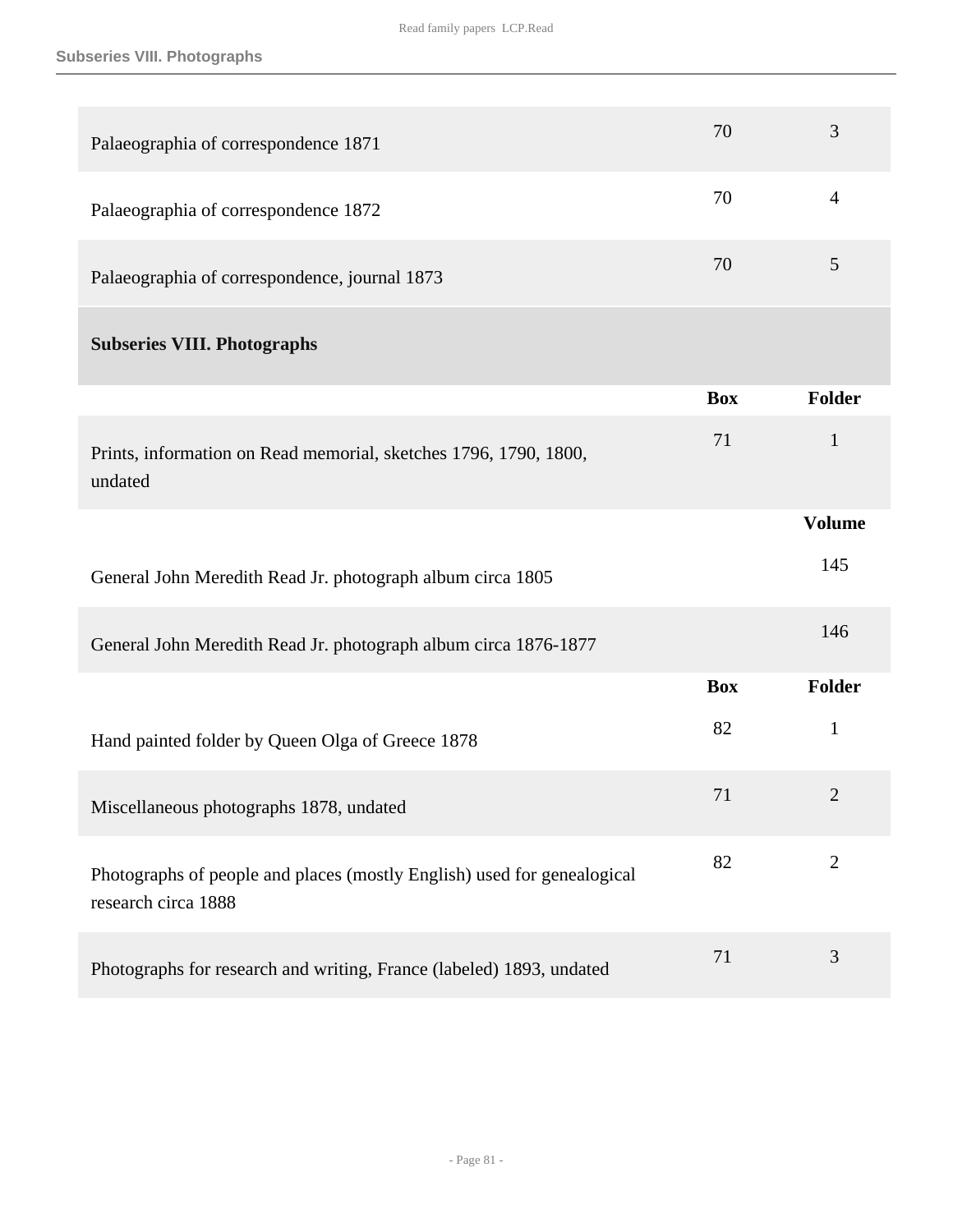| Photographs for research and writing, France (labeled) 1893, 1898,<br>undated                                                                                    | 71         | $\overline{4}$     |
|------------------------------------------------------------------------------------------------------------------------------------------------------------------|------------|--------------------|
| Photographs for research and writing, France (labeled) 1893, 1898,<br>undated                                                                                    | 71         | 5                  |
| Bruckman's portrait collection prints undated                                                                                                                    | 71         | 6<br><b>Volume</b> |
| Photograph album of Beedon, Barton Court, Abingdon, Appleford, Culham, Wallingford,<br>Leamington, Oxford, Brocket Hall, Hatfield, Wheathampstead, Ayot. undated |            | 147                |
|                                                                                                                                                                  | <b>Box</b> | Folder             |
| Photographs and prints used for research and writing undated                                                                                                     | 82         | 3                  |
| Photographs for genealogical research (England) undated                                                                                                          | 82         | $\overline{4}$     |
| Photographs for research and writing, France (labeled) undated                                                                                                   | 82         | 5                  |
| Photographs of artwork, interiors and exteriors of buildings<br>(labeled) undated                                                                                | 71         | $\overline{7}$     |
| Photographs of individuals (mostly labeled) undated                                                                                                              | 71         | 8                  |
| Photographs of [opera singers?] undated                                                                                                                          | 71         | 9                  |
| Portrait photographs used for genealogical research undated                                                                                                      | 82         | 6                  |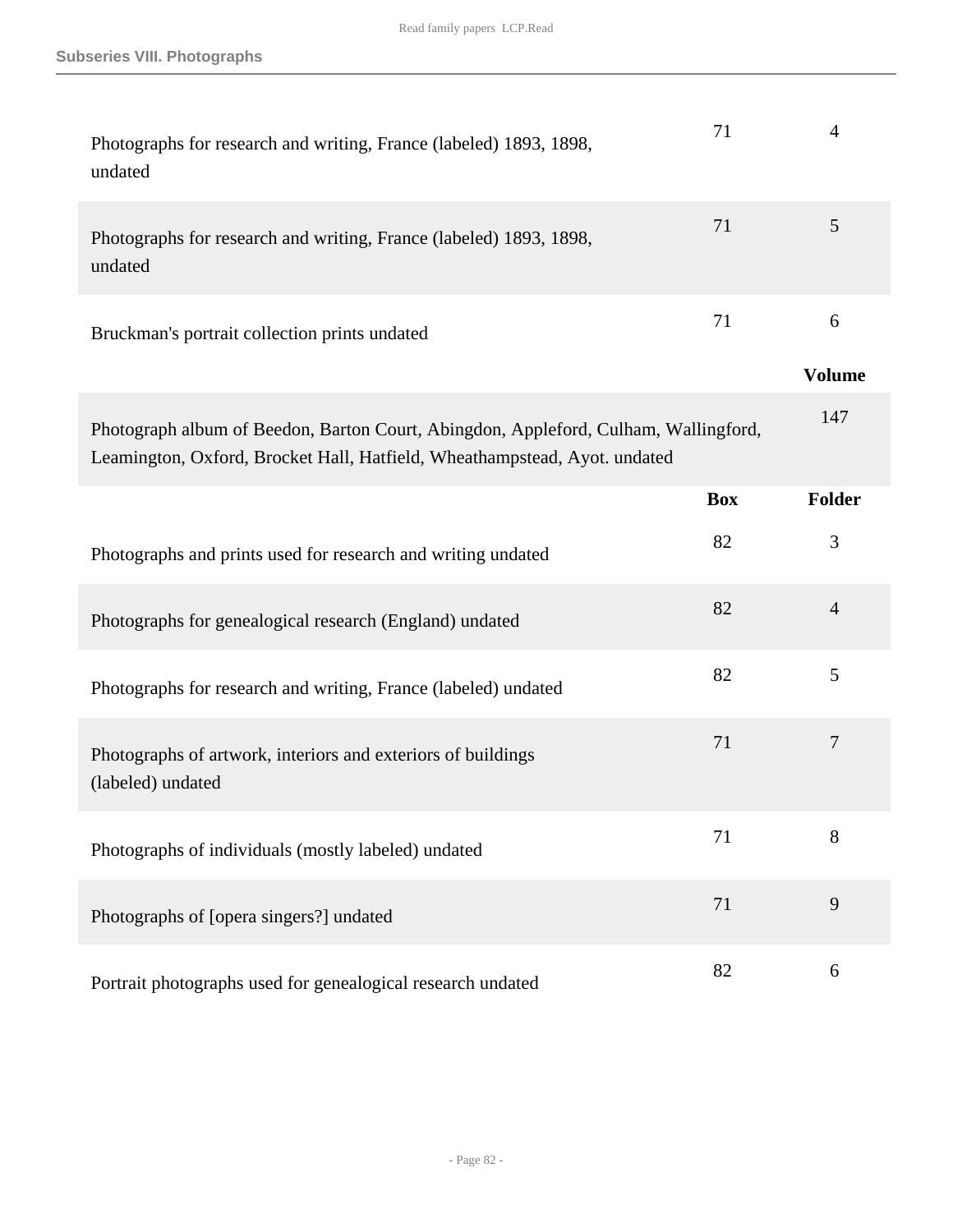| Prints and photographs for research and writing, France (mostly<br>labeled) undated          | 71         | 10             |
|----------------------------------------------------------------------------------------------|------------|----------------|
| Prints and sketches undated                                                                  | 71         | 11             |
| Prints of portraits undated                                                                  | 71         | 12             |
| Prints of portraits, mostly family members undated                                           | 82         | $\overline{7}$ |
| Prints, sketches, tombstone engraving undated                                                | 82         | 8              |
| <b>Subseries IX. Subject Files</b>                                                           |            |                |
|                                                                                              |            | <b>Volume</b>  |
| "The Oxford Chronological Tables of History 1838                                             |            | 148            |
|                                                                                              | <b>Box</b> | <b>Folder</b>  |
| Journal circa 1857                                                                           | 72         | $\mathbf{1}$   |
|                                                                                              |            | <b>Volume</b>  |
| Clubs and societies scrapbook 1860-1888                                                      |            | 149            |
|                                                                                              | <b>Box</b> | <b>Folder</b>  |
| Scrapbook: "Alabama Claims" and "Anglo-American Relations during the<br>Civil War" 1865-1869 | 72         | $\overline{2}$ |
|                                                                                              |            | <b>Volume</b>  |
| Scrapbook (formerly titled "Clippings") 1877-1878                                            |            | 150            |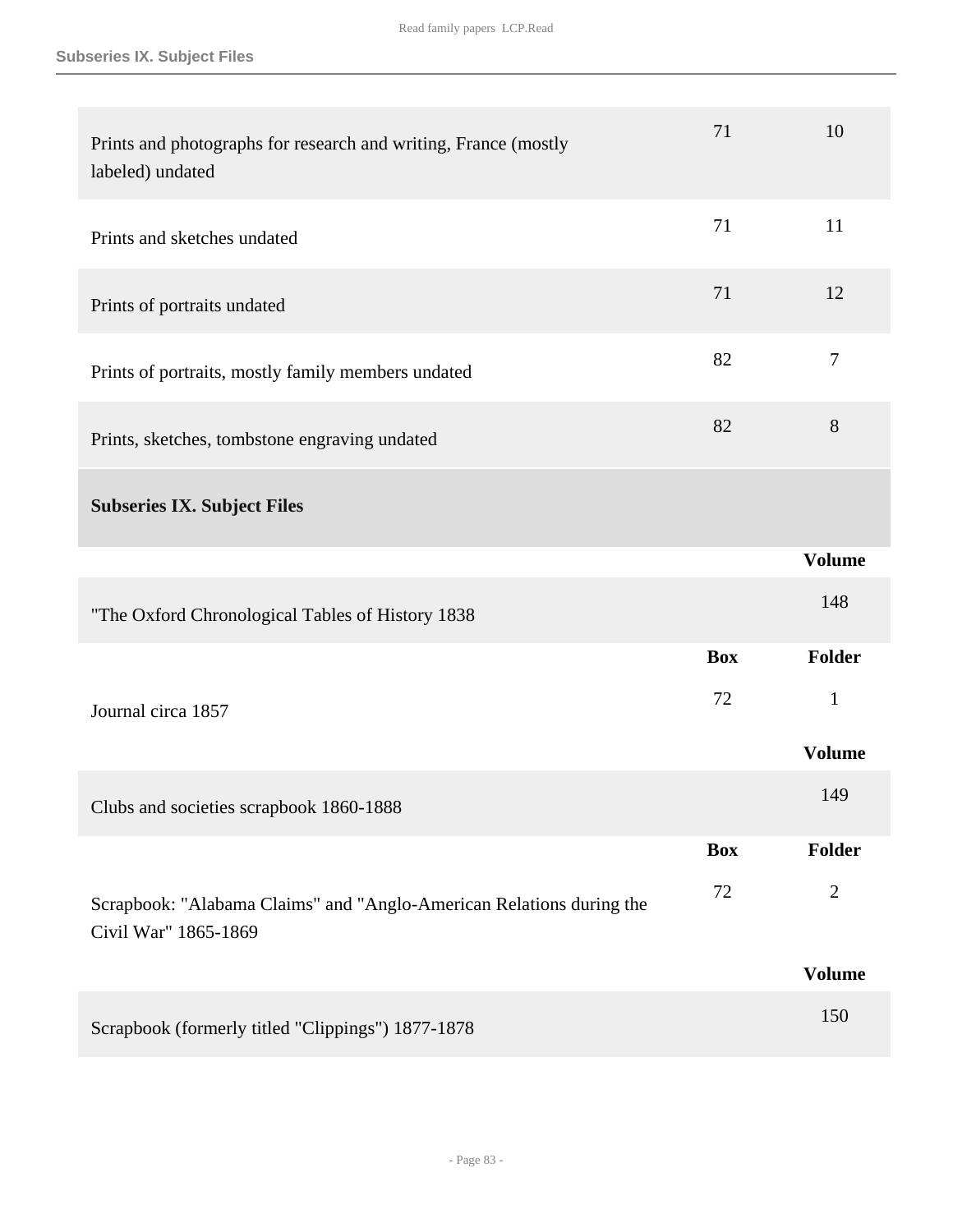|                                                                                                                            | <b>Box</b> | Folder           |
|----------------------------------------------------------------------------------------------------------------------------|------------|------------------|
| General John Meredith Read Jr. autobiographical notes circa 1879                                                           | 72         | 3                |
| General John Meredith Read Jr. autobiographical notes circa 1879                                                           | 72         | $\overline{4}$   |
|                                                                                                                            |            | <b>Volume</b>    |
| Freemasons scrapbook (possibly compiled by Harmon Pumpelly Read) 1880-1910                                                 |            | 151              |
|                                                                                                                            | <b>Box</b> | Folder           |
| "Historical Manuscripts on Greece" circa 1880                                                                              | 72         | 5                |
|                                                                                                                            |            | <b>Volume</b>    |
| Scrapbook/letterbook (formerly "Letters") 1885                                                                             |            | 152              |
|                                                                                                                            | <b>Box</b> | Folder           |
| Correspondence and writings with M. A. de Quatrefages 1889                                                                 | 72         | 6                |
| "Dinners given by General and Mrs. Meredith Read," guest lists, table<br>settings, menus 1889-1896                         | 72         | $\boldsymbol{7}$ |
| Interview with General John Meredith Read Jr. on the American<br>presidential elections, newspaper clippings 1896 November | 72         | 8                |
| Pencil sketch, watercolor, two photographs undated                                                                         | 72         | 9                |
| Photographs undated                                                                                                        | 72         | 10               |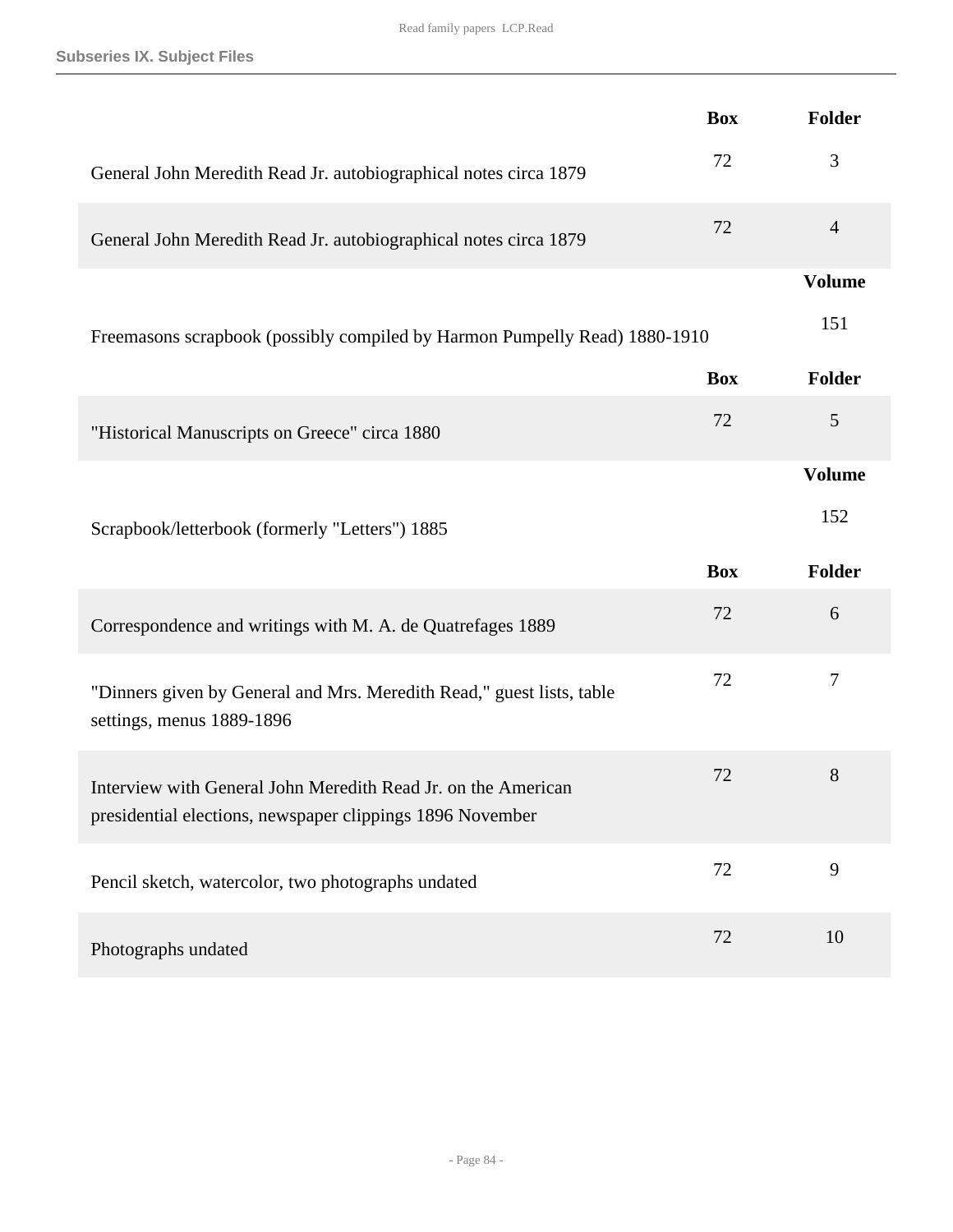| "Horace et Son Temps," manuscripts and notes by unknown<br>author undated                     | 72 | 11       |
|-----------------------------------------------------------------------------------------------|----|----------|
| Journal undated                                                                               | 72 | 12       |
| Engravings (depicting a variety of images including literature and<br>medieval times) undated | 73 |          |
| Les Bibliophiles Contemporains scrapbook 1890-1895                                            | 73 | $2 - 16$ |

## **Subseries X. Writings and Research by General John Meredith Read II**

|                                                                                                                                  | <b>Box</b> | <b>Folder</b>  |
|----------------------------------------------------------------------------------------------------------------------------------|------------|----------------|
| Speech pamphlets 1865-1868                                                                                                       | 74         | 1              |
| Drafts and notes for "Life and Lineage of His royal Highness Prince"<br>Albert" 1865-1868                                        | 74         | $\overline{2}$ |
| "A Historical Inquiry Concerning Henry Hudson," related advertisement<br>pamphlets, shipment forms, and correspondence 1865-1868 | 74         | 3              |
| Writings and personal papers 1876-1896                                                                                           | 74         | $\overline{4}$ |
| Notebook: "Notes Upon Cannes Oxybian Days" circa 1879                                                                            | 74         | 5              |
| Notebook: "Oxybian Days and Grecian Memories in Provence by General<br>Meredith Read" 1879                                       | 74         | 6              |

#### **Volume**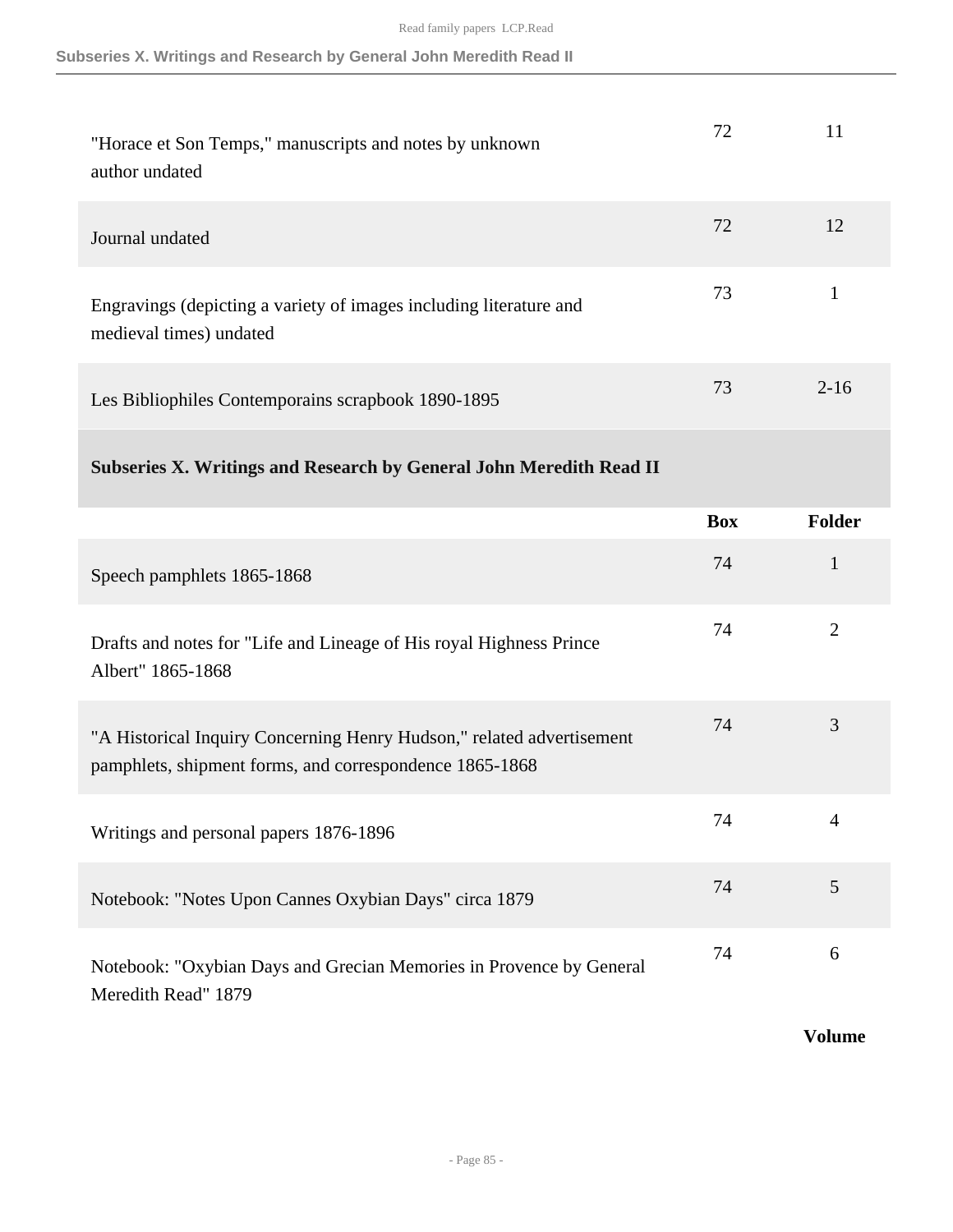| Copies of correspondence from Richard Eliot 1879-1896                                                 | 153 |
|-------------------------------------------------------------------------------------------------------|-----|
| Copies of correspondence from Richard Eliot 1879-1896                                                 | 154 |
| Copies of letters from Edward Gibbon, Lord Chesterfield, and Mr. Stanhope 1879-1896                   | 155 |
| Copies of letters from Mr. W. Harte, inclusive 1879-1895                                              | 156 |
| Correspondence and addressees a Rosset de Rochefort (1765-1770) 1879-1896                             | 157 |
| Titres de la Grotte Liasse de la Famille Teirssoniere 1879-1896                                       | 158 |
| Evian: Famille de Blonay Etat des Biens (1818-1846) 1879-1896                                         | 159 |
| Titres de Possession de la Grotte 1879-1896                                                           | 160 |
| Titres de la Grotte: Liasse de Monsieur George de Montagny 1879-1896                                  | 161 |
| Memoir sur les Personnes et Sur les Familles a qui on Donne en France le Titre de<br>Prince 1879-1896 | 162 |
| Collection de documents de Monsieur Ernest Charannes 1879-1896                                        | 163 |
| Collection de fue Monsieur A. Veideil 1879-1896                                                       | 164 |
| Collection de Mde Constantine Grenier 1879-1896                                                       | 165 |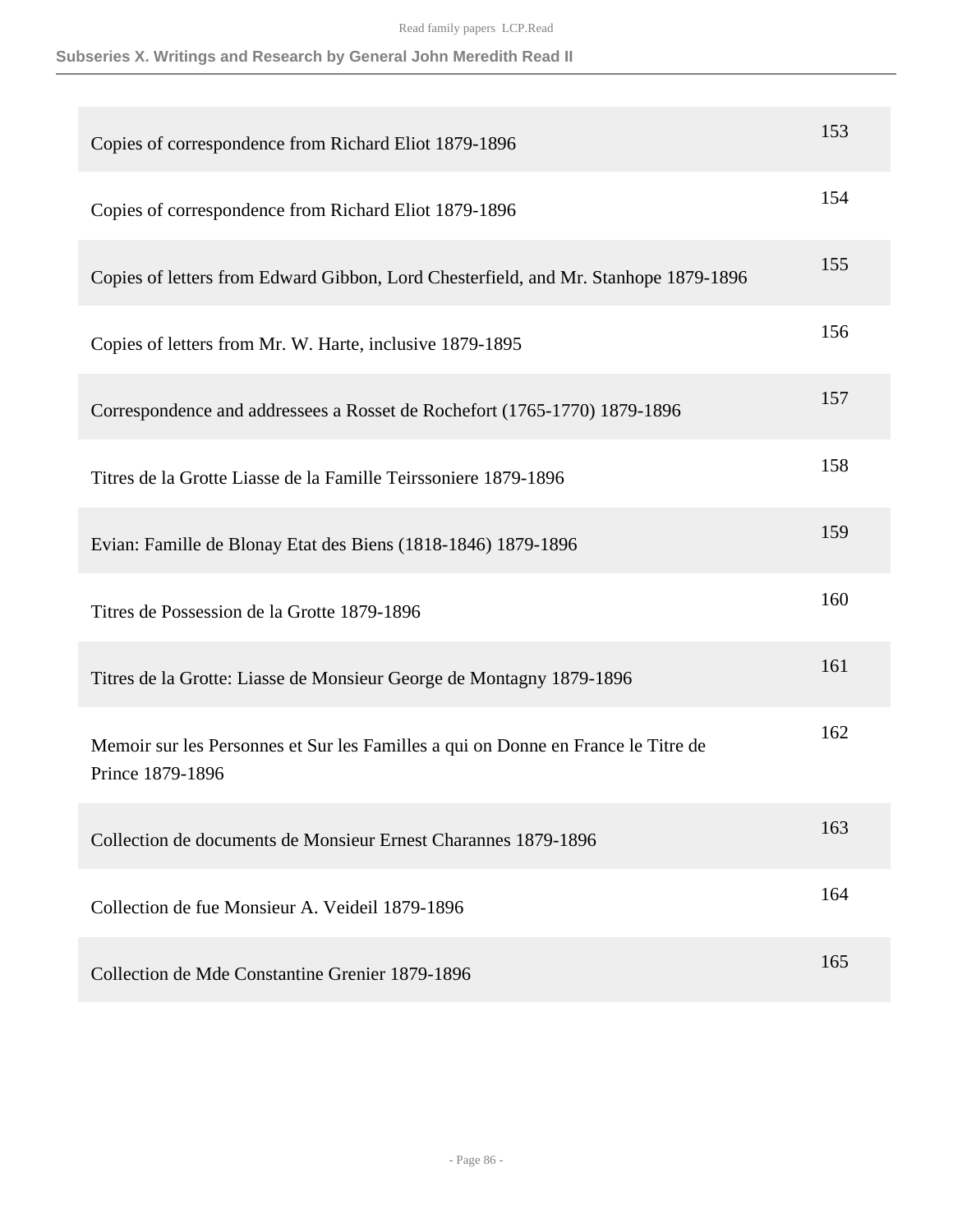Read family papers LCP.Read

| Correspondence and Notes Relating to the Town and Canton of Berne 1879-1896                                    |            | 166            |
|----------------------------------------------------------------------------------------------------------------|------------|----------------|
| Collection of Madame Constantin Grenier 1879-1896                                                              |            | 167            |
| Autobiographical notes circa 1879                                                                              |            | 168            |
|                                                                                                                | <b>Box</b> | <b>Folder</b>  |
| Personal writings and correspondence 1879-1896                                                                 | 75         | $\mathbf{1}$   |
| Newspaper clippings: various articles by General John Meredith Read II<br>and collected works 1881, 1883, 1886 | 75         | $\overline{2}$ |
| Notes on Henry Hudson 1887                                                                                     | 75         | 3              |
| "Tribute to Arsene Houssaye," by Meredith Read printed in the Home<br>Journal 1896 April 15                    | 75         | $\overline{4}$ |
| Proofs of silhouette illustrations for "historical studies" circa 1896                                         | 75         | 5              |
| Eighteenth and seventeenth century material undated                                                            | 76         | $\mathbf{1}$   |
| Vers de la main de Monsieur de malesherbes and copies of other<br>letters 1710-1730                            | 76         |                |
| L. M. du Loisngne to the Marquis de St. Michel 1712 January 20, 1712<br>April 15                               | 76         | 3              |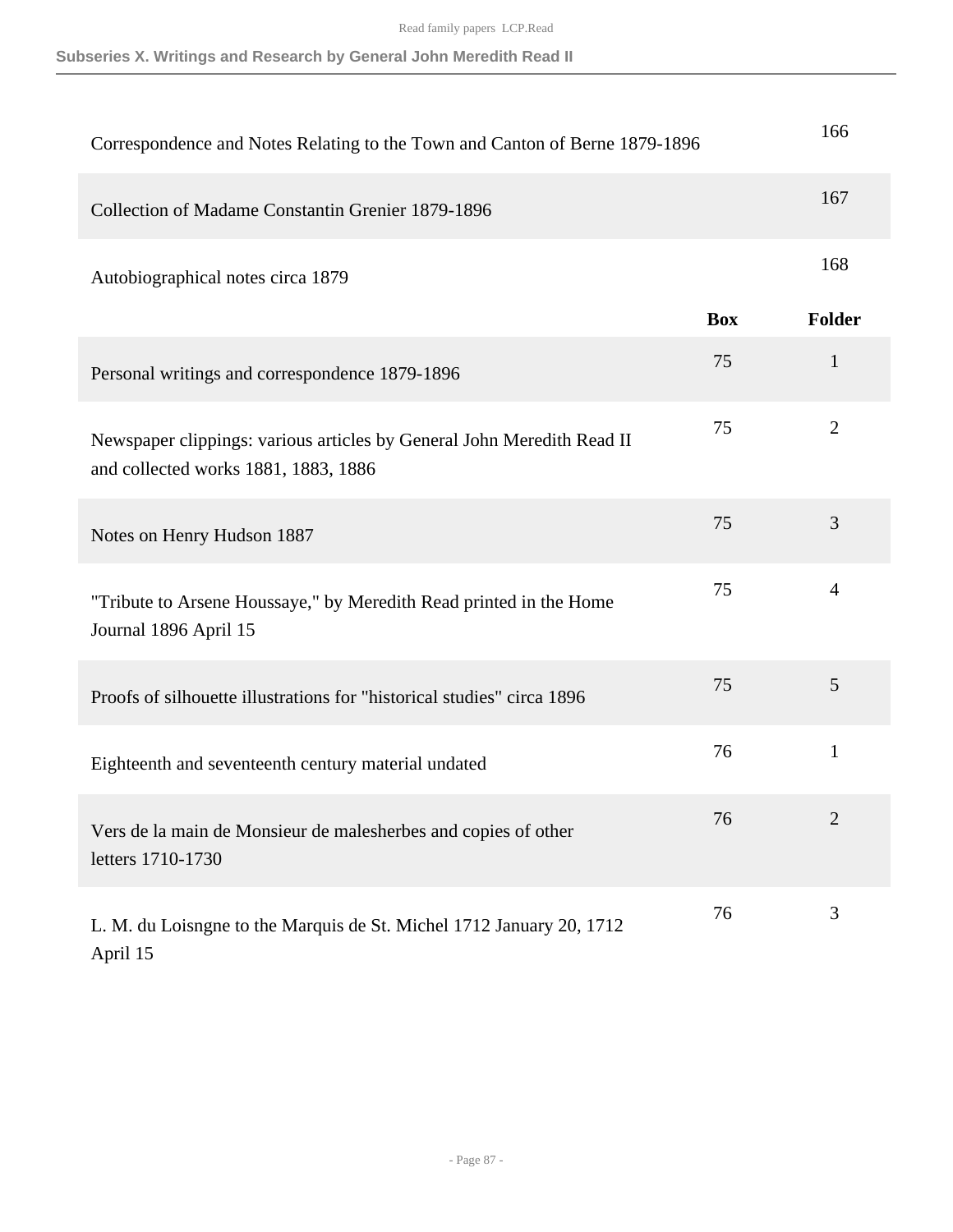| Madame Necker aux Editeurs de Oeuvres de Voltaire; Madame Necker a<br>Monsieur Jacques Godard circa 1730 | 76 | 4  |
|----------------------------------------------------------------------------------------------------------|----|----|
| F. Random to the Marquise and Marquis de Saint Michel 1730 December<br>$1-6$                             | 76 | 5  |
| Lettre de Monsieur de Voltaire a Monsieur le Marquis d'Argens 1736<br>October 18                         | 76 | 6  |
| Lettre de Voltaire a Monsieur Thiriot 1741 April 6                                                       | 76 | 7  |
| Copies of correspondence from Edward Eliot 1746-1747                                                     | 76 | 8  |
| Lettre de Monsieur de Voltaire a Monsieur Lambert 1754 January                                           | 76 | 9  |
| Lettre de Monsieur de Voltaire a Monsieur Lambert [?] 1756                                               | 76 | 10 |
| Lettre de Monsieur de Voltaire a Monsieur de Labat, Baron de<br>Grandcourt 1756                          | 76 | 11 |
| Lettre de Monsieur de Voltaire a Monsieur Boris Soltikoff 1759                                           | 76 | 12 |
| Lettre de Monsieur de Voltaire a Monsieur le Due de Choiseul 1757                                        | 76 | 13 |
| Lettres de Voltaire a de Vegobre 1763 April-December                                                     | 76 | 14 |
| Lettres de Voltaire a de Vegobre 1764 April-December                                                     | 76 | 15 |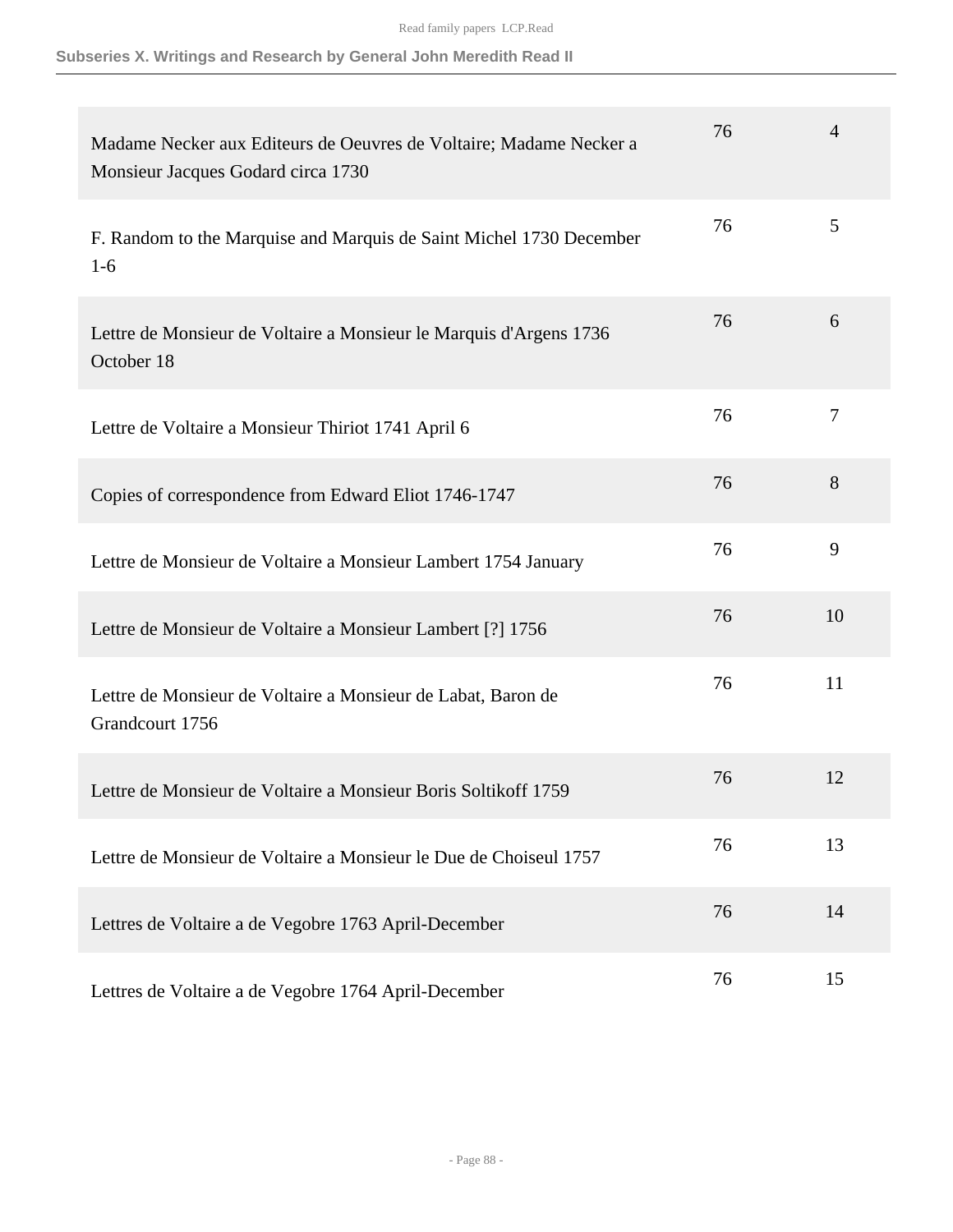| Lettres de Voltaire a de Vegobre 1765 April-December              | 76 | 16 |
|-------------------------------------------------------------------|----|----|
| Lettres de Voltaire a de Vegobre 1766 April-December              | 76 | 17 |
| Letter from Bonnet to Lesage 1763 November 15                     | 76 | 18 |
| Lettre de Voltaire a de Vegobre 1764 January 10                   | 76 | 19 |
| Lettre de Voltaire a de Vegobre 1764 January 22                   | 76 | 20 |
| Lettre de Voltaire a de Vegobre 1764 January 25                   | 76 | 21 |
| Lettre de Voltaire a de Vegobre 1764 February 13                  | 76 | 22 |
| Lettre de Voltaire a de Vegobre 1764 February 16                  | 76 | 23 |
| Lettre de Voltaire a de Vegobre 1764 February 8, 1764 February 22 | 76 | 24 |
| Lettre de Voltaire a de Vegobre 1764 March 1, 1764 March 4        | 76 | 25 |
| Lettre de Voltaire a de Vegobre 1764 May 28, 1764 June 9          | 76 | 26 |
| Lettre de Voltaire a de Vegobre 1764 June 19                      | 76 | 27 |
| Lettre de Voltaire a de Vegobre 1765 April 13                     | 76 | 28 |
| Lettre de Voltaire a de Vegobre 1765 September 3                  | 76 | 29 |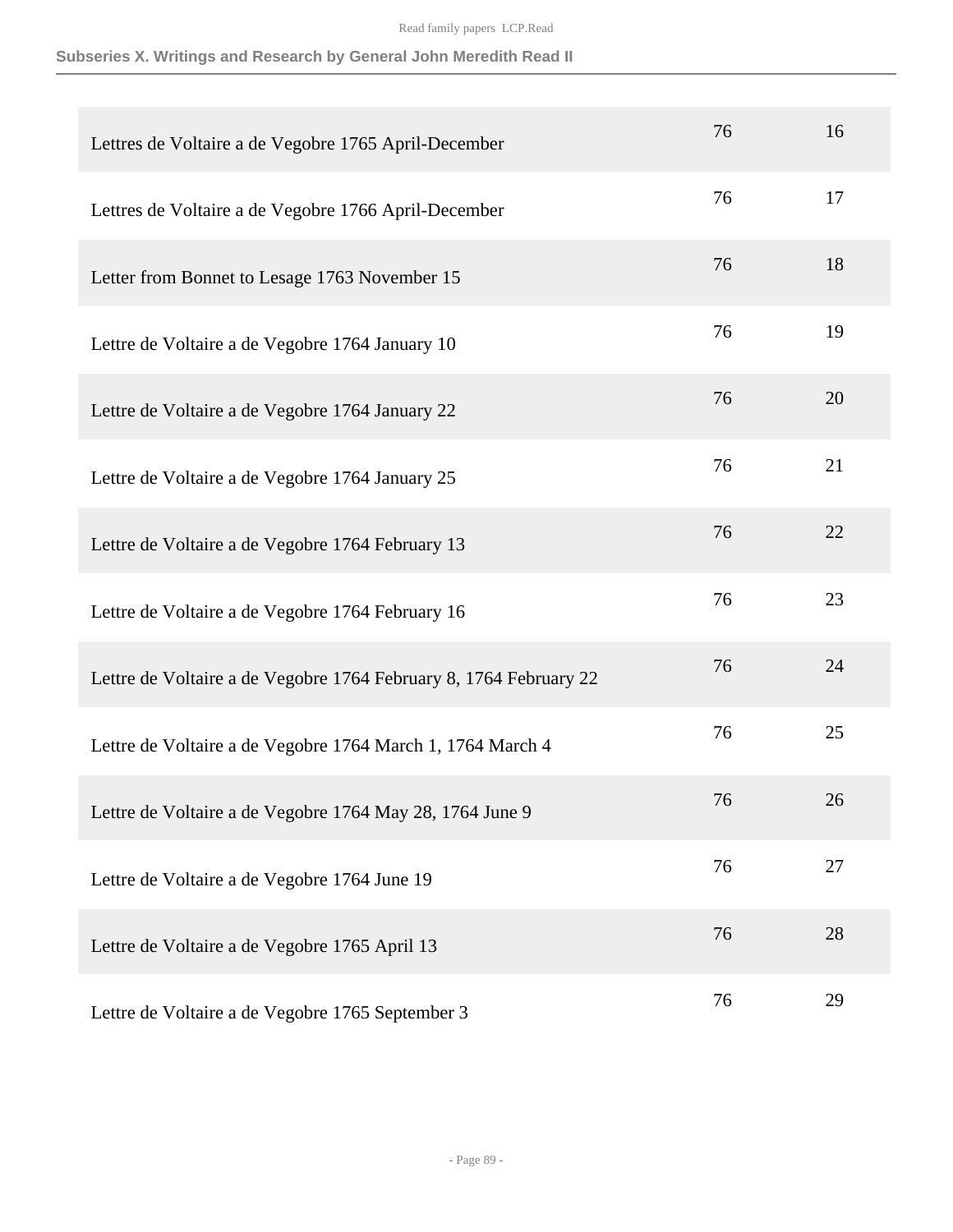| Fragment d'une lettre de Monsieur de Voltaire 1765                   | 76 | 30 |
|----------------------------------------------------------------------|----|----|
| Lettre de Voltaire a de Vegobre 1766 February 10                     | 76 | 31 |
| Lettre de Voltaire a de Vegobre 1766 July 12                         | 76 | 32 |
| Letter from Edward Gibbon to Victor de Saussure 1766 September 23    | 76 | 33 |
| Letter from Edward Gibbon to Victor de Saussure 1766 September 23    | 76 | 34 |
| Lettres de Voltaire a de Vegobre 1767 January 23, 1767 February 25   | 76 | 35 |
| Lettres de Voltaire a de Vegobre 1767 February 28, 1767 June 7       | 76 | 36 |
| Lettres de Monsieur de Voltaire a Monsieur Marin 1767, 1772          | 76 | 37 |
| Lettre de Monsieur de Voltaire a Madame de La Beaumelle 1767 June 25 | 76 | 38 |
| Lettre de Voltaire a Maillet du Boullay Ferney 1768                  | 76 | 39 |
| Lettres de Voltaire a de Vegobre 1768 January 27, 1768 February 25   | 76 | 40 |
| Lettres de Voltaire a de Vegobre 1768 February 27, 1768 May 6        | 76 | 41 |
| Lettres de Voltaire a de Vegobre 1768 April 14                       | 76 | 42 |
| Lettre de Monsieur de Voltaire a Monsieur Lekain [?] 1769            | 76 | 43 |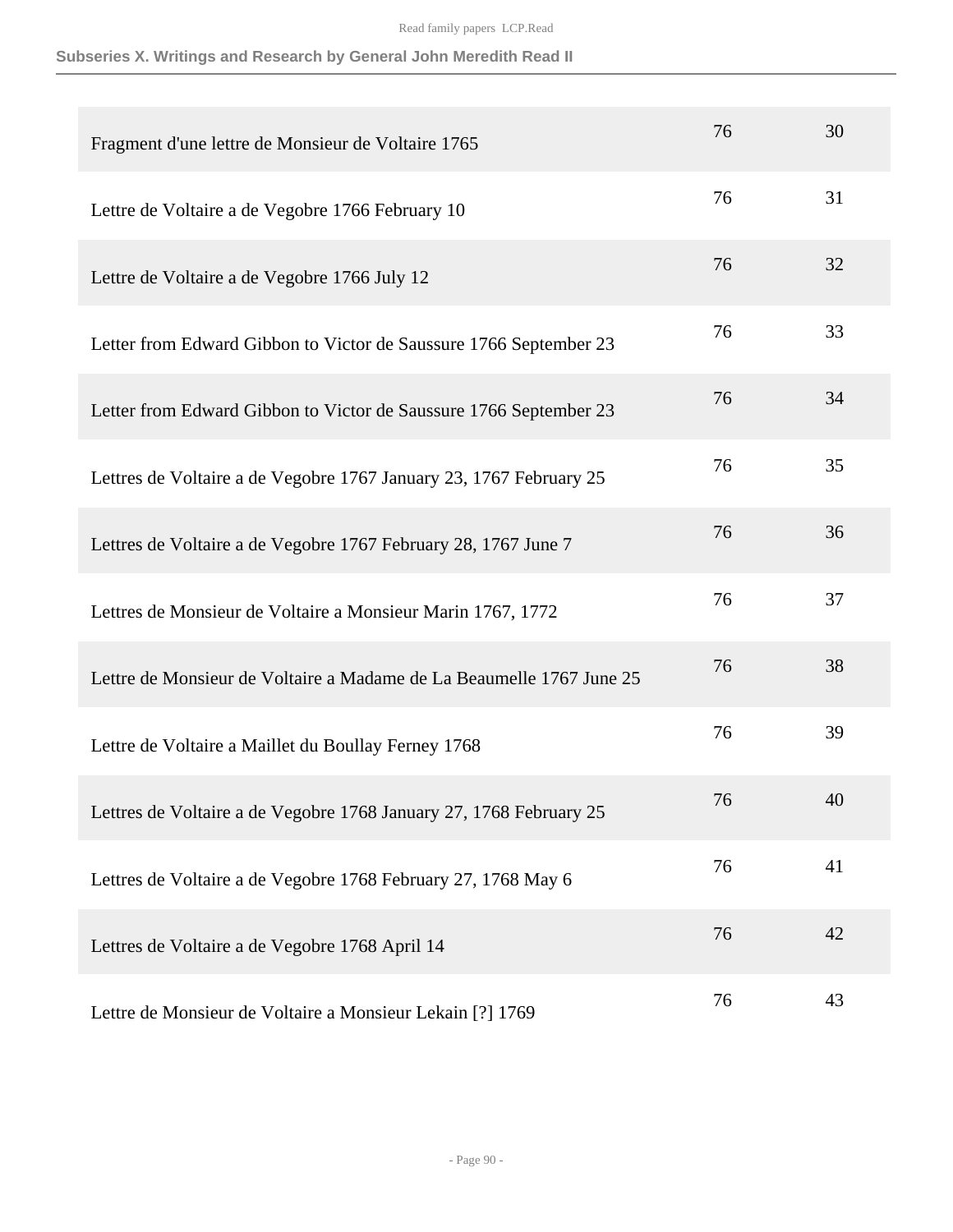| Lettres de Monsieur de Voltaire a Monsieur Cabaeau 1769, 1771                                       | 76 | 44 |
|-----------------------------------------------------------------------------------------------------|----|----|
| Lettre de Voltaire a de Vegobre 1769 August 10                                                      | 76 | 45 |
| Lettre de Voltaire a de Vegobre 1770 June 25, 1770 June 28                                          | 76 | 46 |
| Lettre de Monsieur de Voltaire a Monsieur le-Cardinal de Bernis Datee de<br>Ferney 1771 November 25 | 76 | 47 |
| Lettre de Voltaire a de Vegobre 1771 December 6                                                     | 76 | 48 |
| Lettre de Voltaire a de Vegobre 1772 November 19                                                    | 76 | 49 |
| Lettre de Voltaire a de Vegobre 1775 August 22                                                      | 76 | 50 |
| Lettres de Monsieur de Voltaire a Monsieur Marin 1773 March 1, 1773<br>August 9                     | 76 | 51 |
| Lettres de Monsieur de Voltaire a Monsieur Marin 1774 March 21, 1775<br>October 14                  | 76 | 52 |
| Lettres de Voltaire a de Vegobre 1775 September 19, 1775 September 26                               | 76 | 53 |
| Lettres de Voltaire a de Vegobre 1776 February 28, 1776 April 15                                    | 76 | 54 |
| Letter from W. Windham Esquire to Monsieur le Duc de Noailles 1792<br>April 27                      | 76 | 55 |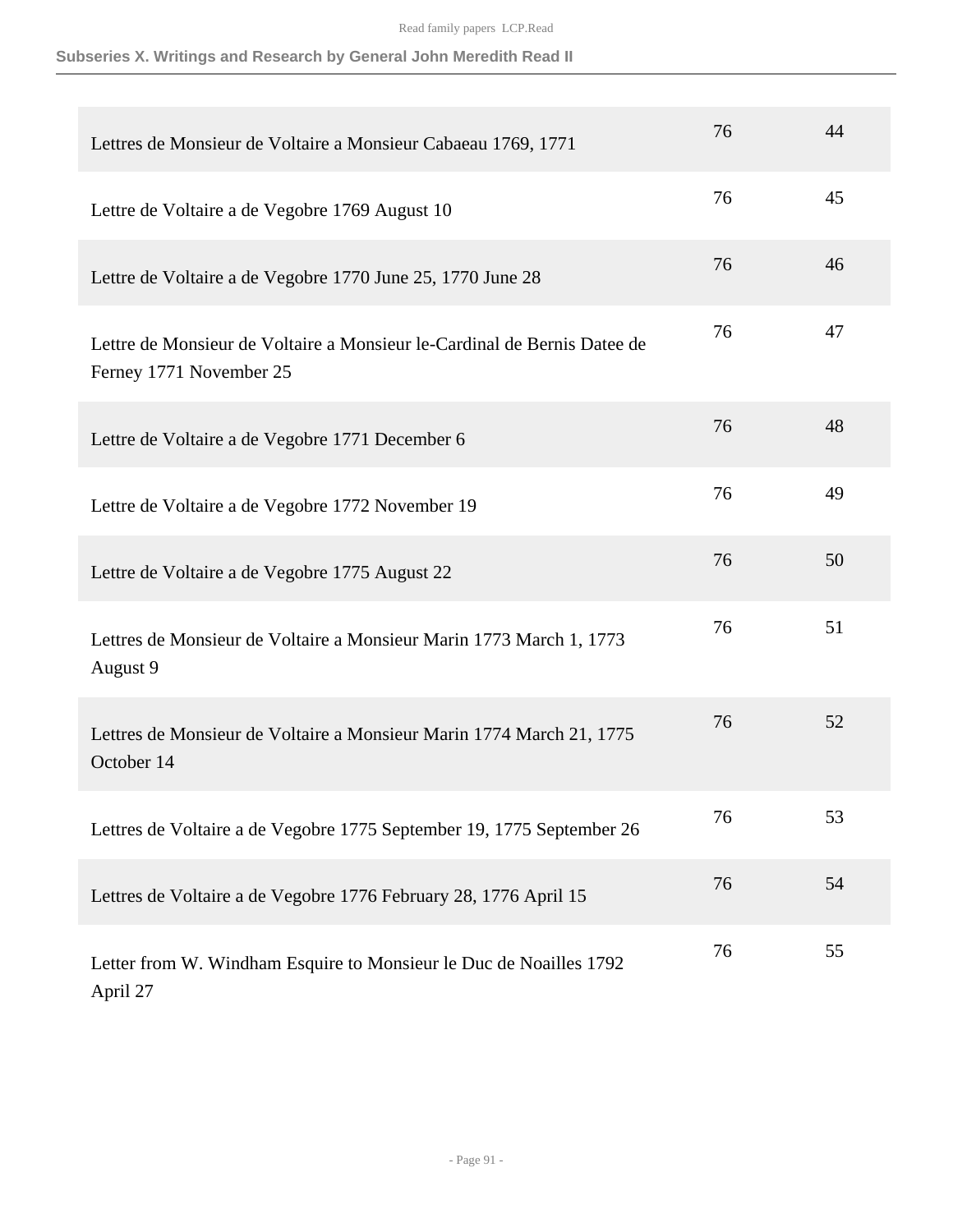| Letter from William Hayley Esquire to Mr. Nicol 1793 October 11                                                                                                                    | 76         | 56             |
|------------------------------------------------------------------------------------------------------------------------------------------------------------------------------------|------------|----------------|
| Lettre de Frederic II, Roi de Prusse 1779 February 27                                                                                                                              | 76         | 57             |
| Billet de Monsieur de Voltaire a Monsieur de Malesherbes undated                                                                                                                   | 76         | 58             |
| <b>Series VII. Harmon Pumpelly Read</b>                                                                                                                                            |            |                |
|                                                                                                                                                                                    | <b>Box</b> | Folder         |
| Correspondence, business and personal 1880-1906                                                                                                                                    | 77         | $\mathbf{1}$   |
|                                                                                                                                                                                    |            | <b>Volume</b>  |
| Scrapbook 1880s                                                                                                                                                                    |            | 169            |
|                                                                                                                                                                                    | <b>Box</b> | <b>Folder</b>  |
| Contents of blotting paper notebook, correspondence from Henry Hobart<br>Bellas, John Meredith Read II, Smith E. Lane, Delaware Society of the<br>Cincinnati, and others 1892-1908 | 77         | $\overline{2}$ |
| Playbills, paperwork for the transfer of stock in the Library Company of<br>Philadelphia, death notice for John Meredith Read II, book plates, and<br>correspondence 1884-1911     | 77         | 3              |
|                                                                                                                                                                                    |            |                |
|                                                                                                                                                                                    |            | <b>Volume</b>  |
| Scrapbook 1885                                                                                                                                                                     |            | 170            |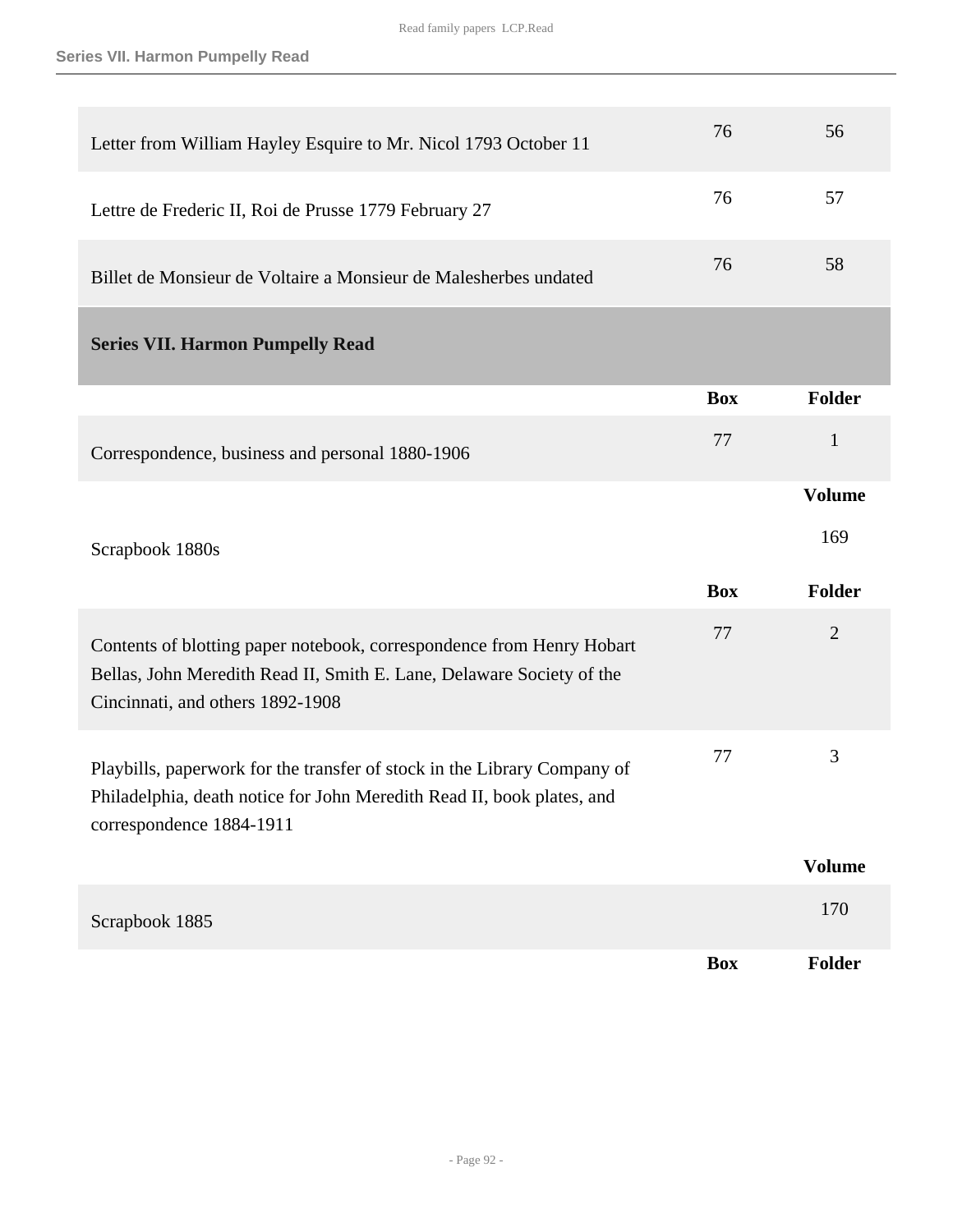| Correspondence from Henry Hobart Bellas, National guard of<br>Southern New York headquarters of tenth battalion, and others;<br>bookplates 1886-1901                                           | 77         | $\overline{4}$ |
|------------------------------------------------------------------------------------------------------------------------------------------------------------------------------------------------|------------|----------------|
| Correspondence regarding Madam C. M. Carron's health 1888-1891                                                                                                                                 | 77         | 5              |
|                                                                                                                                                                                                |            | <b>Volume</b>  |
| Scrapbook (formerly listed under General John M. Read) 1889-1897                                                                                                                               |            | 171            |
|                                                                                                                                                                                                | <b>Box</b> | <b>Folder</b>  |
| Correspondence, bills, and receipts regarding C. M. Carron's stay at the<br>Insane Retreat (mostly Louise de Carron, H. P. Stearns, and Harmon<br>Read); one unidentified photograph 1890-1891 | 78         | $\mathbf{1}$   |
| Correspondence, personal 1890-1906                                                                                                                                                             | 78         | $\overline{2}$ |
| Financial papers, bills, receipts, and accounts 1890-1906                                                                                                                                      | 78         | 3              |
| Correspondence from Madam C. M. Carron from Insane Retreat 1891                                                                                                                                | 78         | $\overline{4}$ |
|                                                                                                                                                                                                |            | <b>Volume</b>  |
| Scrapbook of the death of General John Meredith Read 1896-1899                                                                                                                                 |            | 172            |
|                                                                                                                                                                                                | <b>Box</b> | <b>Folder</b>  |
| Correspondence, business and personal 1897-1914                                                                                                                                                | 78         | 5              |
| Correspondence, telegrams, receipts, playbills, newspaper clippings,<br>Cadwalader and Meredith family tree by John Meredith Read 1897-1907                                                    | 78         | 6              |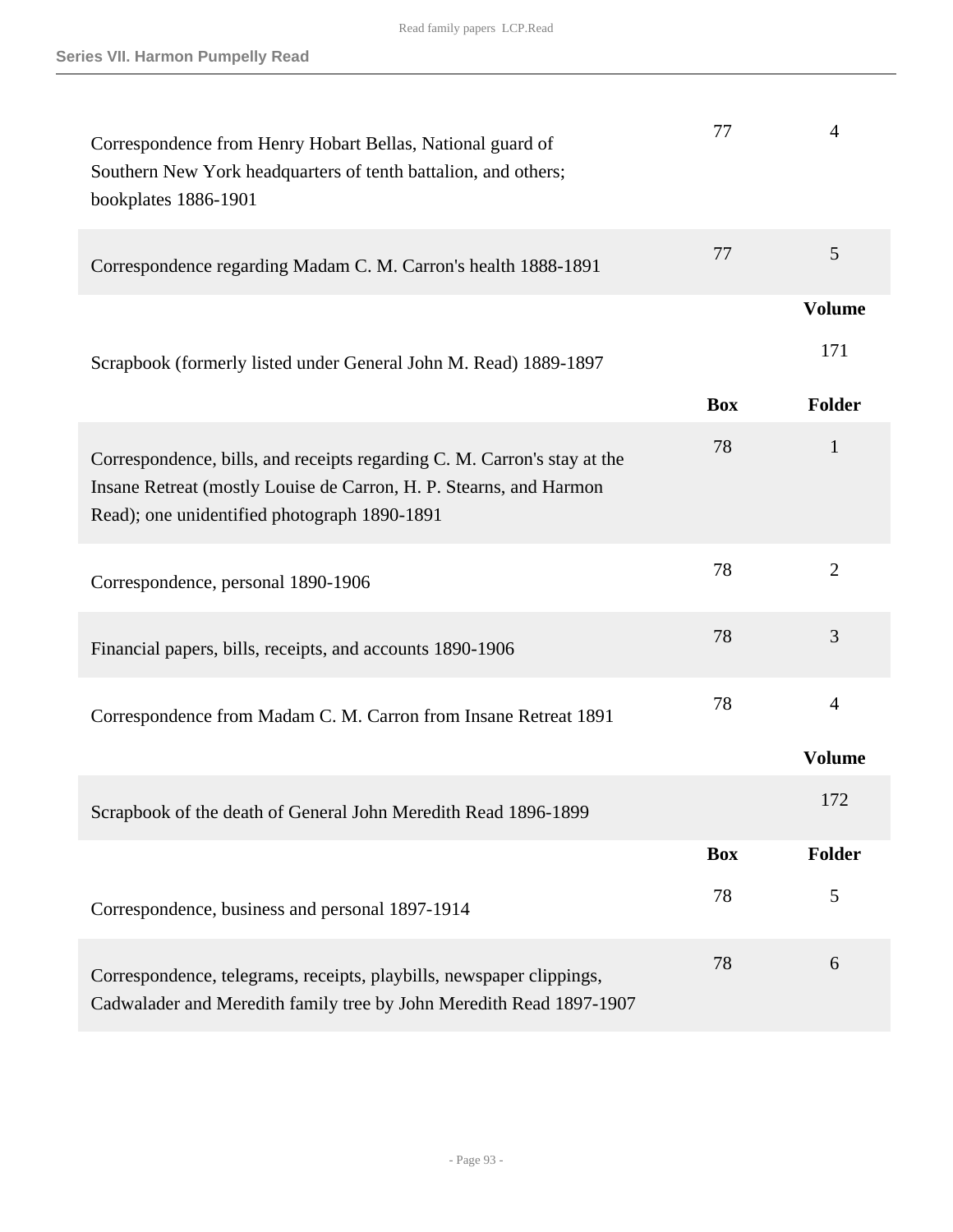|  |  | Series VIII. John Meredith Read III: Autobiography and family history |  |  |
|--|--|-----------------------------------------------------------------------|--|--|
|  |  |                                                                       |  |  |

| "With Pen and Camera at Niagara Falls" 1898                                                               | 79         | 1                    |
|-----------------------------------------------------------------------------------------------------------|------------|----------------------|
| Writings circa 1900                                                                                       | 79         | $\overline{2}$       |
| Ephemera circa 1900                                                                                       | 79         | 3                    |
| Funeral notices for Delphine Marie Pumpelly Read 1902                                                     | 79         | $\overline{4}$       |
| Contents of scrapbook with unknown sketches; blank postcards,<br>advertisements, newspaper clippings 1908 | 79         | 5                    |
|                                                                                                           |            | <b>Volume</b>        |
| Scrapbook cover (contents in box 79, folder 5) circa 1908                                                 |            | 173                  |
|                                                                                                           | <b>Box</b> | Folder               |
| Blotting paper notebook undated                                                                           | 79         | 6                    |
|                                                                                                           |            |                      |
| Series VIII. John Meredith Read III: Autobiography and family history circa 1900                          |            | <b>Volume</b><br>174 |
| Series IX. James Read account book for Rings End and Point (part 9) 1761-1765                             |            | <b>Volume</b><br>175 |
| <b>Series X. Collected Meredith family papers</b>                                                         |            |                      |
|                                                                                                           | <b>Box</b> | Folder               |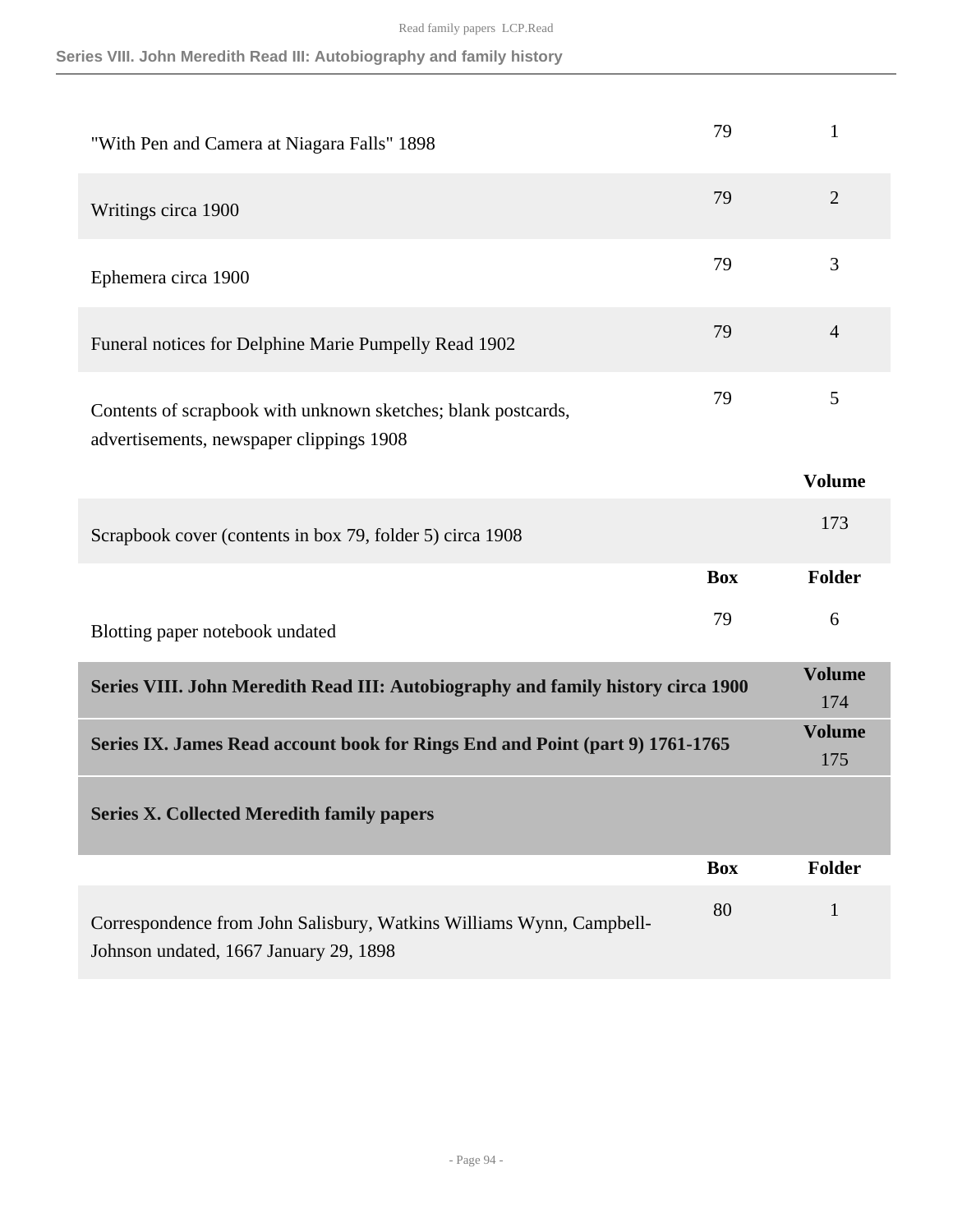| Correspondence from Samuel Meredith to wife, Peggy<br>Meredith [1777-1778?]    | 80 | $\overline{2}$ |
|--------------------------------------------------------------------------------|----|----------------|
| Correspondence from Samuel Meredith to wife, Peggy Meredith 1777<br>January 9  | 80 | 3              |
| Correspondence from Samuel Meredith to wife, Peggy Meredith 1777<br>January 14 | 80 | $\overline{4}$ |
| Correspondence from Samuel Meredith to wife, Peggy Meredith 1777<br>January 16 | 80 | 5              |
| Certificate of damages 1778 July 8, 1778 August 19                             | 80 | 6              |
| Samuel Meredith commission 1786                                                | 81 | 3              |
| Correspondence from wife, Peggy Meredith, to Samuel Meredith 1786<br>December  | 80 | $\overline{7}$ |
| Correspondence from Samuel Meredith to wife, Peggy Meredith 1788<br>August 18  | 80 | 8              |
| Correspondence from Samuel Meredith to wife, Peggy Meredith 1788<br>August 22  | 80 | 9              |
| Correspondence from Samuel Meredith to wife, Peggy Meredith 1789<br>March 26   | 80 | 10             |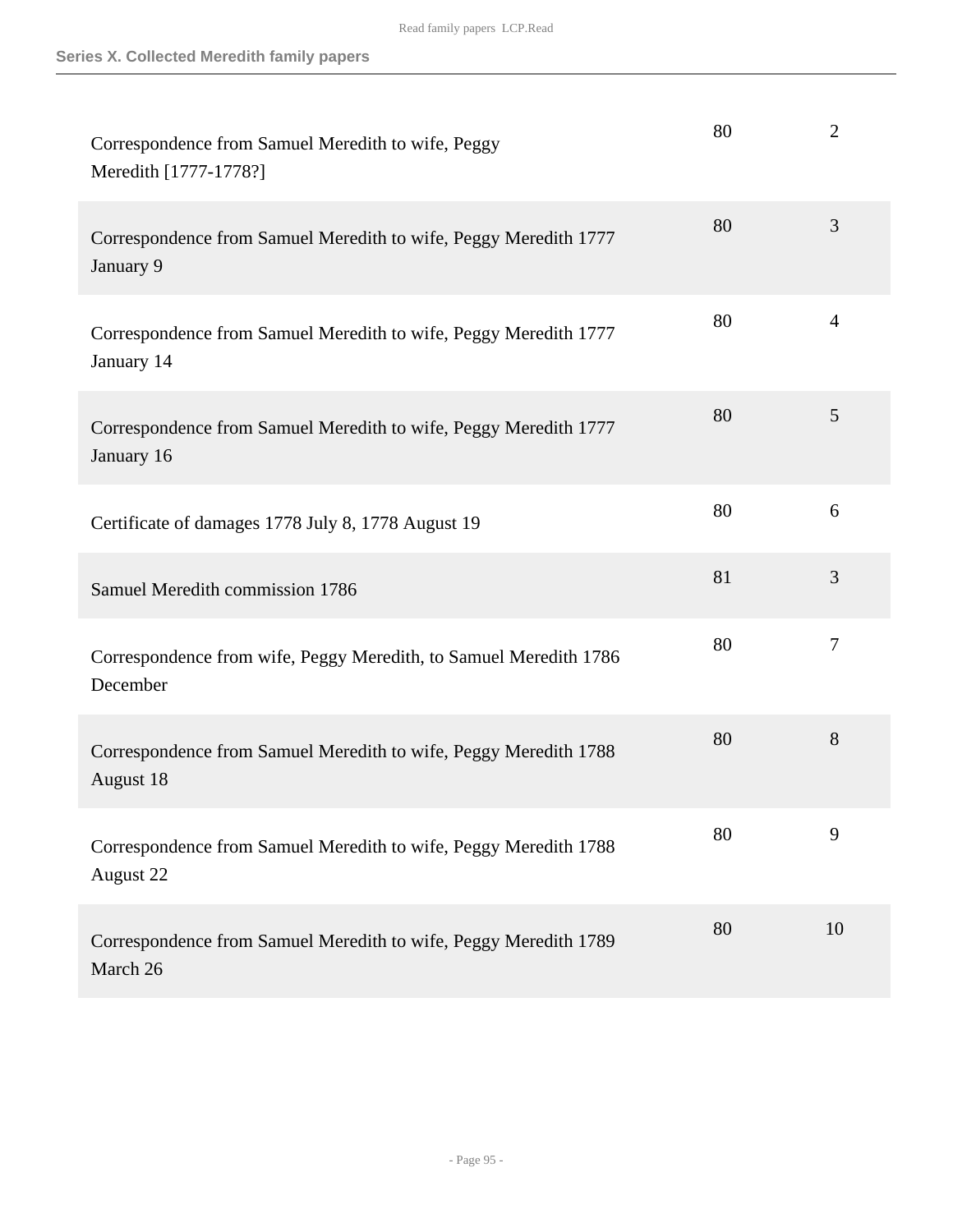| Correspondence from Samuel Meredith to wife, Peggy Meredith 1790<br>February 7 | 80 | 11 |
|--------------------------------------------------------------------------------|----|----|
| Correspondence from Samuel Meredith to wife, Peggy Meredith 1790<br>March 22   | 80 | 12 |
| Correspondence from Samuel Meredith to wife, Peggy Meredith 1790<br>April 6    | 80 | 13 |
| Correspondence from Samuel Meredith to wife, Peggy Meredith 1790<br>April 15   | 80 | 14 |
| Correspondence from Samuel Meredith to wife, Peggy Meredith 1790 July<br>1     | 80 | 15 |
| Correspondence from Samuel Meredith to wife, Peggy Meredith 1790 July<br>7     | 80 | 16 |
| Correspondence from Samuel Meredith to wife, Peggy Meredith 1790 July<br>14    | 80 | 17 |
| Samuel Meredith bank book 1793-1800                                            | 80 | 18 |
| Correspondence from E. Meredith to Samuel Meredith 1799 July 13                | 80 | 19 |
| Correspondence from [Peggy Meredith?] to Samuel Meredith 1799<br>November 20   | 80 | 20 |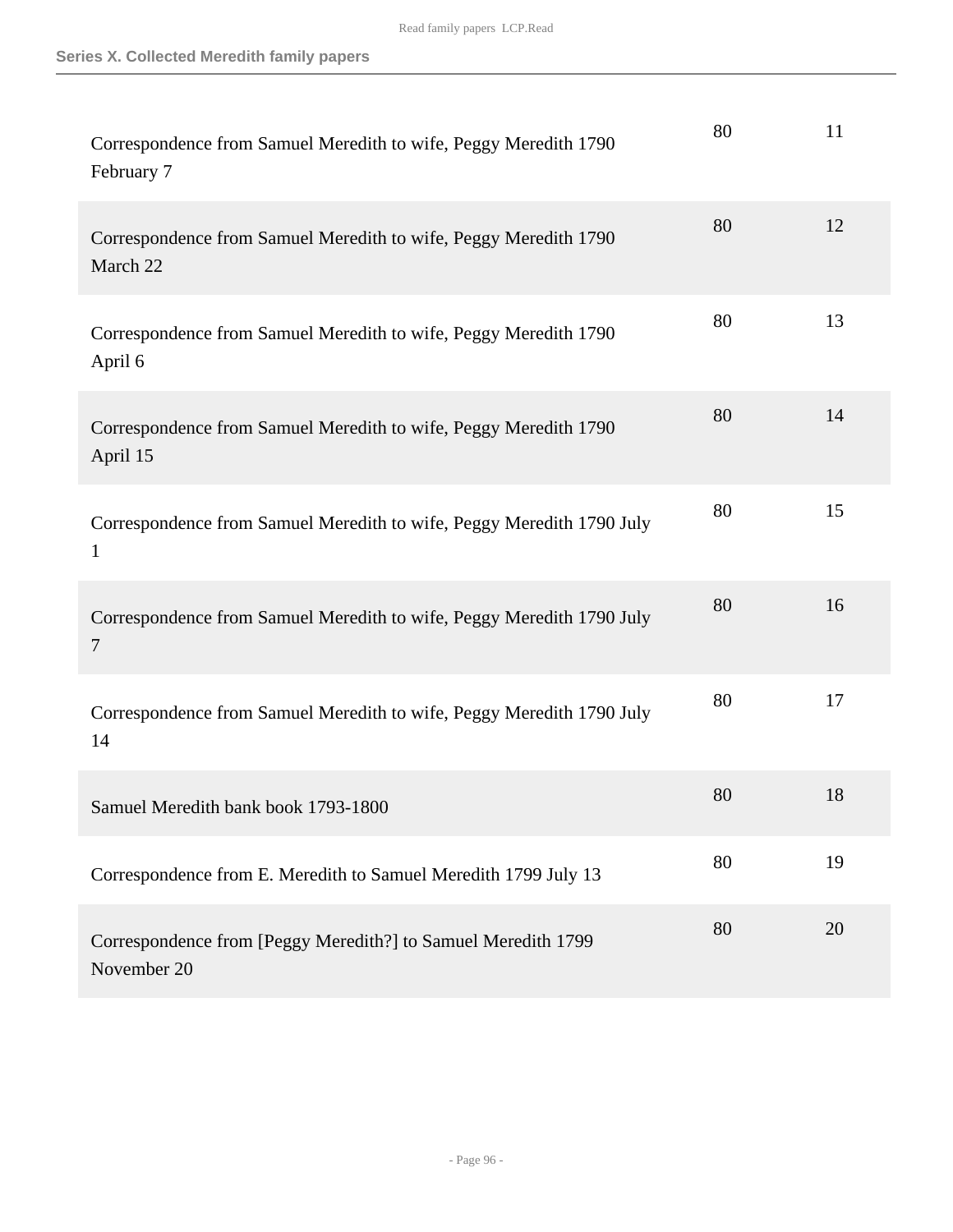| Correspondence to Betsy Meredith from [M. M.?] 1799 November 26                     | 80 | 21 |
|-------------------------------------------------------------------------------------|----|----|
| Correspondence from M. Read to Samuel Meredith and Betsy<br>Meredith 1801 August 23 | 80 | 22 |
| Copy of correspondence from Thomas Jefferson to Samuel Meredith 1801<br>September 4 | 80 | 23 |
| Correspondence from L. Cadwalader to Peggy Meredith 1801 September<br>17            | 80 | 24 |
| Correspondence from Martha Read to Peggy Meredith 1815 August 22                    | 80 | 25 |
| Correspondence from Martha Read to Peggy Meredith 1817 January 27                   | 80 | 26 |
| Correspondence from James Gibson to Peggy Meredith 1817 February 24                 | 80 | 27 |
| Correspondence from Samuel Dickinson to Peggy Meredith 1817 April 22                | 80 | 28 |
| Correspondence from [M.M.?] to mother 1819 September 9                              | 80 | 29 |
| Correspondence to Margaret Meredith from Mary 1820 March 7                          | 80 | 30 |
| Correspondence from John Read to Thomas Meredith 1820 October 7                     | 80 | 31 |
| Correspondence from Lloyd P. Smith to John Meredith Read 1863 January<br>3          | 80 | 32 |